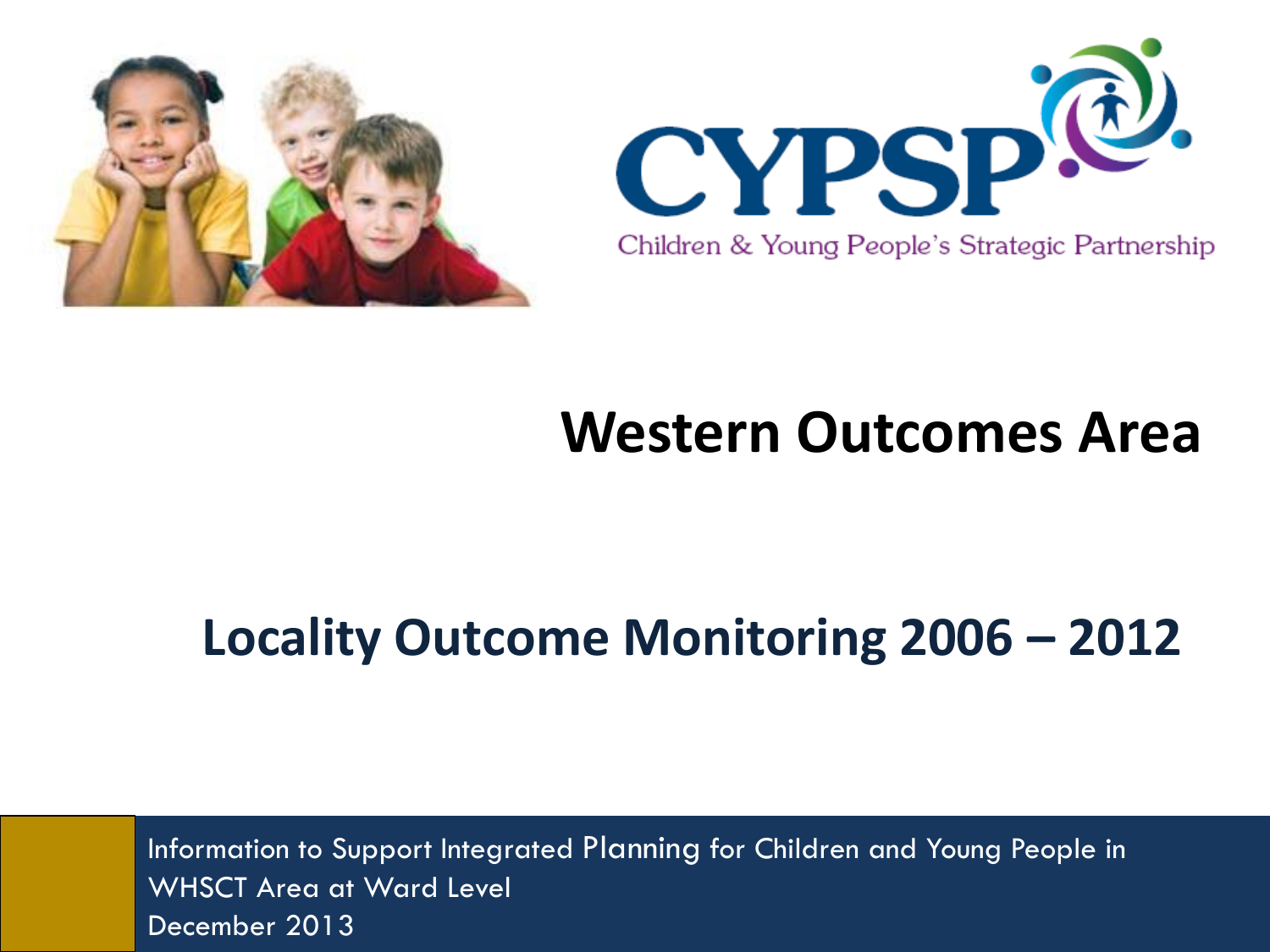# **Introduction**



The Children and Young People's Strategic Partnership has come together, as the first Chief Executive led partnership in Northern Ireland, with the aim of improving the lives of all our children and young people. A Northern Ireland Children's Services Plan 2011-2014 has drawn up our approach to improving outcomes for children and young people along with agreeing key themes –which are the most important issues that will be taken forward in the Children and Young People's Plan. Detailed Action Plans are also being drawn up by each Outcomes Group across Northern Ireland which will provide more detail on how we are improving outcomes for children and young people. (more details available at **[www.cypsp.org\)](http://www.cypsp.org/)**

### **Healthy;**

**Enjoying, learning and achieving; Living in safety and with stability; Experiencing economic and environmental well-being; Contributing positively to community and society; and Living in a society which respects their rights.**

Everyone from Government to local communities has a role to play in helping to reach these goals. Children's Services Planners and Information Officers have been working with staff from OFMDFM and the Department of Education to design and agree a set of core indicators which will measure the extent to which the collective efforts of everyone involved are achieving the six outcomes.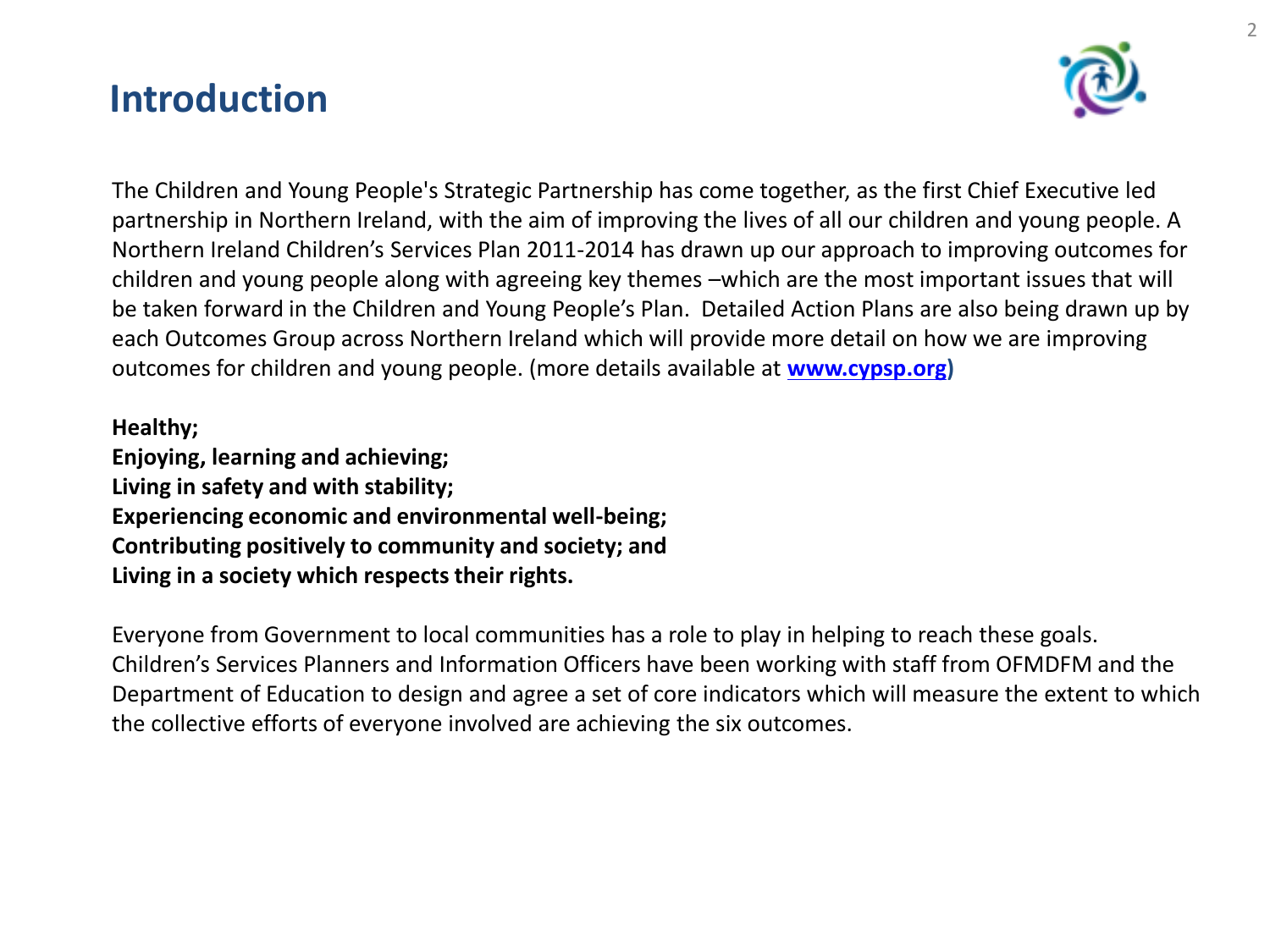# **Introduction**



This report shows how children and young people in the Western Outcomes area are doing in relation to the Government's six outcomes and covers the period 2006 up to 2012 where the information is available. It can already be seen from the trends over time that some indicators show that our children are doing well but others are worrying. The report presents the information collected against agreed indicators for each outcome, providing analysis against NI averages over time and comparison across ward areas.

In reviewing progress towards achieving the six outcomes it is essential to be able to measure that progress for our most vulnerable children. In order to do this, the data collected needs to be disaggregated by specific groups of children identified as priority by the Children's Services Planning process as well as the Section 75 (NI Act 1998) categories. The Children's Services Plan describes how the core indicators included in this report will be analysed for specific groups of children and complemented by additional indicators. Work is also continuing to ensure the indicators allow us to measure children's rights and how they are being realised.

The Information collated in this report is already being used by Children's Services Planning Outcomes Groups, together with needs assessment material collected from agencies, children and young people and communities, in the planning of services. It will inform the work of the new strategic Children and Young People's Partnership . It is also useful for locality partnerships, who can use it to help them plan better for children in a particular locality.

We are publishing this information as we hope it will be useful for any agency or partnership, at local or Northern Ireland level, in the analysis of how well our Children and Young people are doing, against our agreed outcomes. This information is also available on our CYPSP Interactive mapping system which can be found on [www.cypsp.org.](http://www.cypsp.org/)

> **NOTE: This report will be kept as a live report under the publications page on our website with information being updated as it becomes available.**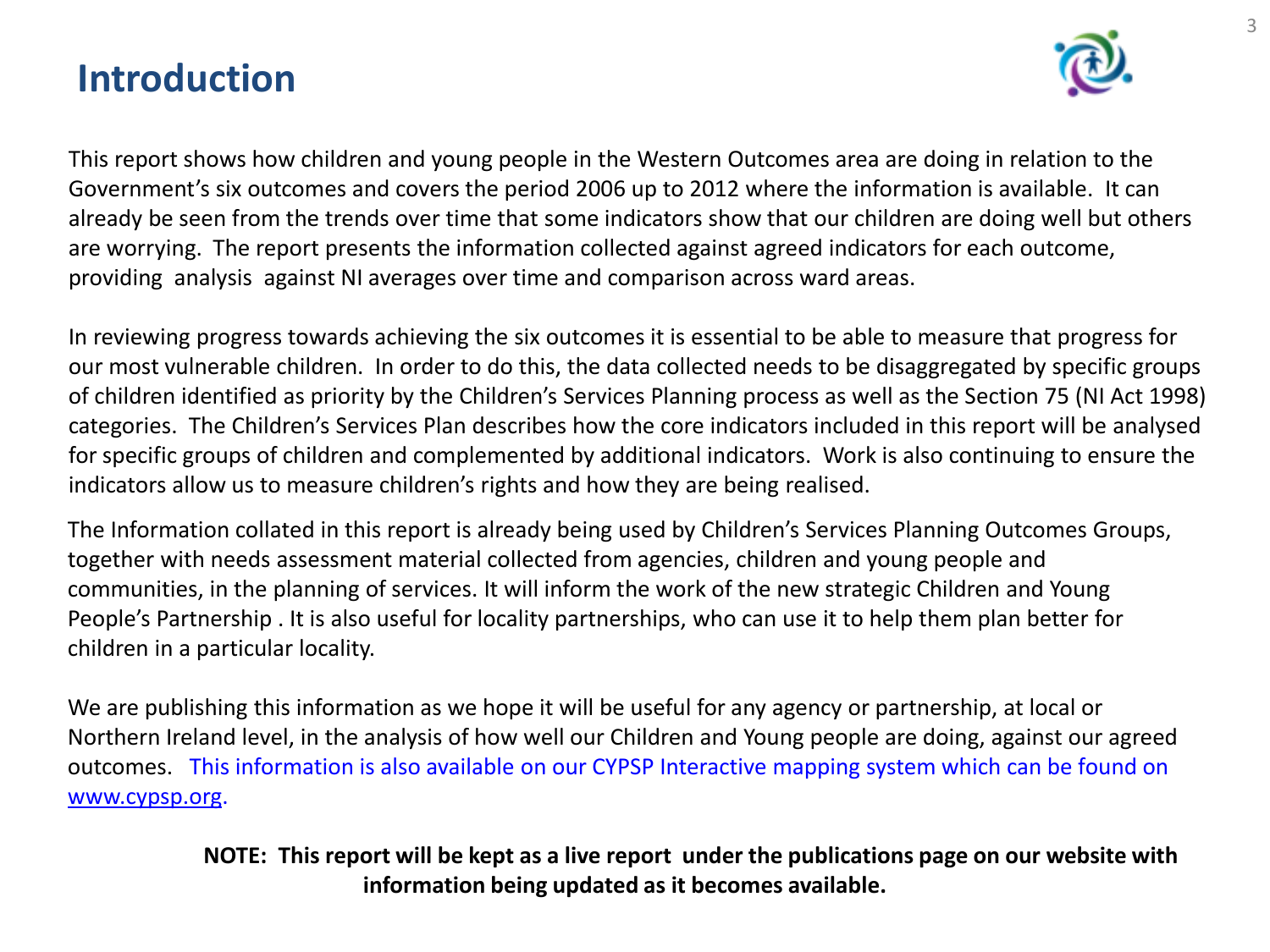# **Healthy**



| <b>Contents</b>                                        | <b>Derry</b><br>Page No | <b>Fermanagh</b><br>Page No | <b>Limavady</b><br>Page No | <b>Omagh</b><br>Page No | <b>Strabane</b><br>Page No |
|--------------------------------------------------------|-------------------------|-----------------------------|----------------------------|-------------------------|----------------------------|
| <b>Total Births</b>                                    | 5                       | $\overline{7}$              | 9                          | 11                      | 13                         |
| % Mums smoking<br>during pregnancy                     | 5                       | $\overline{7}$              | 9                          | 11                      | 13                         |
| Children Breastfed at<br>Discharge from<br>hospital    | 5                       | $\overline{7}$              | 9                          | 11                      | 13                         |
| Life Expectancy                                        | 6                       | 8                           | 10                         | 12                      | 14                         |
| <b>GP Registrations</b><br>Children aged under 3       | 6                       | 8                           | 10                         | 12                      | 14                         |
| <b>GP Registrations</b><br>Children aged 3-5<br>years  | 6                       | 8                           | 10                         | 12                      | 14                         |
| % Dental<br>Registrations Children<br>$0 - 2$ years    | 6                       | 8                           | 10                         | 12                      | 14                         |
| % Dental<br><b>Registrations Children</b><br>3-5 years | 6                       | 8                           | 10                         | 12                      | 14                         |

**What we want to achieve for all children and young people:-**

- Reduced inequalities in health and access to health services;
- Improved mental and emotional well-being by strengthening services and promoting positive attitudes;
- Improved physical and sexual health;
- Young people supported to make healthy lifestyle choices;
- Parents provided with assistance from an early stage to ensure children have a good start in life and are supported into adulthood.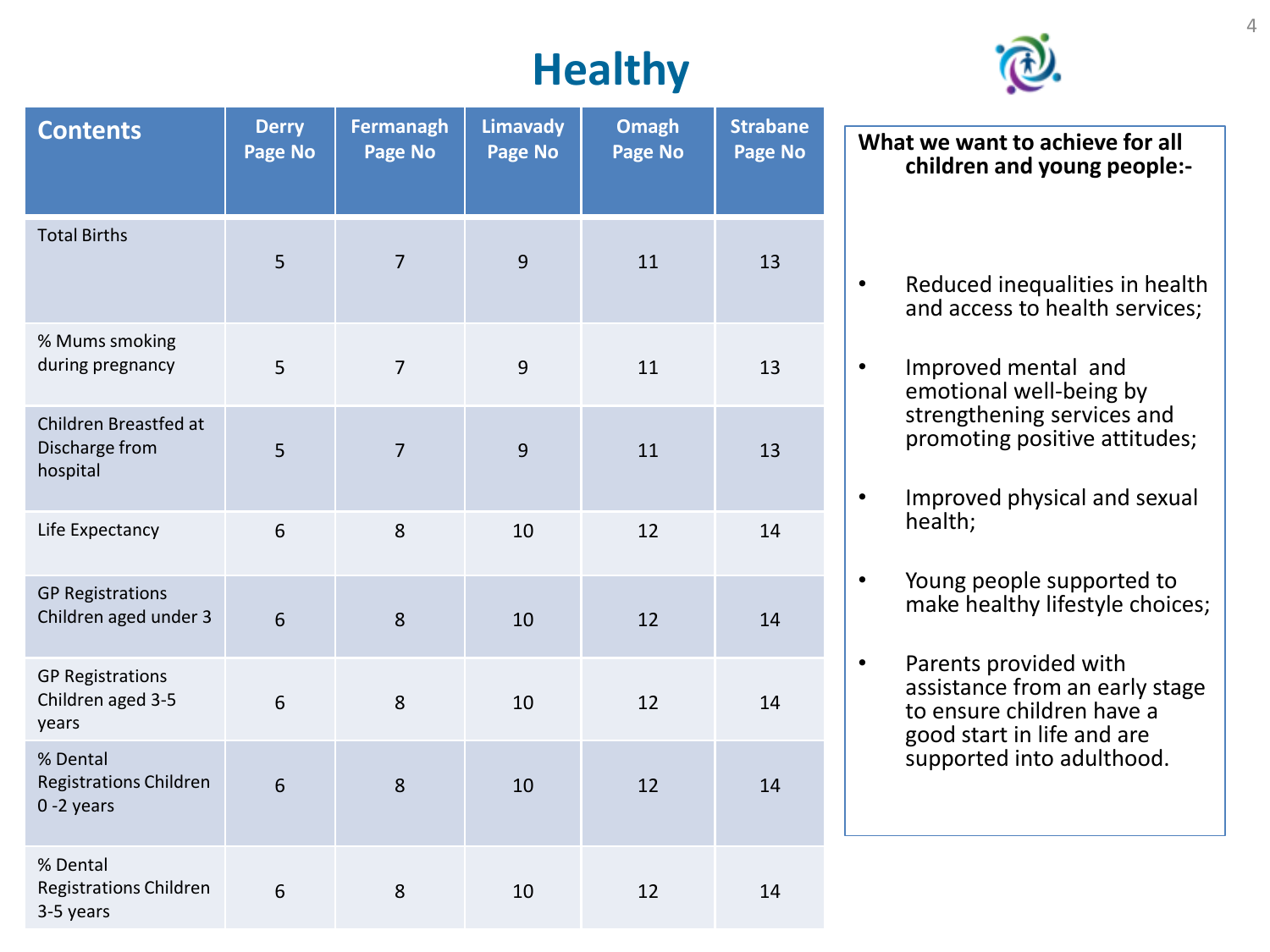**HEALTHY**

Areas shaded red are performing poorer than NI average and are areas for concern if consistently shaded

5

|                   | 2010                       |                             |     |                                                             |      |     |      |                               |        |        |        |      |                         |                                              |      |             |      |      |                    |                                      |
|-------------------|----------------------------|-----------------------------|-----|-------------------------------------------------------------|------|-----|------|-------------------------------|--------|--------|--------|------|-------------------------|----------------------------------------------|------|-------------|------|------|--------------------|--------------------------------------|
| Rank<br>$(n=582)$ | 20% Most<br>deprived in NI | 2006                        |     | 2008                                                        | 2009 |     | 2011 | 2012                          | 2008   | 2009   | 2010   | 2011 | 2012                    | 2006                                         | 2007 | 2008        | 2009 | 2010 | 2011               | 2012                                 |
| 180               | X                          | 73                          | 77  | 69                                                          | 75   | 78  | 75   | 83                            | 18     | 24     | 15     | 14   | 18                      | 36                                           | 38   | 39          | 33   | 35   | 36                 | 35                                   |
| 457               | $\boldsymbol{\mathsf{x}}$  | 34                          | 30  | 34                                                          | 29   | 39  | 33   | 37                            | 13     | $\ast$ | $\ast$ | 10   | 15                      | 41                                           | 53   | 56          | 38   | 48   | 36                 | 41                                   |
| 246               | $\boldsymbol{\mathsf{x}}$  | 40                          | 50  | 50                                                          | 47   | 40  | 46   | 40                            | 18     | 15     | 20     | 11   | 14                      | 50                                           | 44   | 18          | 43   | 48   | 39                 | 30                                   |
| 62                | J                          | 16                          | 30  | 29                                                          | 43   | 32  | 27   | 28                            | 22     | $\ast$ | 17     | 27   | 19                      | 25                                           | 17   | 31          | 23   | 30   | 33                 | 46                                   |
| 20                | J                          | 31                          | 36  | 29                                                          | 29   | 30  | 42   | 41                            | 30     | 29     | 28     | 18   | 32                      | 39                                           | 33   | 21          | 21   | 20   | 21                 | 27                                   |
| 48                |                            | 52                          | 52  | 35                                                          | 46   | 40  | 38   | 63                            | 33     | 33     | $\ast$ | 30   | 26                      | 31                                           | 29   | 43          | 41   | 36   | 34                 | 13                                   |
| 102               |                            | 28                          | 31  | 35                                                          | 30   | 36  | 36   | 20                            | 25     | $\ast$ | 33     | 20   | 25                      | 21                                           | 36   | 26          | 47   | 48   | 25                 | 35                                   |
| 114               | $\overline{\mathcal{J}}$   | 30                          | 37  | 39                                                          | 35   | 57  | 55   | 50                            | 21     | $\ast$ | 12     | 8    | 12                      | 40                                           | 46   | 36          | 49   | 45   | 44                 | 50                                   |
| 276               | x                          | 39                          | 43  | 54                                                          | 47   | 48  | 37   | 44                            | 11     | 22     | 21     | 19   | 17                      | 49                                           | 42   | 46          | 34   | 37   | 49                 | 43                                   |
| 8                 | J                          | 58                          | 43  | 49                                                          | 51   | 52  | 39   | 60                            | 21     | 23     | 16     | 32   | 23                      | 17                                           | 19   | 22          | 20   | 24   | 23                 | 28                                   |
| 17                | J                          | 35                          | 28  | 39                                                          | 42   | 30  | 35   | 46                            | 23     | 19     | 32     | 19   | 26                      | 14                                           | 32   | 15          | 31   | 21   | 29                 | 22                                   |
| 67                | J                          | 89                          | 122 | 106                                                         | 119  | 103 | 119  | 101                           | 30     | 22     | 27     | 18   | 24                      | 36                                           | 25   | 29          | 29   | 29   | 28                 | 29                                   |
| 167               | ×                          | 167                         | 147 | 162                                                         | 148  | 170 | 159  | 150                           | 25     | 23     | 10     | 27   | 22                      | 38                                           | 33   | 38          | 44   | 45   | 38                 | 34                                   |
| 97                |                            | 16                          | 23  | 33                                                          | 42   | 33  | 41   | 35                            | 33     | 29     | 18     | 15   | 37                      | 69                                           | 52   | 39          | 45   | 45   | 44                 | 40                                   |
| 454               | $\boldsymbol{\mathsf{x}}$  | 75                          | 63  | 64                                                          | 57   | 64  | 42   | 50                            | 11     | 13     | 11     | 16   | 6                       | 52                                           | 51   | 48          | 51   | 59   | 50                 | 38                                   |
| 185               | $\boldsymbol{\mathsf{x}}$  | 59                          | 86  | 109                                                         | 116  | 105 | 112  | 108                           | 12     | 13     | 8      | 8    | 12                      | 54                                           | 50   | 43          | 45   | 47   | 52                 | 39                                   |
| 235               | $\boldsymbol{\mathsf{x}}$  | 48                          | 57  | 55                                                          | 39   | 53  | 60   | 55                            | 11     | 12     | 14     | 14   | 15                      | 35                                           | 40   | 26          | 46   | 49   | 35                 | 29                                   |
| 264               | ×                          | 73                          | 84  | 69                                                          | 84   | 73  | 83   | 77                            | 10     | 10     | 18     | 11   | 9                       | 41                                           | 45   | 38          | 26   | 32   | 37                 | 36                                   |
| 342               | $\boldsymbol{\mathsf{x}}$  | 41                          | 50  | 62                                                          | 38   | 51  | 44   | 46                            | 16     | 24     | 13     | 27   | 10                      | 42                                           | 44   | 42          | 50   | 49   | 59                 | 33                                   |
| 174               | $\boldsymbol{\mathsf{x}}$  | 47                          | 35  | 48                                                          | 39   | 50  | 53   | 44                            | 18     | 16     | 16     | 18   | 13                      | 34                                           | 60   | 52          | 44   | 38   | 51                 | 27                                   |
| 298               | $\boldsymbol{\mathsf{x}}$  | 52                          | 55  | 47                                                          | 53   | 40  | 45   | 51                            | 23     | 17     | 16     | 14   | 20                      | 50                                           | 26   | 32          | 45   | 39   | 31                 | 25                                   |
| 382               | ×                          | 22                          | 32  | 33                                                          | 33   | 33  | 25   | 31                            | $\ast$ | $\ast$ | $\ast$ | 22   | 12                      | 33                                           | 54   | 42          | 67   | 71   | 40                 | 48                                   |
| 44                | J                          | 36                          | 30  | 34                                                          | 37   | 32  | 33   | 32                            | 25     | 13     | $\ast$ | 28   | 18                      | 47                                           | 53   | 38          | 35   | 36   | 45                 | 50                                   |
| 21                | J                          | 34                          | 33  | 40                                                          | 48   | 33  | 39   | 40                            | 39     | 25     | 26     | 26   | 20                      | 27                                           | 39   | 38          | 31   | 21   | 38                 | 20                                   |
| 57                | J                          | 150                         | 135 | 100                                                         | 131  | 110 | 114  | 110                           | 25     | 29     | 20     | 23   | 29                      | 35                                           | 24   | 40          | 24   | 27   | 31                 | 25                                   |
| 136               | ×                          | 44                          | 53  | 46                                                          | 45   | 51  | 58   | 51                            | 20     | 22     | 24     | 17   | 22                      | 43                                           | 47   | 37          | 33   | 38   | 40                 | 31                                   |
| 47                | J                          | 29                          | 30  | 32                                                          | 41   | 30  | 44   | 45                            | 23     | 15     | 27     | 30   | 27                      | 52                                           | 50   | 44          | 63   | 47   | 41                 | 40                                   |
| 12                | $\overline{\mathcal{J}}$   | 35                          | 28  | 38                                                          | 30   | 34  | 31   | 32                            | 32     | 22     | 16     | 33   | 13                      | 23                                           | 43   | 18          | 33   | 27   | 32                 | 34                                   |
| 41                |                            | 47                          | 35  | 66                                                          | 66   | 73  | 56   | 65                            | 29     | 23     | 21     | 15   | 25                      | 43                                           | 63   | 36          | 42   | 44   | 43                 | 32                                   |
| 23                | J                          | 27                          | 28  | 42                                                          | 30   | 44  | 26   | 31                            | 27     | 27     | 16     | 33   | 18                      | 26                                           | 25   | 38          | 23   | 23   | 31                 | 29                                   |
|                   |                            |                             |     |                                                             |      |     |      |                               | 18     | 17     | 16     | 17   | 16                      | 41                                           | 41   | 42          | 44   | 45   | 45                 | 44                                   |
|                   |                            | <b>Multiple Deprivation</b> |     | Indicators of Child Health March 2006 to March 2012<br>2007 |      |     | 2010 | <b>Total Number of Births</b> |        |        |        |      | * Figures <5 suppressed | % Mums smoking during<br>pregnancy (*at Dec) |      | Source: CHS |      |      | Hospital (%births) | Children Breastfed at Discharge from |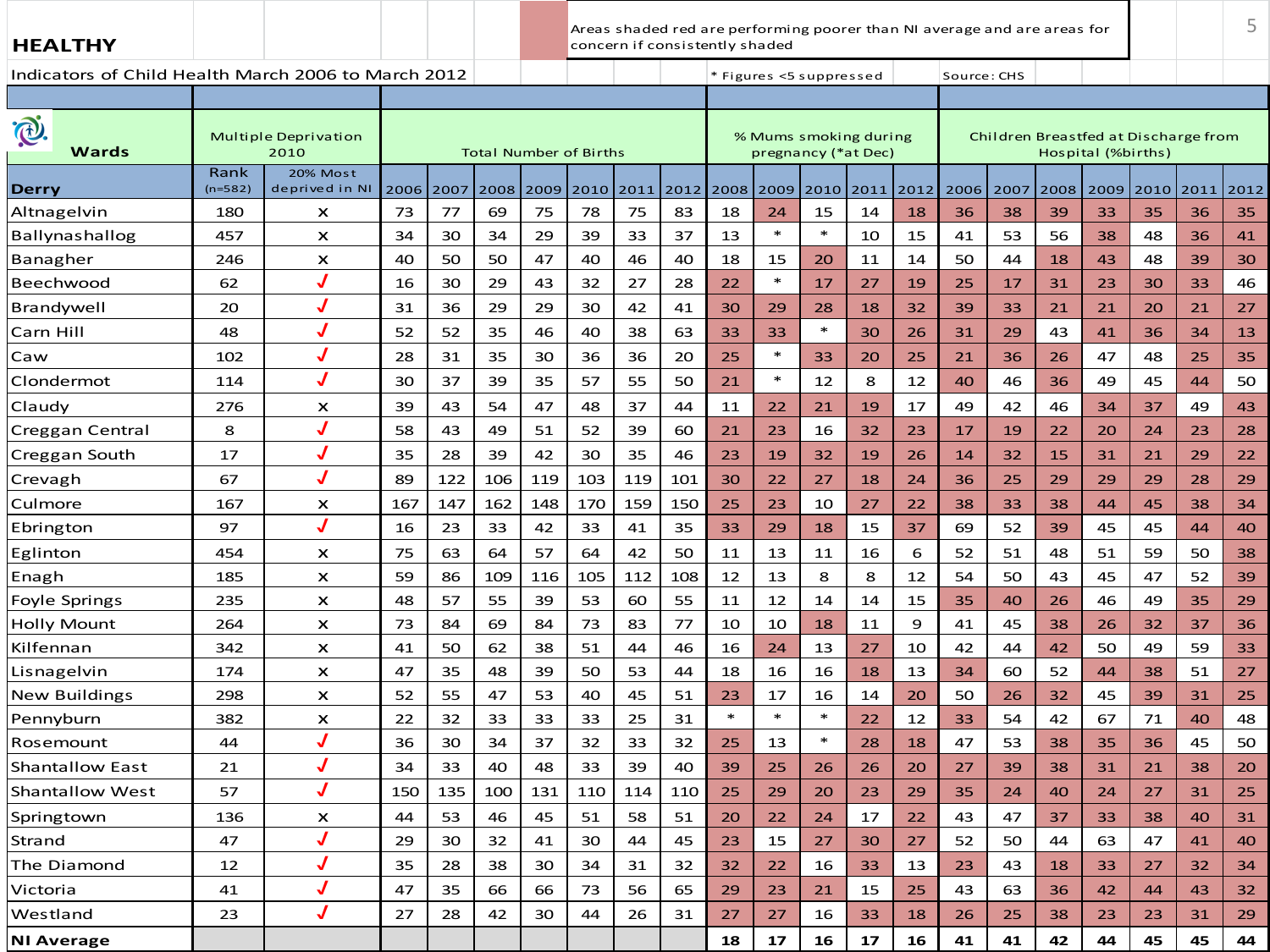| <b>HEALTHY</b>                                |                   |                 |             |                     |             | Source:NINIS                     |             |                         |             |             |             |             |             |                                  |             |             |              |              | Areas performing poorer than NI average |              |              |              |              |              |              |                           |              | 6            |
|-----------------------------------------------|-------------------|-----------------|-------------|---------------------|-------------|----------------------------------|-------------|-------------------------|-------------|-------------|-------------|-------------|-------------|----------------------------------|-------------|-------------|--------------|--------------|-----------------------------------------|--------------|--------------|--------------|--------------|--------------|--------------|---------------------------|--------------|--------------|
| Indicators of Health March 2007 to March 2012 |                   |                 |             |                     |             |                                  |             |                         |             |             |             |             |             |                                  |             |             |              |              |                                         |              |              |              |              |              |              |                           |              |              |
| <b>Q</b>                                      |                   |                 |             |                     |             |                                  |             |                         |             |             |             |             |             |                                  |             |             |              |              |                                         |              |              |              |              |              |              |                           |              |              |
| Wards                                         | Life Expectanc    |                 | Census      | Census<br>$3-5$ yrs |             | <b>GP Registrations Children</b> |             | <b>Aged 3 and Under</b> |             |             |             |             |             | <b>GP Registrations Children</b> |             |             |              |              | % Dental Registrations                  |              |              |              |              |              |              | % Dental Registrations    |              |              |
|                                               | 2008-2010         |                 | 0-2 yrs     |                     |             |                                  |             |                         |             |             |             |             |             | Aged 3-5 years                   |             |             |              |              | Children Aged 0-2 years                 |              |              |              |              |              |              | Children Aged 3 - 5 years |              |              |
| Derry<br>Altnagelvin                          | Male              | Femal           | 2011<br>242 | 2011<br>201         | 2007<br>201 | 2008<br>201                      | 2009<br>205 | 2010<br>216             | 2011<br>206 | 2012<br>217 | 2007<br>207 | 2008<br>206 | 2009<br>197 | 2010<br>197                      | 2011<br>202 | 2012<br>199 | 2007<br>13.4 | 2008<br>16.4 | 2009<br>23.4                            | 2010<br>21.3 | 2011         | 2012         | 2007<br>53.1 | 2008<br>49.0 | 2009         | 2010                      | 2011<br>69.3 | 2012<br>73.9 |
| Ballynashallog                                | <75<br>>75<77     | >75<7<br>>77<85 | 77          | 77                  | 80          | 95                               | 95          | 97                      | 90          | 89          | 80          | 89          | 92          | 91                               | 95          | 94          | 15.0         | 10.5         | 11.6                                    | 20.6         | 25.2<br>26.7 | 29.0<br>25.8 | 53.8         | 49.4         | 58.9<br>50.0 | 52.8<br>57.1              | 70.5         | 72.3         |
| Banagher                                      | >77 <sub>85</sub> | >77<85          | 170         | 167                 | 108         | 92                               | 133         | 136                     | 136         | 132         | 148         | 121         | 140         | 144                              | 145         | 144         | 24.1         | 23.9         | 26.3                                    | 33.1         | 29.4         | 31.8         | 66.9         | 66.9         | 65.0         | 65.3                      | 76.6         | 78.5         |
| Beechwood                                     | <75               | >77<85          | 60          | 58                  | 56          | 63                               | 78          | 90                      | 91          | 84          | 77          | 64          | 59          | 60                               | 70          | 80          | 21.4         | 15.9         | 10.3                                    | 18.9         | 22.0         | 25.0         | 54.5         | 56.3         | 52.5         | 41.7                      | 52.9         | 62.5         |
| Brandywell                                    | < 75              | >75<77          | 96          | 103                 | 78          | 86                               | 90          | 90                      | 94          | 107         | 90          | 94          | 80          | 90                               | 100         | 101         | 11.5         | 7.0          | 16.7                                    | 25.6         | 17.0         | 15.9         | 33.3         | 37.2         | 41.3         | 43.3                      | 59.0         | 68.3         |
| Carn Hill                                     | < 75              | >75 < 77        | 103         | 108                 | 121         | 140                              | 125         | 122                     | 106         | 136         | 145         | 141         | 138         | 131                              | 139         | 129         | 7.4          | 12.1         | 20.8                                    | 21.3         | 18.9         | 18.4         | 48.3         | 46.1         | 43.5         | 55.0                      | 55.4         | 65.9         |
| Caw                                           | >77 <sub>85</sub> | >77<85          | 110         | 101                 | 72          | 74                               | 86          | 85                      | 85          | 90          | 75          | 79          | 79          | 72                               | 78          | 85          | 19.4         | 13.5         | 10.5                                    | 16.5         | 25.9         | 24.4         | 48.0         | 45.6         | 36.7         | 45.8                      | 62.8         | 87.1         |
| Clondermot                                    | < 75              | >75<77          | 92          | 84                  | 105         | 109                              | 97          | 105                     | 95          | 93          | 107         | 96          | 111         | 112                              | 106         | 99          | 16.2         | 23.9         | 16.5                                    | 16.2         | 21.1         | 23.7         | 53.3         | 49.0         | 45.9         | 55.4                      | 62.3         | 72.7         |
| Claudy                                        | >77 <sub>85</sub> | >77<85          | 150         | 145                 | 125         | 106                              | 136         | 141                     | 142         | 136         | 154         | 143         | 157         | 139                              | 135         | 142         | 17.6         | 21.7         | 24.3                                    | 23.4         | 33.1         | 30.9         | 58.4         | 62.2         | 65.6         | 62.6                      | 75.6         | 81.0         |
| Creggan Central                               | < 75              | >75<77          | 117         | 139                 | 140         | 144                              | 146         | 145                     | 135         | 138         | 170         | 155         | 154         | 154                              | 154         | 145         | 9.3          | 11.8         | 8.9                                     | 6.2          | 16.3         | 18.8         | 33.5         | 32.3         | 36.4         | 40.9                      | 55.8         | 64.8         |
| Creggan South                                 | >75<77            | >75<71          | 89          | 104                 | 95          | 95                               | 100         | 99                      | 103         | 111         | 115         | 117         | 107         | 101                              | 107         | 107         | 12.6         | 15.8         | 19.0                                    | 20.2         | 18.4         | 18.9         | 39.1         | 35.0         | 44.9         | 43.6                      | 67.3         | 71.0         |
| Crevagh                                       | >77<85            | >85             | 295         | 298                 | 264         | 291                              | 318         | 320                     | 319         | 307         | 293         | 303         | 290         | 296                              | 308         | 317         | 13.3         | 9.6          | 19.2                                    | 19.7         | 20.4         | 19.5         | 46.4         | 44.6         | 42.1         | 46.3                      | 60.1         | 68.1         |
| Culmore                                       | >85               | >85             | 421         | 484                 | 476         | 441                              | 434         | 434                     | 431         | 439         | 532         | 524         | 523         | 502                              | 493         | 479         | 17.2         | 18.1         | 21.9                                    | 19.1         | 22.0         | 22.6         | 49.1         | 52.7         | 52.0         | 55.2                      | 62.5         | 71.4         |
| Ebringtor                                     | <75               | >75<7           | 110         | 83                  | 60          | 60                               | 92          | 96                      | 115         | 102         | 58          | 61          | 78          | 87                               | 90          | 105         | 15.0         | 15.0         | 12.0                                    | 18.8         | 20.9         | 29.4         | 46.6         | 54.1         | 43.6         | 44.8                      | 54.4         | 64.8         |
| Eglinton                                      | >77<85            | >77<85          | 167         | 210                 | 203         | 206                              | 190         | 181                     | 163         | 161         | 217         | 198         | 221         | 223                              | 219         | 216         | 20.2         | 22.3         | 27.9                                    | 27.6         | 31.3         | 32.3         | 60.8         | 65.7         | 63.3         | 63.7                      | 77.2         | 81.9         |
| Enagh                                         | >75<77            | >77<85          | 348         | 304                 | 201         | 219                              | 287         | 319                     | 316         | 296         | 204         | 224         | 240         | 265                              | 281         | 321         | 18.9         | 14.2         | 16.0                                    | 20.7         | 22.8         | 27.0         | 60.3         | 53.1         | 58.8         | 57.4                      | 70.8         | 75.7         |
| Foyle Springs                                 | >85               | >77<85          | 127         | 110                 | 160         | 158                              | 144         | 142                     | 151         | 151         | 142         | 142         | 136         | 151                              | 137         | 138         | 13.8         | 14.6         | 13.9                                    | 11.3         | 17.9         | 21.9         | 50.0         | 49.3         | 58.8         | 68.9                      | 67.9         | 68.8         |
| Holly Mount                                   | >77<85            | >85             | 248         | 259                 | 209         | 188                              | 220         | 219                     | 224         | 229         | 226         | 231         | 229         | 229                              | 239         | 243         | 16.3         | 22.3         | 20.9                                    | 22.4         | 29.0         | 32.3         | 58.0         | 56.7         | 61.6         | 63.3                      | 75.3         | 80.3         |
| Kilfennan                                     | >77 <sub>85</sub> | >77<85          | 140         | 100                 | 110         | 112                              | 112         | 110                     | 107         | 131         | 116         | 100         | 90          | 83                               | 103         | 100         | 11.8         | 13.4         | 26.8                                    | 19.1         | 26.2         | 27.5         | 53.4         | 49.0         | 55.6         | 61.4                      | 62.1         | 78.0         |
| Lisnagelvin                                   | >77 <sub>85</sub> | >75<77          | 107         | 132                 | 125         | 123                              | 136         | 126                     | 127         | 118         | 111         | 122         | 125         | 137                              | 143         | 131         | 14.4         | 15.4         | 15.4                                    | 22.2         | 33.9         | 33.1         | 53.2         | 57.4         | 52.0         | 48.9                      | 64.3         | 76.3         |
| New Buildings                                 | >77<85            | >85             | 129         | 129                 | 113         | 125                              | 135         | 128                     | 119         | 139         | 123         | 112         | 104         | 118                              | 124         | 127         | 25.7         | 13.6         | 24.4                                    | 19.5         | 22.7         | 30.9         | 56.1         | 46.4         | 56.7         | 57.6                      | 66.1         | 70.1         |
| Pennyburn                                     | >77 <sub>85</sub> | >77<85          | 68          | 77                  | 70          | 73                               | 86          | 82                      | 80          | 67          | 85          | 83          | 82          | 86                               | 87          | 89          | 20.0         | 20.5         | 15.1                                    | 15.9         | 21.3         | 22.4         | 48.2         | 53.0         | 65.9         | 50.0                      | 65.5         | 75.3         |
| Rosemount                                     | <75               | >75<77          | 79          | 65                  | 81          | 92                               | 91          | 91                      | 79          | 86          | 93          | 92          | 81          | 81                               | 77          | 80          | 13.6         | 7.6          | 15.4                                    | 14.3         | 22.8         | 22.1         | 39.8         | 38.0         | 38.3         | 46.9                      | 63.6         | 65.0         |
| Shantallow Eas <sup>-</sup>                   | <75               | >77<85          | 97          | 95                  | 102         | 101                              | 106         | 122                     | 118         | 115         | 106         | 103         | 103         | 107                              | 108         | 116         | 10.8         | 10.9         | 10.4                                    | 18.0         | 16.1         | 20.0         | 54.7         | 49.5         | 44.7         | 47.7                      | 63.9         | 65.5         |
| <b>Shantallow West</b>                        | < 75              | >85             | 341         | 354                 | 376         | 366                              | 354         | 342                     | 320         | 308         | 417         | 412         | 383         | 386                              | 379         | 373         | 14.4         | 11.5         | 15.3                                    | 15.8         | 25.9         | 21.1         | 43.2         | 42.7         | 46.5         | 50.8                      | 63.3         | 66.5         |
| Springtown                                    | >77 < 85          | >85             | 110         | 127                 | 131         | 140                              | 145         | 150                     | 141         | 130         | 138         | 135         | 150         | 126                              | 154         | 158         | 14.5         | 20.0         | 17.2                                    | 16.0         | 19.9         | 27.7         | 44.2         | 43.0         | 50.7         | 49.2                      | 60.4         | 69.0         |
| Strand                                        | < 75              | >75 < 77        | 109         | 55                  | 81          | 86                               | 89          | 93                      | 104         | 107         | 73          | 75          | 73          | 75                               | 73          | 86          | 11.1         | 14.0         | 15.7                                    | 10.8         | 11.5         | 18.7         | 41.1         | 41.3         | 39.7         | 46.7                      | 61.6         | 75.6         |
| The Diamond                                   | < 75              | >75 < 77        | 75          | 72                  | 79          | 75                               | 79          | 89                      | 91          | 83          | 81          | 64          | 76          | 69                               | 82          | 83          | 11.4         | 13.3         | 19.0                                    | 12.4         | 22.0         | 20.5         | 50.6         | 56.3         | 56.6         | 53.6                      | 62.2         | 55.4         |
| Victoria                                      | < 75              | >75<77          | 196         | 155                 | 127         | 129                              | 147         | 163                     | 180         | 164         | 121         | 117         | 142         | 130                              | 133         | 145         | 15.0         | 14.7         | 18.4                                    | 19.0         | 30.0         | 18.3         | 47.1         | 43.6         | 45.1         | 49.2                      | 67.7         | 69.7         |
| Westland                                      | < 75              | >75<77          | 63          | 76                  | 74          | 86                               | 94          | 91                      | 76          | 70          | 88          | 83          | 78          | 87                               | 83          | 90          | 17.6         | 10.5         | 22.3                                    | 25.3         | 22.4         | 28.6         | 37.5         | 44.6         | 51.3         | 48.3                      | 73.5         | 67.8         |
| <b>NI Average</b>                             | 77                | 82              |             |                     |             |                                  |             |                         |             |             |             |             |             |                                  |             |             | 25.5         | 26.3         | 28.3                                    | 27.8         | 30.3         | 30.6         | 62.2         | 61.2         | 63.3         | 63.6                      | 70.0         | 74.7         |
|                                               |                   |                 |             |                     |             |                                  |             |                         |             |             |             |             |             |                                  |             |             |              |              |                                         |              |              |              |              |              |              |                           |              |              |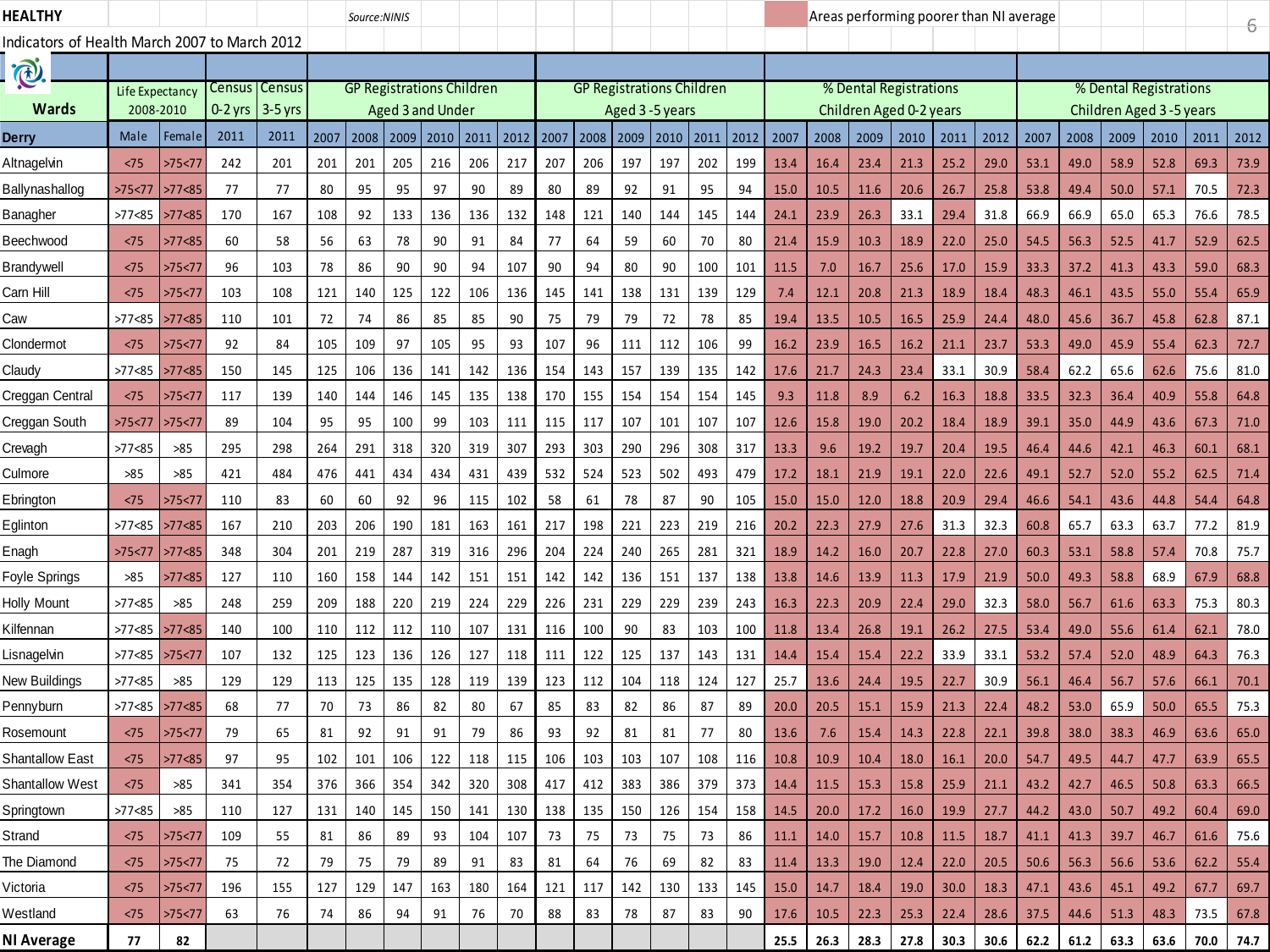| <b>HEALTHY</b>                                      |                   | Source: CHS                         |      |      |      |      | Areas shaded red are performing poorer than NI average and are areas for concern<br>if consistently shaded |      |      |        |                         |                     |             |        |      |      |                                               |           |      |      | 7    |
|-----------------------------------------------------|-------------------|-------------------------------------|------|------|------|------|------------------------------------------------------------------------------------------------------------|------|------|--------|-------------------------|---------------------|-------------|--------|------|------|-----------------------------------------------|-----------|------|------|------|
| Indicators of Child Health March 2006 to March 2012 |                   |                                     |      |      |      |      |                                                                                                            |      |      |        | * Figures <5 suppressed |                     |             |        |      |      |                                               |           |      |      |      |
|                                                     |                   |                                     |      |      |      |      |                                                                                                            |      |      |        |                         |                     |             |        |      |      |                                               |           |      |      |      |
| iQ.<br><b>Wards</b>                                 |                   | <b>Multiple Deprivation</b><br>2010 |      |      |      |      | <b>Total Number of Births</b>                                                                              |      |      |        | % Mums smoking during   | pregnancy (*at Dec) |             |        |      |      | Children Breastfed at Discharge from Hospital | (%births) |      |      |      |
| Fermanagh                                           | Rank<br>$(n=582)$ | 20% Most<br>deprived in NI          | 2006 | 2007 | 2008 | 2009 | 2010                                                                                                       | 2011 | 2012 | 2008   | 2009                    | 2010                | 2011        | 2012   | 2006 | 2007 | 2008                                          | 2009      | 2010 | 2011 | 2012 |
| <b>Ballinamallard</b>                               | 464               | X                                   | 51   | 40   | 39   | 35   | 30                                                                                                         | 26   | 28   | 0      | $\ast$                  | $\ast$              | 13          | $\ast$ | 53   | 53   | 46                                            | 37        | 45   | 50   | 54   |
| <b>Belcoo and Garrison</b>                          | 303               | X                                   | 39   | 30   | 35   | 28   | 33                                                                                                         | 32   | 30   | $\ast$ | $\ast$                  | $\ast$              | $\ast$      | 0      | 49   | 40   | 46                                            | 36        | 50   | 31   | 33   |
| Belleek and Boa                                     | 216               | X                                   | 32   | 23   | 34   | 40   | 32                                                                                                         | 30   | 34   | $\ast$ | $\ast$                  | $\ast$              | 14          | 5      | 59   | 61   | 47                                            | 40        | 43   | 50   | 44   |
| Boho Cleenish and<br>Letterbreen                    | 440               | X                                   | 35   | 33   | 44   | 36   | 47                                                                                                         | 46   | 39   | 14     | $\ast$                  | $\ast$              | 5           | 6      | 63   | 61   | 39                                            | 33        | 45   | 39   | 54   |
| Brookeborough                                       | 332               | X                                   | 32   | 35   | 24   | 33   | 37                                                                                                         | 32   | 40   | $\ast$ | $\ast$                  | $\ast$              | 6           | 11     | 47   | 40   | 33                                            | 21        | 39   | 22   | 43   |
| Castlecoole                                         | 410               | X                                   | 55   | 57   | 65   | 54   | 60                                                                                                         | 47   | 45   | 13     | 11                      | 12                  | 9           | 22     | 42   | 37   | 60                                            | 44        | 53   | 45   | 58   |
| Derrygonnelly                                       | 375               | X                                   | 35   | 31   | 44   | 32   | 41                                                                                                         | 49   | 28   | 14     | 0                       | $\ast$              | $\ast$      | 0      | 34   | 55   | 48                                            | 56        | 65   | 55   | 57   |
| Derrylin                                            | 417               | X                                   | 33   | 33   | 46   | 33   | 55                                                                                                         | 47   | 31   | $\ast$ | 0                       | $\ast$              | 8           | 0      | 46   | 27   | 52                                            | 30        | 38   | 40   | 42   |
| Devenish                                            | 29                |                                     | 20   | 16   | 24   | 25   | 17                                                                                                         | 21   | 28   | 31     | 17                      | $\ast$              | 21          | 30     | 30   | 31   | 46                                            | 32        | 30   | 33   | 54   |
| Donagh                                              | 359               | X                                   | 27   | 30   | 29   | 33   | 30                                                                                                         | 28   | 39   | $\ast$ | $\ast$                  | $\ast$              | 10          | 12     | 37   | 50   | 38                                            | 24        | 32   | 64   | 41   |
| Erne                                                | 193               | X                                   | 38   | 33   | 36   | 30   | 47                                                                                                         | 43   | 24   | 22     | 24                      | $\ast$              | 28          | 15     | 34   | 55   | 25                                            | 40        | 44   | 47   | 38   |
| Florence Court and<br>Kinawley                      | 373               | X                                   | 36   | 37   | 30   | 42   | 38                                                                                                         | 32   | 38   | $\ast$ | 14                      | 13                  | 9           | 8      | 25   | 24   | 33                                            | 29        | 33   | 41   | 45   |
| Irvinestown                                         | 123               | X                                   | 35   | 44   | 45   | 41   | 48                                                                                                         | 43   | 49   | 11     | 14                      | $\ast$              | 15          | 23     | 29   | 46   | 33                                            | 34        | 39   | 40   | 43   |
| Lack                                                | 297               | X                                   | 40   | 40   | 60   | 42   | 55                                                                                                         | 55   | 37   | 11     | $\ast$                  | $\ast$              | 8           | 11     | 40   | 30   | 33                                            | 21        | 37   | 35   | 32   |
| Lisbellaw                                           | 494               | X                                   | 42   | 47   | 45   | 44   | 35                                                                                                         | 43   | 36   | $\ast$ | $\ast$                  | 14                  | 13          | 8      | 38   | 38   | 24                                            | 41        | 50   | 44   | 58   |
| Lisnarrick                                          | 465               | X                                   | 17   | 18   | 16   | 18   | 22                                                                                                         | 18   | 22   | $\ast$ | $\ast$                  | $\ast$              | $\mathbf 0$ | 0      | 29   | 39   | 56                                            | 50        | 50   | 50   | 64   |
| Lisnaskea                                           | 153               | X                                   | 38   | 30   | 33   | 39   | 39                                                                                                         | 40   | 43   | 28     | 12                      | 15                  | 20          | 15     | 34   | 27   | 30                                            | 28        | 45   | 23   | 37   |
| Maguires Bridge                                     | 448               | X                                   | 41   | 32   | 40   | 36   | 36                                                                                                         | 33   | 53   | 15     | 13                      | 0                   | $\ast$      | $\ast$ | 44   | 53   | 28                                            | 31        | 36   | 52   | 60   |
| Newtownbutler                                       | 159               | X                                   | 33   | 45   | 43   | 42   | 42                                                                                                         | 42   | 34   | $\ast$ | 12                      | $\ast$              | 11          | 11     | 27   | 40   | 42                                            | 36        | 49   | 24   | 35   |
| Portora                                             | 197               | X                                   | 38   | 36   | 44   | 33   | 60                                                                                                         | 55   | 53   | $\ast$ | 14                      | 15                  | 15          | 19     | 50   | 31   | 50                                            | 46        | 33   | 51   | 53   |
| Rosslea                                             | 211               | X                                   | 35   | 30   | 35   | 35   | 32                                                                                                         | 39   | 34   | $\ast$ | $\ast$                  | $\ast$              | 13          | 6      | 37   | 37   | 34                                            | 37        | 44   | 51   | 47   |
| Rossorry                                            | 393               | $\pmb{\mathsf{X}}$                  | 35   | 41   | 33   | 30   | 26                                                                                                         | 29   | 26   | 15     | $\ast$                  | 0                   | 0           | 13     | 51   | 39   | 49                                            | 18        | 45   | 41   | 50   |
| Tempo                                               | 335               | $\pmb{\mathsf{x}}$                  | 36   | 41   | 32   | 30   | 37                                                                                                         | 37   | 39   | $\ast$ | $\ast$                  | 14                  | 18          | 13     | 28   | 27   | 25                                            | 43        | 35   | 54   | 56   |
| <b>NI Average</b>                                   |                   |                                     |      |      |      |      |                                                                                                            |      |      | 18     | 17                      | 16                  | 17          | 16     | 41   | 41   | 42                                            | 44        | 45   | 45   | 44   |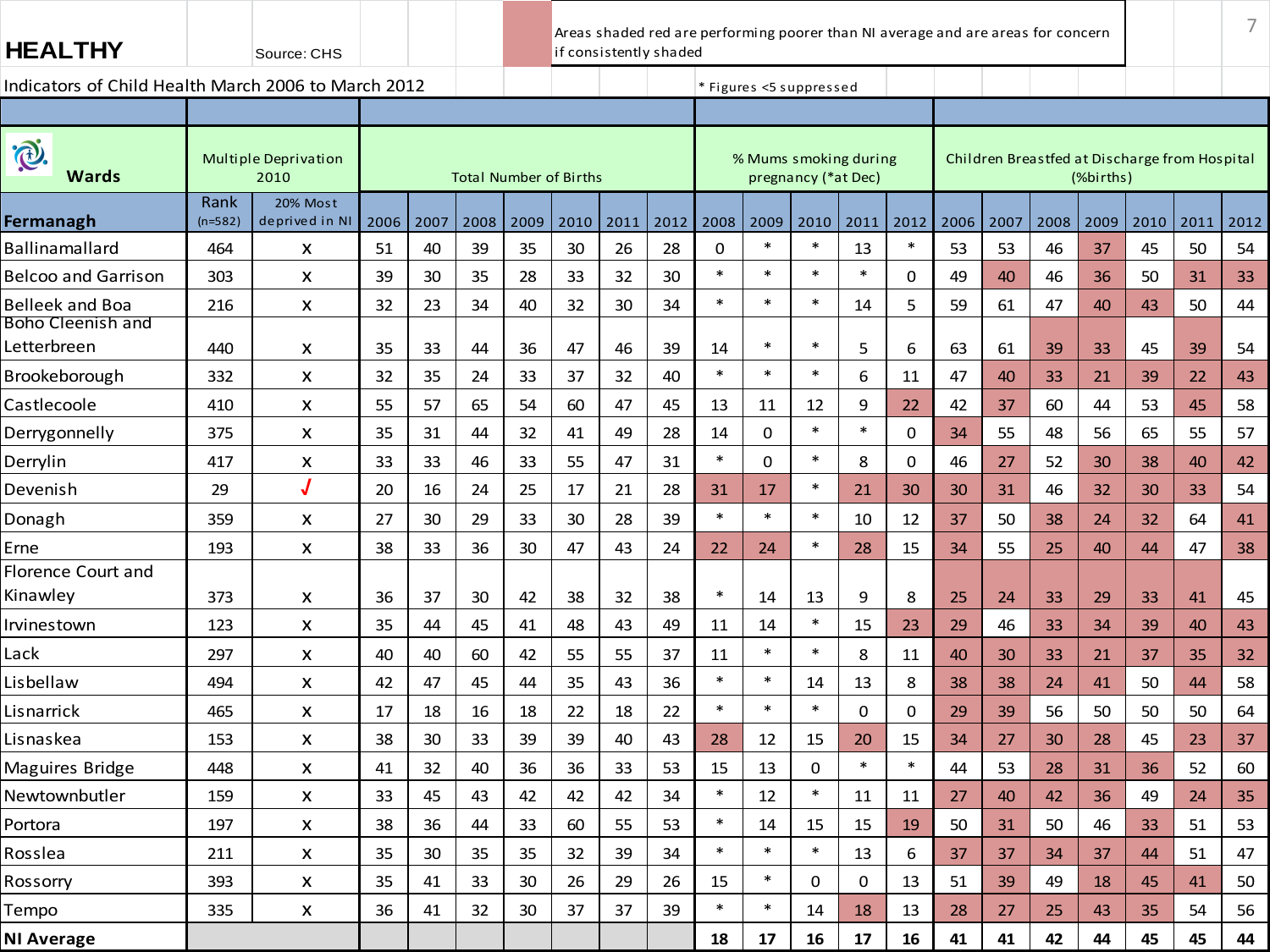| HEALTHY                                       |                   |                       |                     |                     |      | Source:NINIS                     |                  |      |      |      |      |      |                  |           |                                  |      |      |      |                                                   |      | Areas performing poorer than NI average |      |        |      |                                                   |      |      | 8    |
|-----------------------------------------------|-------------------|-----------------------|---------------------|---------------------|------|----------------------------------|------------------|------|------|------|------|------|------------------|-----------|----------------------------------|------|------|------|---------------------------------------------------|------|-----------------------------------------|------|--------|------|---------------------------------------------------|------|------|------|
| Indicators of Health March 2007 to March 2012 |                   |                       |                     |                     |      |                                  |                  |      |      |      |      |      |                  |           |                                  |      |      |      |                                                   |      |                                         |      |        |      |                                                   |      |      |      |
|                                               |                   |                       |                     |                     |      |                                  |                  |      |      |      |      |      |                  |           |                                  |      |      |      |                                                   |      |                                         |      |        |      |                                                   |      |      |      |
| P.<br><b>Wards</b>                            | Life Expectancy   | 2008-2010             | Census<br>$0-2$ yrs | Census<br>$3-5$ yrs |      | <b>GP Registrations Children</b> | Aged 3 and Under |      |      |      |      |      | Aged 3 - 5 years |           | <b>GP Registrations Children</b> |      |      |      | % Dental Registrations<br>Children Aged 0-2 years |      |                                         |      |        |      | % Dental Registrations<br>Children Aged 3-5 years |      |      |      |
| Fermanagh                                     | Male              | Female                | 2011                | 2011                | 2007 | 2008                             | 2009             | 2010 | 2011 | 2012 | 2007 | 2008 | 2009             | 2010 2011 |                                  | 2012 | 2007 | 2008 | 2009                                              | 2010 | 2011                                    | 2012 | 2007   | 2008 | 2009                                              | 2010 | 2011 | 2012 |
| Ballinamallard                                | >77<85            | >85                   | 108                 | 123                 | 111  | 119                              | 102              | 102  | 97   | 91   | 105  | 104  | 118              | 112       | 112                              | 112  | 37.8 | 37.0 | 33.3                                              | 36.3 | 43.3                                    | 42.9 | 70.5   | 73.1 | 78.0                                              | 72.3 | 75.0 | 85.7 |
| <b>Belcoo and Garrison</b>                    | >77 <sub>85</sub> | >85                   | 76                  | 93                  | 90   | 84                               | 90               | 82   | 82   | 87   | 88   | 95   | 100              | 97        | 97                               | 90   | 21.1 | 14.3 | 18.9                                              | 13.4 | 26.8                                    | 25.3 | 54.5   | 43.2 | 43.0                                              | 46.4 | 66.0 | 71.1 |
| <b>Belleek and Boa</b>                        | >77 <sub>85</sub> | >75<77                | 88                  | 98                  | 91   | 86                               | 84               | 93   | 98   | 91   | 94   | 96   | 97               | 94        | 90                               | 99   | 11.0 | 16.3 | 11.9                                              | 16.1 | 33.7                                    | 29.7 | 40.4   | 39.6 | 50.5                                              | 48.9 | 58.9 | 58.6 |
| Boho Cleenish &<br>Letterbreen                | >77 <sub>85</sub> | >85                   | 137                 | 134                 | 75   | 95                               | 113              | 116  | 115  | 108  | 119  | 94   | 101              | 96        | 116                              | 131  | 36.0 | 23.2 | 23.9                                              | 32.8 | 42.6                                    | 37.0 | 71.4   | 74.5 | 67.3                                              | 65.6 | 76.7 | 80.9 |
| Brookeborough                                 | >77 <sub>85</sub> | >85                   | 85                  | 93                  | 72   | 86                               | 98               | 93   | 85   | 90   | 102  | 93   | 86               | 83        | 99                               | 94   | 44.4 | 40.7 | 48.0                                              | 38.7 | 45.9                                    | 53.3 | 75.5   | 75.3 | 79.1                                              | 75.9 | 76.8 | 84.0 |
| Castlecoole                                   | >77 <sub>85</sub> | >75<77                | 162                 | 173                 | 152  | 162                              | 167              | 162  | 151  | 144  | 157  | 168  | 167              | 165       | 169                              | 153  | 24.3 | 22.8 | 25.1                                              | 24.7 | 42.4                                    | 39.6 | 58.0   | 57.1 | 58.1                                              | 62.4 | 68.0 | 69.3 |
| Derrygonnelly                                 |                   | >77<85 >77<85         | 128                 | 112                 | 88   | 94                               | 103              | 103  | 115  | 107  | 97   | 91   | 88               | 89        | 105                              | 108  | 23.9 | 27.7 | 32.0                                              | 27.2 | 33.0                                    | 32.7 | 55.7   | 54.9 | 55.7                                              | 61.8 | 75.2 | 75.0 |
| Derrylin                                      |                   | $>75 < 77$ $>77 < 85$ | 135                 | 105                 | 81   | 86                               | 108              | 104  | 130  | 111  | 107  | 98   | 87               | 94        | 97                               | 121  | 12.3 | 25.6 | 28.7                                              | 27.9 | 20.8                                    | 21.6 | 63.6   | 62.2 | 54.0                                              | 54.3 | 73.2 | 67.8 |
| Devenish                                      | < 75              | >75 < 77              | 61                  | 56                  | 58   | 66                               | 63               | 65   | 60   | 69   | 56   | 53   | 55               | 58        | 63                               | 68   | 20.7 | 18.2 | 23.8                                              | 21.5 | 41.7                                    | 29.0 | 50.0   | 47.2 | 58.2                                              | 51.7 | 60.3 | 67.7 |
| Donagh                                        | >77 <sub>85</sub> | >85                   | 94                  | 87                  | 75   | 84                               | 77               | 89   | 90   | 99   | 96   | 101  | 93               | 87        | 90                               | 89   | 25.3 | 29.8 | 36.4                                              | 24.7 | 35.6                                    | 38.4 | 60.4   | 63.4 | 69.9                                              | 64.4 | 67.8 | 77.5 |
| Erne                                          | >77<85 >75<77     |                       | 98                  | 100                 | 93   | 104                              | 100              | 103  | 96   | 80   | 87   | 91   | 83               | 95        | 107                              | 100  | 22.6 | 20.2 | 22.0                                              | 26.2 | 37.5                                    | 41.3 | 58.6   | 56.0 | 55.4                                              | 51.6 | 70.1 | 70.0 |
| Florence Court &                              |                   |                       |                     |                     |      |                                  |                  |      |      |      |      |      |                  |           |                                  |      |      |      |                                                   |      |                                         |      |        |      |                                                   |      |      |      |
| Kinawley                                      | >75 < 77          | >75<77                | 94                  | 120                 | 88   | 105                              | 107              | 96   | 93   | 98   | 103  | 98   | 97               | 108       | 113                              | 120  | 27.3 | 21.0 | 35.5                                              | 22.9 | 34.4                                    | 31.6 | 68.0   | 64.3 | 60.8                                              | 61.1 | 72.6 | 80.8 |
| Irvinestown                                   | <75               | >75 < 77              | 133                 | 121                 | 96   | 101                              | 121              | 116  | 113  | 124  | 99   | 99   | 109              | 107       | 110                              | 104  | 27.1 | 33.7 | 28.9                                              | 19.0 | 29.2                                    | 27.4 | 67.7   | 51.5 | 65.1                                              | 60.7 | 60.9 | 68.3 |
| Kesh Ederney & Lack                           | >77 <sub>85</sub> | >85                   | 149                 | 157                 | 103  | 122                              | 132              | 142  | 140  | 136  | 117  | 116  | 122              | 112       | 133                              | 144  | 23.3 | 32.8 | 33.3                                              | 30.3 | 38.6                                    | 45.6 | 59.0   | 56.0 | 74.6                                              | 65.2 | 73.7 | 78.5 |
| Lisbellaw                                     | $>77$ < 85        | $>77$ < 85            | 149                 | 157                 | 122  | 132                              | 117              | 118  | 112  | 118  | 120  | 111  | 118              | 122       | 133                              | 125  | 43.4 | 39.4 | 40.2                                              | 31.4 | 45.5                                    | 49.2 | 67.5   | 68.5 | 78.0                                              | 72.1 | 79.7 | 85.6 |
| Lisnarrick                                    | >77<85            | >85                   | 60                  | 56                  | 43   | 35                               | 49               | 56   | 54   | 51   | 50   | 50   | 44               | 43        | 42                               | 51   | 30.2 | 34.3 | 40.8                                              | 30.4 | 46.3                                    | 35.3 | $70.0$ | 50.0 | 68.2                                              | 74.4 | 81.0 | 82.4 |
| Lisnaskea                                     | < 75              | >75 < 77              | 119                 | 94                  | 99   | 100                              | 96               | 110  | 116  | 124  | 89   | 80   | 70               | 80        | 96                               | 101  | 27.3 | 29.0 | 32.3                                              | 25.5 | 24.1                                    | 25.0 | 55.1   | 47.5 | 61.4                                              | 62.5 | 64.6 | 61.4 |
| Maguires Bridge                               | >77<85            | >85                   | 119                 | 112                 | 92   | 97                               | 106              | 110  | 111  | 130  | 125  | 113  | 107              | 99        | 107                              | 111  | 39.1 | 32.0 | 30.2                                              | 30.9 | 43.2                                    | 41.5 | 72.0   | 70.8 | 71.0                                              | 68.7 | 74.8 | 82.9 |
| Newtownbutler                                 | $>77$ < 85        | >77 <sub>85</sub>     | 117                 | 109                 | 104  | 115                              | 119              | 117  | 122  | 114  | 101  | 102  | 111              | 117       | 114                              | 131  | 23.1 | 29.6 | 37.0                                              | 23.9 | 23.0                                    | 21.1 | 55.4   | 61.8 | 65.8                                              | 60.7 | 69.3 | 72.5 |
| Portora                                       |                   | >77<85 >77<85         | 136                 | 105                 | 107  | 100                              | 127              | 126  | 151  | 139  | 103  | 107  | 90               | 106       | 107                              | 129  | 21.5 | 19.0 | 32.3                                              | 23.8 | 31.1                                    | 30.2 | 65.0   | 57.0 | 64.4                                              | 47.2 | 72.9 | 73.6 |
| Rosslea                                       | >77 < 85          | >85                   | 92                  | 80                  | 92   | 83                               | 92               | 98   | 114  | 107  | 83   | 88   | 85               | 95        | 93                               | 106  | 26.1 | 32.5 | 27.2                                              | 21.4 | 28.9                                    | 31.8 | 63.9   | 70.5 | 64.7                                              | 56.8 | 71.0 | 65.1 |
| Rossorry                                      | >77 <sub>85</sub> | >85                   | 85                  | 92                  | 84   | 108                              | 97               | 86   | 83   | 78   | 94   | 88   | 101              | 89        | 90                               | 91   | 34.5 | 25.9 | 30.9                                              | 27.9 | 41.0                                    | 35.9 | 60.6   | 67.0 | 67.3                                              | 66.3 | 81.1 | 80.2 |
| Tempo                                         |                   | $>75 < 77$ $>77 < 85$ | 98                  | 108                 | 73   | 101                              | 102              | 100  | 98   | 99   | 94   | 75   | 80               | 94        | 113                              | 121  | 16.4 | 27.7 | 32.4                                              | 39.0 | 52.0                                    | 42.4 | 76.6   | 66.7 | 78.8                                              | 64.9 | 85.0 | 89.3 |
| NI Average                                    | 77                | 82                    |                     |                     |      |                                  |                  |      |      |      |      |      |                  |           |                                  |      | 25.5 | 26.3 | 28.3                                              | 27.8 | 30.3                                    | 30.6 | 62.2   | 61.2 | 63.3                                              | 63.6 | 70.0 | 74.7 |
|                                               |                   |                       |                     |                     |      |                                  |                  |      |      |      |      |      |                  |           |                                  |      |      |      |                                                   |      |                                         |      |        |      |                                                   |      |      |      |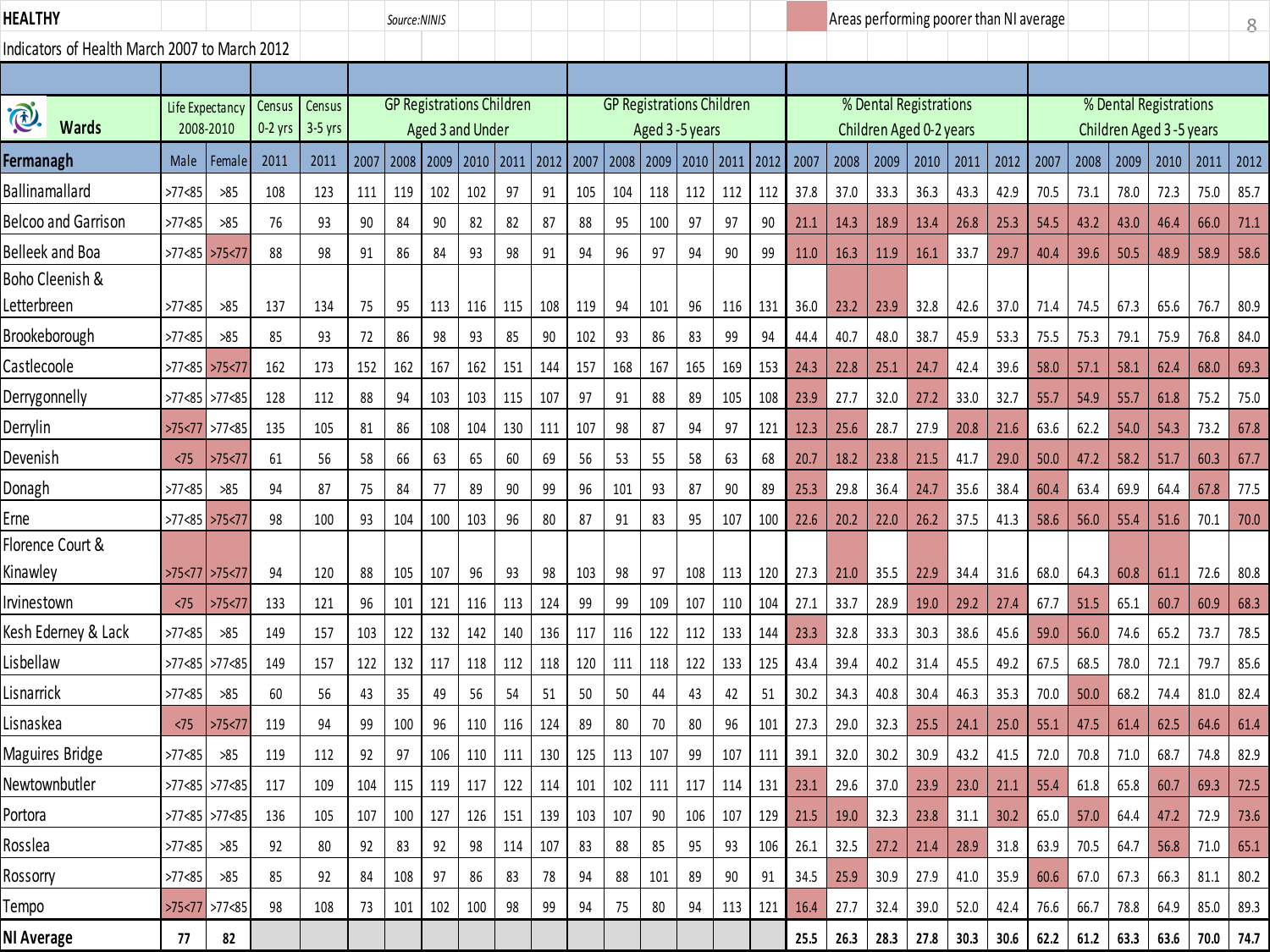| <b>HEALTHY</b>                                      |                   |                                     |      |      |      |      |                               |      | Areas shaded red are performing poorer than NI average and are areas for concern<br>if consistently shaded |        |        |                                              |                 |        |                 |      |      |           |      |                                               | $\mathcal G$ |
|-----------------------------------------------------|-------------------|-------------------------------------|------|------|------|------|-------------------------------|------|------------------------------------------------------------------------------------------------------------|--------|--------|----------------------------------------------|-----------------|--------|-----------------|------|------|-----------|------|-----------------------------------------------|--------------|
| Indicators of Child Health March 2006 to March 2012 |                   |                                     |      |      |      |      |                               |      |                                                                                                            |        |        | *Figures<5 suppressed                        |                 |        | Source: CHS     |      |      |           |      |                                               |              |
|                                                     |                   |                                     |      |      |      |      |                               |      |                                                                                                            |        |        |                                              |                 |        |                 |      |      |           |      |                                               |              |
| i®.<br><b>Wards</b>                                 |                   | <b>Multiple Deprivation</b><br>2010 |      |      |      |      | <b>Total Number of Births</b> |      |                                                                                                            |        |        | % Mums Smoking During<br>Pregnancy (*at Dec) |                 |        |                 |      |      | (%births) |      | Children Breastfed at Discharge from Hospital |              |
| Limavady                                            | Rank<br>$(n=582)$ | <b>20% Most</b><br>deprived in NI   | 2006 | 2007 | 2008 | 2009 | 2010                          | 2011 | 2012                                                                                                       | 2008   | 2009   | 2010                                         | 2011            | 2012   | 2006            | 2007 | 2008 | 2009      | 2010 | 2011                                          | 2012         |
| Aghanloo                                            | 365               | X                                   | 75   | 65   | 54   | 54   | 59                            | 73   | 76                                                                                                         | 15     | 12     | 14                                           | 11              | 10     | 51              | 46   | 46   | 39        | 44   | 49                                            | 33           |
| <b>Ballykelly</b>                                   | 249               | χ                                   | 25   | 21   | 23   | 16   | 14                            | 16   | 20                                                                                                         | $\ast$ | $\ast$ | 43                                           | 17              | 21     | 32              | 48   | 26   | 25        | 38   | 19                                            | 30           |
| Coolessan                                           | 26                | $\sqrt{ }$                          | 20   | 22   | 24   | 18   | 24                            | 24   | 19                                                                                                         | 27     | 42     | 21                                           | 42              | 32     | 25              | 9    | 29   | 28        | 28   | 33                                            | 5            |
| Dungiven                                            | 99                |                                     | 26   | 28   | 28   | 23   | 25                            | 32   | 25                                                                                                         | 19     | 23     | $\ast$                                       | 13              | 16     | 15              | 50   | 36   | 39        | 35   | 47                                            | 16           |
| Enagh                                               | 221               | χ                                   | 46   | 44   | 29   | 32   | 29                            | 28   | 31                                                                                                         | 19     | 28     | 21                                           | 30              | 33     | 24              | 34   | 38   | 34        | 39   | 36                                            | 23           |
| Feeny                                               | 202               | Χ                                   | 32   | 29   | 36   | 25   | 29                            | 32   | 29                                                                                                         | 14     | $\ast$ | $\ast$                                       | 6               | $\ast$ | 16              | 21   | 47   | 32        | 33   | 41                                            | 41           |
| Forest                                              | 300               | Χ                                   | 28   | 32   | 33   | 32   | 32                            | 26   | 40                                                                                                         | 13     | $\ast$ | 16                                           | 12              | 8      | 43              | 34   | 34   | 44        | 34   | 31                                            | 45           |
| Glack                                               | 284               | X                                   | 31   | 31   | 21   | 27   | 26                            | 21   | 19                                                                                                         | 0      | $\ast$ | $\ast$                                       | $\mathbf 0$     | 5      | 42              | 19   | 33   | 33        | 35   | 48                                            | 42           |
| Gresteel                                            | 287               | Χ                                   | 79   | 68   | 57   | 55   | 60                            | 60   | 78                                                                                                         | $\ast$ | $\ast$ | 10                                           | $7\overline{ }$ | 13     | 57              | 43   | 32   | 38        | 45   | 38                                            | 40           |
| Greystone                                           | 15                |                                     | 17   | 17   | 23   | 25   | 24                            | 24   | 18                                                                                                         | 22     | 29     | 21                                           | 50              | 41     | $6\overline{6}$ | 18   | 13   | 28        | 33   | 21                                            | 22           |
| Magilligan                                          | 321               | χ                                   | 37   | 22   | 23   | 22   | 20                            | 22   | 22                                                                                                         | $\ast$ | $\ast$ | $\ast$                                       | 15              | 6      | 27              | 36   | 44   | 59        | 45   | 23                                            | 45           |
| Rathbrady                                           | 215               | χ                                   | 4    | 17   | 14   | 14   | 13                            | 14   | 14                                                                                                         | $\ast$ | $\ast$ | $\ast$                                       | 33              | 13     | 25              | 47   | 36   | 7         | 15   | 21                                            | 21           |
| Roeside                                             | 126               | Χ                                   | 9    | 10   | 15   | 12   | 10                            | 8    | 10                                                                                                         | $\ast$ | $\ast$ | $\ast$                                       | 20              | 14     | 56              | 60   | 27   | 33        | 58   | 50                                            | 40           |
| The Highlands                                       | 161               | Χ                                   | 21   | 39   | 29   | 26   | 27                            | 28   | 25                                                                                                         | 19     | $\ast$ | 0                                            | 14              | 19     | 47              | 36   | 52   | 54        | 42   | 43                                            | 32           |
| <b>Upper Glenshane</b>                              | 245               | X                                   | 33   | 46   | 49   | 42   | 58                            | 56   | 39                                                                                                         | 16     | 15     | 10                                           | 7               | 12     | 33              | 30   | 45   | 36        | 45   | 36                                            | 44           |
| <b>NI Average</b>                                   |                   |                                     |      |      |      |      |                               |      |                                                                                                            | 18     | 17     | 16                                           | 17              | 16     | 41              | 41   | 42   | 44        | 45   | 45                                            | 44           |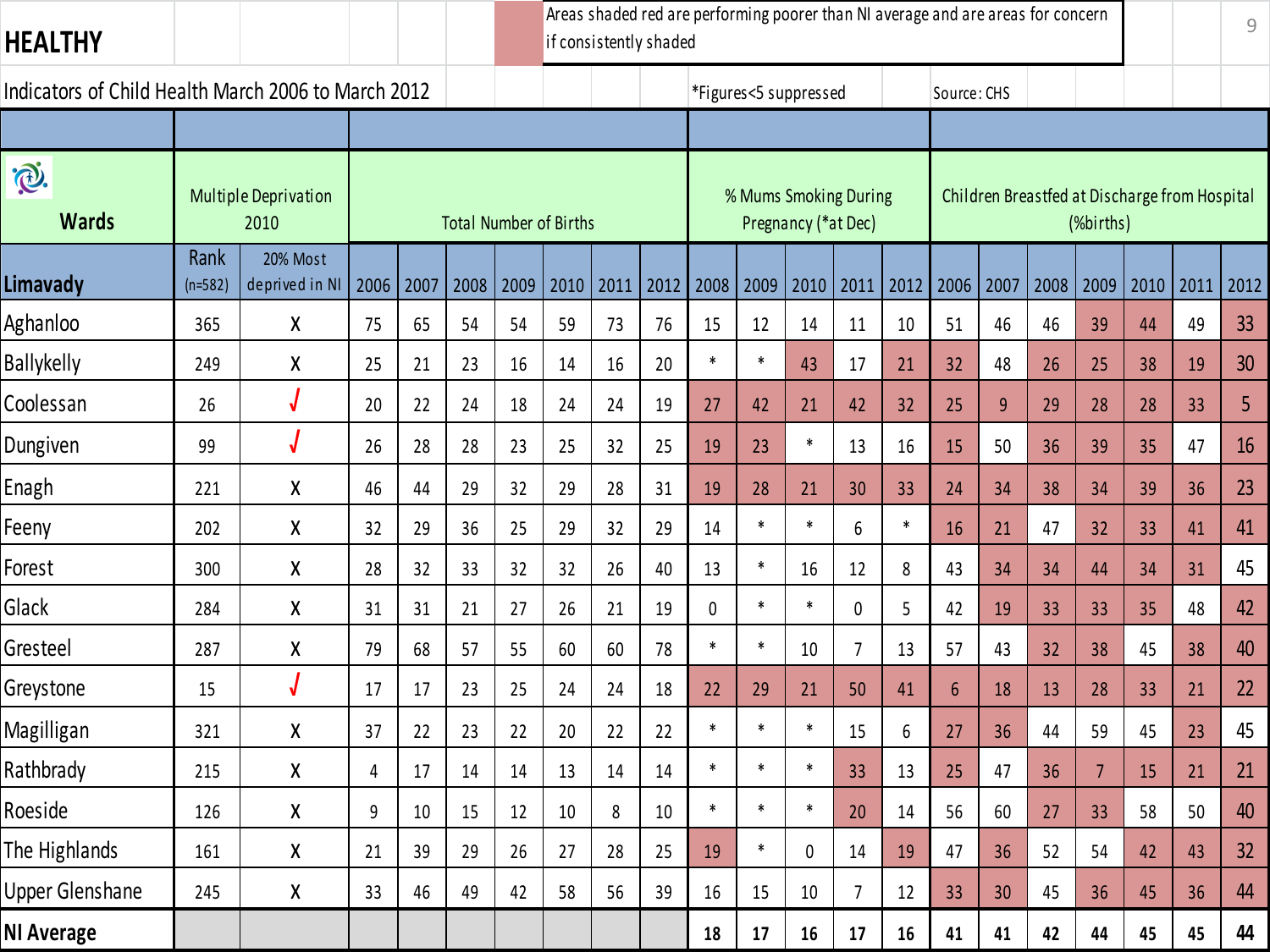| HEALTHY                                       |                   |                     |                               |      |      | Source:NINIS                     |                  |      |      |      |      |      |      |                |                                  |     | Areas performing poorer than NI average |      |                         |      |      |      |      |      |      |                         | 10   |      |
|-----------------------------------------------|-------------------|---------------------|-------------------------------|------|------|----------------------------------|------------------|------|------|------|------|------|------|----------------|----------------------------------|-----|-----------------------------------------|------|-------------------------|------|------|------|------|------|------|-------------------------|------|------|
| Indicators of Health March 2007 to March 2012 |                   |                     |                               |      |      |                                  |                  |      |      |      |      |      |      |                |                                  |     |                                         |      |                         |      |      |      |      |      |      |                         |      |      |
| i®.                                           |                   |                     |                               |      |      |                                  |                  |      |      |      |      |      |      |                |                                  |     |                                         |      |                         |      |      |      |      |      |      |                         |      |      |
| <b>Wards</b>                                  |                   |                     | Life Expectancy Census Census |      |      | <b>GP Registrations Children</b> |                  |      |      |      |      |      |      |                | <b>GP Registrations Children</b> |     |                                         |      | % Dental Registrations  |      |      |      |      |      |      | % Dental Registrations  |      |      |
|                                               |                   | 2008-2010           | $0-2$ yrs $3-5$ yrs           |      |      |                                  | Aged 3 and Under |      |      |      |      |      |      | Aged 3-5 years |                                  |     |                                         |      | Children Aged 0-2 years |      |      |      |      |      |      | Children Aged 3-5 years |      |      |
| Limavady                                      | Male              | Female              | 2011                          | 2011 | 2007 | 2008 2009                        |                  | 2010 | 2011 | 2012 | 2007 | 2008 | 2009 | 2010           | $\vert$ 2011 2012                |     | 2007                                    | 2008 | 2009                    | 2010 | 2011 | 2012 | 2007 | 2008 | 2009 | 2010                    | 2011 | 2012 |
| Aghanloo                                      | $>77$ < 85        | 585                 | 201                           | 216  | 198  | 196                              | 176              | 176  | 178  | 195  | 222  | 220  | 217  | 209            | 211                              | 187 | 21.2                                    | 25.5 | 30.7                    | 32.4 | 30.3 | 31.3 | 72.1 | 65.9 | 72.4 | 75.6                    | 79.1 | 80.8 |
| <b>Ballykelly</b>                             | 585               | 585                 | 63                            | 65   | 66   | 63                               | 60               | 61   | 53   | 50   | 45   | 58   | 65   | 70             | 62                               | 60  | 19.7                                    | 17.5 | 26.7                    | 32.8 | 28.3 | 24.0 | 60.0 | 58.6 | 55.4 | 61.4                    | 66.1 | 71.7 |
| Coolessan                                     | >77 <sub>85</sub> | $>75$ <77           | 52                            | 37   | 51   | 56                               | 54               | 54   | 50   | 54   | 60   | 58   | 54   | 48             | 49                               | 57  | 13.7                                    | 19.6 | 18.5                    | 24.1 | 20.0 | 14.8 | 36.7 | 41.4 | 59.3 | 60.4                    | 67.3 | 59.7 |
| Dungiven                                      | >75 < 77          | 585                 | 70                            | 81   | 69   | 73                               | 73               | 74   | 73   | 76   | 77   | 78   | 68   | 67             | 71                               | 70  | 11.6                                    | 24.7 | 28.8                    | 23.0 | 21.9 | 27.6 | 40.3 | 46.2 | 54.4 | 53.7                    | 67.6 | 67.1 |
| Enagh                                         | $>75$ <77         | 585                 | 89                            | 136  | 113  | 113                              | 103              | 88   | 79   | 74   | 86   | 102  | 104  | 110            | 114                              | 112 | 15.0                                    | 22.1 | 28.2                    | 30.7 | 31.6 | 33.8 | 46.5 | 52.9 | 52.9 | 59.1                    | 67.5 | 80.4 |
| Feeny                                         | $>77$ < 85        | 585                 | 82                            | 87   | 83   | 96                               | 89               | 91   | 84   | 76   | 92   | 85   | 97   | 88             | 93                               | 89  | 20.5                                    | 21.9 | 31.5                    | 34.1 | 29.8 | 23.7 | 53.3 | 57.6 | 62.9 | 65.9                    | 73.1 | 75.3 |
| Forest                                        | >75 < 77          | 585                 | 106                           | 83   | 92   | 81                               | 84               | 97   | 96   | 104  | 92   | 97   | 91   | 82             | 83                               | 84  | 25.0                                    | 25.9 | 31.0                    | 32.0 | 35.4 | 34.6 | 65.2 | 63.9 | 60.4 | 73.2                    | 72.3 | 78.6 |
| Glack                                         | $>77$ < 85        | 585                 | 71                            | 83   | 68   | 87                               | 80               | 72   | 67   | 79   | 91   | 86   | 69   | 76             | 80                               | 81  | 17.6                                    | 26.4 | 35.0                    | 22.2 | 31.3 | 31.7 | 65.9 | 66.3 | 79.7 | 80.3                    | 82.5 | 86.4 |
| Gresteel                                      | >77 <sub>85</sub> | $>75$ <77           | 219                           | 161  | 200  | 186                              | 150              | 154  | 190  | 197  | 198  | 194  | 142  | 136            | 159                              | 175 | 19.5                                    | 16.1 | 28.0                    | 19.5 | 26.3 | 28.4 | 51.5 | 50.5 | 60.6 | 68.4                    | 73.6 | 80.6 |
| Greystone                                     | $\sqrt{75}$       | 585                 | 72                            | 53   | 50   | 46                               | 53               | 66   | 61   | 62   | 53   | 51   | 50   | 52             | 53                               | 58  | 8.0                                     | 15.2 | 11.3                    | 28.8 | 31.1 | 32.3 | 39.6 | 21.6 | 40.0 | 44.2                    | 66.0 | 69.0 |
| Magilligan                                    | $>77$ <85         | >75 < 77            | 67                            | 70   | 53   | 63                               | 71               | 65   | 63   | 55   | 71   | 60   | 59   | 66             | 69                               | 70  | 11.3                                    | 15.9 | 22.5                    | 27.7 | 41.3 | 25.5 | 71.8 | 65.0 | 62.7 | 68.2                    | 84.1 | 77.1 |
| Rathbrady                                     | $>77$ < 85        | 585                 | 32                            | 38   | 25   | 35                               | 38               | 40   | 34   | 33   | 38   | 28   | 35   | 35             | 44                               | 37  | 24.0                                    | 14.3 | 13.2                    | 25.0 | 29.4 | 39.4 | 55.3 | 53.6 | 57.1 | 62.9                    | 65.9 | 78.4 |
| Roeside                                       |                   | $>77$ <85 $>77$ <85 | 28                            | 45   | 32   | 29                               | 38               | 34   | 25   | 24   | 31   | 36   | 31   | 34             | 34                               | 33  | 25.0                                    | 13.8 | 23.7                    | 11.8 | 24.0 | 16.7 | 64.5 | 63.9 | 58.1 | 55.9                    | 58.8 | 72.7 |
| The Highlands                                 | $>75$ <77         | >75 < 77            | 85                            | 92   | 56   | 79                               | 89               | 84   | 80   | 85   | 88   | 78   | 83   | 81             | 95                               | 99  | 25.0                                    | 19.0 | 30.3                    | 33.3 | 37.5 | 40.0 | 65.9 | 70.5 | 73.5 | 70.4                    | 76.8 | 79.8 |
| Upper Glenshane                               | $\sqrt{75}$       | 585                 | 149                           | 122  | 101  | 110                              | 115              | 130  | 137  | 131  | 109  | 95   | 106  | 113            | 123                              | 126 | 22.8                                    | 17.3 | 27.0                    | 33.1 | 29.9 | 33.6 | 53.2 | 61.1 | 59.4 | 66.4                    | 67.5 | 74.6 |
| NI Average                                    | 77                | 82                  |                               |      |      |                                  |                  |      |      |      |      |      |      |                |                                  |     | 25.5                                    | 26.3 | 28.3                    | 27.8 | 30.3 | 30.6 | 62.2 | 61.2 | 63.3 | 63.6                    | 70.0 | 74.7 |
|                                               |                   |                     |                               |      |      |                                  |                  |      |      |      |      |      |      |                |                                  |     |                                         |      |                         |      |      |      |      |      |      |                         |      |      |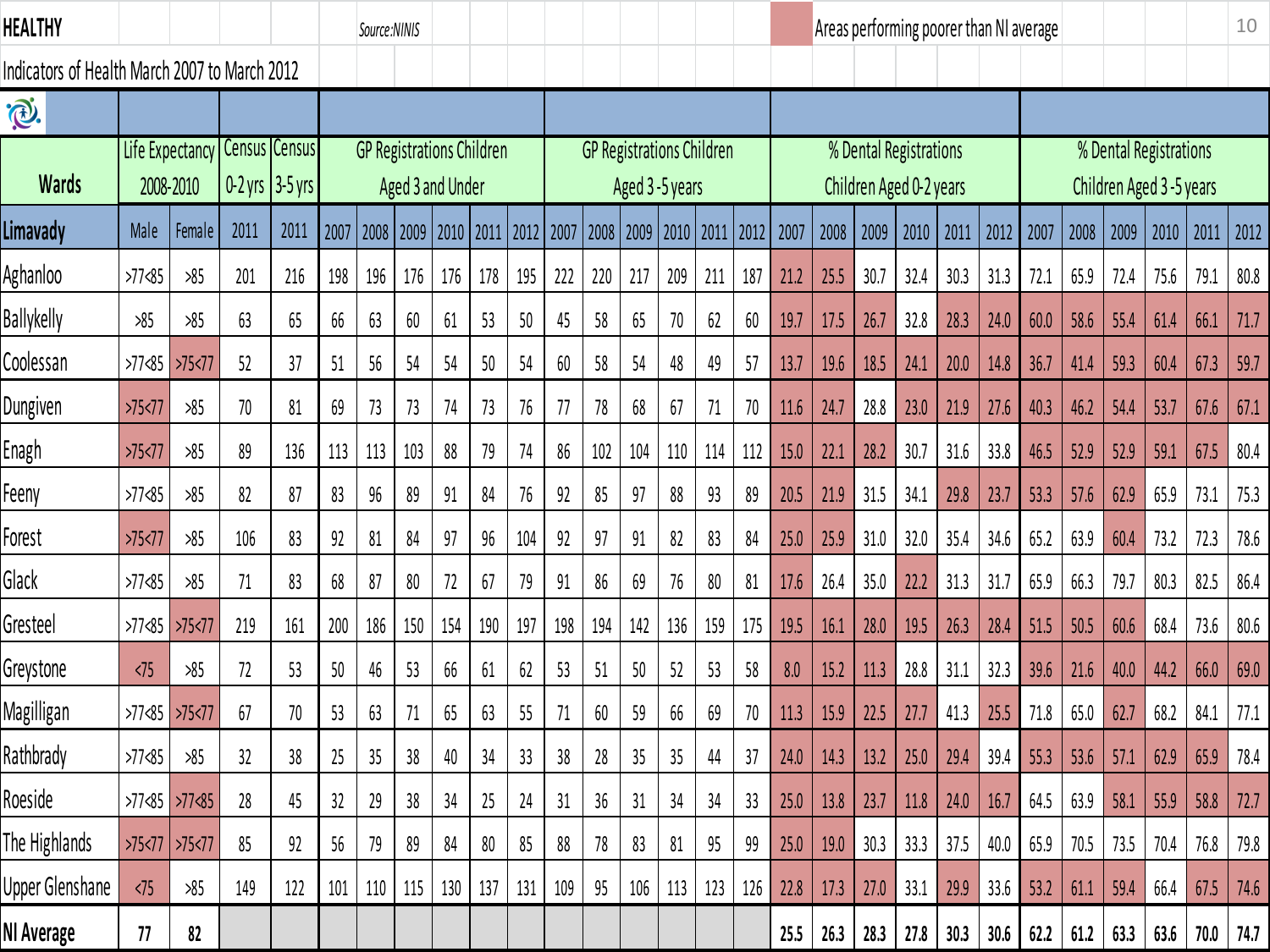| <b>HEALTHY</b>                                      |                 |                                     |      |      |                               |      |      | Areas shaded red are performing poorer than NI average and are areas for concern<br>if consistently shaded |      |                        |          |                    |                       |                |             |      |      | 11        |      |                                               |      |
|-----------------------------------------------------|-----------------|-------------------------------------|------|------|-------------------------------|------|------|------------------------------------------------------------------------------------------------------------|------|------------------------|----------|--------------------|-----------------------|----------------|-------------|------|------|-----------|------|-----------------------------------------------|------|
| Indicators of Child Health March 2006 to March 2012 |                 |                                     |      |      |                               |      |      |                                                                                                            |      | *Figures <5 suppressed |          |                    |                       |                | Source: CHS |      |      |           |      |                                               |      |
|                                                     |                 |                                     |      |      |                               |      |      |                                                                                                            |      |                        |          |                    |                       |                |             |      |      |           |      |                                               |      |
| $\widetilde{\mathcal{O}}$<br><b>Wards</b>           |                 | <b>Multiple Deprivation</b><br>2010 |      |      | <b>Total Number of Births</b> |      |      |                                                                                                            |      |                        |          | pregnancy (*atDec) | % Mums smoking during |                |             |      |      | (%births) |      | Children Breastfed at Discharge from Hospital |      |
| Omagh                                               | Rank<br>(n=582) | <b>20% Most</b><br>deprived in NI   | 2006 | 2007 | 2008                          | 2009 | 2010 | 2011                                                                                                       | 2012 | 2008                   | 2009     | 2010               | 2011                  | 2012           | 2006        | 2007 | 2008 | 2009      | 2010 | 2011                                          | 2012 |
| Beragh                                              | 263             | X                                   | 31   | 30   | 31                            | 39   | 25   | 31                                                                                                         | 33   | 13                     | 21       | $\ast$             | 5                     | $\overline{7}$ | 42          | 57   | 42   | 49        | 45   | 58                                            | 58   |
| Camowen                                             | 188             | X                                   | 33   | 32   | 29                            | 18   | 24   | 25                                                                                                         | 42   | $\ast$                 | $\ast$   | $\ast$             | 30                    | 0              | 33          | 38   | 38   | 50        | 70   | 28                                            | 31   |
| Clanabogan                                          | 368             | X                                   | 42   | 52   | 51                            | 50   | 52   | 50                                                                                                         | 51   | 9                      | $\ast$   | $\ast$             | $\ast$                | $\overline{7}$ | 38          | 31   | 45   | 28        | 46   | 42                                            | 39   |
| Coolnagard                                          | 178             | X                                   | 34   | 45   | 56                            | 59   | 69   | 60                                                                                                         | 55   | 13                     | 13       | 14                 | 10                    | 15             | 59          | 56   | 45   | 41        | 47   | 50                                            | 55   |
| Dergmoney                                           | 262             | X                                   | 21   | 34   | 24                            | 19   | 22   | 20                                                                                                         | 21   | 17                     | $\ast$   | 0                  | 5                     | 19             | 43          | 38   | 54   | 32        | 41   | 45                                            | 52   |
| Dromore                                             | 186             | X                                   | 30   | 47   | 41                            | 31   | 33   | 31                                                                                                         | 35   | 12                     | $\ast$   | 15                 | 13                    | $\ast$         | 40          | 17   | 41   | 29        | 35   | 39                                            | 37   |
| Drumnakilly                                         | 189             | X                                   | 47   | 37   | 37                            | 49   | 44   | 43                                                                                                         | 36   | $\ast$                 | $\ast$   | $\ast$             | 9                     | 6              | 26          | 41   | 49   | 37        | 38   | 47                                            | 47   |
| Drumquin                                            | 141             | X                                   | 25   | 25   | 38                            | 27   | 32   | 29                                                                                                         | 39   | 12                     | $\ast$   | 0                  | 11                    | 15             | 24          | 36   | 32   | 26        | 46   | 55                                            | 31   |
| Drumragh                                            | 402             | X                                   | 27   | 17   | 24                            | 23   | 22   | 26                                                                                                         | 24   | $\ast$                 | 21       | 23                 | 21                    | 21             | 48          | 53   | 42   | 48        | 44   | 31                                            | 50   |
| Fairy Water                                         | 406             | X                                   | 24   | 19   | 16                            | 20   | 23   | 15                                                                                                         | 15   | 7                      | 0        | $\ast$             | 0                     | 0              | 21          | 47   | 38   | 60        | 50   | 40                                            | 73   |
| Fintona                                             | 132             | X                                   | 28   | 33   | 30                            | 33   | 27   | 27                                                                                                         | 26   | 26                     | 18       | $\ast$             | 22                    | 12             | 43          | 48   | 37   | 15        | 26   | 33                                            | 35   |
| Gortin                                              | 341             | X                                   | 22   | 22   | 24                            | 36   | 36   | 34                                                                                                         | 43   | 13                     | $\ast$   | 0                  | 14                    | 18             | 41          | 45   | 54   | 47        | 53   | 62                                            | 60   |
| Gortrush                                            | 139             | X                                   | 40   | 36   | 46                            | 51   | 44   | 47                                                                                                         | 40   | 16                     | 11       | $\ast$             | 13                    | 23             | 35          | 44   | 41   | 53        | 62   | 40                                            | 43   |
| Killyclogher                                        | 282             | X                                   | 59   | 50   | 48                            | 51   | 50   | 53                                                                                                         | 52   | 21                     | 17       | $\ast$             | 8                     | 20             | 46          | 38   | 35   | 43        | 51   | 49                                            | 54   |
| Lisanelly                                           | 107             |                                     | 38   | 46   | 36                            | 39   | 52   | 52                                                                                                         | 35   | 25                     | 16       | 19                 | 15                    | 21             | 29          | 30   | 25   | 38        | 37   | 35                                            | 43   |
| Newtownsaville                                      | 316             | X                                   | 24   | 26   | 21                            | 29   | 34   | 40                                                                                                         | 25   | 11                     | 17       | 15                 | 11                    | 13             | 46          | 46   | 33   | 48        | 56   | 35                                            | 36   |
| Owenkillew                                          | 210             | X                                   | 30   | 31   | 38                            | 37   | 38   | 46                                                                                                         | 35   | $\ast$                 | $\ast$   | $\ast$             | $\overline{7}$        | 0              | 23          | 55   | 47   | 43        | 44   | 46                                            | 60   |
| Sixmilecross                                        | 194             | X                                   | 38   | 27   | 38                            | 33   | 34   | 30                                                                                                         | 23   | $\mathbf 0$            | $\ast$   | $\ast$             | 13                    | $\ast$         | 45          | 37   | 45   | 39        | 44   | 50                                            | 70   |
| Strule                                              | 170             | $\mathsf{X}$                        | 23   | 17   | 19                            | 18   | 17   | 20                                                                                                         | 25   | 11                     | $\ast$   | $\ast$             | 11                    | 20             | 39          | 47   | 53   | 56        | 50   | 45                                            | 64   |
| Termon                                              | 181             | X                                   | 33   | 34   | 32                            | 40   | 33   | 35                                                                                                         | 30   | 9                      | $\ast$   | $\ast$             | $\ast$                | $\ast$         | 52          | 26   | 34   | 45        | 44   | 51                                            | 40.  |
| Trillick                                            | 376             | $\mathsf{X}$                        | 38   | 27   | 39                            | 20   | 38   | 34                                                                                                         | 40   | $\ast$                 | $\Omega$ | $\ast$             | 5                     | $\ast$         | 55          | 56   | 51   | 50        | 48   | 35                                            | 48   |
| <b>NI Average</b>                                   |                 |                                     |      |      |                               |      |      |                                                                                                            |      | 18                     | 17       | 16                 | 17                    | 16             | 41          | 41   | 42   | 44        | 45   | 45                                            | 44   |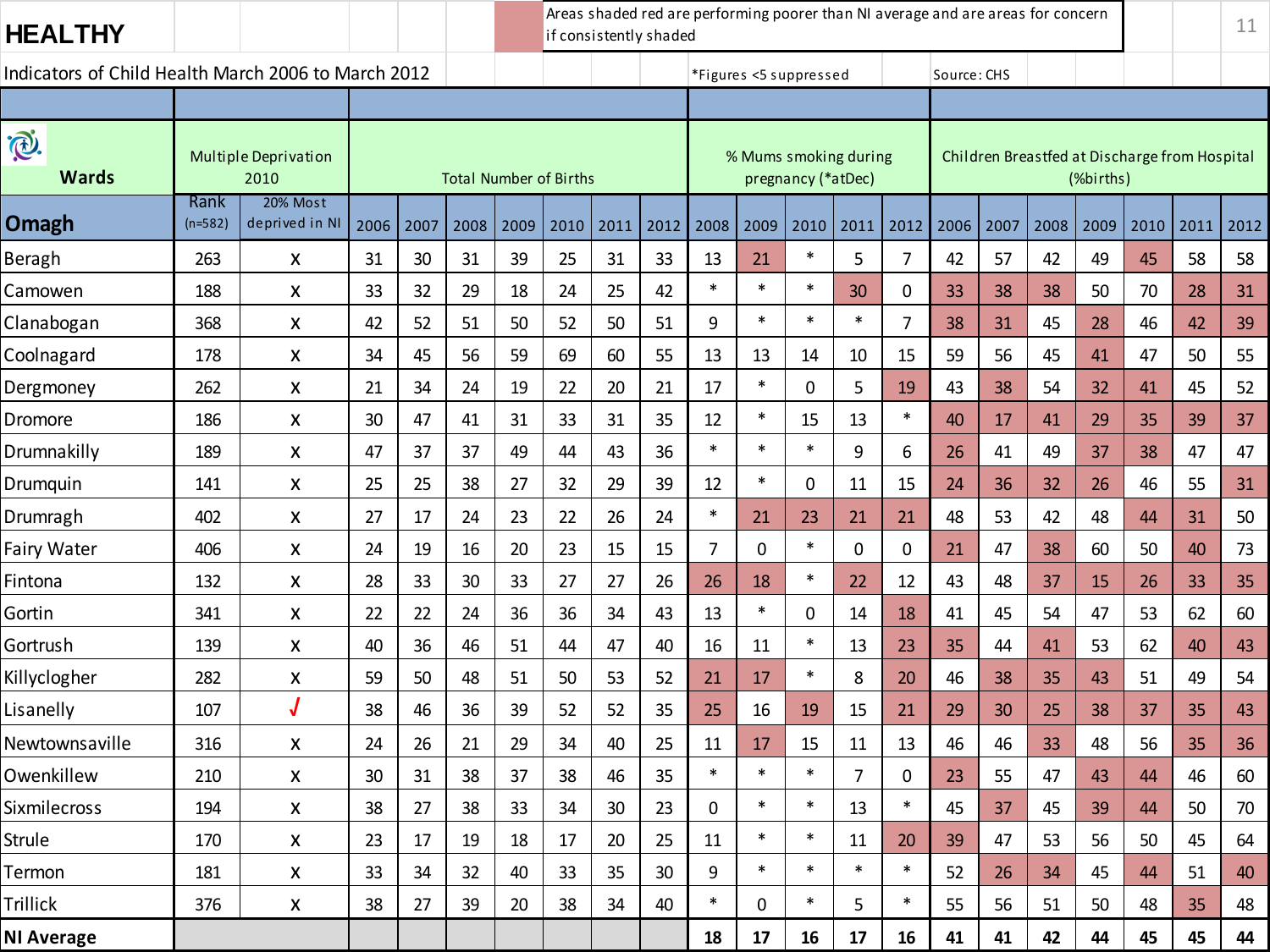| <b>HEALTHY</b>                                |                              |            |                     |                            |                 | Source:NINIS                     |     |                     |     |      |      |                     |     |                  |                                  |     |           |      |      | Areas performing poorer than NI average                                                                                    |      |      |      |      |      |                        |                         | 12   |
|-----------------------------------------------|------------------------------|------------|---------------------|----------------------------|-----------------|----------------------------------|-----|---------------------|-----|------|------|---------------------|-----|------------------|----------------------------------|-----|-----------|------|------|----------------------------------------------------------------------------------------------------------------------------|------|------|------|------|------|------------------------|-------------------------|------|
| Indicators of Health March 2007 to March 2012 |                              |            |                     |                            |                 |                                  |     |                     |     |      |      |                     |     |                  |                                  |     |           |      |      |                                                                                                                            |      |      |      |      |      |                        |                         |      |
| $\bigoplus$                                   |                              |            |                     |                            |                 |                                  |     |                     |     |      |      |                     |     |                  |                                  |     |           |      |      |                                                                                                                            |      |      |      |      |      |                        |                         |      |
| <b>Wards</b>                                  | Life Expectancy<br>2008-2010 |            | Census<br>$0-2$ yrs | <b>Census</b><br>$3-5$ yrs |                 | <b>GP Registrations Children</b> |     | Aged 3 and Under    |     |      |      |                     |     | Aged 3 - 5 years | <b>GP Registrations Children</b> |     |           |      |      | % Dental Registrations<br>Children Aged 0-2 years                                                                          |      |      |      |      |      | % Dental Registrations | Children Aged 3-5 years |      |
| Omagh                                         | Male                         | Female     | 2011                | 2011                       | 2007            |                                  |     | 2008 2009 2010 2011 |     | 2012 | 2007 | 2008 2009 2010 2011 |     |                  |                                  |     | 2012 2007 | 2008 | 2009 | 2010 2011                                                                                                                  |      | 2012 | 2007 | 2008 | 2009 | 2010 2011              |                         | 2012 |
| Beragh                                        | $>77$ < 85                   | >85        | 119                 | 106                        | 78              | 91                               | 86  | 94                  | 101 | 96   | 98   | 89                  | 104 | 96               | 94                               | 96  | 24.4      | 28.6 | 29.1 | 42.6                                                                                                                       | 49.5 | 44.8 | 74.5 | 64.0 | 69.2 | 72.9                   | 81.9                    | 81.3 |
| Camowen                                       | < 75                         | >75 < 77   | 70                  | 89                         | 96              | 94                               | 90  | 72                  | 76  | 86   | 94   | 88                  | 88  | 88               | 83                               | 72  | 39.6      | 26.6 | 30.0 | 38.9                                                                                                                       | 40.8 | 27.9 | 71.3 | 76.1 | 67.0 | 72.7                   | 72.3                    | 76.4 |
| Clanabogan                                    | >77 < 85                     | $>77$ < 85 | 174                 | 184                        | 130             | 140                              | 152 | 145                 | 148 | 150  | 108  | 125                 | 132 | 149              | 163                              | 162 | 24.6      | 27.1 | 40.8 | 50.3                                                                                                                       | 42.6 | 45.3 | 75.0 | 61.6 | 75.8 | 64.4                   | 80.4                    | 89.5 |
| Coolnagard                                    | >77 <sub>85</sub>            | >7725      | 173                 | 179                        | 126             | 118                              | 166 | 182                 | 173 | 165  | 123  | 128                 | 176 | 178              | 173                              | 149 | 33.3      | 27.1 | 28.3 | 30.2                                                                                                                       | 40.5 | 43.0 | 61.8 | 58.6 | 59.7 | 63.5                   | 71.1                    | 81.2 |
| Dergmoney                                     | >77 < 85                     | >75 < 77   | 41                  | 38                         | 87              | 94                               | 45  | 41                  | 39  | 59   | 86   | 90                  | 58  | 47               | 48                               | 44  | 23.0      | 26.6 | 24.4 | 39.0                                                                                                                       | 43.6 | 35.6 | 54.7 | 57.8 | 62.1 | 68.1                   | 72.9                    | 81.8 |
| Dromore                                       | >77 < 85                     | >75 < 77   | 112                 | 116                        | 92              | 103                              | 99  | 112                 | 100 | 98   | 87   | 95                  | 91  | 96               | 105                              | 122 | 30.4      | 28.2 | 36.4 | 46.4                                                                                                                       | 47.0 | 38.8 | 65.5 | 63.2 | 71.4 | 76.0                   | 78.1                    | 77.1 |
| Drumnakilly                                   | $>77$ < 85                   | >85        | 142                 | 135                        | 112             | 112                              | 115 | 130                 | 130 | 128  | 131  | 111                 | 118 | 116              | 132                              | 128 | 30.4      | 28.6 | 42.6 | 50.8                                                                                                                       | 50.0 | 44.5 | 77.1 | 71.2 | 73.7 | 71.6                   | 80.3                    | 83.6 |
| Drumquin                                      | >75 < 77                     | $>77$ < 85 | 95                  | 84                         | 82              | 77                               | 85  | 89                  | 89  | 82   | 85   | 94                  | 102 | 90               | 86                               | 92  | 35.4      | 22.1 | 32.9 | 42.7                                                                                                                       | 49.4 | 32.9 | 67.1 | 70.2 | 72.5 | 72.2                   | 84.9                    | 81.5 |
| Drumragh                                      | $>77$ < 85                   | $>77$ < 85 | 66                  | 55                         | 79              | 58                               | 68  | 59                  | 64  | 74   | 61   | 65                  | 62  | 61               | 58                               | 57  | 32.9      | 22.4 | 30.9 | 35.6                                                                                                                       | 37.5 | 36.5 | 68.9 | 69.2 | 67.7 | 68.9                   | 75.9                    | 70.2 |
| Fairy Water                                   | $>77$ < 85                   | >85        | 52                  | 71                         | 48              | 56                               | 51  | 57                  | 52  | 49   | 77   | 72                  | 66  | 60               | 75                               | 67  | 43.8      | 39.3 | 52.9 | 47.4                                                                                                                       | 32.7 | 40.8 | 74.0 | 75.0 | 83.3 | 80.0                   | 89.3                    | 79.1 |
| Fintona                                       | $>77$ < 85                   | $>85$      | 75                  | 86                         | 87              | 77                               | 95  | 92                  | 88  | 85   | 82   | 80                  | 85  | 93               | 94                               | 96  | 16.1      | 35.1 | 23.2 | 39.1                                                                                                                       | 36.4 | 47.1 | 58.5 | 63.8 | 61.2 | 61.3                   | 76.6                    | 77.1 |
| Gortin                                        | >75 < 77                     | $>77$ < 85 | 125                 | 112                        | 75              | 67                               | 68  | 87                  | 102 | 98   | 111  | 109                 | 111 | 95               | 94                               | 87  | 34.7      | 34.3 | 30.9 | 31.0                                                                                                                       | 39.2 | 38.8 | 65.8 | 64.2 | 71.2 | 68.4                   | 73.4                    | 82.8 |
| Gortrush                                      | < 75                         | >77 < 85   | 141                 | 109                        | 110             | 104                              | 109 | 131                 | 127 | 123  | 114  | 102                 | 106 | 107              | 105                              | 116 | 13.6      | 25.0 | 27.5 | 32.8                                                                                                                       | 33.9 | 37.4 | 58.8 | 65.7 | 70.8 | 69.2                   | 76.2                    | 74.1 |
| Killyclogher                                  | $>77$ < 85                   | >85        | 130                 | 132                        | 155             | 146                              | 129 | 135                 | 141 | 156  | 150  | 144                 | 130 | 125              | 128                              | 143 | 32.9      | 34.9 | 34.9 | 37.0                                                                                                                       | 41.8 | 31.4 | 78.0 | 66.0 | 74.6 | 74.4                   | 76.6                    | 87.4 |
| Lisanelly                                     | >75 < 77                     | >77 < 85   | 135                 | 95                         | 106             | 119                              | 110 | 119                 | 134 | 128  | 103  | 86                  | 91  | 100              | 107                              | 108 | 32.1      | 23.5 | 34.5 | 34.5                                                                                                                       | 42.5 | 48.4 | 49.5 | 46.5 | 53.8 | 59.0                   | 70.1                    | 74.1 |
| Newtownsaville                                | >75 < 77                     | >85        | 88                  | 97                         | 88              | 73                               | 68  | 71                  | 81  | 88   | 82   | 92                  | 85  | 87               | 90                               | 80  | 29.5      | 27.4 | 33.8 | 36.6                                                                                                                       | 34.6 | 40.9 | 69.5 | 71.7 | 78.8 | 75.9                   | 85.6                    | 88.8 |
| Owenkillew                                    | $>77$ < 85                   | >85        | 107                 | 110                        | 98              | 88                               | 96  | 96                  | 105 | 103  | 83   | 91                  | 103 | 106              | 96                               | 99  | 36.7      | 19.3 | 41.7 | 55.2                                                                                                                       | 41.9 | 35.0 | 74.7 | 69.2 | 69.9 | 74.5                   | 80.2                    | 80.8 |
| Sixmilecross                                  | >77 <sub>85</sub>            | >75 < 77   | 118                 | 110                        | $100$ 89 101 97 |                                  |     |                     | 98  |      |      |                     |     |                  |                                  |     |           |      |      | 85   105   106   104   105   101   107   26.0   32.6   35.6   39.2   48.0   35.3   60.0   63.2   65.4   69.5   71.3   78.5 |      |      |      |      |      |                        |                         |      |
| Strule                                        | < 75                         | >75 < 77   | 58                  | 52                         | 50              | 53                               | 57  | 45                  | 53  | 54   | 44   | 48                  | 46  | 59               | 50                               |     |           |      |      | 49 16.0 22.6 31.6 37.8 50.9 31.5 61.4 54.2 56.5 59.3 76.0 83.7                                                             |      |      |      |      |      |                        |                         |      |
| Termon                                        | >77 <sub>85</sub>            | >85        | 92                  | 82                         | 83              | 82                               | 91  | 99                  | 99  | 106  | 94   | 75                  | 64  | 63               | 72                               | 82  |           |      |      | 24.1   19.5   27.5   30.3   33.3   33.0   60.6   61.3   68.8   65.1   68.1                                                 |      |      |      |      |      |                        |                         | 73.2 |
| Trillick                                      | >77 <sub>85</sub>            | $>77$ < 85 | 123                 | 116                        | 82              | 78                               | 95  | 90                  | 93  | 99   | 89   | 93                  | 101 | 109              |                                  |     |           |      |      | 102   113   36.6   34.6   43.2   36.7   49.5   44.4   73.0   67.7   86.1                                                   |      |      |      |      |      |                        | 75.2 84.3 89.4          |      |
| NI Average                                    | 77                           | 82         |                     |                            |                 |                                  |     |                     |     |      |      |                     |     |                  |                                  |     |           |      |      | 25.5   26.3   28.3   27.8   30.3   30.6   62.2   61.2   63.3   63.6   70.0   74.7                                          |      |      |      |      |      |                        |                         |      |
|                                               |                              |            |                     |                            |                 |                                  |     |                     |     |      |      |                     |     |                  |                                  |     |           |      |      |                                                                                                                            |      |      |      |      |      |                        |                         |      |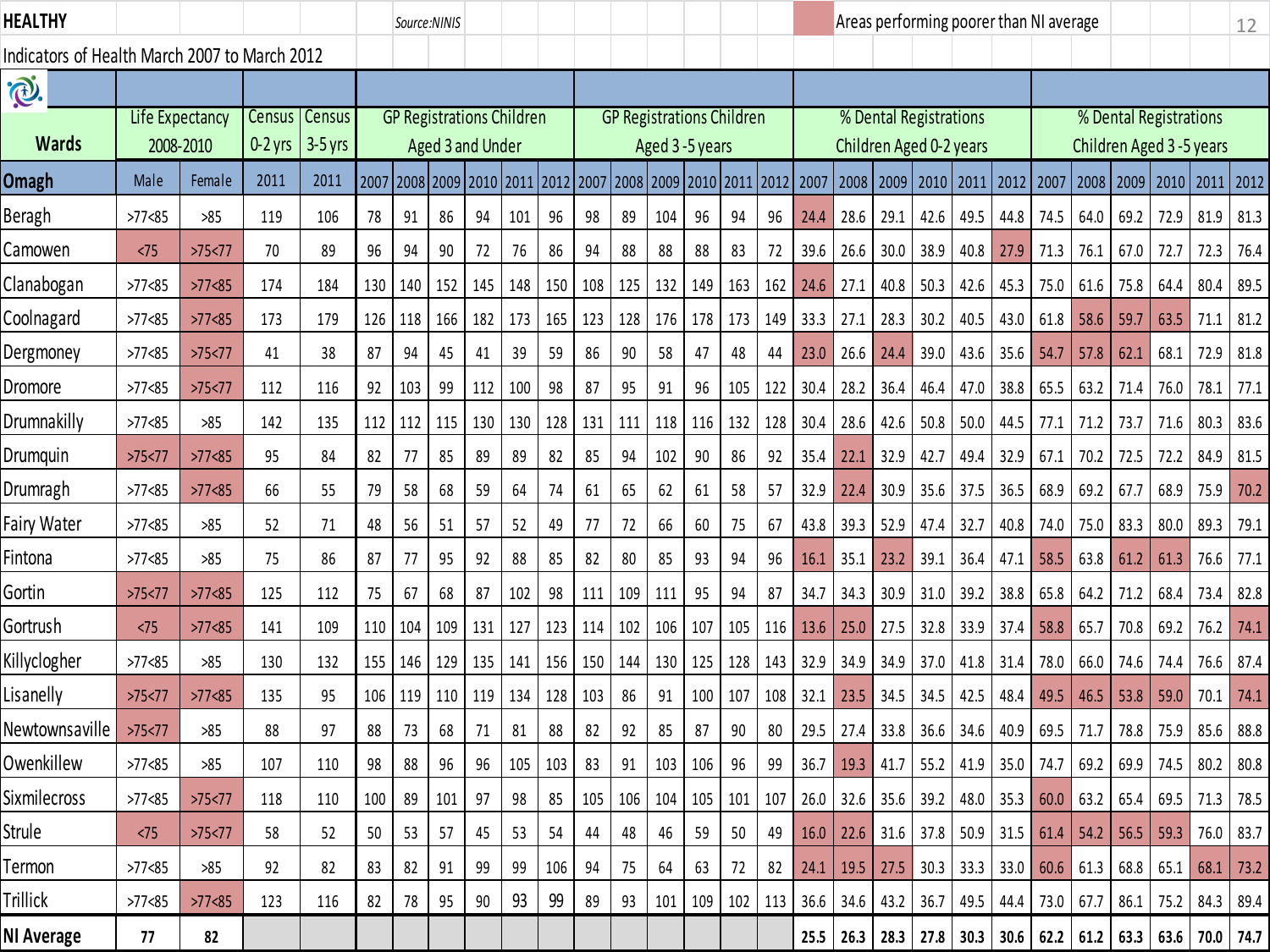|                                                    |                                     |      | Areas shaded red are performing poorer than NI average and are areas for concern<br>if consistently shaded |      |      |                               |      |      |        |                        |                     |        |        |             |      |      |           | 13   |                                               |                |
|----------------------------------------------------|-------------------------------------|------|------------------------------------------------------------------------------------------------------------|------|------|-------------------------------|------|------|--------|------------------------|---------------------|--------|--------|-------------|------|------|-----------|------|-----------------------------------------------|----------------|
| Indicators of Child Health March 2006 to March 201 |                                     |      |                                                                                                            |      |      |                               |      |      |        | *Figures <5 suppressed |                     |        |        | Source: CHS |      |      |           |      |                                               |                |
|                                                    |                                     |      |                                                                                                            |      |      |                               |      |      |        |                        |                     |        |        |             |      |      |           |      |                                               |                |
| iQ.<br><b>Wards</b>                                | <b>Multiple Deprivation</b><br>2010 |      |                                                                                                            |      |      | <b>Total Number of Births</b> |      |      |        | % Mums smoking during  | pregnancy (*at Dec) |        |        |             |      |      | (%births) |      | Children Breastfed at Discharge from Hospital |                |
| Rank<br><b>Strabane</b><br>$(n=582)$               | 20% Most<br>deprived in NI          | 2006 | 2007                                                                                                       | 2008 | 2009 | 2010                          | 2011 | 2012 | 2008   | 2009                   | 2010                | 2011   | 2012   | 2006        | 2007 | 2008 | 2009      | 2010 | 2011                                          | 2012           |
| Artigarvan<br>190                                  | X                                   | 23   | 45                                                                                                         | 38   | 34   | 36                            | 38   | 36   | 15     | $\ast$                 | $\ast$              | 5      | 15     | 30          | 29   | 66   | 32        | 36   | 26                                            | 42             |
| Ballycolman<br>27                                  | J                                   | 40   | 24                                                                                                         | 21   | 24   | 28                            | 27   | 33   | 27     | 25                     | 25                  | 47     | 26     | 17          | 38   | 38   | 46        | 52   | 22                                            | $\overline{9}$ |
| Castlederg<br>40                                   |                                     | 20   | 28                                                                                                         | 30   | 31   | 29                            | 23   | 22   | 22     | $\ast$                 | 21                  | 14     | 17     | 40          | 25   | 33   | 32        | 34   | 9                                             | 36             |
| Clare<br>130                                       | Χ                                   | 38   | 31                                                                                                         | 26   | 32   | 33                            | 38   | 31   | $\ast$ | $\ast$                 | $\ast$              | $\ast$ | $\ast$ | 32          | 36   | 50   | 34        | 30   | 34                                            | 45             |
| Dunnamanagh<br>95                                  |                                     | 24   | 28                                                                                                         | 38   | 30   | 25                            | 29   | 35   | 17     | 21                     | $\ast$              | 9      | 13     | 38          | 39   | 24   | 47        | 37   | 34                                            | 40             |
| East<br>5                                          |                                     | 22   | 25                                                                                                         | 20   | 29   | 27                            | 20   | 22   | 59     | 24                     | 37                  | 36     | 55     | 23          | 28   | 20   | 14        | 16   | 20                                            | 14             |
| Finn<br>93                                         |                                     | 57   | 31                                                                                                         | 55   | 47   | 51                            | 48   | 42   | 12     | 28                     | 12                  | 25     | 19     | 19          | 48   | 42   | 36        | 33   | 40                                            | 33             |
| Glenderg<br>73                                     |                                     | 31   | 31                                                                                                         | 40   | 40   | 29                            | 29   | 36   | $\ast$ | 14                     | $\ast$              | 11     | 14     | 42          | 32   | 25   | 30        | 41   | 41                                            | 25             |
| Newtownstewart<br>69                               |                                     | 40   | 18                                                                                                         | 32   | 31   | 29                            | 32   | 31   | 33     | 15                     | 21                  | 19     | 16     | 33          | 56   | 19   | 36        | 33   | 22                                            | 35             |
| North<br>98                                        | J                                   | 51   | 42                                                                                                         | 59   | 54   | 60                            | 54   | 55   | 19     | 20                     | 22                  | 18     | 22     | 22          | 45   | 36   | 39        | 34   | 39                                            | 24             |
| Plumbridge<br>173                                  | Χ                                   | 18   | 28                                                                                                         | 20   | 26   | 19                            | 25   | 32   | $\ast$ | $\ast$                 | $\ast$              | 6      | 8      | 50          | 29   | 40   | 35        | 43   | 48                                            | 38             |
| Sion Mills<br>76                                   | J                                   | 19   | 19                                                                                                         | 28   | 29   | 22                            | 29   | 26   | $\ast$ | 36                     | $\ast$              | 10     | 34     | 32          | 21   | 50   | 24        | 28   | 21                                            | 38             |
| Slievekirk<br>182                                  | χ                                   | 32   | 28                                                                                                         | 36   | 35   | 30                            | 32   | 42   | 18     | 18                     | $\ast$              | 10     | 8      | 50          | 46   | 42   | 57        | 46   | 41                                            | 36             |
| South<br>171                                       | Χ                                   | 50   | 40                                                                                                         | 40   | 54   | 42                            | 45   | 57   | 22     | 18                     | 17                  | 15     | 21     | 22          | 35   | 18   | 26        | 29   | 29                                            | 32             |
| Victoria Bridge<br>148                             | X                                   | 42   | 28                                                                                                         | 30   | 24   | 33                            | 25   | 34   | $\ast$ | $\ast$                 | $\ast$              | 8      | 17     | 38          | 36   | 50   | 42        | 50   | 32                                            | 44             |
| West<br>113                                        | J                                   | 36   | 63                                                                                                         | 58   | 62   | 51                            | 51   | 46   | 22     | 32                     | 24                  | 27     | 11     | 39          | 21   | 41   | 23        | 28   | 31                                            | 33             |
| <b>NI Average</b>                                  |                                     |      |                                                                                                            |      |      |                               |      |      | 18     | 17                     | 16                  | 17     | 16     | 41          | 41   | 42   | 44        | 45   | 45                                            | 44             |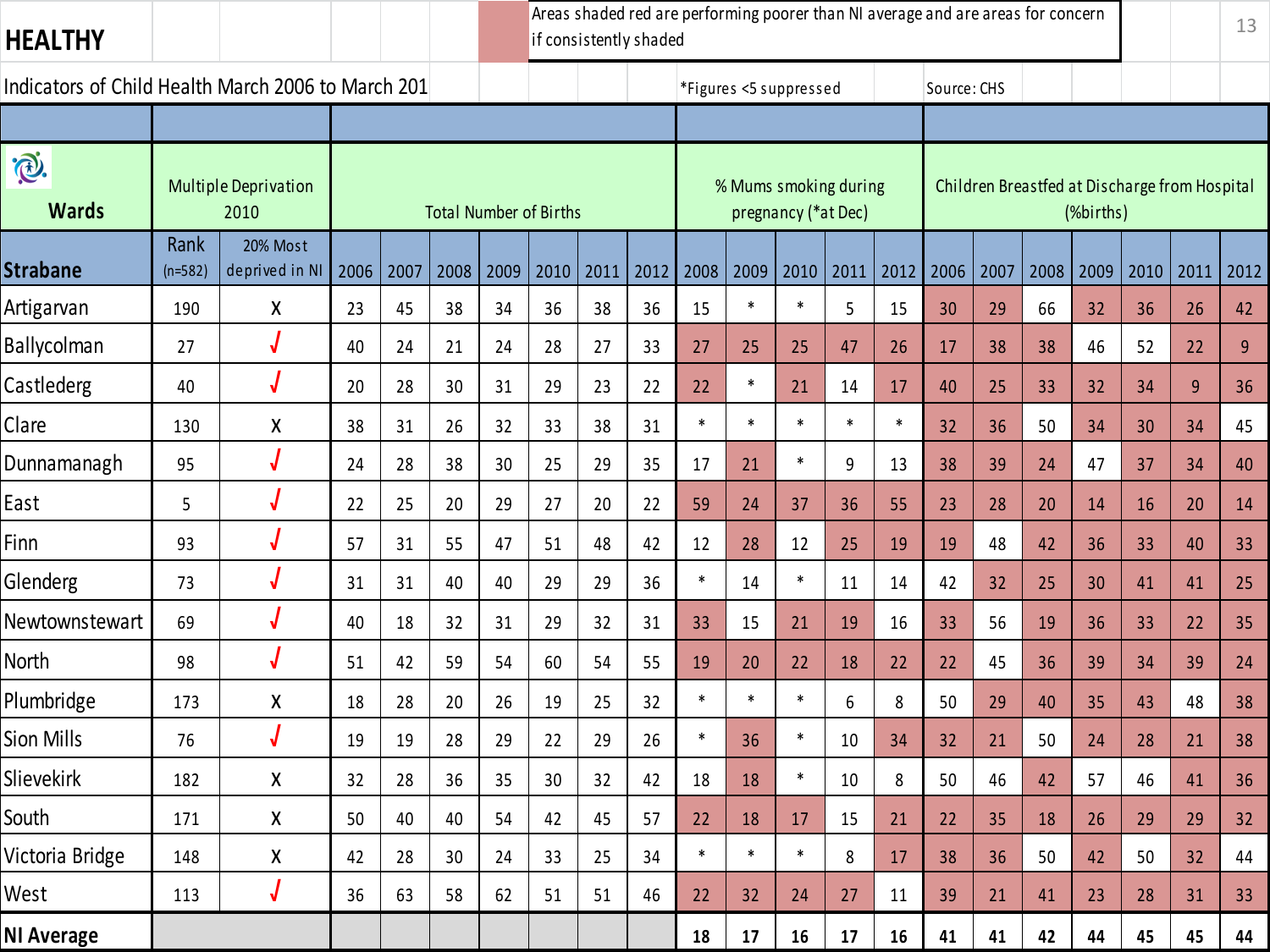| Healthy                                       |                              |             |                     |                     |      | Source:NINIS |                  |      |                                  |     |      |      |                |      |                                  |           |          |      |                                                   |      | Areas performing poorer than NI average |                |      |                                                       |                |                                                   |               | 14        |
|-----------------------------------------------|------------------------------|-------------|---------------------|---------------------|------|--------------|------------------|------|----------------------------------|-----|------|------|----------------|------|----------------------------------|-----------|----------|------|---------------------------------------------------|------|-----------------------------------------|----------------|------|-------------------------------------------------------|----------------|---------------------------------------------------|---------------|-----------|
| Indicators of Health March 2007 to March 2012 |                              |             |                     |                     |      |              |                  |      |                                  |     |      |      |                |      |                                  |           |          |      |                                                   |      |                                         |                |      |                                                       |                |                                                   |               |           |
| <b>D.</b>                                     |                              |             |                     |                     |      |              |                  |      |                                  |     |      |      |                |      |                                  |           |          |      |                                                   |      |                                         |                |      |                                                       |                |                                                   |               |           |
| <b>Wards</b>                                  | Life Expectancy<br>2008-2010 |             | Census<br>$0-2$ yrs | Census<br>$3-5$ yrs |      |              | Aged 3 and Under |      | <b>GP Registrations Children</b> |     |      |      | Aged 3-5 years |      | <b>GP Registrations Children</b> |           |          |      | % Dental Registrations<br>Children Aged 0-2 years |      |                                         |                |      |                                                       |                | % Dental Registrations<br>Children Aged 3-5 years |               |           |
| <b>Strabane</b>                               | Male                         | Female      | 2011                | 2011                | 2007 | 2008         | 2009             | 2010 | $2011$ 2012                      |     | 2007 | 2008 | 2009           | 2010 | 2011                             | 2012 2007 |          | 2008 | 2009 2010                                         |      |                                         | 2011 2012 2007 |      |                                                       | 2008 2009 2010 |                                                   | 2011          | 2012      |
| Artigarvan                                    | >75 < 77                     | >85         | 100                 | 100                 | 86   | 91           | 102              | 108  | 94                               | 100 | 103  | 94   | 100            | 90   | 101                              | 106       | 19.8     | 25.3 | 21.6                                              | 28.7 | 38.3                                    | 21.0           | 56.3 | 53.2                                                  | 61.0           | 56.7                                              | 71.3          | 75.5      |
| Ballycolman                                   | >77 <sub>85</sub>            | $\sqrt{75}$ | 65                  | 75                  | 86   | 91           | 76               | 72   | 72                               | 70  | 83   | 70   | 84             | 81   | 90                               | 82        | 12.8     | 16.5 | 18.4                                              | 15.3 | 25.0                                    | 12.9           | 37.3 | 21.4                                                  | 28.6           | 27.2                                              | 56.7          | 72.0      |
| Castlederg                                    | $\sqrt{75}$                  | >75 < 77    | 82                  | 77                  | 87   | 75           | 79               | 85   | 86                               | 71  | 58   | 71   | 73             | 88   | 84                               | 83        | 21.8     | 25.3 | 29.1                                              | 27.1 | 32.6                                    | 31.0           | 36.2 | 46.5                                                  | 57.5           | 58.0                                              | 61.9          | 68.7      |
| Clare                                         | >77<85 >75<77                |             | 107                 | 109                 | 84   | 90           | 82               | 80   | 89                               | 89  | 92   | 89   | 86             | 93   | 100                              | 90        | 31.0     | 38.9 | 42.7                                              | 35.0 | 36.0                                    | 36.0           | 59.8 | 64.0                                                  | 67.4           | 75.3                                              | 73.0          | 67.8      |
| Dunnamanagh                                   | $\langle 75$                 | >77 < 85    | 87                  | 77                  | 69   | 80           | 94               | 94   | 91                               | 92  | 81   | 74   | 81             | 87   | 91                               | 97        | 27.5     | 22.5 | 21.3                                              | 29.8 | 34.1                                    | 29.4           | 56.8 | 63.5                                                  | 55.6           | 57.5                                              | 69.2          | 82.5      |
| East                                          | $\langle 75$                 | >77 < 85    | 65                  | 70                  | 69   | 67           | 75               | 82   | 67                               | 66  | 63   | 66   | 80             | 70   | 83                               | 81        | 13.0     | 11.9 | 13.3                                              | 12.2 | 16.4                                    | 15.2           | 30.2 | 28.8                                                  | 33.8           | 25.7                                              | 45.8          | 54.3      |
| Finn                                          | >77<85 >77<85                |             | 137                 | 136                 | 126  | 139          | 130              | 127  | 131                              | 129 | 98   | 116  | 116            | 136  | 142                              | 146       | 20.6     | 22.3 | 24.6                                              | 26.8 | 32.1                                    | 20.9           | 59.2 | 61.2                                                  | 55.2           | 58.8                                              | 65.5          | 70.6      |
| Glenderg                                      | >77<85 >77<85                |             | 118                 | 95                  | 92   | 94           | 102              | 121  | 117                              | 112 | 105  | 106  | 113            | 105  | 104                              | 114       | 28.3     | 22.3 | 21.6                                              | 28.9 | 29.1                                    | 25.0           | 57.1 | 54.7                                                  | 56.6           | 59.0                                              | 76.0          | 70.2      |
| Newtownstewart                                | $\langle 75$                 | >75 < 77    | 84                  | 82                  | 82   | 73           | 89               | 88   | 87                               | 85  | 64   | 72   | 81             | 86   | 78                               | 87        | 23.2     | 31.5 | 30.3                                              | 30.7 | 36.8                                    | 41.2           | 54.7 | 51.4                                                  | 58.0           | 70.9                                              | 69.2          | 75.9      |
| North                                         | >77<85                       | >75<77      | 149                 | 126                 | 128  | 129          | 135              | 161  | 146                              | 159 | 136  | 148  | 143            | 140  | 147                              | 148       | 18.8     | 17.8 | 18.5                                              | 17.4 | 28.1                                    | 23.3           | 46.3 | 35.8                                                  | 47.6           | 49.3                                              | 63.3          | 71.0      |
| Plumbridge                                    | >77 <sub>85</sub>            | >77<85      | 87                  | 72                  | 70   | 80           | 68               | 71   | 73                               | 80  | 101  | 89   | 78             | 75   | 76                               | 73        | 40.0     | 41.3 | 36.8                                              | 39.4 | 49.3                                    | 37.5           | 76.2 | 80.9                                                  | 75.6           | 76.0                                              | 89.5          | 93.2      |
| Sion Mills                                    | >77<85 >77<85                |             | 87                  | 71                  | 67   | 57           | 68               | 80   | 86                               | 82  | 78   | 75   | 63             | 67   | 68                               | 72        | 26.9     | 29.8 | 30.9                                              | 21.3 | 24.4                                    | 31.7           | 51.3 | 54.7                                                  | 54.0           | 56.7                                              | 67.6          | 72.2      |
| Slievekirk                                    | >77<85 >77<85                |             | 116                 | 113                 | 76   | 81           | 104              | 100  | 100                              | 97  | 89   | 92   | 95             | 92   | 100                              | 116       | 22.4     | 21.0 | 29.8                                              | 32.0 | 34.0                                    | 36.1           | 64.0 | 62.0                                                  | 60.0           | 58.7                                              | 60.0          | 79.3      |
| South                                         | $>77$ <85 $>77$ <85          |             | 126                 | 129                 | 143  | 129          | 122              | 123  | 133                              | 153 | 154  | 152  | 146            | 137  | 130                              | 121       | 23.1     | 21.7 | 26.2                                              | 16.3 | 29.3                                    | 22.9           | 48.7 | 47.4                                                  |                | $49.3$ 51.8                                       | $63.8$ 71.1   |           |
| Victoria Bridge                               | >85                          | >77 < 85    | 87                  | 96                  | 101  | 92           | 97               | 97   | 93                               | 96  | 83   | 88   | 89             | 98   | 100                              | 106       | 28.7     | 33.7 | $35.1$ 39.2                                       |      | 32.3                                    | 28.1 71.1      |      | 62.5 69.7                                             |                | 67.3                                              |               | 74.0 79.3 |
| West                                          | $>77$ < 85 $>77$ < 85        |             | 137                 | 146                 | 132  | 123          | 144              | 140  | 146                              | 146 | 167  | 159  | 163            | 148  | 149                              |           | 148 15.2 | 14.6 | $16.0$   25.0   30.1                              |      |                                         | $18.5$ 58.7    |      |                                                       |                | $56.6$   53.4   45.3                              | $64.4$   72.3 |           |
| NI Average                                    | 77                           | 82          |                     |                     |      |              |                  |      |                                  |     |      |      |                |      |                                  |           | 25.5     | 26.3 |                                                   |      |                                         |                |      | 28.3   27.8   30.3   30.6   62.2   61.2   63.3   63.6 |                |                                                   | 70.0 74.7     |           |
|                                               |                              |             |                     |                     |      |              |                  |      |                                  |     |      |      |                |      |                                  |           |          |      |                                                   |      |                                         |                |      |                                                       |                |                                                   |               |           |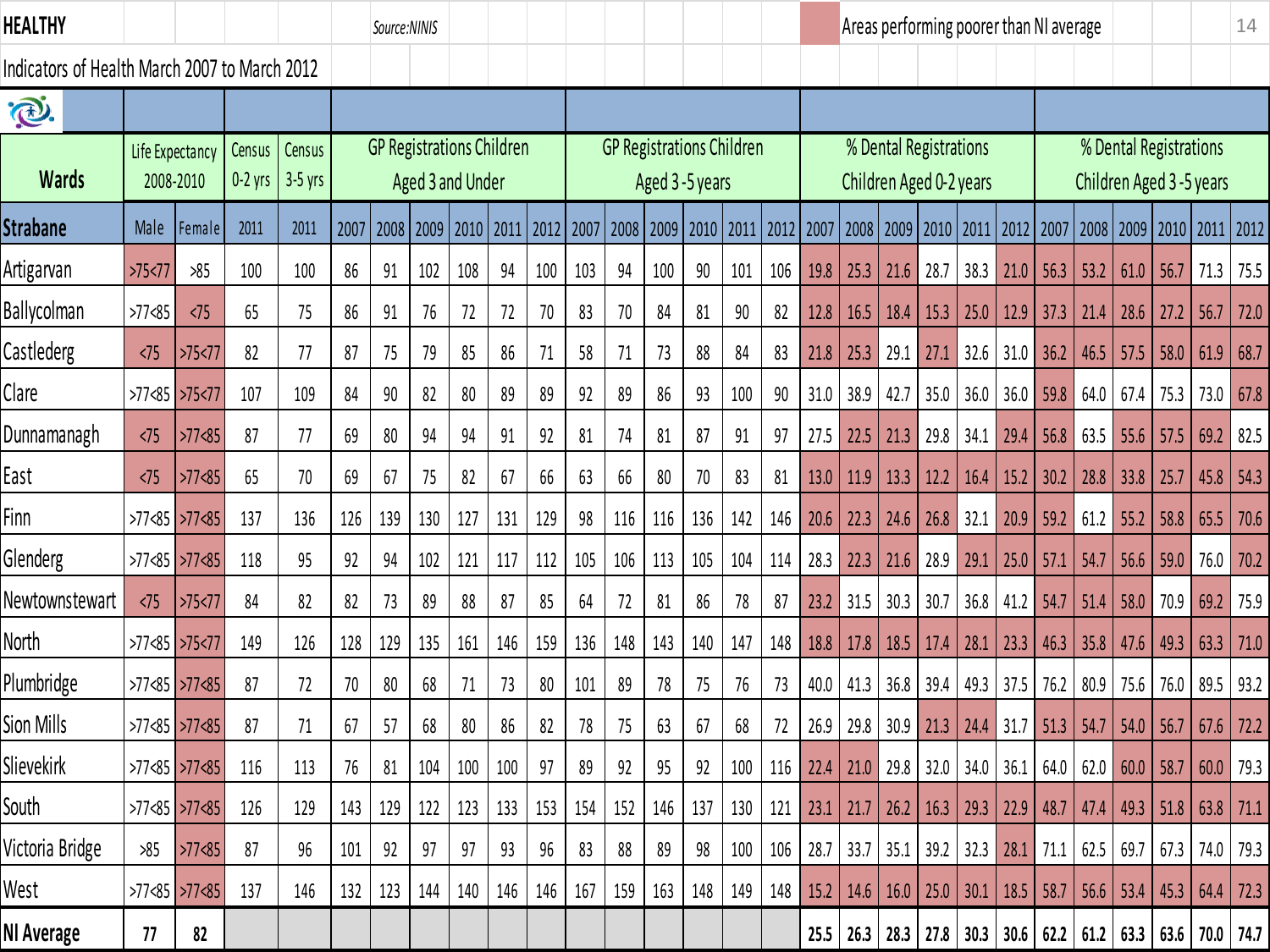# **Enjoying, Learning and Achieving**

| <b>Contents</b>                                                           | <b>Derry</b><br>Page No | Fermanagh<br>Page No | <b>Limavady</b><br>Page No | <b>Omagh</b><br>Page No | <b>Strabane</b><br>Page No |
|---------------------------------------------------------------------------|-------------------------|----------------------|----------------------------|-------------------------|----------------------------|
| <b>Early Years Provision</b>                                              | 16                      | 20                   | 24                         | 28                      | 32                         |
| Primary School Less than 85%<br>attendance                                | 17                      | 21                   | 25                         | 29                      | 33                         |
| Post Primary School less than<br>85% attendance                           | 17                      | 21                   | 25                         | 29                      | 33                         |
| % of Primary School Children<br>with English as an additional<br>language | 17                      | 21                   | 25                         | 29                      | 33                         |
| % Post Primary School with<br>English as an additional<br>Language        | 17                      | 21                   | 25                         | 29                      | 33                         |
| % of leavers attaining 2 or<br>more A levels or Equivalent                | 18                      | 22                   | 26                         | 30                      | 34                         |
| % of Leavers attaining 5+<br>GCSEs at Grades A* to C                      | 18                      | 22                   | 26                         | 30                      | 34                         |
| Number of leavers attaining no<br><b>GCSEs</b>                            | 18                      | 22                   | 26                         | 30                      | 34                         |
| % Pupils Statemented/ SEN<br>Stage 1-4 (Year 1-7)                         | 18                      | 22                   | 26                         | 30                      | 34                         |
| % School Leavers in Higher<br>Education                                   | 19                      | 23                   | 27                         | 31                      | 35                         |
| % School Leavers in Further<br>Education                                  | 19                      | 23                   | 27                         | 31                      | 35                         |
| % School Leavers in<br><b>Employment &amp; Training</b>                   | 19                      | 23                   | 27                         | 31                      | 35                         |
| % School Leavers<br>Unemployed/ Unknown                                   | 19                      | 23                   | 27                         | 31                      | 35                         |



**What we want to achieve for all children and young people:-** • Increased access to quality early years services particularly in rural areas; • Improved outcomes for children who are not at school or are not reaching target attendance rates; • Strengthened services at transition stages from

home/preschool/prima ry/ post primary/employment;

• Access to quality play and leisure facilities;

• Parents and carers supported to encourage children to enjoy, learn and achieve.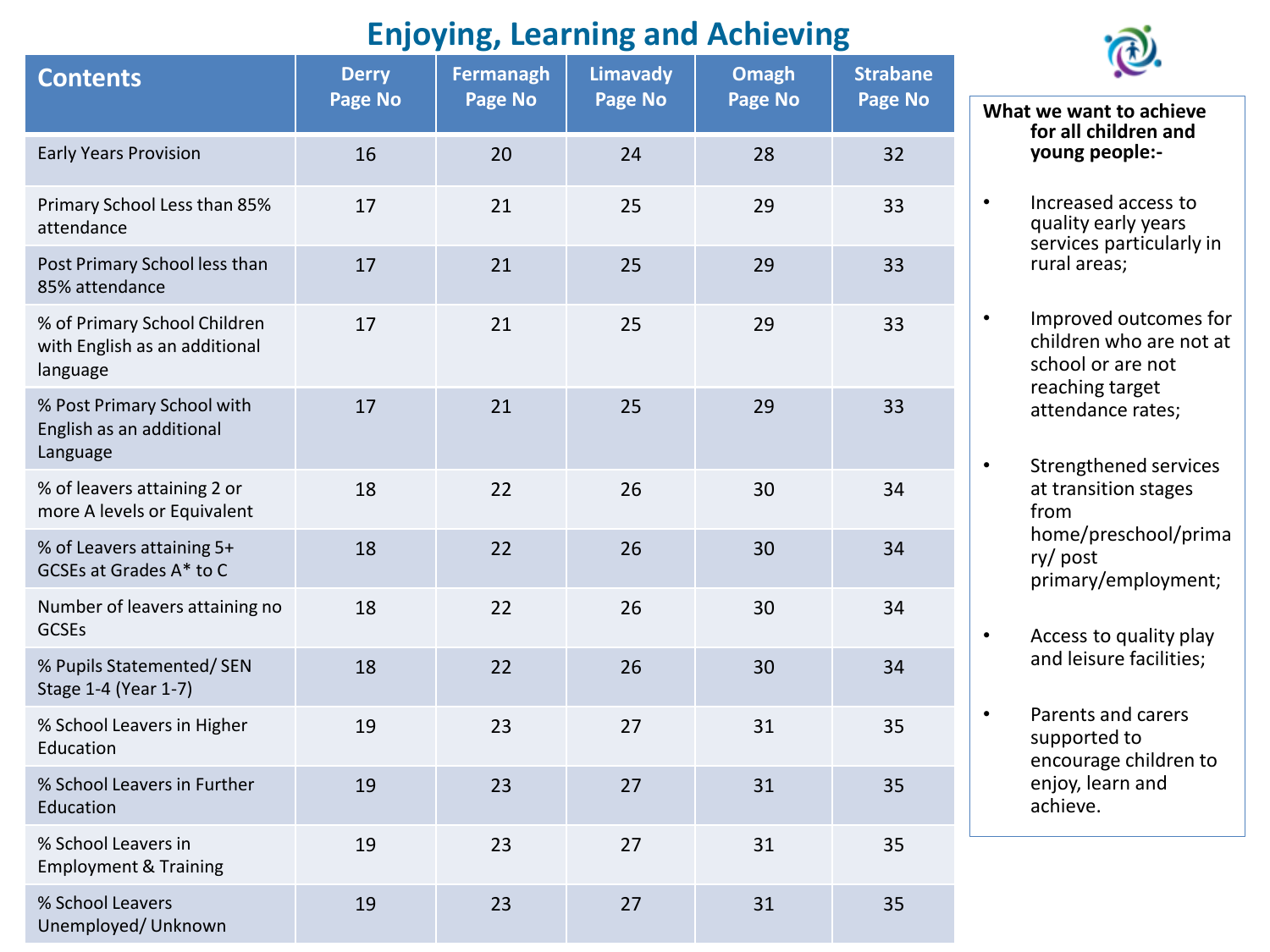| <b>ENJOYING, LEARNING AND ACHIEVING</b>           |                                                       |                   |                      |                                      |                | $16 -$              |
|---------------------------------------------------|-------------------------------------------------------|-------------------|----------------------|--------------------------------------|----------------|---------------------|
| Indicators of Early Years Provision November 2011 |                                                       |                   |                      | Source: Regional Daycare Profile     |                |                     |
|                                                   |                                                       |                   |                      | <b>Number of Registered Places</b>   |                |                     |
| P.<br><b>Wards</b>                                | <b>Census 11</b><br><b>Population</b><br>0 to 4 years | <b>Playgroups</b> | <b>Day Nurseries</b> | <b>Out of School</b><br><b>Clubs</b> | <b>Creches</b> | <b>Childminders</b> |
| <b>Derry</b>                                      |                                                       |                   |                      |                                      |                |                     |
| Altnagelvin                                       | 379                                                   | 24                | 62                   | 32                                   | $\Omega$       | 39                  |
| Ballynashallog                                    | 121                                                   | 24                | $\mathbf O$          | $\mathbf{O}$                         | $\mathbf O$    | 12                  |
| Banagher                                          | 276                                                   | 72                | $\mathbf{o}$         | $\mathbf{o}$                         | $\mathbf{o}$   | 32                  |
| Beechwood                                         | 96                                                    | $\mathbf{o}$      | $\mathbf{o}$         | $\mathbf{o}$                         | 12             | 13                  |
| Brandywell                                        | 176                                                   | 8                 | $\mathbf O$          | 30                                   | $\mathbf O$    | 10                  |
| Carn Hill                                         | 181                                                   | 18                | $\mathbf O$          | $\mathbf O$                          | 30             | 3                   |
| Caw                                               | 184                                                   | 24                | $\mathbf O$          | $\mathbf O$                          | $\mathbf{O}$   | 11                  |
| Clondermot                                        | 140                                                   | 36                | $\mathbf O$          | 20                                   | $\mathbf O$    | 29                  |
| Claudy                                            | 249                                                   | 24                | $\mathbf O$          | 41                                   | $\mathbf O$    | 12                  |
| Creggan Central                                   | 207                                                   | $\mathbf{o}$      | $\mathbf O$          | $\mathbf O$                          | 76             | 6                   |
| Creggan South                                     | 158                                                   | 40                | $\mathbf O$          | $\mathbf{o}$                         | 8              | 6                   |
| Crevagh                                           | 509                                                   | 96                | 38                   | $\mathbf{O}$                         | 16             | 48                  |
| Culmore                                           | 740                                                   | $12$              | 83                   | 32                                   | 12             | 77                  |
| Ebrington                                         | 170                                                   | $\mathbf{o}$      | 33                   | 57                                   | 30             | 19                  |
| Eglinton                                          | 305                                                   | 59                | 38                   | $\mathbf O$                          | $\Omega$       | 46                  |
| Enagh                                             | 563                                                   | 24                | 50                   | $\mathbf O$                          | 41             | 37                  |
| <b>Foyle Springs</b>                              | 196                                                   | $\mathbf{o}$      | $\mathbf O$          | $\mathbf O$                          | $\mathbf{O}$   | 37                  |
| <b>Holly Mount</b>                                | 408                                                   | 34                | $\mathbf{o}$         | 20                                   | $\mathbf O$    | 35                  |
| Kilfennan                                         | 208                                                   | $\mathbf{o}$      | $\mathbf O$          | $\mathbf O$                          | 12             | 28                  |
| Lisnagelvin                                       | 197                                                   | $\mathbf O$       | $\mathbf O$          | $\mathbf{o}$                         | 18             | 20                  |
| <b>New Buildings</b>                              | 226                                                   | $\mathbf{o}$      | $\mathbf O$          | $\mathbf{O}$                         | $\mathbf{o}$   | 41                  |
| Pennyburn                                         | 121                                                   | 48                | $\mathbf O$          | $\Omega$                             | $\mathbf{o}$   | 15                  |
| Rosemount                                         | 129                                                   | $\mathbf{o}$      | $\mathbf O$          | 24                                   | $\mathbf{o}$   | $\overline{2}$      |
| <b>Shantallow East</b>                            | 162                                                   | 24                | $\mathbf O$          | $\mathbf{o}$                         | 36             | 19                  |
| <b>Shantallow West</b>                            | 595                                                   | 48                | O                    | 30                                   | 6              | 44                  |
| Springtown                                        | 200                                                   | 24                | 66                   | 70                                   | 24             | 52                  |
| Strand                                            | 150                                                   | 12                | 34                   | $\mathbf{o}$                         | 14             | $\mathbf 6$         |
| The Diamond                                       | 124                                                   | $\mathbf{o}$      | 45                   | $\mathbf O$                          | 20             | 8                   |
| Victoria                                          | 286                                                   | 23                | $\mathbf{o}$         | $\mathbf O$                          | 16             | 28                  |
| Westland                                          | 118                                                   | $\mathbf{o}$      | 30                   | 12                                   | $\mathbf O$    | 5                   |
|                                                   |                                                       |                   |                      |                                      |                |                     |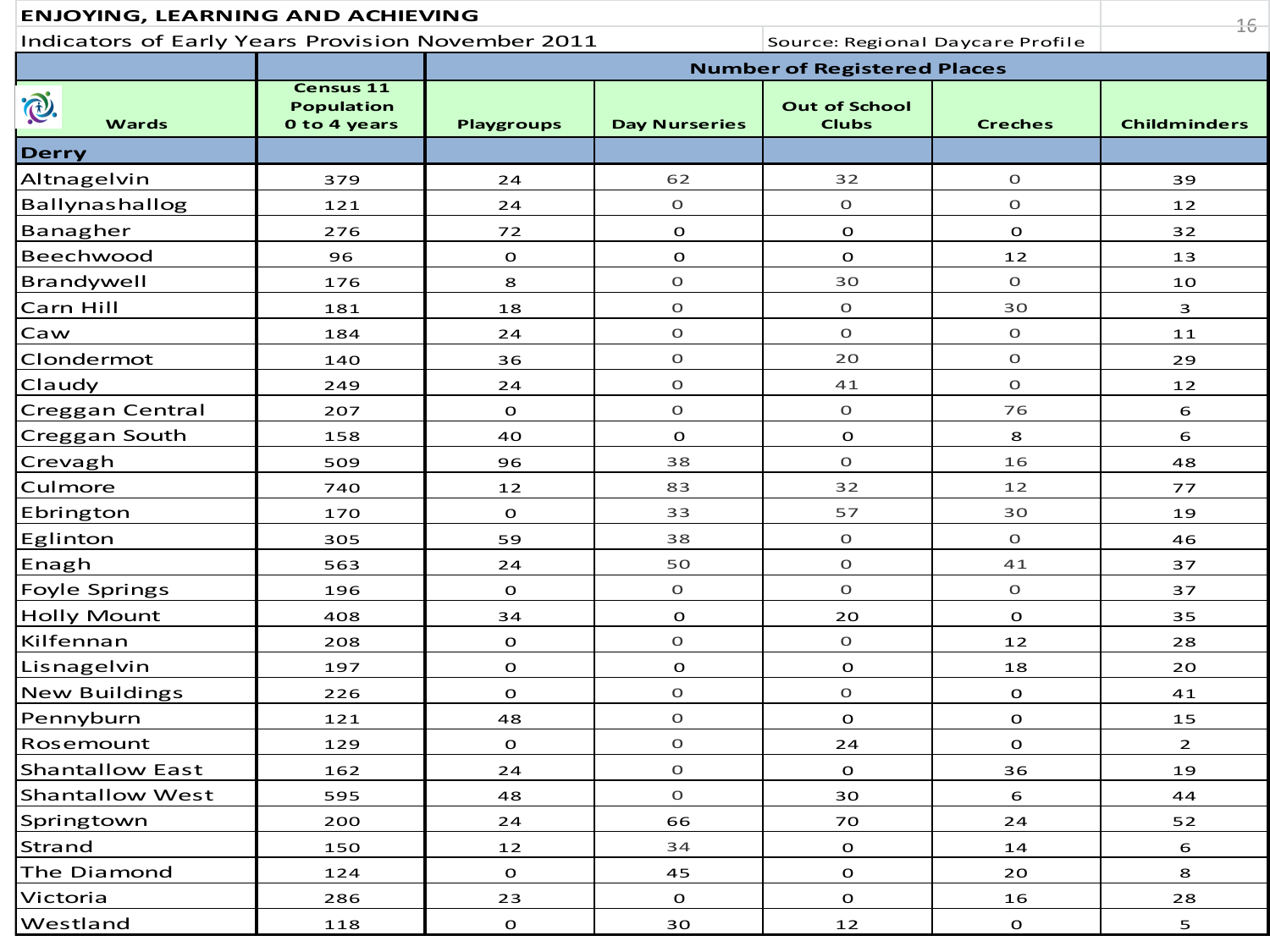| ENJOYING, LEARNING AND ACHIEVING                        |              |                  |                                              |                  |                |                                                                                               |                  |                  | $\ast$         |              | Figures suppressed |                           |             |                |              |                | Areas higher than NI average |                |                                          | $17 -$         |
|---------------------------------------------------------|--------------|------------------|----------------------------------------------|------------------|----------------|-----------------------------------------------------------------------------------------------|------------------|------------------|----------------|--------------|--------------------|---------------------------|-------------|----------------|--------------|----------------|------------------------------|----------------|------------------------------------------|----------------|
| Indicators of Educational Attainment June 06 to June 12 |              |                  |                                              |                  |                |                                                                                               |                  |                  |                |              |                    |                           |             |                | Source: DE   |                |                              |                |                                          |                |
|                                                         |              |                  |                                              |                  |                |                                                                                               |                  |                  |                |              |                    |                           |             |                |              |                |                              |                |                                          |                |
| i®.<br>Ward                                             |              |                  | Primary School - Less than 85%<br>attendance |                  |                | Post Primary School - Less than 85%   % of Primary School Children with English<br>attendance |                  |                  |                |              |                    | as an additional language |             |                |              |                | an additional language       |                | % of Post Primary School with English as |                |
| <b>Derry</b>                                            | 2008<br>2009 | $2009 -$<br>2010 | $2010 -$<br>2011                             | $2011 -$<br>2012 | 2008<br>2009   | $2009 -$<br>2010                                                                              | $2010 -$<br>2011 | $2011 -$<br>2012 | $2006 -$<br>07 | 2007-<br>08  | $2008 -$<br>09     | 2009-<br>10               | 2010-<br>11 | $2011 -$<br>12 | 2006-<br>07  | $2007 -$<br>08 | $2008 - 2009 -$<br>09        | 10             | $2010 -$<br>11                           | $2011 -$<br>12 |
| Altnagelvin                                             | 6.5          | 16.8             | 7.9                                          | 6.1              | 9.7            | 15.7                                                                                          | 12.3             | 14.3             | 2.6            | 1.9          | 3.6                | 3.8                       | 3.2         | 3.2            | $\mathbf 0$  | $\ast$         | $\ast$                       | 0              | $\ast$                                   | 1.3            |
| Ballynashallog                                          | 2.2          | 4.1              | 2.8                                          | 2.9              | 2.4            | 4.6                                                                                           | 3.6              | 3.8              | $\mathbf 0$    | 0            | $\mathbf{O}$       | 0                         | $\mathbf 0$ | 0              | $\mathbf 0$  | $\ast$         | $\ast$                       | $\ast$         | $\ast$                                   | 0              |
| Banagher                                                | 1.4          | 5.1              | 1.8                                          | $\ast$           | 1.4            | 4.7                                                                                           | 4.3              | 3.6              | $\ast$         | 0            | $\mathbf 0$        | 0                         | 0           | 0              | $\mathbf 0$  | 0              | 0                            | 0              | $\mathbf 0$                              | 0              |
| Beechwood                                               | 4.7          | 9.7              | 5.4                                          | 4.7              | $\overline{7}$ | 10.8                                                                                          | 5.5              | 9.9              | $\mathbf 0$    | 0            | $\mathbf 0$        | 0                         | 0           | 0              | $\mathbf 0$  | $\mathbf 0$    | $\mathbf 0$                  | 0              | $\mathbf 0$                              | 0              |
| Brandywell                                              | 12.4         | 22               | 16.3                                         | 9.4              | 11.5           | 21.3                                                                                          | 24.9             | 21.1             | 0              | 0            | $\ast$             | 0                         | 0           | 0              | 0            | $\mathbf 0$    | $\mathbf 0$                  | $\ast$         | $\ast$                                   | $\mathbf 0$    |
| Carn Hill                                               | 9.5          | 14.1             | 11.1                                         | 6.8              | 12.3           | 12.4                                                                                          | 15.1             | 13.2             | $\mathbf 0$    | $\ast$       | $\mathbf 0$        | 0                         | $\mathbf 0$ | $\mathbf 0$    | $\mathbf{0}$ | $\mathbf 0$    | $\mathbf 0$                  | $\mathbf 0$    | $\mathbf 0$                              | 0              |
| Caw                                                     | 7.6          | 18.1             | 7.4                                          | 6.9              | 7.1            | 18.3                                                                                          | 20.8             | 18.1             | $\ast$         | 0            | $\ast$             | $\ast$                    | $\mathbf 0$ | $\mathbf 0$    | $\mathbf 0$  | $\mathbf 0$    | $\mathbf 0$                  | 0              | $\mathbf 0$                              | 0              |
| Clondermot                                              | 3.9          | 10.2             | 1.9                                          | 2.4              | 3.8            | 9.4                                                                                           | 7.7              | 4.8              | $\mathbf 0$    | 0            | $\mathbf 0$        | 0                         | $\mathbf 0$ | 2.0            | $\mathbf 0$  | $\ast$         | $\ast$                       | 0              | $\mathbf 0$                              | 0              |
| Claudy                                                  | 1.9          | 6.2              | 3.4                                          | 3.8              | 1.9            | 6.8                                                                                           | 8.9              | 6.3              | 0              | 0            | 0                  | 0                         | 0           | 0              | $\mathbf 0$  | 0              | 0                            | 0              | 0                                        | 0              |
| Creggan Central                                         | 9.3          | 23               | 9.0                                          | 7.2              | 12.7           | 18.6                                                                                          | 19.4             | 20.7             | 0              | 0            | $\mathbf 0$        | $\ast$                    | $\ast$      | $\mathbf 0$    | $\mathbf 0$  | $\ast$         | $\ast$                       | $\ast$         | $\mathbf 0$                              | 0              |
| Creggan South                                           | 7.2          | 21.7             | 6.7                                          | 6.5              | 10.7           | 17.2                                                                                          | 18.9             | 20.8             | $\mathbf 0$    | 0            | 0                  | 0                         | 0           | 0              | $\mathbf 0$  | 0              | 0                            | 0              | 0                                        | 0              |
| Crevagh                                                 | 8.4          | 16.2             | 9.5                                          | 8.3              | 9.5            | 14.2                                                                                          | 13.8             | 14.0             | $\mathbf 0$    | $\ast$       | $\ast$             | $\ast$                    | $\mathbf 0$ | $\mathbf 0$    | $\mathbf 0$  | $\mathbf 0$    | $\mathbf 0$                  | 0              | $\mathbf 0$                              | 0              |
| Culmore                                                 | 5.9          | 11.7             | 5.9                                          | 5.7              | 6.8            | 11.3                                                                                          | 10.9             | 8.2              | $\ast$         | $\ast$       | $\ast$             | 0.5                       | 0.6         | 0.8            | $\mathbf 0$  | $\ast$         | $\ast$                       | $\ast$         | $\ast$                                   | 0.4            |
| Ebrington                                               | 8.7          | 20.9             | 11.1                                         | 5.3              | 13.9           | 14.2                                                                                          | 18.8             | 20.1             | 5.9            | 11.1         | 15                 | 15.4                      | 20.8        | 17.8           | $\mathbf 0$  | $\mathbf 0$    | $\ast$                       | $\ast$         | 6.8                                      | 9.1            |
| Eglinton                                                | 2.6          | 6.7              | 2.5                                          | 1.0              | 3              | 6.6                                                                                           | 4.7              | 5.2              | $\ast$         | 1.4          | $\ast$             | 1.1                       | $\ast$      | 1.0            | 0            | $\ast$         | $\ast$                       | 1.6            | 1.4                                      | 1.1            |
| Enagh                                                   | 5.5          | 12.2             | 4.7                                          | 6.4              | 6.8            | 10.5                                                                                          | 12.3             | 10.1             | 3.8            | 3.4          | 4.7                | 5.2                       | 5.1         | 5.5            | $\ast$       | $\ast$         | 1.7                          | 2.3            | 3                                        | 2.9            |
| Foyle Springs                                           | 4.9          | 9.5              | 5.6                                          | 3.4              | $\overline{4}$ | 6.8                                                                                           | 8.1              | 5.4              | 0              | $\ast$       | $\ast$             | $\ast$                    | $\ast$      | $\mathbf 0$    | $\mathbf 0$  | $\mathbf 0$    | $\mathbf 0$                  | $\ast$         | $\ast$                                   | 0              |
| <b>Holly Mount</b>                                      | 3.4          | 9.4              | 2.9                                          | 2.1              | 3.4            | 7.1                                                                                           | 8.3              | 8.1              | $\ast$         | $\mathbf{1}$ | 1.8                | 1.3                       | 1.3         | 0              | $\mathbf 0$  | $\mathbf 0$    | $\ast$                       | $\ast$         | $\ast$                                   | 0              |
| Kilfennan                                               | 7.1          | 15.3             | 5.7                                          | 4.8              | $\overline{7}$ | 11.2                                                                                          | 18.1             | 9.6              | 1.7            | 5.2          | 2.9                | 2.9                       | 7.3         | 4.7            | $\mathbf 0$  | $\ast$         | $\ast$                       | $\ast$         | $\ast$                                   | 0              |
| Lisnagelvin                                             | 6.3          | 15.2             | 8.5                                          | 9.2              | 6.2            | 17.1                                                                                          | 15.8             | 14.6             | 2.4            | 5            | 3.9                | 4.5                       | 5.2         | 4.9            | $\ast$       | $\mathbf 0$    | 0                            | $\ast$         | $\ast$                                   | 2.0            |
| <b>New Buildings</b>                                    | 4.9          | 10.8             | 4.0                                          | $\ast$           | 2.4            | 13.5                                                                                          | 11.6             | 12.5             | $\ast$         | $\ast$       | $\ast$             | 0                         | $\ast$      | 0              | 0            | 0              | 0                            | 0              | 0                                        | 0              |
| Pennyburn                                               | 4.2          | 8                | 7.0                                          | 5.0              | 7.2            | 5.5                                                                                           | 7.0              | 11.0             | $\ast$         | $\mathbf 0$  | $\ast$             | $\ast$                    | $\mathbf 0$ | $\mathbf 0$    | $\Omega$     | $\ast$         | $\mathbf 0$                  | $\mathbf 0$    | $\mathbf 0$                              | $\mathbf 0$    |
| Rosemount                                               | 5.3          | 11.6             | 7.0                                          | 3.2              | 7              | 16.7                                                                                          | 19.7             | 12.2             | $\ast$         | 2.5          | 3.2                | 7.3                       | 6           | 2.8            | $\ast$       | $\ast$         | $\ast$                       | $\ast$         | 3.6                                      | 3.2            |
| Shantallow East                                         | 12.9         | 23.3             | 11.1                                         | 9.4              | 12.3           | 21.4                                                                                          | 20.0             | 19.0             | 0              | 0            | $\ast$             | 0                         | 0           | 0              | 0            | $\mathbf 0$    | 0                            | 0              | 0                                        | 0              |
| <b>Shantallow West</b>                                  | 9.5          | 18.3             | 12.1                                         | 7.9              | 9.1            | 17                                                                                            | 16.5             | 15.6             | $\mathbf 0$    | $\mathbf 0$  | $\ast$             | $*$                       | $\ast$      | 0              | $\Omega$     | $\mathbf 0$    | $\mathbf 0$                  | 0              | $\mathbf 0$                              | $\Omega$       |
| Springtown                                              | 7.7          | 12.7             | 8.8                                          | 4.7              | 10.4           | 12.2                                                                                          | 14.0             | 12.8             | 0              | $\ast$       | $\ast$             | $\ast$                    | $\ast$      | 0              | 0            | 0              | 0                            | 0              | $\mathbf 0$                              | 0              |
| Strand                                                  | 10.1         | 17.8             | 7.1                                          | 15.0             | 14             | 18.3                                                                                          | 18.9             | 14.4             | 2.7            | 5.6          | 10                 | 10.1                      | 7.7         | 7.4            | 0            | 7.5            | 8.2                          | 6.5            | 4.0                                      | 3.2            |
| The Diamond                                             | 5.9          | 19               | 3.3                                          | 11.0             | 5.4            | 14.7                                                                                          | 14.8             | 15.3             | 2.2            | $\ast$       | $\ast$             | $\ast$                    | $\ast$      | 2.9            | 0            | $\ast$         | $\ast$                       | 0              | $\ast$                                   | 0              |
| Victoria                                                | 10.2         | 16.9             | 7.4                                          | 6.0              | 5.6            | 20.3                                                                                          | 21.4             | 20.8             | 3.7            | 5.6          | 6.9                | 6.1                       | 8.0         | 6.5            | 0            | $\ast$         | $\ast$                       | $\overline{2}$ | $\ast$                                   | 2.0            |
| Westland                                                | 6.2          | 22.4             | 7.9                                          | 7.9              | 7.7            | 13.8                                                                                          | 16.2             | 17.0             | 0              | 0            | 0                  | $\ast$                    | $\ast$      | 0              | 0            | 0              | 0                            | $\ast$         | $\ast$                                   | 0              |
| <b>NI Average</b>                                       | 5.3          | 5.5              | 5.0                                          | 4.6              | 12.6           | 12.7                                                                                          | 11.6             | 10.5             | 1.6            | 2.3          | 2.8                | 3.1                       | 3.3         | 3.1            | 0.8          | $1.2$          | 1.4                          | 1.6            | 1.7                                      | 1.7            |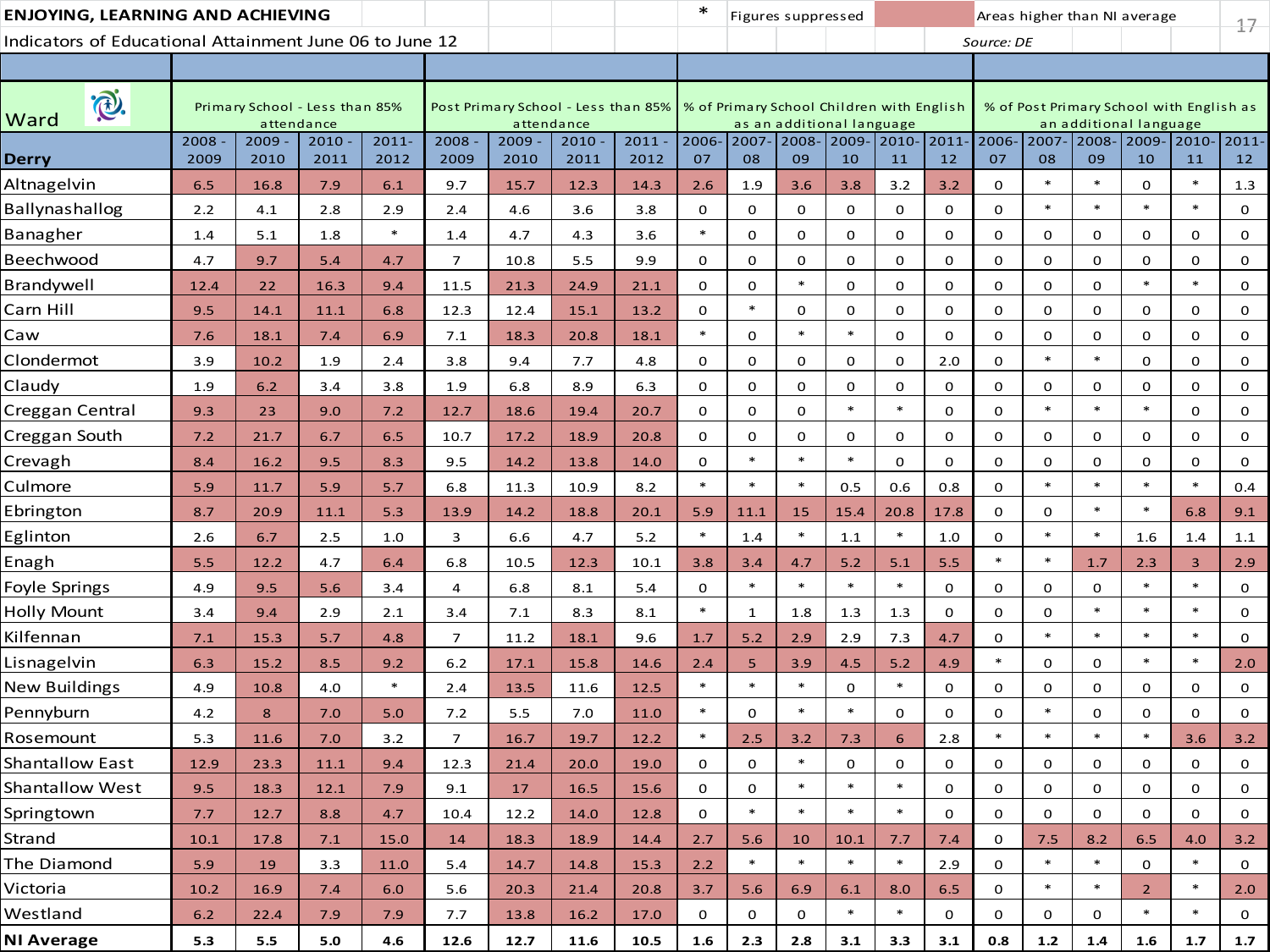| Indicators of Educational Attainment June 06 to June 12<br>Source: NINIS<br>Numbers 1 - 6 are displayed as 3 to avoid the disclosure of any personal information<br><b>Q</b><br>% of Leavers attaining 2 or more A levels or<br>% of Leavers attaining 5+ GCSEs at grades<br>% Pupils with full Statement<br>Multiple Deprivation<br>Ward<br>2010<br>Number of Leavers attaining no GCSEs<br>(Year 1 - 7)<br>Equivalent<br>A* to C<br>20% Most<br>Rank of<br>deprived<br>Derry<br>2009 2010 2011 2012<br>2006 2007 2008<br>2009 2010 2011 2012<br>2006 2007 2008 2009 2010 2011 2012<br>2008 2009 2010 2011 2012<br>NI (n=582)<br>in NI<br>2006 2007<br>2008<br>2.2<br>3<br>3<br>3<br>3<br>3<br>2.5<br>Altnagelvin<br>180<br>44<br>42<br>52<br>63<br>45<br>31<br>50<br>55<br>52<br>71<br>59<br>55<br>3<br>3<br>2.3<br>2.4<br>2.4<br>x<br>42<br>67<br>87<br>87<br>80<br>90<br>88<br>92<br>91<br>93<br>97<br>86<br>91<br>97<br>3<br>3<br>3<br>3<br>2.1<br>2.4<br>2.6<br>Ballynashallog<br>457<br>82<br>84<br>3<br>3<br>3<br>2.1<br>x<br>2.4<br>2.8<br>59<br>56<br>59<br>67<br>88<br>3<br>3<br>3<br>3<br>3<br>3<br>2.7<br>4.0<br>246<br>X<br>58<br>63<br>50<br>61<br>74<br>84<br>72<br>69<br>0<br>2.7<br>2.8<br>Banagher<br>37<br>J<br>57<br>48<br>53<br>53<br>64<br>82<br>78<br>84<br>89<br>3<br>3<br>3<br>3<br>2.8<br>2.9<br>2.9<br>2.9<br>Beechwood<br>62<br>77<br>64<br>74<br>64<br>72<br>3<br>0<br>0<br>2.4<br>J<br>2.5<br>3<br>3<br>$2.2$<br>20<br>39<br>47<br>48<br>38<br>53<br>52<br>57<br>70<br>51<br>67<br>9<br>3<br>3<br>3<br>0<br>2.4<br>2.4<br>Brandywell<br>43<br>40<br>64<br>60<br>2.6<br>48<br>56<br>78<br>3<br>3<br>3<br>3<br>3<br>3<br>3<br>1.8<br>3.3<br>45<br>37<br>40<br>53<br>46<br>65<br>47<br>61<br>59<br>60<br>73<br>77<br>1.8<br>3.4<br>Carn Hill<br>3.2<br>J<br>2.9<br>59<br>55<br>3<br>2.6<br>3.0<br>102<br>45<br>40<br>44<br>45<br>35<br>57<br>53<br>55<br>58<br>3<br>3<br>3<br>3<br>0<br>0<br>2.9<br>3.1<br>Caw<br>23<br>35<br>67<br>J<br>3<br>Clondermot<br>60<br>77<br>72<br>65<br>80<br>3<br>3<br>3<br>114<br>48<br>32<br>33<br>39<br>45<br>62<br>59<br>71<br>82<br>3<br>0<br>0<br>1.3<br>1.4<br>1.4<br>1.4<br>1.4<br>76<br>82<br>50<br>73<br>66<br>77<br>77<br>3<br>3<br>3<br>3<br>3<br>3<br>2.4<br>2.1<br>Claudy<br>276<br>X<br>52<br>74<br>44<br>63<br>71<br>67<br>0<br>4.0<br>4.0<br>2.5<br>44<br>J<br>37<br>48<br>52<br>65<br>8<br>3<br>3<br>3<br>3<br>2.6<br>2.8<br>2.8<br>Creggan Central<br>8<br>36<br>51<br>42<br>34<br>46<br>70<br>67<br>70<br>3<br>3<br>2.4<br>4.2<br>31<br>44<br>J<br>2.1<br>74<br>3<br>3<br>$2.0\,$<br>17<br>46<br>32<br>27<br>44<br>44<br>43<br>41<br>51<br>51<br>43<br>52<br>69<br>71<br>8<br>3<br>3<br>3<br>0<br>2.0<br>2.1<br>2.0<br>Creggan South<br>J<br>67<br>52<br>56<br>65<br>81<br>3<br>3<br>3.2<br>2.8<br>Crevagh<br>43<br>52<br>50<br>65<br>58<br>60<br>72<br>65<br>75<br>9<br>9<br>8<br>8<br>3<br>2.8<br>3.4<br>44<br>3.4<br>2.2<br>50<br>60<br>60<br>59<br>67<br>72<br>75<br>3<br>2.2<br>2.3<br>Culmore<br>167<br>50<br>54<br>64<br>64<br>70<br>75<br>10<br>3<br>3<br>3<br>3<br>3<br>2.7<br>2.1<br>x<br>72<br>J<br>56<br>3<br>2.5<br>$\mathbf 0$<br>Ebrington<br>97<br>72<br>46<br>72<br>45<br>75<br>78<br>62<br>3<br>3<br>8<br>3<br>3<br>0<br>0<br>0<br>0<br>10<br>28<br>15<br>57<br>43<br>44<br>2.0<br>59<br>58<br>64<br>58<br>75<br>79<br>68<br>83<br>3<br>3<br>3<br>3<br>0<br>2.1<br>2.0<br>454<br>X<br>53<br>54<br>69<br>76<br>75<br>86<br>3<br>0<br>2.1<br>1.0<br>Eglinton<br>52<br>52<br>55<br>73<br>3<br>3<br>3<br>2.8<br>2.5<br>185<br>49<br>46<br>48<br>59<br>63<br>62<br>66<br>67<br>72<br>74<br>3<br>3<br>3<br>3<br>2.2<br>3.0<br>x<br>3.1<br>Enagh<br>2.7<br>60<br>72<br>79<br>69<br>79<br>75<br>78<br>88<br>84<br>90<br>3<br>3<br>3<br>3<br>3<br>2.5<br>Foyle Springs<br>2 < 75<br>X<br>60<br>62<br>73<br>75<br>$\overline{7}$<br>0<br>1.5<br>3.1<br>1.6<br>47<br>53<br>80<br>79<br>3<br>3<br>3<br>3<br>3<br>3<br>2.8<br>2.7<br>1.8<br>2.9<br>264<br>X<br>69<br>40<br>55<br>54<br>53<br>51<br>66<br>61<br>0<br>1.7<br>Holly Mount<br>43<br>41<br>53<br>57<br>54<br>72<br>3<br>3<br>3<br>3<br>2.2<br>2.6<br>Kilfennan<br>342<br>X<br>58<br>42<br>45<br>46<br>62<br>53<br>63<br>74<br>69<br>3<br>3<br>3<br>3.8<br>2.2<br>4.5<br>47<br>50<br>78<br>3<br>3<br>3<br>3<br>1.8<br>1.9<br>174<br>31<br>26<br>49<br>60<br>50<br>42<br>38<br>43<br>65<br>66<br>70<br>3<br>3<br>0<br>3.6<br>3.5<br>3.6<br>Lisnagelvin<br>x<br>33<br>59<br>68<br>78<br>3<br>3<br>3<br>3<br>5.4<br>4.0<br>New Buildings<br>298<br>X<br>61<br>53<br>57<br>61<br>64<br>61<br>74<br>71<br>61<br>69<br>75<br>3<br>3<br>3<br>5.0<br>3.9<br>4.1<br>76<br>68<br>87<br>80<br>78<br>89<br>87<br>3<br>3<br>3<br>2.6<br>2.6<br>$\mathbf 0$<br>382<br>77<br>60<br>52<br>74<br>82<br>69<br>67<br>3<br>3<br>3<br>3<br>0<br>2.7<br>Pennyburn<br>x<br>J<br>65<br>48<br>59<br>83<br>68<br>3<br>3<br>3<br>3<br>2.8<br>0<br>$\mathbf 0$<br>57<br>46<br>50<br>46<br>70<br>67<br>62<br>3<br>0<br>3<br>2.6<br>2.8<br>44<br>67<br>57<br>Rosemount<br><b>Shantallow East</b><br>39<br>46<br>52<br>80<br>3<br>3<br>1.8<br>2.1<br>34<br>37<br>39<br>40<br>51<br>42<br>56<br>63<br>8<br>3<br>3<br>3<br>0<br>1.6<br>1.9<br>4.0<br>21<br>28<br>47<br>$2.4\,$<br>$2.4$<br>Shantallow West<br>44<br>52<br>46<br>54<br>48<br>40<br>58<br>56<br>62<br>65<br>61<br>$9\,$<br>$\bf 8$<br>$\overline{7}$<br>3<br>3<br>3<br>3.1<br>2.4<br>$2.4\,$<br>57<br>41<br>61<br>59<br>9<br>v<br>1.7<br>59<br>52<br>73<br>72<br>73<br>66<br>80<br>83<br>79<br>3<br>3<br>3<br>3<br>3<br>3<br>3<br>1.8<br>1.8<br>136<br>x<br>67<br>69<br>61<br>79<br>84<br>3.4<br>Springtown<br>J<br>3<br>2.9<br>Strand<br>47<br>48<br>50<br>57<br>38<br>49<br>55<br>55<br>70<br>57<br>3<br>3<br>3<br>3<br>0<br>0<br>2.9<br>3.1<br>3.8<br>4.0<br>52<br>65<br>50<br>70<br>73<br>J<br>The Diamond<br>57<br>52<br>67<br>69<br>3<br>3<br>3<br>3<br>2.8<br>2.9<br>3.1<br>3.4<br>12<br>55<br>48<br>48<br>45<br>52<br>70<br>69<br>57<br>68<br>64<br>3<br>0<br>0<br>2.6<br>J<br>33<br>46<br>$\overline{7}$<br>3<br>3<br>3<br>3<br>3<br>3<br>2.0<br>1.9<br>1.7<br>$\mathbf 0$<br>Victoria<br>32<br>45<br>30<br>41<br>35<br>58<br>35<br>62<br>48<br>63<br>$\mathbf 0$<br>41<br>24<br>44<br>J<br>58<br>57<br>3<br>3<br>0<br>3<br>2.4<br>0<br>Westland<br>23<br>54<br>39<br>53<br>47<br>64<br>48<br>61<br>67<br>73<br>70<br>3<br>3<br>3<br>2.3<br>2.5<br>$\mathbf 0$<br>41<br>51 | ENJOYING, LEARNING AND ACHIEVING |  |    |    |    |    |    |    |    |    |    |    |    |    |    |    |  | are areas for concern if consistently shaded |  | Areas shaded red are performing poorer than NI average and |     |     |     |     | 18      |
|--------------------------------------------------------------------------------------------------------------------------------------------------------------------------------------------------------------------------------------------------------------------------------------------------------------------------------------------------------------------------------------------------------------------------------------------------------------------------------------------------------------------------------------------------------------------------------------------------------------------------------------------------------------------------------------------------------------------------------------------------------------------------------------------------------------------------------------------------------------------------------------------------------------------------------------------------------------------------------------------------------------------------------------------------------------------------------------------------------------------------------------------------------------------------------------------------------------------------------------------------------------------------------------------------------------------------------------------------------------------------------------------------------------------------------------------------------------------------------------------------------------------------------------------------------------------------------------------------------------------------------------------------------------------------------------------------------------------------------------------------------------------------------------------------------------------------------------------------------------------------------------------------------------------------------------------------------------------------------------------------------------------------------------------------------------------------------------------------------------------------------------------------------------------------------------------------------------------------------------------------------------------------------------------------------------------------------------------------------------------------------------------------------------------------------------------------------------------------------------------------------------------------------------------------------------------------------------------------------------------------------------------------------------------------------------------------------------------------------------------------------------------------------------------------------------------------------------------------------------------------------------------------------------------------------------------------------------------------------------------------------------------------------------------------------------------------------------------------------------------------------------------------------------------------------------------------------------------------------------------------------------------------------------------------------------------------------------------------------------------------------------------------------------------------------------------------------------------------------------------------------------------------------------------------------------------------------------------------------------------------------------------------------------------------------------------------------------------------------------------------------------------------------------------------------------------------------------------------------------------------------------------------------------------------------------------------------------------------------------------------------------------------------------------------------------------------------------------------------------------------------------------------------------------------------------------------------------------------------------------------------------------------------------------------------------------------------------------------------------------------------------------------------------------------------------------------------------------------------------------------------------------------------------------------------------------------------------------------------------------------------------------------------------------------------------------------------------------------------------------------------------------------------------------------------------------------------------------------------------------------------------------------------------------------------------------------------------------------------------------------------------------------------------------------------------------------------------------------------------------------------------------------------------------------------------------------------------------------------------------------------------------------------------------------------------------------------------------------------------------------------------------------------------------------------------------------------------------------------------------------------------------------------------------------------------------------------------------------------------------------------------------------------------------------------------------------------------------------------------------------------------------------------------------------------------------------------------------------------------------------------------------------------------------------------------------------------------------------------------------------------------------------------------------------------------------------------------------------------------------------------------------------------------------------------------------------------------------------------------------------------------------------------------------------------------------------------------------------------------|----------------------------------|--|----|----|----|----|----|----|----|----|----|----|----|----|----|----|--|----------------------------------------------|--|------------------------------------------------------------|-----|-----|-----|-----|---------|
|                                                                                                                                                                                                                                                                                                                                                                                                                                                                                                                                                                                                                                                                                                                                                                                                                                                                                                                                                                                                                                                                                                                                                                                                                                                                                                                                                                                                                                                                                                                                                                                                                                                                                                                                                                                                                                                                                                                                                                                                                                                                                                                                                                                                                                                                                                                                                                                                                                                                                                                                                                                                                                                                                                                                                                                                                                                                                                                                                                                                                                                                                                                                                                                                                                                                                                                                                                                                                                                                                                                                                                                                                                                                                                                                                                                                                                                                                                                                                                                                                                                                                                                                                                                                                                                                                                                                                                                                                                                                                                                                                                                                                                                                                                                                                                                                                                                                                                                                                                                                                                                                                                                                                                                                                                                                                                                                                                                                                                                                                                                                                                                                                                                                                                                                                                                                                                                                                                                                                                                                                                                                                                                                                                                                                                                                                                                                                              |                                  |  |    |    |    |    |    |    |    |    |    |    |    |    |    |    |  |                                              |  |                                                            |     |     |     |     |         |
|                                                                                                                                                                                                                                                                                                                                                                                                                                                                                                                                                                                                                                                                                                                                                                                                                                                                                                                                                                                                                                                                                                                                                                                                                                                                                                                                                                                                                                                                                                                                                                                                                                                                                                                                                                                                                                                                                                                                                                                                                                                                                                                                                                                                                                                                                                                                                                                                                                                                                                                                                                                                                                                                                                                                                                                                                                                                                                                                                                                                                                                                                                                                                                                                                                                                                                                                                                                                                                                                                                                                                                                                                                                                                                                                                                                                                                                                                                                                                                                                                                                                                                                                                                                                                                                                                                                                                                                                                                                                                                                                                                                                                                                                                                                                                                                                                                                                                                                                                                                                                                                                                                                                                                                                                                                                                                                                                                                                                                                                                                                                                                                                                                                                                                                                                                                                                                                                                                                                                                                                                                                                                                                                                                                                                                                                                                                                                              |                                  |  |    |    |    |    |    |    |    |    |    |    |    |    |    |    |  |                                              |  |                                                            |     |     |     |     |         |
|                                                                                                                                                                                                                                                                                                                                                                                                                                                                                                                                                                                                                                                                                                                                                                                                                                                                                                                                                                                                                                                                                                                                                                                                                                                                                                                                                                                                                                                                                                                                                                                                                                                                                                                                                                                                                                                                                                                                                                                                                                                                                                                                                                                                                                                                                                                                                                                                                                                                                                                                                                                                                                                                                                                                                                                                                                                                                                                                                                                                                                                                                                                                                                                                                                                                                                                                                                                                                                                                                                                                                                                                                                                                                                                                                                                                                                                                                                                                                                                                                                                                                                                                                                                                                                                                                                                                                                                                                                                                                                                                                                                                                                                                                                                                                                                                                                                                                                                                                                                                                                                                                                                                                                                                                                                                                                                                                                                                                                                                                                                                                                                                                                                                                                                                                                                                                                                                                                                                                                                                                                                                                                                                                                                                                                                                                                                                                              |                                  |  |    |    |    |    |    |    |    |    |    |    |    |    |    |    |  |                                              |  |                                                            |     |     |     |     |         |
|                                                                                                                                                                                                                                                                                                                                                                                                                                                                                                                                                                                                                                                                                                                                                                                                                                                                                                                                                                                                                                                                                                                                                                                                                                                                                                                                                                                                                                                                                                                                                                                                                                                                                                                                                                                                                                                                                                                                                                                                                                                                                                                                                                                                                                                                                                                                                                                                                                                                                                                                                                                                                                                                                                                                                                                                                                                                                                                                                                                                                                                                                                                                                                                                                                                                                                                                                                                                                                                                                                                                                                                                                                                                                                                                                                                                                                                                                                                                                                                                                                                                                                                                                                                                                                                                                                                                                                                                                                                                                                                                                                                                                                                                                                                                                                                                                                                                                                                                                                                                                                                                                                                                                                                                                                                                                                                                                                                                                                                                                                                                                                                                                                                                                                                                                                                                                                                                                                                                                                                                                                                                                                                                                                                                                                                                                                                                                              |                                  |  |    |    |    |    |    |    |    |    |    |    |    |    |    |    |  |                                              |  |                                                            |     |     |     |     |         |
|                                                                                                                                                                                                                                                                                                                                                                                                                                                                                                                                                                                                                                                                                                                                                                                                                                                                                                                                                                                                                                                                                                                                                                                                                                                                                                                                                                                                                                                                                                                                                                                                                                                                                                                                                                                                                                                                                                                                                                                                                                                                                                                                                                                                                                                                                                                                                                                                                                                                                                                                                                                                                                                                                                                                                                                                                                                                                                                                                                                                                                                                                                                                                                                                                                                                                                                                                                                                                                                                                                                                                                                                                                                                                                                                                                                                                                                                                                                                                                                                                                                                                                                                                                                                                                                                                                                                                                                                                                                                                                                                                                                                                                                                                                                                                                                                                                                                                                                                                                                                                                                                                                                                                                                                                                                                                                                                                                                                                                                                                                                                                                                                                                                                                                                                                                                                                                                                                                                                                                                                                                                                                                                                                                                                                                                                                                                                                              |                                  |  |    |    |    |    |    |    |    |    |    |    |    |    |    |    |  |                                              |  |                                                            |     |     |     |     |         |
|                                                                                                                                                                                                                                                                                                                                                                                                                                                                                                                                                                                                                                                                                                                                                                                                                                                                                                                                                                                                                                                                                                                                                                                                                                                                                                                                                                                                                                                                                                                                                                                                                                                                                                                                                                                                                                                                                                                                                                                                                                                                                                                                                                                                                                                                                                                                                                                                                                                                                                                                                                                                                                                                                                                                                                                                                                                                                                                                                                                                                                                                                                                                                                                                                                                                                                                                                                                                                                                                                                                                                                                                                                                                                                                                                                                                                                                                                                                                                                                                                                                                                                                                                                                                                                                                                                                                                                                                                                                                                                                                                                                                                                                                                                                                                                                                                                                                                                                                                                                                                                                                                                                                                                                                                                                                                                                                                                                                                                                                                                                                                                                                                                                                                                                                                                                                                                                                                                                                                                                                                                                                                                                                                                                                                                                                                                                                                              |                                  |  |    |    |    |    |    |    |    |    |    |    |    |    |    |    |  |                                              |  |                                                            |     |     |     |     |         |
|                                                                                                                                                                                                                                                                                                                                                                                                                                                                                                                                                                                                                                                                                                                                                                                                                                                                                                                                                                                                                                                                                                                                                                                                                                                                                                                                                                                                                                                                                                                                                                                                                                                                                                                                                                                                                                                                                                                                                                                                                                                                                                                                                                                                                                                                                                                                                                                                                                                                                                                                                                                                                                                                                                                                                                                                                                                                                                                                                                                                                                                                                                                                                                                                                                                                                                                                                                                                                                                                                                                                                                                                                                                                                                                                                                                                                                                                                                                                                                                                                                                                                                                                                                                                                                                                                                                                                                                                                                                                                                                                                                                                                                                                                                                                                                                                                                                                                                                                                                                                                                                                                                                                                                                                                                                                                                                                                                                                                                                                                                                                                                                                                                                                                                                                                                                                                                                                                                                                                                                                                                                                                                                                                                                                                                                                                                                                                              |                                  |  |    |    |    |    |    |    |    |    |    |    |    |    |    |    |  |                                              |  |                                                            |     |     |     |     |         |
|                                                                                                                                                                                                                                                                                                                                                                                                                                                                                                                                                                                                                                                                                                                                                                                                                                                                                                                                                                                                                                                                                                                                                                                                                                                                                                                                                                                                                                                                                                                                                                                                                                                                                                                                                                                                                                                                                                                                                                                                                                                                                                                                                                                                                                                                                                                                                                                                                                                                                                                                                                                                                                                                                                                                                                                                                                                                                                                                                                                                                                                                                                                                                                                                                                                                                                                                                                                                                                                                                                                                                                                                                                                                                                                                                                                                                                                                                                                                                                                                                                                                                                                                                                                                                                                                                                                                                                                                                                                                                                                                                                                                                                                                                                                                                                                                                                                                                                                                                                                                                                                                                                                                                                                                                                                                                                                                                                                                                                                                                                                                                                                                                                                                                                                                                                                                                                                                                                                                                                                                                                                                                                                                                                                                                                                                                                                                                              |                                  |  |    |    |    |    |    |    |    |    |    |    |    |    |    |    |  |                                              |  |                                                            |     |     |     |     |         |
|                                                                                                                                                                                                                                                                                                                                                                                                                                                                                                                                                                                                                                                                                                                                                                                                                                                                                                                                                                                                                                                                                                                                                                                                                                                                                                                                                                                                                                                                                                                                                                                                                                                                                                                                                                                                                                                                                                                                                                                                                                                                                                                                                                                                                                                                                                                                                                                                                                                                                                                                                                                                                                                                                                                                                                                                                                                                                                                                                                                                                                                                                                                                                                                                                                                                                                                                                                                                                                                                                                                                                                                                                                                                                                                                                                                                                                                                                                                                                                                                                                                                                                                                                                                                                                                                                                                                                                                                                                                                                                                                                                                                                                                                                                                                                                                                                                                                                                                                                                                                                                                                                                                                                                                                                                                                                                                                                                                                                                                                                                                                                                                                                                                                                                                                                                                                                                                                                                                                                                                                                                                                                                                                                                                                                                                                                                                                                              |                                  |  |    |    |    |    |    |    |    |    |    |    |    |    |    |    |  |                                              |  |                                                            |     |     |     |     |         |
|                                                                                                                                                                                                                                                                                                                                                                                                                                                                                                                                                                                                                                                                                                                                                                                                                                                                                                                                                                                                                                                                                                                                                                                                                                                                                                                                                                                                                                                                                                                                                                                                                                                                                                                                                                                                                                                                                                                                                                                                                                                                                                                                                                                                                                                                                                                                                                                                                                                                                                                                                                                                                                                                                                                                                                                                                                                                                                                                                                                                                                                                                                                                                                                                                                                                                                                                                                                                                                                                                                                                                                                                                                                                                                                                                                                                                                                                                                                                                                                                                                                                                                                                                                                                                                                                                                                                                                                                                                                                                                                                                                                                                                                                                                                                                                                                                                                                                                                                                                                                                                                                                                                                                                                                                                                                                                                                                                                                                                                                                                                                                                                                                                                                                                                                                                                                                                                                                                                                                                                                                                                                                                                                                                                                                                                                                                                                                              |                                  |  |    |    |    |    |    |    |    |    |    |    |    |    |    |    |  |                                              |  |                                                            |     |     |     |     |         |
|                                                                                                                                                                                                                                                                                                                                                                                                                                                                                                                                                                                                                                                                                                                                                                                                                                                                                                                                                                                                                                                                                                                                                                                                                                                                                                                                                                                                                                                                                                                                                                                                                                                                                                                                                                                                                                                                                                                                                                                                                                                                                                                                                                                                                                                                                                                                                                                                                                                                                                                                                                                                                                                                                                                                                                                                                                                                                                                                                                                                                                                                                                                                                                                                                                                                                                                                                                                                                                                                                                                                                                                                                                                                                                                                                                                                                                                                                                                                                                                                                                                                                                                                                                                                                                                                                                                                                                                                                                                                                                                                                                                                                                                                                                                                                                                                                                                                                                                                                                                                                                                                                                                                                                                                                                                                                                                                                                                                                                                                                                                                                                                                                                                                                                                                                                                                                                                                                                                                                                                                                                                                                                                                                                                                                                                                                                                                                              |                                  |  |    |    |    |    |    |    |    |    |    |    |    |    |    |    |  |                                              |  |                                                            |     |     |     |     |         |
|                                                                                                                                                                                                                                                                                                                                                                                                                                                                                                                                                                                                                                                                                                                                                                                                                                                                                                                                                                                                                                                                                                                                                                                                                                                                                                                                                                                                                                                                                                                                                                                                                                                                                                                                                                                                                                                                                                                                                                                                                                                                                                                                                                                                                                                                                                                                                                                                                                                                                                                                                                                                                                                                                                                                                                                                                                                                                                                                                                                                                                                                                                                                                                                                                                                                                                                                                                                                                                                                                                                                                                                                                                                                                                                                                                                                                                                                                                                                                                                                                                                                                                                                                                                                                                                                                                                                                                                                                                                                                                                                                                                                                                                                                                                                                                                                                                                                                                                                                                                                                                                                                                                                                                                                                                                                                                                                                                                                                                                                                                                                                                                                                                                                                                                                                                                                                                                                                                                                                                                                                                                                                                                                                                                                                                                                                                                                                              |                                  |  |    |    |    |    |    |    |    |    |    |    |    |    |    |    |  |                                              |  |                                                            |     |     |     |     |         |
|                                                                                                                                                                                                                                                                                                                                                                                                                                                                                                                                                                                                                                                                                                                                                                                                                                                                                                                                                                                                                                                                                                                                                                                                                                                                                                                                                                                                                                                                                                                                                                                                                                                                                                                                                                                                                                                                                                                                                                                                                                                                                                                                                                                                                                                                                                                                                                                                                                                                                                                                                                                                                                                                                                                                                                                                                                                                                                                                                                                                                                                                                                                                                                                                                                                                                                                                                                                                                                                                                                                                                                                                                                                                                                                                                                                                                                                                                                                                                                                                                                                                                                                                                                                                                                                                                                                                                                                                                                                                                                                                                                                                                                                                                                                                                                                                                                                                                                                                                                                                                                                                                                                                                                                                                                                                                                                                                                                                                                                                                                                                                                                                                                                                                                                                                                                                                                                                                                                                                                                                                                                                                                                                                                                                                                                                                                                                                              |                                  |  |    |    |    |    |    |    |    |    |    |    |    |    |    |    |  |                                              |  |                                                            |     |     |     |     |         |
|                                                                                                                                                                                                                                                                                                                                                                                                                                                                                                                                                                                                                                                                                                                                                                                                                                                                                                                                                                                                                                                                                                                                                                                                                                                                                                                                                                                                                                                                                                                                                                                                                                                                                                                                                                                                                                                                                                                                                                                                                                                                                                                                                                                                                                                                                                                                                                                                                                                                                                                                                                                                                                                                                                                                                                                                                                                                                                                                                                                                                                                                                                                                                                                                                                                                                                                                                                                                                                                                                                                                                                                                                                                                                                                                                                                                                                                                                                                                                                                                                                                                                                                                                                                                                                                                                                                                                                                                                                                                                                                                                                                                                                                                                                                                                                                                                                                                                                                                                                                                                                                                                                                                                                                                                                                                                                                                                                                                                                                                                                                                                                                                                                                                                                                                                                                                                                                                                                                                                                                                                                                                                                                                                                                                                                                                                                                                                              |                                  |  |    |    |    |    |    |    |    |    |    |    |    |    |    |    |  |                                              |  |                                                            |     |     |     |     |         |
|                                                                                                                                                                                                                                                                                                                                                                                                                                                                                                                                                                                                                                                                                                                                                                                                                                                                                                                                                                                                                                                                                                                                                                                                                                                                                                                                                                                                                                                                                                                                                                                                                                                                                                                                                                                                                                                                                                                                                                                                                                                                                                                                                                                                                                                                                                                                                                                                                                                                                                                                                                                                                                                                                                                                                                                                                                                                                                                                                                                                                                                                                                                                                                                                                                                                                                                                                                                                                                                                                                                                                                                                                                                                                                                                                                                                                                                                                                                                                                                                                                                                                                                                                                                                                                                                                                                                                                                                                                                                                                                                                                                                                                                                                                                                                                                                                                                                                                                                                                                                                                                                                                                                                                                                                                                                                                                                                                                                                                                                                                                                                                                                                                                                                                                                                                                                                                                                                                                                                                                                                                                                                                                                                                                                                                                                                                                                                              |                                  |  |    |    |    |    |    |    |    |    |    |    |    |    |    |    |  |                                              |  |                                                            |     |     |     |     |         |
|                                                                                                                                                                                                                                                                                                                                                                                                                                                                                                                                                                                                                                                                                                                                                                                                                                                                                                                                                                                                                                                                                                                                                                                                                                                                                                                                                                                                                                                                                                                                                                                                                                                                                                                                                                                                                                                                                                                                                                                                                                                                                                                                                                                                                                                                                                                                                                                                                                                                                                                                                                                                                                                                                                                                                                                                                                                                                                                                                                                                                                                                                                                                                                                                                                                                                                                                                                                                                                                                                                                                                                                                                                                                                                                                                                                                                                                                                                                                                                                                                                                                                                                                                                                                                                                                                                                                                                                                                                                                                                                                                                                                                                                                                                                                                                                                                                                                                                                                                                                                                                                                                                                                                                                                                                                                                                                                                                                                                                                                                                                                                                                                                                                                                                                                                                                                                                                                                                                                                                                                                                                                                                                                                                                                                                                                                                                                                              |                                  |  |    |    |    |    |    |    |    |    |    |    |    |    |    |    |  |                                              |  |                                                            |     |     |     |     |         |
|                                                                                                                                                                                                                                                                                                                                                                                                                                                                                                                                                                                                                                                                                                                                                                                                                                                                                                                                                                                                                                                                                                                                                                                                                                                                                                                                                                                                                                                                                                                                                                                                                                                                                                                                                                                                                                                                                                                                                                                                                                                                                                                                                                                                                                                                                                                                                                                                                                                                                                                                                                                                                                                                                                                                                                                                                                                                                                                                                                                                                                                                                                                                                                                                                                                                                                                                                                                                                                                                                                                                                                                                                                                                                                                                                                                                                                                                                                                                                                                                                                                                                                                                                                                                                                                                                                                                                                                                                                                                                                                                                                                                                                                                                                                                                                                                                                                                                                                                                                                                                                                                                                                                                                                                                                                                                                                                                                                                                                                                                                                                                                                                                                                                                                                                                                                                                                                                                                                                                                                                                                                                                                                                                                                                                                                                                                                                                              |                                  |  |    |    |    |    |    |    |    |    |    |    |    |    |    |    |  |                                              |  |                                                            |     |     |     |     |         |
|                                                                                                                                                                                                                                                                                                                                                                                                                                                                                                                                                                                                                                                                                                                                                                                                                                                                                                                                                                                                                                                                                                                                                                                                                                                                                                                                                                                                                                                                                                                                                                                                                                                                                                                                                                                                                                                                                                                                                                                                                                                                                                                                                                                                                                                                                                                                                                                                                                                                                                                                                                                                                                                                                                                                                                                                                                                                                                                                                                                                                                                                                                                                                                                                                                                                                                                                                                                                                                                                                                                                                                                                                                                                                                                                                                                                                                                                                                                                                                                                                                                                                                                                                                                                                                                                                                                                                                                                                                                                                                                                                                                                                                                                                                                                                                                                                                                                                                                                                                                                                                                                                                                                                                                                                                                                                                                                                                                                                                                                                                                                                                                                                                                                                                                                                                                                                                                                                                                                                                                                                                                                                                                                                                                                                                                                                                                                                              |                                  |  |    |    |    |    |    |    |    |    |    |    |    |    |    |    |  |                                              |  |                                                            |     |     |     |     |         |
|                                                                                                                                                                                                                                                                                                                                                                                                                                                                                                                                                                                                                                                                                                                                                                                                                                                                                                                                                                                                                                                                                                                                                                                                                                                                                                                                                                                                                                                                                                                                                                                                                                                                                                                                                                                                                                                                                                                                                                                                                                                                                                                                                                                                                                                                                                                                                                                                                                                                                                                                                                                                                                                                                                                                                                                                                                                                                                                                                                                                                                                                                                                                                                                                                                                                                                                                                                                                                                                                                                                                                                                                                                                                                                                                                                                                                                                                                                                                                                                                                                                                                                                                                                                                                                                                                                                                                                                                                                                                                                                                                                                                                                                                                                                                                                                                                                                                                                                                                                                                                                                                                                                                                                                                                                                                                                                                                                                                                                                                                                                                                                                                                                                                                                                                                                                                                                                                                                                                                                                                                                                                                                                                                                                                                                                                                                                                                              |                                  |  |    |    |    |    |    |    |    |    |    |    |    |    |    |    |  |                                              |  |                                                            |     |     |     |     |         |
|                                                                                                                                                                                                                                                                                                                                                                                                                                                                                                                                                                                                                                                                                                                                                                                                                                                                                                                                                                                                                                                                                                                                                                                                                                                                                                                                                                                                                                                                                                                                                                                                                                                                                                                                                                                                                                                                                                                                                                                                                                                                                                                                                                                                                                                                                                                                                                                                                                                                                                                                                                                                                                                                                                                                                                                                                                                                                                                                                                                                                                                                                                                                                                                                                                                                                                                                                                                                                                                                                                                                                                                                                                                                                                                                                                                                                                                                                                                                                                                                                                                                                                                                                                                                                                                                                                                                                                                                                                                                                                                                                                                                                                                                                                                                                                                                                                                                                                                                                                                                                                                                                                                                                                                                                                                                                                                                                                                                                                                                                                                                                                                                                                                                                                                                                                                                                                                                                                                                                                                                                                                                                                                                                                                                                                                                                                                                                              |                                  |  |    |    |    |    |    |    |    |    |    |    |    |    |    |    |  |                                              |  |                                                            |     |     |     |     |         |
|                                                                                                                                                                                                                                                                                                                                                                                                                                                                                                                                                                                                                                                                                                                                                                                                                                                                                                                                                                                                                                                                                                                                                                                                                                                                                                                                                                                                                                                                                                                                                                                                                                                                                                                                                                                                                                                                                                                                                                                                                                                                                                                                                                                                                                                                                                                                                                                                                                                                                                                                                                                                                                                                                                                                                                                                                                                                                                                                                                                                                                                                                                                                                                                                                                                                                                                                                                                                                                                                                                                                                                                                                                                                                                                                                                                                                                                                                                                                                                                                                                                                                                                                                                                                                                                                                                                                                                                                                                                                                                                                                                                                                                                                                                                                                                                                                                                                                                                                                                                                                                                                                                                                                                                                                                                                                                                                                                                                                                                                                                                                                                                                                                                                                                                                                                                                                                                                                                                                                                                                                                                                                                                                                                                                                                                                                                                                                              |                                  |  |    |    |    |    |    |    |    |    |    |    |    |    |    |    |  |                                              |  |                                                            |     |     |     |     |         |
|                                                                                                                                                                                                                                                                                                                                                                                                                                                                                                                                                                                                                                                                                                                                                                                                                                                                                                                                                                                                                                                                                                                                                                                                                                                                                                                                                                                                                                                                                                                                                                                                                                                                                                                                                                                                                                                                                                                                                                                                                                                                                                                                                                                                                                                                                                                                                                                                                                                                                                                                                                                                                                                                                                                                                                                                                                                                                                                                                                                                                                                                                                                                                                                                                                                                                                                                                                                                                                                                                                                                                                                                                                                                                                                                                                                                                                                                                                                                                                                                                                                                                                                                                                                                                                                                                                                                                                                                                                                                                                                                                                                                                                                                                                                                                                                                                                                                                                                                                                                                                                                                                                                                                                                                                                                                                                                                                                                                                                                                                                                                                                                                                                                                                                                                                                                                                                                                                                                                                                                                                                                                                                                                                                                                                                                                                                                                                              |                                  |  |    |    |    |    |    |    |    |    |    |    |    |    |    |    |  |                                              |  |                                                            |     |     |     |     |         |
|                                                                                                                                                                                                                                                                                                                                                                                                                                                                                                                                                                                                                                                                                                                                                                                                                                                                                                                                                                                                                                                                                                                                                                                                                                                                                                                                                                                                                                                                                                                                                                                                                                                                                                                                                                                                                                                                                                                                                                                                                                                                                                                                                                                                                                                                                                                                                                                                                                                                                                                                                                                                                                                                                                                                                                                                                                                                                                                                                                                                                                                                                                                                                                                                                                                                                                                                                                                                                                                                                                                                                                                                                                                                                                                                                                                                                                                                                                                                                                                                                                                                                                                                                                                                                                                                                                                                                                                                                                                                                                                                                                                                                                                                                                                                                                                                                                                                                                                                                                                                                                                                                                                                                                                                                                                                                                                                                                                                                                                                                                                                                                                                                                                                                                                                                                                                                                                                                                                                                                                                                                                                                                                                                                                                                                                                                                                                                              |                                  |  |    |    |    |    |    |    |    |    |    |    |    |    |    |    |  |                                              |  |                                                            |     |     |     |     |         |
|                                                                                                                                                                                                                                                                                                                                                                                                                                                                                                                                                                                                                                                                                                                                                                                                                                                                                                                                                                                                                                                                                                                                                                                                                                                                                                                                                                                                                                                                                                                                                                                                                                                                                                                                                                                                                                                                                                                                                                                                                                                                                                                                                                                                                                                                                                                                                                                                                                                                                                                                                                                                                                                                                                                                                                                                                                                                                                                                                                                                                                                                                                                                                                                                                                                                                                                                                                                                                                                                                                                                                                                                                                                                                                                                                                                                                                                                                                                                                                                                                                                                                                                                                                                                                                                                                                                                                                                                                                                                                                                                                                                                                                                                                                                                                                                                                                                                                                                                                                                                                                                                                                                                                                                                                                                                                                                                                                                                                                                                                                                                                                                                                                                                                                                                                                                                                                                                                                                                                                                                                                                                                                                                                                                                                                                                                                                                                              |                                  |  |    |    |    |    |    |    |    |    |    |    |    |    |    |    |  |                                              |  |                                                            |     |     |     |     |         |
|                                                                                                                                                                                                                                                                                                                                                                                                                                                                                                                                                                                                                                                                                                                                                                                                                                                                                                                                                                                                                                                                                                                                                                                                                                                                                                                                                                                                                                                                                                                                                                                                                                                                                                                                                                                                                                                                                                                                                                                                                                                                                                                                                                                                                                                                                                                                                                                                                                                                                                                                                                                                                                                                                                                                                                                                                                                                                                                                                                                                                                                                                                                                                                                                                                                                                                                                                                                                                                                                                                                                                                                                                                                                                                                                                                                                                                                                                                                                                                                                                                                                                                                                                                                                                                                                                                                                                                                                                                                                                                                                                                                                                                                                                                                                                                                                                                                                                                                                                                                                                                                                                                                                                                                                                                                                                                                                                                                                                                                                                                                                                                                                                                                                                                                                                                                                                                                                                                                                                                                                                                                                                                                                                                                                                                                                                                                                                              |                                  |  |    |    |    |    |    |    |    |    |    |    |    |    |    |    |  |                                              |  |                                                            |     |     |     |     |         |
|                                                                                                                                                                                                                                                                                                                                                                                                                                                                                                                                                                                                                                                                                                                                                                                                                                                                                                                                                                                                                                                                                                                                                                                                                                                                                                                                                                                                                                                                                                                                                                                                                                                                                                                                                                                                                                                                                                                                                                                                                                                                                                                                                                                                                                                                                                                                                                                                                                                                                                                                                                                                                                                                                                                                                                                                                                                                                                                                                                                                                                                                                                                                                                                                                                                                                                                                                                                                                                                                                                                                                                                                                                                                                                                                                                                                                                                                                                                                                                                                                                                                                                                                                                                                                                                                                                                                                                                                                                                                                                                                                                                                                                                                                                                                                                                                                                                                                                                                                                                                                                                                                                                                                                                                                                                                                                                                                                                                                                                                                                                                                                                                                                                                                                                                                                                                                                                                                                                                                                                                                                                                                                                                                                                                                                                                                                                                                              |                                  |  |    |    |    |    |    |    |    |    |    |    |    |    |    |    |  |                                              |  |                                                            |     |     |     |     |         |
|                                                                                                                                                                                                                                                                                                                                                                                                                                                                                                                                                                                                                                                                                                                                                                                                                                                                                                                                                                                                                                                                                                                                                                                                                                                                                                                                                                                                                                                                                                                                                                                                                                                                                                                                                                                                                                                                                                                                                                                                                                                                                                                                                                                                                                                                                                                                                                                                                                                                                                                                                                                                                                                                                                                                                                                                                                                                                                                                                                                                                                                                                                                                                                                                                                                                                                                                                                                                                                                                                                                                                                                                                                                                                                                                                                                                                                                                                                                                                                                                                                                                                                                                                                                                                                                                                                                                                                                                                                                                                                                                                                                                                                                                                                                                                                                                                                                                                                                                                                                                                                                                                                                                                                                                                                                                                                                                                                                                                                                                                                                                                                                                                                                                                                                                                                                                                                                                                                                                                                                                                                                                                                                                                                                                                                                                                                                                                              |                                  |  |    |    |    |    |    |    |    |    |    |    |    |    |    |    |  |                                              |  |                                                            |     |     |     |     |         |
|                                                                                                                                                                                                                                                                                                                                                                                                                                                                                                                                                                                                                                                                                                                                                                                                                                                                                                                                                                                                                                                                                                                                                                                                                                                                                                                                                                                                                                                                                                                                                                                                                                                                                                                                                                                                                                                                                                                                                                                                                                                                                                                                                                                                                                                                                                                                                                                                                                                                                                                                                                                                                                                                                                                                                                                                                                                                                                                                                                                                                                                                                                                                                                                                                                                                                                                                                                                                                                                                                                                                                                                                                                                                                                                                                                                                                                                                                                                                                                                                                                                                                                                                                                                                                                                                                                                                                                                                                                                                                                                                                                                                                                                                                                                                                                                                                                                                                                                                                                                                                                                                                                                                                                                                                                                                                                                                                                                                                                                                                                                                                                                                                                                                                                                                                                                                                                                                                                                                                                                                                                                                                                                                                                                                                                                                                                                                                              |                                  |  |    |    |    |    |    |    |    |    |    |    |    |    |    |    |  |                                              |  |                                                            |     |     |     |     |         |
|                                                                                                                                                                                                                                                                                                                                                                                                                                                                                                                                                                                                                                                                                                                                                                                                                                                                                                                                                                                                                                                                                                                                                                                                                                                                                                                                                                                                                                                                                                                                                                                                                                                                                                                                                                                                                                                                                                                                                                                                                                                                                                                                                                                                                                                                                                                                                                                                                                                                                                                                                                                                                                                                                                                                                                                                                                                                                                                                                                                                                                                                                                                                                                                                                                                                                                                                                                                                                                                                                                                                                                                                                                                                                                                                                                                                                                                                                                                                                                                                                                                                                                                                                                                                                                                                                                                                                                                                                                                                                                                                                                                                                                                                                                                                                                                                                                                                                                                                                                                                                                                                                                                                                                                                                                                                                                                                                                                                                                                                                                                                                                                                                                                                                                                                                                                                                                                                                                                                                                                                                                                                                                                                                                                                                                                                                                                                                              |                                  |  |    |    |    |    |    |    |    |    |    |    |    |    |    |    |  |                                              |  |                                                            |     |     |     |     |         |
|                                                                                                                                                                                                                                                                                                                                                                                                                                                                                                                                                                                                                                                                                                                                                                                                                                                                                                                                                                                                                                                                                                                                                                                                                                                                                                                                                                                                                                                                                                                                                                                                                                                                                                                                                                                                                                                                                                                                                                                                                                                                                                                                                                                                                                                                                                                                                                                                                                                                                                                                                                                                                                                                                                                                                                                                                                                                                                                                                                                                                                                                                                                                                                                                                                                                                                                                                                                                                                                                                                                                                                                                                                                                                                                                                                                                                                                                                                                                                                                                                                                                                                                                                                                                                                                                                                                                                                                                                                                                                                                                                                                                                                                                                                                                                                                                                                                                                                                                                                                                                                                                                                                                                                                                                                                                                                                                                                                                                                                                                                                                                                                                                                                                                                                                                                                                                                                                                                                                                                                                                                                                                                                                                                                                                                                                                                                                                              |                                  |  |    |    |    |    |    |    |    |    |    |    |    |    |    |    |  |                                              |  |                                                            |     |     |     |     | 1.7     |
|                                                                                                                                                                                                                                                                                                                                                                                                                                                                                                                                                                                                                                                                                                                                                                                                                                                                                                                                                                                                                                                                                                                                                                                                                                                                                                                                                                                                                                                                                                                                                                                                                                                                                                                                                                                                                                                                                                                                                                                                                                                                                                                                                                                                                                                                                                                                                                                                                                                                                                                                                                                                                                                                                                                                                                                                                                                                                                                                                                                                                                                                                                                                                                                                                                                                                                                                                                                                                                                                                                                                                                                                                                                                                                                                                                                                                                                                                                                                                                                                                                                                                                                                                                                                                                                                                                                                                                                                                                                                                                                                                                                                                                                                                                                                                                                                                                                                                                                                                                                                                                                                                                                                                                                                                                                                                                                                                                                                                                                                                                                                                                                                                                                                                                                                                                                                                                                                                                                                                                                                                                                                                                                                                                                                                                                                                                                                                              |                                  |  |    |    |    |    |    |    |    |    |    |    |    |    |    |    |  |                                              |  |                                                            |     |     |     |     |         |
|                                                                                                                                                                                                                                                                                                                                                                                                                                                                                                                                                                                                                                                                                                                                                                                                                                                                                                                                                                                                                                                                                                                                                                                                                                                                                                                                                                                                                                                                                                                                                                                                                                                                                                                                                                                                                                                                                                                                                                                                                                                                                                                                                                                                                                                                                                                                                                                                                                                                                                                                                                                                                                                                                                                                                                                                                                                                                                                                                                                                                                                                                                                                                                                                                                                                                                                                                                                                                                                                                                                                                                                                                                                                                                                                                                                                                                                                                                                                                                                                                                                                                                                                                                                                                                                                                                                                                                                                                                                                                                                                                                                                                                                                                                                                                                                                                                                                                                                                                                                                                                                                                                                                                                                                                                                                                                                                                                                                                                                                                                                                                                                                                                                                                                                                                                                                                                                                                                                                                                                                                                                                                                                                                                                                                                                                                                                                                              |                                  |  |    |    |    |    |    |    |    |    |    |    |    |    |    |    |  |                                              |  |                                                            |     |     |     |     |         |
|                                                                                                                                                                                                                                                                                                                                                                                                                                                                                                                                                                                                                                                                                                                                                                                                                                                                                                                                                                                                                                                                                                                                                                                                                                                                                                                                                                                                                                                                                                                                                                                                                                                                                                                                                                                                                                                                                                                                                                                                                                                                                                                                                                                                                                                                                                                                                                                                                                                                                                                                                                                                                                                                                                                                                                                                                                                                                                                                                                                                                                                                                                                                                                                                                                                                                                                                                                                                                                                                                                                                                                                                                                                                                                                                                                                                                                                                                                                                                                                                                                                                                                                                                                                                                                                                                                                                                                                                                                                                                                                                                                                                                                                                                                                                                                                                                                                                                                                                                                                                                                                                                                                                                                                                                                                                                                                                                                                                                                                                                                                                                                                                                                                                                                                                                                                                                                                                                                                                                                                                                                                                                                                                                                                                                                                                                                                                                              |                                  |  |    |    |    |    |    |    |    |    |    |    |    |    |    |    |  |                                              |  |                                                            |     |     |     |     |         |
|                                                                                                                                                                                                                                                                                                                                                                                                                                                                                                                                                                                                                                                                                                                                                                                                                                                                                                                                                                                                                                                                                                                                                                                                                                                                                                                                                                                                                                                                                                                                                                                                                                                                                                                                                                                                                                                                                                                                                                                                                                                                                                                                                                                                                                                                                                                                                                                                                                                                                                                                                                                                                                                                                                                                                                                                                                                                                                                                                                                                                                                                                                                                                                                                                                                                                                                                                                                                                                                                                                                                                                                                                                                                                                                                                                                                                                                                                                                                                                                                                                                                                                                                                                                                                                                                                                                                                                                                                                                                                                                                                                                                                                                                                                                                                                                                                                                                                                                                                                                                                                                                                                                                                                                                                                                                                                                                                                                                                                                                                                                                                                                                                                                                                                                                                                                                                                                                                                                                                                                                                                                                                                                                                                                                                                                                                                                                                              |                                  |  |    |    |    |    |    |    |    |    |    |    |    |    |    |    |  |                                              |  |                                                            |     |     |     |     |         |
|                                                                                                                                                                                                                                                                                                                                                                                                                                                                                                                                                                                                                                                                                                                                                                                                                                                                                                                                                                                                                                                                                                                                                                                                                                                                                                                                                                                                                                                                                                                                                                                                                                                                                                                                                                                                                                                                                                                                                                                                                                                                                                                                                                                                                                                                                                                                                                                                                                                                                                                                                                                                                                                                                                                                                                                                                                                                                                                                                                                                                                                                                                                                                                                                                                                                                                                                                                                                                                                                                                                                                                                                                                                                                                                                                                                                                                                                                                                                                                                                                                                                                                                                                                                                                                                                                                                                                                                                                                                                                                                                                                                                                                                                                                                                                                                                                                                                                                                                                                                                                                                                                                                                                                                                                                                                                                                                                                                                                                                                                                                                                                                                                                                                                                                                                                                                                                                                                                                                                                                                                                                                                                                                                                                                                                                                                                                                                              | <b>NI Average</b>                |  | 45 | 45 | 46 | 50 | 53 | 53 | 56 | 64 | 65 | 67 | 70 | 72 | 73 | 76 |  |                                              |  |                                                            | 2.9 | 2.9 | 2.9 | 2.9 | $2.8\,$ |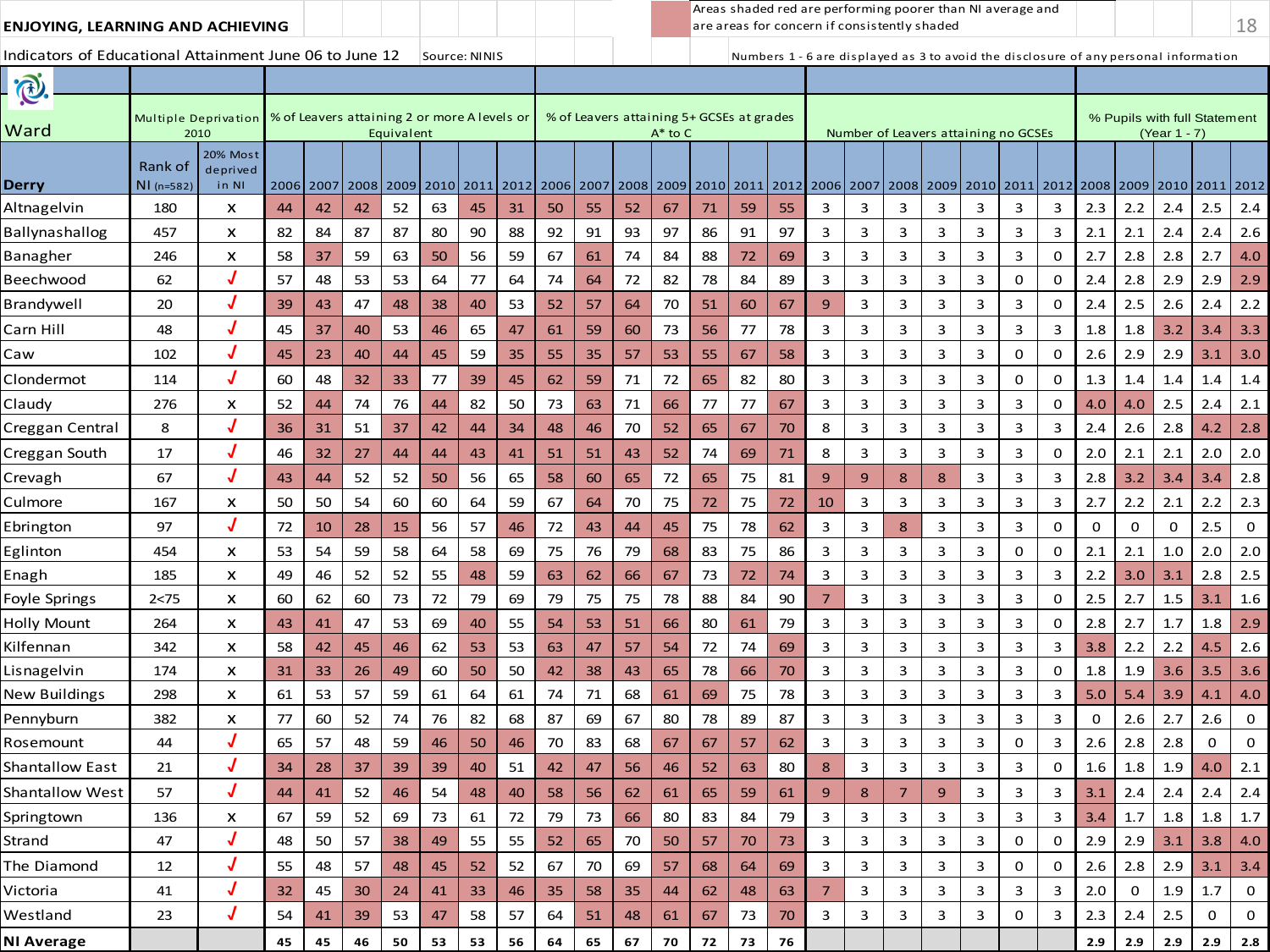| ENJOYING, LEARNING AND ACHIEVING                        |                    |                               |           |    |      |      |      | MDM Rank - $1 =$ most deprived          |      |           |        |      |                |                | are areas for concern if consistently shaded |      |      |                                     |                |                |                |                                                                                   |                |                |                |      |      |                                                |                | 19 |
|---------------------------------------------------------|--------------------|-------------------------------|-----------|----|------|------|------|-----------------------------------------|------|-----------|--------|------|----------------|----------------|----------------------------------------------|------|------|-------------------------------------|----------------|----------------|----------------|-----------------------------------------------------------------------------------|----------------|----------------|----------------|------|------|------------------------------------------------|----------------|----|
| Indicators of Educational Attainment June 06 to June 12 |                    |                               |           |    |      |      |      | Source: NINIS                           |      |           |        |      |                |                |                                              |      |      |                                     |                |                |                | Numbers 1 - 6 are displayed 3 to avoid the disclosure of any personal information |                |                |                |      |      |                                                |                |    |
|                                                         |                    |                               |           |    |      |      |      |                                         |      |           |        |      |                |                |                                              |      |      |                                     |                |                |                |                                                                                   |                |                |                |      |      |                                                |                |    |
| Ward                                                    |                    | Multiple<br>Deprivation 2010  |           |    |      |      |      | % of School Leavers in Higher Education |      |           |        |      |                |                | % of School Leavers in Further Education     |      |      | % of School Leavers in Employment & |                | Training       |                |                                                                                   |                |                |                |      |      | Number of School Leavers<br>Unemployed/Unknown |                |    |
|                                                         | Rank               |                               |           |    |      |      |      |                                         |      |           |        |      |                |                |                                              |      |      |                                     |                |                |                |                                                                                   |                |                |                |      |      |                                                |                |    |
| O.<br>Derry                                             | of NI<br>$n = 582$ | 20% Most<br>deprived<br>in NI | 2006 2007 |    | 2008 | 2009 | 2010 | 2011                                    | 2012 | 2006 2007 |        | 2008 | 2009           |                | 2010 2011                                    | 2012 | 2006 | 2007                                | 2008           | 2009 2010      |                | 2011                                                                              | 2012           |                | 2006 2007      | 2008 | 2009 | 2010                                           | 2011 2012      |    |
| Altnagelvin                                             | 180                | x                             | 36        | 43 | 30   | 44   | 52   | 33                                      | 25   | 19        | 27     | 23   | 17             | 20             | 21                                           | 61   | 29   | 22                                  | 39             | 32             | 25             | 43                                                                                | 8              | 10             | 3              | 3    | 3    | 3                                              | 3              | 3  |
| Ballynashallog                                          | 457                | x                             | 80        | 78 | 80   | 81   | 73   | 79                                      | 80   | 12        | 14     | 16   | 13             | $\overline{7}$ | 12                                           | 12   | 4    | 5                                   | 4              | $\overline{4}$ | $\overline{7}$ | 5                                                                                 | 6              | 3              | 3              | 3    | 3    | 3                                              | 3              | 3  |
| Banagher                                                | 246                | X                             | 53        | 39 | 52   | 63   | 43   | 51                                      | 41   | 17        | 20     | 17   | $\overline{7}$ | 24             | 8                                            | 25   | 27   | 39                                  | 26             | 19             | 29             | 31                                                                                | 31             | 3              | 3              | 3    | 3    | 3                                              | 3              | 10 |
| Beechwood                                               | 62                 |                               | 43        | 43 | 53   | 44   | 50   | 55                                      | 50   | 29        | 21     | 28   | 35             | 31             | 23                                           | 25   | 23   | 26                                  | 9              | 9              | 8              | 10                                                                                | 19             | 3              | 3              | 3    | 3    | 3                                              | 3              | 3  |
| Brandywell                                              | 20                 |                               | 25        | 23 | 22   | 32   | 29   | 28                                      | 25   | 25        | 38     | 33   | 44             | 42             | 38                                           | 53   | 41   | 32                                  | 28             | 15             | 24             | 30                                                                                | 19             | 3              | 3              | 3    | 3    | 3                                              | 3              | 3  |
| Carn Hill                                               | 48                 |                               | 37        | 31 | 36   | 44   | 36   | 29                                      | 31   | 33        | 28     | 40   | 27             | 36             | 52                                           | 43   | 25   | 31                                  | $\overline{7}$ | 24             | 8              | 10                                                                                | 22             | 3              | 3              | 3    | 3    | 3                                              | 3              | 11 |
| Caw                                                     | 102                |                               | 38        | 23 | 37   | 41   | 36   | 41                                      | 31   | 10        | 53     | 30   | 9              | 14             | 26                                           | 35   | 31   | 18                                  | 27             | 44             | 36             | 33                                                                                | 12             | 8              | 3              | 3    | 3    | 3                                              | 0              | 3  |
| Clondermot                                              | 114                |                               | 54        | 47 | 48   | 44   | 44   | 55                                      | 32   | 6         | 28     | 34   | 33             | 30             | 27                                           | 41   | 26   | 28                                  | 10             | 7              | 21             | 14                                                                                | 25             | 8              | 3              | 3    | 3    | 3                                              | 3              | 11 |
| Claudy                                                  | 276                | x                             | 48        | 42 | 32   | 45   | 51   | 41                                      | 46   | 23        | 23     | 45   | 10             | 16             | 23                                           | 25   | 16   | 20                                  | $\overline{7}$ | 26             | 23             | 31                                                                                | 21             | 3              | 3              | 3    | 3    | 3                                              | 3              | 3  |
| Creggan Central                                         | 8                  |                               | 27        | 23 | 33   | 32   | 20   | 26                                      | 25   | 39        | 34     | 38   | 42             | 47             | 42                                           | 51   | 31   | 31                                  | 20             | 22             | 23             | 24                                                                                | 13             | 3              | 9              | 3    | 3    | 3                                              | 3              | 9  |
| Creggan South                                           | 17                 |                               | 44        | 27 | 20   | 33   | 28   | 24                                      | 27   | 8         | 36     | 39   | 46             | 49             | 33                                           | 32   | 41   | 24                                  | 25             | 15             | 21             | 24                                                                                | 22             | 3              | $\bf 8$        | 8    | 15   | 3                                              | 13             | 9  |
| Crevagh                                                 | 67                 |                               | 34        | 39 | 43   | 38   | 41   | 45                                      | 50   | 34        | 36     | 27   | 34             | 26             | 31                                           | 29   | 26   | 20                                  | 23             | 15             | 22             | 15                                                                                | 14             | $\overline{7}$ | 3              | 9    | 13   | 13                                             | 10             | 16 |
| Culmore                                                 | 167                | x                             | 44        | 47 | 46   | 53   | 49   | 43                                      | 39   | 31        | 31     | 31   | 24             | 35             | 31                                           | 38   | 20   | 20                                  | 18             | 16             | 11             | 16                                                                                | 17             | $\overline{7}$ | 3              | 9    | 3    | 3                                              | 15             | 26 |
| Ebrington                                               | 97                 |                               | 64        | 23 | 22   | 15   | 19   | 43                                      | 35   | 12        | 43     | 22   | 15             | 19             | 39                                           | 35   | 12   | 10                                  | 28             | 50             | 19             | 13                                                                                | 15             | 3              | 3              | 9    | 3    | 3                                              | 3              | 3  |
| Eglinton                                                | 454                | X                             | 47        | 47 | 59   | 57   | 47   | 46                                      | 56   | 28        | 32     | 28   | 29             | 40             | 33                                           | 36   | 17   | 16                                  | 5              | 5              |                | 19                                                                                | $\overline{7}$ | 3              | 3              | 3    | 3    | 3                                              | 3              | 6  |
| Enagh                                                   | 185                | X                             | 45        | 45 | 48   | 51   | 50   | 43                                      | 51   | 36        | 36     | 29   | 35             | 34             | 31                                           | 30   | 13   | 16                                  | 17             | 10             | 5              | 23                                                                                | 14             | 3              | 3              | 3    | 3    | 3                                              | 3              | 11 |
| Foyle Springs                                           | 235                | X                             | 49        | 59 | 56   | 60   | 64   | 66                                      | 56   | 23        | 24     | 24   | 21             | 22             | 23                                           | 28   | 18   | 17                                  | 17             | 5              | $\overline{4}$ | 5                                                                                 | 10             | 9              | 3              | 3    | 3    | 3                                              | 3              | 3  |
| <b>Holly Mount</b>                                      | 264                | X                             | 39        | 39 | 41   | 46   | 61   | 33                                      | 36   | 14        | 20     | 20   | 21             | 27             | 24                                           | 38   | 40   | 33                                  | 37             | 30             | 5              | 37                                                                                | 19             | 3              | 3              | 3    | 3    | 3                                              | 3              | 11 |
| Kilfennan                                               | 342                | X                             | 48        | 42 | 38   | 43   | 38   | 47                                      | 44   | 8         | 42     | 17   | 11             | 41             | $\overline{9}$                               | 38   | 33   | 8                                   | 36             | 36             | 10             | 26                                                                                | 6              | 3              | 3              | 3    | 3    | 3                                              | 3              | 3  |
| Lisnagelvin                                             | 174                | X                             | 29        | 31 | 19   | 41   | 48   | 32                                      | 20   | 19        | 48     | 34   | 8              | 23             | 21                                           | 50   | 42   | $\overline{7}$                      | 40             | 41             | 23             | 45                                                                                | 23             | 3              | 3              | 3    | 3    | 3                                              | 3              | 7  |
| New Buildings                                           | 298                | x                             | 57        | 41 | 53   | 57   | 50   | 53                                      | 47   | 17        | 35     | 13   | $\overline{7}$ | 24             | 23                                           | 31   | 20   | 18                                  | 25             | 30             | 21             | 25                                                                                | 10             | 3              | 3              | 3    | 3    | 3                                              | 0              | 3  |
| Pennyburn                                               | 382                | x                             | 70        | 56 | 39   | 69   | 73   | 62                                      | 47   | 15        | 16     | 35   | 21             | 22             | 18                                           | 47   | 15   | 27                                  | 17             | 8              | 8              | $\overline{7}$                                                                    | 5              | 3              | 3              | 3    | 3    | 3                                              | 3              | 3  |
| Rosemount                                               | 44                 |                               | 60        | 52 | 39   | 56   | 13   | 32                                      | 23   | 30        | 30     | 36   | 11             | 33             | 39                                           | 23   | 8    | 13                                  | 10             | 11             | 13             | 11                                                                                | 38             | 3              | 3              | 3    | 3    | 3                                              | 3              | 3  |
| Shantallow East                                         | 21                 |                               | 28        | 28 | 33   | 36   | 27   | 32                                      | 34   | 28        | 37     | 46   | 20             | 41             | 40                                           | 31   | 30   | 33                                  | 17             | 34             | 23             | 22                                                                                | 29             | $\overline{7}$ | 3              | 3    | 3    | 3                                              | 3              | 10 |
| <b>Shantallow West</b>                                  | 57                 |                               | 34        | 35 | 42   | 35   | 44   | 41                                      | 28   | 33        | 31     | 36   | 26             | 19             | 38                                           | 43   | 27   | 28                                  | 21             | 29             | 26             | 15                                                                                | 23             | 8              | $\overline{7}$ | 3    | 11   | 13                                             | $\overline{7}$ | 27 |
| Springtown                                              | 136                | X                             | 51        | 46 | 42   | 58   | 59   | 48                                      | 51   | 29        | $24\,$ | 25   | 22             | 29             | 27                                           | 34   | -14  | 27                                  | 25             | 5              | $\overline{a}$ | 14                                                                                |                | 3              | 3              | 3    | 3    | 3                                              | $\overline{7}$ | 3  |
| Strand                                                  | 47                 | J                             | 30        | 41 | 47   | 33   | 31   | 40                                      | 41   | 61        | 29     | 37   | 42             | 43             | 40                                           | 41   | 13   | 29                                  | 10             | 13             | 9              | 15                                                                                | 14             | 3              | 3              | 3    | 3    | 3                                              | 0              | 3  |
| The Diamond                                             | 12                 |                               | 36        | 33 | 41   | 26   | 32   | 36                                      | 45   | 26        | 21     | 24   | 41             | 29             | 28                                           | 28   | 19   | 21                                  | 24             | 21             | 10             | 36                                                                                | 21             | 8              | 8              | 3    | 3    | 3                                              | 0              | 3  |
| Victoria                                                | 41                 | $\boldsymbol{J}$              | 27        | 35 | 24   | 22   | 29   | 26                                      | 30   | 19        | 35     | 22   | 31             | 35             | 26                                           | 24   | 32   | 8                                   | 46             | 40             | 32             | 41                                                                                | 33             | 8              | $\overline{7}$ | 3    | 3    | 3                                              | 3              | 15 |
| Westland                                                | 23                 |                               | 44        | 36 | 29   | 42   | 33   | 54                                      | 34   | 31        | 8      | 39   | 32             | 40             | 27                                           | 34   | 18   | 36                                  | 29             | 24             | 10             | 12                                                                                | 11             | 3              | 3              | 3    | 3    | 3                                              | 3              | 3  |
| NI Average                                              |                    |                               | 37        | 38 | 40   | 43   | 42   | 42                                      | 42   | 28        | 27     | 30   | 32             | 33             | 33                                           | 35   | 29   | 28                                  | 25             | 19             | 19             | 20                                                                                | 17             |                |                |      |      |                                                |                |    |
|                                                         |                    |                               |           |    |      |      |      |                                         |      |           |        |      |                |                |                                              |      |      |                                     |                |                |                |                                                                                   |                |                |                |      |      |                                                |                |    |

Areas shaded red are performing poorer than NI average and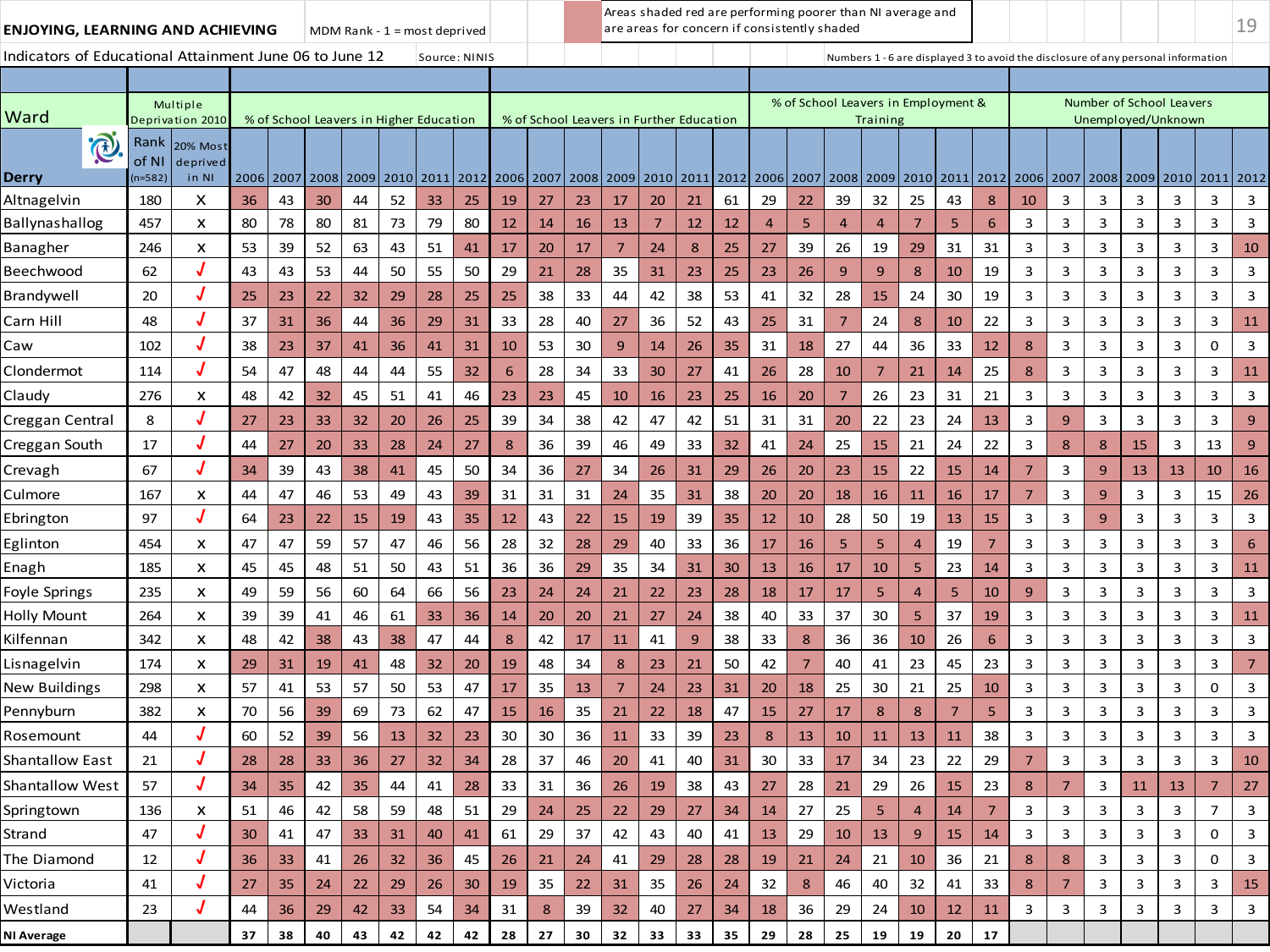| <b>ENJOYING, LEARNING AND ACHIEVING</b>           |                                                         |                   |                      |                                      |                | 20                  |
|---------------------------------------------------|---------------------------------------------------------|-------------------|----------------------|--------------------------------------|----------------|---------------------|
| Indicators of Early Years Provision November 2011 |                                                         |                   |                      | Source: Regional Daycare Profile     |                |                     |
|                                                   |                                                         |                   |                      | <b>Number of Registered Places</b>   |                |                     |
| i®.<br><b>Wards</b>                               | <b>Census 2011</b><br><b>Population</b><br>0 to 4 years | <b>Playgroups</b> | <b>Day Nurseries</b> | <b>Out of School</b><br><b>Clubs</b> | <b>Creches</b> | <b>Childminders</b> |
| Fermanagh                                         |                                                         |                   |                      |                                      |                |                     |
| <b>Ballinamallard</b>                             | 187                                                     | 26                | $\mathsf O$          | 26                                   | $\overline{0}$ | 27                  |
| <b>Belcoo and Garrison</b>                        | 143                                                     | 46                | $\mathsf O$          | $\mathbf 0$                          | $\mathsf O$    | 29                  |
| <b>Belleek and Boa</b>                            | 153                                                     | 24                | $\mathbf 0$          | 0                                    | 0              | 8                   |
| <b>Boho Cleenish and</b><br>Letterbreen           | 229                                                     | 46                | ${\bf O}$            | $\mathbf O$                          | 0              | 40                  |
| Brookeborough                                     | 154                                                     | 20                | $\mathsf O$          | $\mathbf 0$                          | $\mathbf{O}$   | 25                  |
| Castlecoole                                       | 264                                                     |                   | 45                   | $\mathbf 0$                          | $\mathbf 0$    | 46                  |
| Derrygonnelly                                     | 204                                                     | 24                | $\mathsf O$          | $\mathsf O$                          | $\mathsf O$    | 13                  |
| Derrylin                                          | 212                                                     | 52                | 78                   | 16                                   | $\mathbf 0$    | 15                  |
| Devenish                                          | 97                                                      | 36                | 26                   | 16                                   | 12             | 11                  |
| Donagh                                            | 151                                                     | 24                | $\mathsf O$          | 16                                   | $\mathsf O$    | 8                   |
| Erne                                              | 162                                                     | $\mathbf 0$       | $\mathbf 0$          | 0                                    | $\mathbf 0$    | 29                  |
| <b>Florence Court and</b>                         |                                                         |                   |                      |                                      |                |                     |
| Kinawley                                          | 176                                                     | 26                | $\mathbf O$          | 0                                    | $\mathbf 0$    | 16                  |
| Irvinestown                                       | 210                                                     | 24                | 72                   | 40                                   | 24             | 28                  |
| Kesh Ederney and Lack                             | 255                                                     | 0                 | 70                   | 24                                   | $\mathsf O$    | 34                  |
| Lisbellaw                                         | 252                                                     | 51                | 30                   | 42                                   | $\mathsf O$    | 28                  |
| Lisnarrick                                        | 103                                                     | $\mathbf 0$       | $\mathsf O$          | $\overline{O}$                       | $\overline{0}$ | 9                   |
| Lisnaskea                                         | 184                                                     | 20                | $\mathsf O$          | 16                                   | 13             | 44                  |
| Maguires Bridge                                   | 189                                                     | 50                | $\mathbf 0$          | 0                                    | 0              | 45                  |
| Newtownbutler                                     | 195                                                     | 48                | $\mathsf O$          | $\mathsf O$                          | 12             | 8                   |
| Portora                                           | 208                                                     | 32                | 83                   | $\mathbf 0$                          | ${\bf 11}$     | 40                  |
| Rosslea                                           | 148                                                     | 24                | $\mathsf O$          | 16                                   | $\mathbf O$    | 16                  |
| Rossorry                                          | 148                                                     | $\mathbf 0$       | $\mathsf O$          | $\mathbf O$                          | $\mathbf O$    | 31                  |
| Tempo                                             | 166                                                     | 30                | $\mathsf O$          | 0                                    | $\mathbf O$    | 41                  |
|                                                   |                                                         |                   |                      |                                      |                |                     |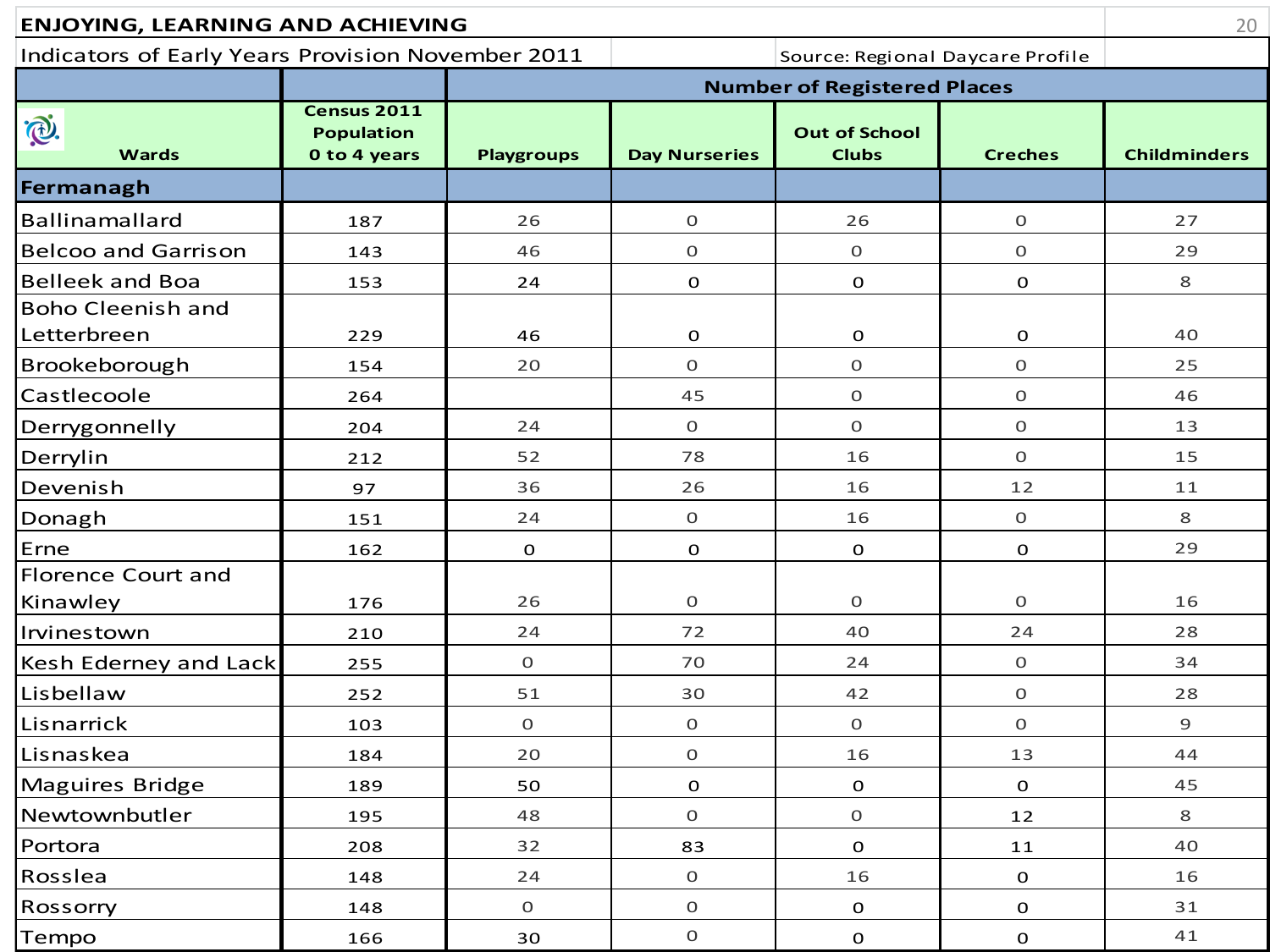| ENJOYING, LEARNING AND ACHIEVING                        |                |                  |                                              |              |                  |                                                                                 |              |                  | ∗              |              | Figures suppressed |                           |             |                |             |                |             | Areas higher than NI average                                       |                 | 21          |
|---------------------------------------------------------|----------------|------------------|----------------------------------------------|--------------|------------------|---------------------------------------------------------------------------------|--------------|------------------|----------------|--------------|--------------------|---------------------------|-------------|----------------|-------------|----------------|-------------|--------------------------------------------------------------------|-----------------|-------------|
| Indicators of Educational Attainment June 06 to June 12 |                |                  |                                              |              |                  |                                                                                 |              |                  |                |              |                    |                           |             |                | Source: DE  |                |             |                                                                    |                 |             |
|                                                         |                |                  |                                              |              |                  |                                                                                 |              |                  |                |              |                    |                           |             |                |             |                |             |                                                                    |                 |             |
| P.<br>Ward                                              |                |                  | Primary School - Less than 85%<br>attendance |              |                  | Post Primary School - Less than 85%   % of Primary School Children with English | attendance   |                  |                |              |                    | as an additional language |             |                |             |                |             | % of Post Primary School with English as<br>an additional language |                 |             |
| Fermanagh                                               | 2008<br>2009   | $2009 -$<br>2010 | 2010<br>2011                                 | 2011<br>2012 | $2008 -$<br>2009 | 2009<br>2010                                                                    | 2010<br>2011 | $2011 -$<br>2012 | 2006-<br>07    | 2007-<br>08  | 09                 | 2008-2009-<br>10          | 2010-<br>11 | $2011 -$<br>12 | 2006-<br>07 | $2007 -$<br>08 | 2008-<br>09 | 2009-<br>10                                                        | $ 2010- $<br>11 | 2011-<br>12 |
| <b>Ballinamallard</b>                                   | $\overline{2}$ | 3.1              | $\ast$                                       | 2.2          | 8.9              | 9.7                                                                             | 8.6          | 6.5              | $\ast$         | 2.3          | $\overline{2}$     | 1.8                       | 2.4         | $\mathbf 0$    | 0           | 0              | $\Omega$    | $\ast$                                                             | $\ast$          | 0           |
| <b>Belcoo and Garrison</b>                              | 2.7            | 5                | 3.0                                          | 2.1          | 14.2             | 17.9                                                                            | 15.8         | 12.6             | $\mathbf 0$    | $\mathbf{0}$ | 0                  | 0                         | 0           | $\mathbf{0}$   | 0           | 0              | $\mathbf 0$ | $\mathbf 0$                                                        | 0               | 0           |
| <b>Belleek and Boa</b>                                  | 3              | 2.9              | 2.2                                          | 3.1          | 15               | 16                                                                              | 17.8         | 6.9              | 0              | $\ast$       | $\ast$             | $\ast$                    | $\ast$      | 0              | 0           | 0              | $\mathbf 0$ | $\mathbf 0$                                                        | 0               | 0           |
| <b>Boho Cleenish and</b><br>Letterbreen                 | 1.9            | 2.1              | $\ast$                                       | 2.4          | 6.6              | 6                                                                               | 8.3          | 9.4              | $\mathbf 0$    | $\ast$       | $\ast$             | $\ast$                    | $\ast$      | 0              | 0           | 0              | $\ast$      | $\mathbf 0$                                                        | $\ast$          | 0           |
| Brookeborough                                           | $\ast$         | $\ast$           | 3.1                                          | $\ast$       | 9.4              | 14.8                                                                            | 14.5         | 7.1              | 0              | $\mathbf{0}$ | 0                  | 0                         | $\mathbf 0$ | $\mathbf 0$    | $\ast$      | $\ast$         | $\ast$      | $\ast$                                                             | $\mathbf 0$     | 0           |
| Castlecoole                                             | 5.6            | 7.4              | 4.3                                          | 7.2          | 14.1             | 12.6                                                                            | 10.7         | 9.1              | 2.6            | 5.2          | 6.8                | 6.0                       | 4.8         | 5.1            | 3.4         | 1.6            | 3.8         | 2.8                                                                | 3.6             | 4.6         |
| Derrygonnelly                                           | 4.6            | 4.1              | 2.9                                          | 2.1          | 11.4             | 10.4                                                                            | 11.2         | 11.2             | $\ast$         | $\ast$       | $\ast$             | 2.1                       | 4.0         | 4.2            | 0           | 0              | $\mathbf 0$ | $\mathbf 0$                                                        | $\ast$          | 0           |
| Derrylin                                                | 2.7            | 3.1              | 5.8                                          | $\ast$       | 6.4              | 4.8                                                                             | 4.6          | 6.3              | 3.4            | 5.4          | 5.9                | 8.4                       | 7.2         | 6.8            | 2.5         | 3.1            | $\ast$      | $\ast$                                                             | 3.2             | 2.6         |
| Devenish                                                | 18.1           | 22.1             | 19.4                                         | 8.6          | 29.1             | 25.6                                                                            | 17.9         | 15.9             | 7.4            | 6.7          | 9.4                | 5.8                       | 9.4         | 10.3           | 6.1         | 11.6           | 15.9        | 10.8                                                               | 15.6            | 15.0        |
| Donagh                                                  | 3.6            | 4.9              | 3.1                                          | 2.8          | 5.7              | 6.8                                                                             | 7.7          | 8.6              | $\overline{2}$ | $\ast$       | $\ast$             | 2.2                       | $\ast$      | $\mathbf 0$    | 0           | 0              | $\ast$      | $\ast$                                                             | $\ast$          | $\mathbf 0$ |
| Erne                                                    | 4.7            | 10.4             | 6.5                                          | 8.1          | 18.4             | 14.4                                                                            | 17.6         | 19.1             | 3.1            | 4.7          | 5.8                | 3.9                       | 5.9         | 6.8            | 2.3         | 3.3            | 4.0         | 4.8                                                                | 4.1             | 2.1         |
| <b>Florence Court and</b><br>Kinawley                   | $\ast$         | $\ast$           | $\ast$                                       | $\ast$       | 5.7              | 5.5                                                                             | 7.2          | 3.1              | 0              | 2.1          | 2.1                | 2.7                       | 2.2         | 1.8            | 0           | $\mathbf 0$    | $\ast$      | $\ast$                                                             | $\ast$          | 0           |
| Irvinestown                                             | 5.7            | 4.5              | 6.4                                          | 7.4          | 8.6              | 9.3                                                                             | 12.4         | 12.4             | $\ast$         | $\ast$       | 3.8                | 2.9                       | 4.7         | 3.8            | $\ast$      | 3.9            | 4.3         | 2.7                                                                | $\ast$          | 2.6         |
| Kesh Ederney and Lack                                   | $\ast$         | 3.2              | 2.6                                          | 3.0          | 7.9              | 10                                                                              | 10.0         | 7.4              | $\ast$         | $\ast$       | $\ast$             | $\ast$                    | $\ast$      | $\mathbf 0$    | 0           | 0              | $\ast$      | $\mathbf 0$                                                        | 0               | 0           |
| Lisbellaw                                               | 3.1            | 5.6              | 3.1                                          | 1.7          | 8.3              | 9.7                                                                             | 12.9         | 9.7              | 0              | $\mathbf 0$  | $\ast$             | $\ast$                    | $\ast$      | 0              | $\ast$      | $\ast$         | $\ast$      | $\Omega$                                                           | $\ast$          | 0           |
| Lisnarrick                                              | 3.6            | $\ast$           | $\ast$                                       | $\ast$       | 5.4              | 5.8                                                                             | 7.7          | 3.3              | $\ast$         | $\ast$       | $\ast$             | $\ast$                    | $\Omega$    | $\mathbf 0$    | 0           | $\ast$         | $\ast$      | $\Omega$                                                           | $\mathbf 0$     | 0           |
| Lisnaskea                                               | 7.5            | 6.9              | 8.6                                          | 5.4          | 11.2             | 8.5                                                                             | 11.8         | 10.5             | 6.1            | 12.3         | 11.5               | 11.1                      | 10.2        | 4.9            | 4.9         | 3.8            | 4.1         | 3.0                                                                | $\ast$          | 2.7         |
| Maguires Bridge                                         | 3.6            | 2.2              | 4.1                                          | 3.1          | 9.4              | 7.1                                                                             | 3.8          | 7.1              | 0              | $\ast$       | 0                  | 0                         | $\ast$      | 1.7            | $\ast$      | $\ast$         | $\ast$      | 1.7                                                                | 1.8             | 1.7         |
| Newtownbutler                                           | 4.5            | 6.8              | 7.5                                          | 4.1          | 19.8             | 17                                                                              | 13.8         | 12.7             | 0              | $\Omega$     | $\ast$             | $\ast$                    | $\ast$      | 0              | 0           | 0              |             | $\ast$                                                             | $\ast$          | $\Omega$    |
| Portora                                                 | 4.3            | $\overline{7}$   | 4.8                                          | 5.4          | 10.2             | 12.1                                                                            | 9.6          | 12.2             | 3.7            | 6.2          | 6.7                | 6.8                       | 9.0         | 8.3            | $\ast$      | 4.1            | 3.5         | 6.9                                                                | 4.2             | 4.8         |
| Rosslea                                                 | 3.8            | 4.5              | 3.8                                          | 1.9          | 17               | 20.1                                                                            | 24.4         | 17.6             | $\ast$         | $\ast$       | $\ast$             | 3.3                       | $\ast$      | 2.2            | $\ast$      | 3              | $\ast$      | $\mathbf 0$                                                        | $\ast$          | 2.4         |
| Rossorry                                                | 6              | 6.4              | 3.6                                          | 6.5          | 12.5             | 11                                                                              | 12.6         | 12.8             | $\ast$         | 2.4          | 3.6                | 5.1                       | 2.6         | 2.6            | $\ast$      | $\ast$         | 3.6         | 3.9                                                                | 3.6             | 2.8         |
| Tempo                                                   | $\ast$         | $\ast$           | $\ast$                                       | 2.0          | 12.7             | 10.5                                                                            | 11.6         | 11.8             | $\ast$         | 0            | 0                  | 0                         | $\ast$      | 0              | 0           | 0              | 0           | 0                                                                  | $\ast$          | 0           |
| <b>NI Average</b>                                       | 5.3            | 5.5              | 5.0                                          | 4.6          | 12.6             | 12.7                                                                            | 11.6         | 10.5             | 1.6            | 2.3          | 2.8                | 3.1                       | 3.3         | 3.1            | 0.8         | $1.2$          | 1.4         | $1.6\phantom{0}$                                                   | 1.7             | 1.7         |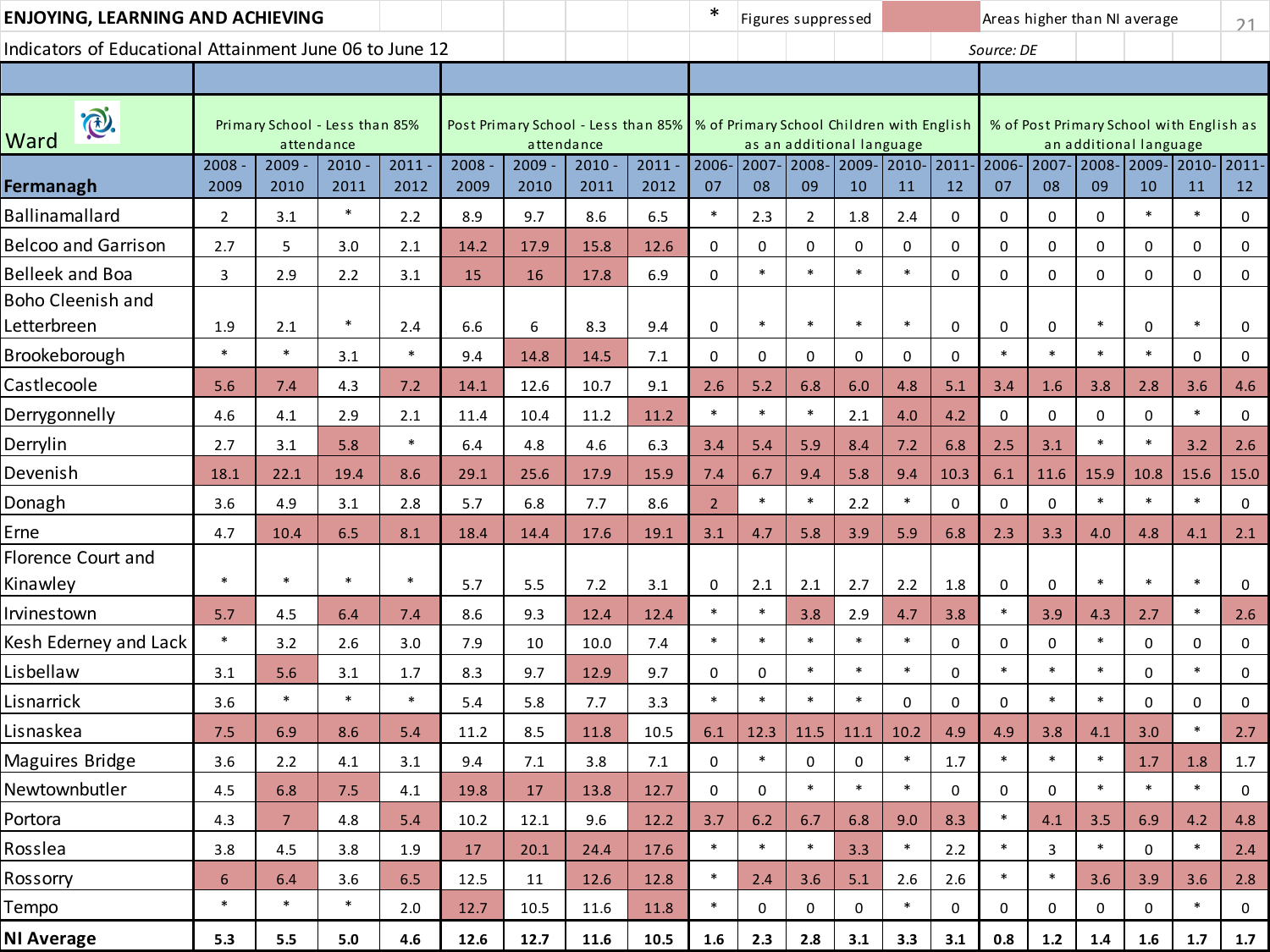| ENJOYING, LEARNING AND ACHIEVING                        |                                     |                               |    |                                              |    |            |    |               |    |    |    |                                                        |              |          |    |    | Areas shaded red are performing poorer than NI average and<br>are areas for concern if consistently shaded |              |                |                                      |      |              |                         |                     |         |                                                                                      |           | 22  |
|---------------------------------------------------------|-------------------------------------|-------------------------------|----|----------------------------------------------|----|------------|----|---------------|----|----|----|--------------------------------------------------------|--------------|----------|----|----|------------------------------------------------------------------------------------------------------------|--------------|----------------|--------------------------------------|------|--------------|-------------------------|---------------------|---------|--------------------------------------------------------------------------------------|-----------|-----|
| Indicators of Educational Attainment June 06 to June 12 |                                     |                               |    |                                              |    |            |    | Source: NINIS |    |    |    |                                                        |              |          |    |    |                                                                                                            |              |                |                                      |      |              |                         |                     |         | Numbers 1 - 6 are displayed as 3 to avoid the disclosure of any personal information |           |     |
|                                                         |                                     |                               |    |                                              |    |            |    |               |    |    |    |                                                        |              |          |    |    |                                                                                                            |              |                |                                      |      |              |                         |                     |         |                                                                                      |           |     |
| <b>D</b><br>Ward                                        | <b>Multiple Deprivation</b><br>2010 |                               |    | % of Leavers attaining 2 or more A levels or |    | Equivalent |    |               |    |    |    | % of Leavers attaining 5+ GCSEs at grades              | $A^*$ to $C$ |          |    |    |                                                                                                            |              |                | Number of Leavers attaining no GCSEs |      |              |                         |                     |         | % Pupils with full Statement<br>(Year 1 - 7)                                         |           |     |
| Fermanagh                                               | Rank of<br>NI (n=582)               | 20% Most<br>deprived<br>in NI |    | 2006 2007                                    |    |            |    |               |    |    |    | 2008 2009 2010 2011 2012 2006 2007 2008 2009 2010 2011 |              |          |    |    | 2012 2006 2007 2008 2009                                                                                   |              |                |                                      | 2010 |              |                         | 2011 2012 2008 2009 |         | 2010                                                                                 | 2011 2012 |     |
| <b>Ballinamallard</b>                                   | 464                                 | X                             | 48 | 60                                           | 59 | 66         | 64 | 71            | 61 | 75 | 67 | 72                                                     | 78           | 91       | 79 | 78 | 3                                                                                                          | 3            | 3              | 3                                    | 3    | $\mathbf{3}$ | 0                       | 2.1                 | 4.3     | 3.8                                                                                  | 3.8       | 3.8 |
| <b>Belcoo and Garrison</b>                              | 303                                 | x                             | 69 | 48                                           | 53 | 71         | 49 | 63            | 66 | 82 | 80 | 78                                                     | 71           | 70       | 79 | 74 | 3                                                                                                          | 3            | 3              | 3                                    | 3    | 0            | 0                       | 4.5                 | 2.1     | 2.1                                                                                  | 4.3       | 4.2 |
| Belleek and Boa                                         | 216                                 | X                             | 52 | 36                                           | 49 | 77         | 56 | 61            | 65 | 73 | 61 | 76                                                     | 81           | 73       | 79 | 81 | 3                                                                                                          | 3            | 3              | 3                                    | 3    | 0            | 0                       | 2.4                 | 4.8     | 2.4                                                                                  | 2.4       | 2.3 |
| Boho Cleenish and<br>Letterbreen                        | 440                                 | x                             | 59 | 60                                           | 67 | 65         | 67 | 67            | 67 | 72 | 72 | 82                                                     | 76           | 82       | 82 | 87 | 3                                                                                                          | 3            | 3              | 3                                    | 3    | 0            | 0                       | 0                   | 1.6     | 3.4                                                                                  | 1.8       | 1.8 |
| Brookeborough                                           | 332                                 | x                             | 46 | 51                                           | 51 | 58         | 65 | 69            | 67 | 63 | 73 | 77                                                     | 79           | 74       | 81 | 91 | 3                                                                                                          | 3            | 3              | 3                                    | 3    | 3            | 0                       | 5.4                 | 4.8     | 4.4                                                                                  | 4.4       | 4.4 |
| Castlecoole                                             | 410                                 | X                             | 58 | 47                                           | 65 | 70         | 74 | 71            | 74 | 64 | 64 | 71                                                     | 81           | 83       | 82 | 88 | 3                                                                                                          | 3            | 3              | 3                                    | 3    | 0            | 3                       | 1.4                 | 2.7     | 2.7                                                                                  | 2.6       | 4.1 |
| Derrygonnelly                                           | 375                                 | x                             | 76 | 71                                           | 68 | 61         | 49 | 71            | 67 | 87 | 79 | 76                                                     | 74           | 72       | 79 | 76 | 3                                                                                                          | 3            | 3              | 3                                    | 3    | 3            | 3                       | 2.3                 | 2.3     | 2.1                                                                                  | 2.1       | 2.1 |
| Derrylin                                                | 417                                 | x                             | 55 | 57                                           | 72 | 74         | 46 | 53            | 43 | 71 | 77 | 90                                                     | 81           | 79       | 88 | 71 | 3                                                                                                          | 3            | 3              | 3                                    | 3    | 0            | 0                       | 2.3                 | 2.3     | 2.2                                                                                  | 2.3       | 2.3 |
| Devenish                                                | 29                                  |                               | 41 | 39                                           | 30 | 50         | 20 | 30            | 33 | 59 | 50 | 30                                                     | 64           | 20       | 30 | 56 | 3                                                                                                          | 3            | 3              | 3                                    | 3    | 3            | 3                       | 4.0                 | 4.3     | 4.5                                                                                  | 4.8       | 3.7 |
| Donagh                                                  | 359                                 | X                             | 67 | 65                                           | 65 | 57         | 68 | 59            | 71 | 86 | 74 | 71                                                     | 80           | 84       | 85 | 77 | 3                                                                                                          | 3            | 3              | 3                                    | 3    | 3            | 0                       | 0                   | 2.0     | 2.0                                                                                  | 2.1       | 4.5 |
| Erne                                                    | 193                                 | x                             | 57 | 53                                           | 51 | 64         | 62 | 48            | 50 | 64 | 71 | 60                                                     | 75           | 73       | 67 | 72 | 3                                                                                                          | 3            | 3              | 3                                    | 3    | 0            | 3                       | 4.4                 | 2.4     | 2.4                                                                                  | 2.3       | 2.5 |
| Florence Court and<br>Kinawley                          | 373                                 | х                             | 59 | 67                                           | 46 | 56         | 53 | 66            | 69 | 80 | 82 | 63                                                     | 63           | 79       | 81 | 84 | 3                                                                                                          | 3            | 3              | 3                                    | 3    | 0            | 0                       | 2.2                 | 2.2     | 4.0                                                                                  | 1.9       | 1.9 |
| Irvinestown                                             | 123                                 | X                             | 23 | 42                                           | 23 | 53         | 55 | 52            | 39 | 47 | 62 | 50                                                     | 66           | 75       | 62 | 61 | 3                                                                                                          | 3            | 3              | 3                                    | 3    | 3            | 3                       | 2.5                 | 2.2     | 2.3                                                                                  | 2.1       | 2.1 |
| Kesh Ederney and Lack                                   | 297                                 | x                             | 30 | 45                                           | 40 | 51         | 44 | 41            | 50 | 44 | 68 | 62                                                     | 63           | 79       | 78 | 72 | 3                                                                                                          | 3            | 3              | 3                                    | 3    | 3            | 3                       | 3.1                 | 1.5     | 3.0                                                                                  | 1.6       | 1.7 |
| Lisbellaw                                               | 494                                 | X                             | 58 | 54                                           | 57 | 68         | 64 | 48            | 55 | 76 | 69 | 72                                                     | 75           | 86       | 77 | 80 | 3                                                                                                          | 3            | 3              | 3                                    | 3    | 0            | 0                       | 3.6                 | 3.6     | 3.6                                                                                  | 1.7       | 3.4 |
| Lisnarrick                                              | 465                                 | x                             | 46 | 62                                           | 54 | 72         | 63 | 72            | 67 | 65 | 77 | 68                                                     | 83           | 70       | 88 | 80 | $\mathsf 3$                                                                                                | 3            | 3              | 3                                    | 3    | 0            | 0                       | 3.6                 | 3.8     | 3.8                                                                                  | 4.5       | 4.3 |
| Lisnaskea                                               | 153                                 | x                             | 45 | 42                                           | 59 | 59         | 65 | 52            | 64 | 66 | 67 | 76                                                     | 74           | 80       | 62 | 77 | 3                                                                                                          | 3            | 3              | 3                                    | 3    | 3            | 3                       | 2.5                 | 2.4     | 2.9                                                                                  | 2.9       | 2.8 |
| Maguires Bridge                                         | 448                                 | x                             | 47 | 55                                           | 56 | 55         | 63 | 57            | 65 | 77 | 76 | 69                                                     | 68           | 82       | 84 | 81 | 3                                                                                                          | 3            | 3              | 3                                    | 3    | 0            | 3                       | 1.8                 | 3.6     | 3.7                                                                                  | 3.8       | 1.8 |
| Newtownbutler                                           | 159                                 | χ                             | 48 | 38                                           | 48 | 55         | 53 | 63            | 56 | 55 | 62 | 71                                                     | 72           | 90<br>~~ | 73 | 76 | ₹                                                                                                          | $\mathbf{a}$ | $\overline{3}$ | $\mathbf{a}$                         | ξ    | 3            | $\overline{\mathbf{a}}$ | 2.2                 | 2.3     | 2.2                                                                                  | 4.3       | 4.1 |
| Portora                                                 | 197                                 | X                             | 49 | 56                                           | 50 | 66         | 55 | 58            | 60 | 67 | 71 | 58                                                     | 79           | 67       | 64 | 78 | 3                                                                                                          | 3            | 3              | 3                                    | 3    | $\mathbf{3}$ | 0                       | 2.0                 | $2.0\,$ | 4.5                                                                                  | 4.3       | 4.3 |
| Rosslea                                                 | 211                                 | x                             | 47 | 58                                           | 42 | 48         | 83 | 70            | 58 | 71 | 73 | 68                                                     | 58           | 92       | 88 | 72 | 3                                                                                                          | 3            | 3              | 3                                    | 3    | 0            | 0                       | 2.4                 | 2.5     | 2.5                                                                                  | 2.4       | 2.3 |
| Rossorry                                                | 393                                 | X                             | 55 | 62                                           | 64 | 60         | 61 | 63            | 78 | 61 | 74 | 75                                                     | 69           | 82       | 68 | 84 | 3                                                                                                          | 3            | 3              | 3                                    | 3    | 3            | 3                       | 2.5                 | 4.9     | 5.1                                                                                  | 2.7       | 2.8 |
| Tempo                                                   | 335                                 | X                             | 41 | 44                                           | 64 | 57         | 53 | 43            | 62 | 65 | 67 | 78                                                     | 68           | 59       | 73 | 87 | 3                                                                                                          | 3            | 3              | 3                                    | 3    | 3            | $\mathbf{3}$            | 2.6                 | 2.6     | 2.3                                                                                  | 4.8       | 2.1 |
| <b>NI Average</b>                                       |                                     |                               | 45 | 45                                           | 46 | 50         | 53 | 53            | 56 | 64 | 65 | 67                                                     | 70           | 72       | 73 | 76 |                                                                                                            |              |                |                                      |      |              |                         | 2.9                 | 2.9     | 2.9                                                                                  | 2.9       | 2.8 |
|                                                         |                                     |                               |    |                                              |    |            |    |               |    |    |    |                                                        |              |          |    |    |                                                                                                            |              |                |                                      |      |              |                         |                     |         |                                                                                      |           |     |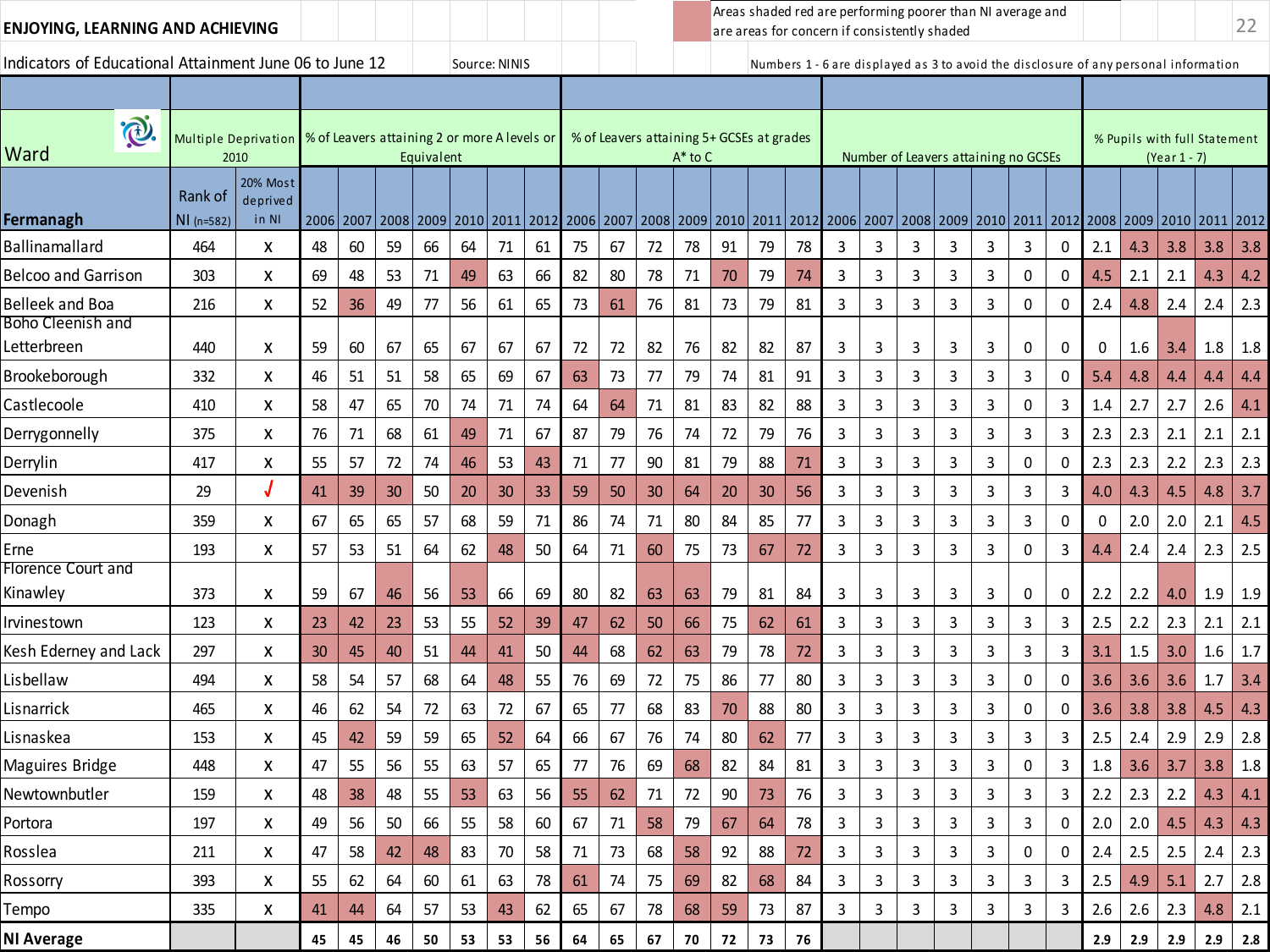| ENJOYING, LEARNING AND ACHIEVING                        |                            |                                      |      |                                         |    |    | MDM Rank - $1 =$ most deprived |    |               |    |    |    |                 |        |                                          |        |    | Areas shaded red are performing poorer than NI average and<br>are areas for concern if consistently shaded |    |          |                |                 |        |   |   |   |                                                                                   |   |                | 23             |
|---------------------------------------------------------|----------------------------|--------------------------------------|------|-----------------------------------------|----|----|--------------------------------|----|---------------|----|----|----|-----------------|--------|------------------------------------------|--------|----|------------------------------------------------------------------------------------------------------------|----|----------|----------------|-----------------|--------|---|---|---|-----------------------------------------------------------------------------------|---|----------------|----------------|
| Indicators of Educational Attainment June 06 to June 12 |                            |                                      |      |                                         |    |    |                                |    | Source: NINIS |    |    |    |                 |        |                                          |        |    |                                                                                                            |    |          |                |                 |        |   |   |   | Numbers 1 - 6 are displayed 3 to avoid the disclosure of any personal information |   |                |                |
|                                                         |                            |                                      |      |                                         |    |    |                                |    |               |    |    |    |                 |        |                                          |        |    |                                                                                                            |    |          |                |                 |        |   |   |   |                                                                                   |   |                |                |
| <b>D</b><br>Ward                                        |                            | Multiple<br>Deprivation 2010         |      | % of School Leavers in Higher Education |    |    |                                |    |               |    |    |    |                 |        | % of School Leavers in Further Education |        |    | % of School Leavers in Employment &                                                                        |    | Training |                |                 |        |   |   |   | Number of School Leavers<br>Unemployed/Unknown                                    |   |                |                |
| Fermanagh                                               | Rank<br>of NI<br>$(n=582)$ | <b>20% Most</b><br>deprived<br>in NI | 2006 | 2007                                    |    |    |                                |    |               |    |    |    |                 |        |                                          |        |    | 2008 2009 2010 2011 2012 2006 2007 2008 2009 2010 2011 2012 2006 2007 2008 2009 2010 2011 2012 2006 2007   |    |          |                |                 |        |   |   |   | 2008 2009 2010 2011 2012                                                          |   |                |                |
| Ballinamallard                                          | 464                        | x                                    | 45   | 56                                      | 48 | 59 | 50                             | 55 | 46            | 23 | 22 | 28 | 9               | 32     | 21                                       | 27     | 28 | 22                                                                                                         | 21 | 9        | 7              | 21              | 24     | 3 | 3 | 3 | 3                                                                                 | 3 | 3              | 10             |
| <b>Belcoo and Garrison</b>                              | 303                        | X                                    | 62   | 45                                      | 47 | 69 | 45                             | 50 | 60            | 8  | 8  | 19 | 9               | 17     | 13                                       | 20     | 28 | 45                                                                                                         | 17 | 23       | 38             | 33              | 20     | 3 | 3 | 3 | 3                                                                                 | 3 | 3              | 7              |
| <b>Belleek and Boa</b>                                  | 216                        | X                                    | 52   | 36                                      | 49 | 61 | 42                             | 43 | 46            | 27 | 33 | 22 | 29              | 29     | 25                                       | 30     | 9  | 18                                                                                                         | 13 | 10       | 27             | 32              | 19     | 3 | 3 | 3 | 3                                                                                 | 3 | 0              | 7              |
| Boho Cleenish and<br>Letterbreen                        | 440                        | x                                    | 48   | 54                                      | 62 | 55 | 64                             | 55 | 49            | 15 | 21 | 15 | 22              | 27     | 31                                       | 21     | 37 | 23                                                                                                         | 15 | 22       | 9              | 14              | 23     | 3 | 3 | 3 | 3                                                                                 | 3 | 0              | 9              |
| Brookeborough                                           | 332                        | x                                    | 43   | 44                                      | 40 | 46 | 53                             | 42 | 55            | 9  | 24 | 20 | 36              | 9      | 27                                       | 15     | 40 | 24                                                                                                         | 40 | 9        | 27             | 27              | 27     | 3 | 3 | 3 | 3                                                                                 | 3 | 3              | 9              |
| Castlecoole                                             | 410                        | x                                    | 45   | 38                                      | 59 | 60 | 62                             | 59 | 51            | 21 | 35 | 22 | 32              | 29     | 31                                       | 39     | 31 | 24                                                                                                         | 12 | 6        | 7              | $6\phantom{1}6$ | 11     | 3 | 3 | 3 | 3                                                                                 | 3 | 3              | 3              |
| Derrygonnelly                                           | 375                        | X                                    | 68   | 68                                      | 68 | 53 | 47                             | 53 | 43            | 8  | 8  | 14 | 8               | 34     | 24                                       | 31     | 8  | 16                                                                                                         | 16 | 26       | 19             | 18              | 21     | 3 | 3 | 3 | 3                                                                                 | 3 | 3              | 9              |
| Derrylin                                                | 417                        | x                                    | 46   | 43                                      | 66 | 65 | 43                             | 38 | 29            | 23 | 31 | 21 | 10              | 32     | 53                                       | 50     | 32 | 17                                                                                                         | 21 | 10       | 11             | 9               | 21     | 3 | 3 | 3 | 3                                                                                 | 3 | 3              | 3              |
| Devenish                                                | 29                         |                                      | 36   | 25                                      | 30 | 21 | 20                             | 30 | 33            | 14 | 29 | 30 | 57              | 73     | 30                                       | 33     | 32 | 21                                                                                                         | 60 | 21       | 20             | 30              | 11     | 3 | 3 | 3 | 3                                                                                 | 3 | 3              | 3              |
| Donagh                                                  | 359                        | x                                    | 64   | 47                                      | 58 | 50 | 68                             | 44 | 55            | 8  | 9  | 3  | 33              | 7      | 22                                       | 13     | 22 | 29                                                                                                         | 39 | 10       | 7              | 29              | 23     | 3 | 3 | 3 | 3                                                                                 | 3 | 3              | 7              |
| Erne                                                    | 193                        | x                                    | 43   | 47                                      | 43 | 57 | 44                             | 30 | 41            | 29 | 24 | 29 | 11              | 33     | 56                                       | 38     | 25 | 18                                                                                                         | 17 | 11       | 18             | 11              | 19     | 3 | 3 | 3 | 3                                                                                 | 3 | 3              | 3              |
| Florence Court and<br>Kinawley                          | 373                        | x                                    | 51   | 51                                      | 43 | 48 | 47                             | 57 | 53            | 25 | 23 | 26 | 37              | 32     | 17                                       | 20     | 25 | 15                                                                                                         | 29 | 11       | 21             | 21              | 24     | 3 | 3 | 3 | 3                                                                                 | 3 | 3              | 11             |
| Irvinestown                                             | 123                        | X                                    | 23   | 39                                      | 10 | 50 | 50                             | 43 | 32            | 40 | 31 | 53 | 26              | 15     | 38                                       | 50     | 30 | 23                                                                                                         | 20 | 8        | 15             | 14              | 11     | 3 | 3 | 3 | 3                                                                                 | 3 | 3              | 3              |
| Kesh Ederney and                                        |                            |                                      |      |                                         |    |    |                                |    |               |    |    |    |                 |        |                                          |        |    |                                                                                                            |    |          |                |                 |        |   |   |   |                                                                                   |   |                |                |
| Lack                                                    | 297                        | x                                    | 24   | 45                                      | 38 | 49 | 26                             | 37 | 38            | 46 | 43 | 36 | 35              | 56     | 44                                       | 36     | 30 | <b>13</b>                                                                                                  | 18 | 7        | 8              | 20              | 24     | 3 | 3 | 3 | 3                                                                                 | 3 | 0              | $12$           |
| Lisbellaw                                               | 494                        | x                                    | 49   | 44                                      | 51 | 54 | 52                             | 39 | 45            | 38 | 31 | 30 | 11              | 33     | 39                                       | 35     | 13 | 19                                                                                                         | 13 | 11       | 7              | 23              | 18     | 3 | 3 | 3 | 3                                                                                 | 3 | 0              | $\overline{7}$ |
| Lisnarrick                                              | 465                        | x                                    | 39   | 62                                      | 50 | 69 | 50                             | 59 | 60            | 12 | 35 | 29 | 10              | 10     | 28                                       | 20     | 39 | 23                                                                                                         | 21 | 10       | 27             | 9               | 17     | 3 | 3 | 3 | 3                                                                                 | 3 | 0              | 3              |
| Lisnaskea                                               | 153                        | X                                    | 38   | 36                                      | 52 | 52 | 60                             | 38 | 41            | 17 | 8  | 17 | 11              | 15     | 14                                       | 32     | 38 | 50                                                                                                         | 21 | 30       | 15             | 38              | 18     | 3 | 3 | 3 | 3                                                                                 | 3 | 3              | 3              |
| Maguires Bridge                                         | 448                        | x                                    | 41   | 50                                      | 49 | 48 | 40                             | 52 | 35            | 31 | 18 | 39 | 30              | 37     | 36                                       | 35     | 20 | <b>16</b>                                                                                                  | 15 | 21       | 24             | $\overline{7}$  | 22     | 3 | 3 | 3 | 3                                                                                 | 3 | 0              | 8              |
| Newtownbutler                                           | 159                        | X                                    | 36   | 31                                      | 43 | 55 | 42                             | 50 | 52            | 31 | 26 | 25 | 10              | 16     | 18                                       | 32     | 29 | 33                                                                                                         | 23 | 10       | 16             | 30              | 8      | 3 | 3 | 3 | 3                                                                                 | 3 | 3              | 3              |
| Portora                                                 | 197                        | X                                    | 36   | 53                                      | 50 | 55 | 46                             | 45 | 45            | 26 | 21 | 12 | 35 <sub>2</sub> | 33     | 33                                       | 38     | 33 | 29                                                                                                         | 39 | $10\,$   | 9 <sup>°</sup> | $\overline{9}$  | 18     | 3 | 3 | 3 | 3                                                                                 | 3 | $\overline{3}$ |                |
| Rosslea                                                 | 211                        | x                                    | 38   | $50\,$                                  | 42 | 45 | 75                             | 55 | 44            | 24 | 12 | 16 | 26              | $13\,$ | 24                                       | 21     | 32 | 23                                                                                                         | 53 | 29       | 13             | 21              | 35     | 3 | 3 | 3 | 3                                                                                 | 3 | 0              | 15             |
| Rossorry                                                | 393                        | x                                    | 45   | 59                                      | 50 | 49 | 55                             | 58 | 59            | 23 | 24 | 11 | 23              | $30\,$ | 16                                       | $16\,$ | 29 | 18                                                                                                         | 36 | 9        | 9              | 16              | $16\,$ | 3 | 3 | 3 | 3                                                                                 | 3 | 3              | 5              |
| Tempo                                                   | 335                        | X                                    | 29   | 33                                      | 56 | 36 | 47                             | 33 | 51            | 27 | 21 | 14 | 43              | 41     | 10                                       | 23     | 41 | 36                                                                                                         | 28 | 11       | 9              | $50\,$          | 21     | 3 | 3 | 3 | 3                                                                                 | 3 | 0              | $\bf 8$        |
| <b>NI Average</b>                                       |                            |                                      | 37   | 38                                      | 40 | 43 | 42                             | 42 | 42            | 28 | 27 | 30 | 32              | 33     | 33                                       | 35     | 29 | 28                                                                                                         | 25 | 19       | 19             | 20              | 17     |   |   |   |                                                                                   |   |                |                |
|                                                         |                            |                                      |      |                                         |    |    |                                |    |               |    |    |    |                 |        |                                          |        |    |                                                                                                            |    |          |                |                 |        |   |   |   |                                                                                   |   |                |                |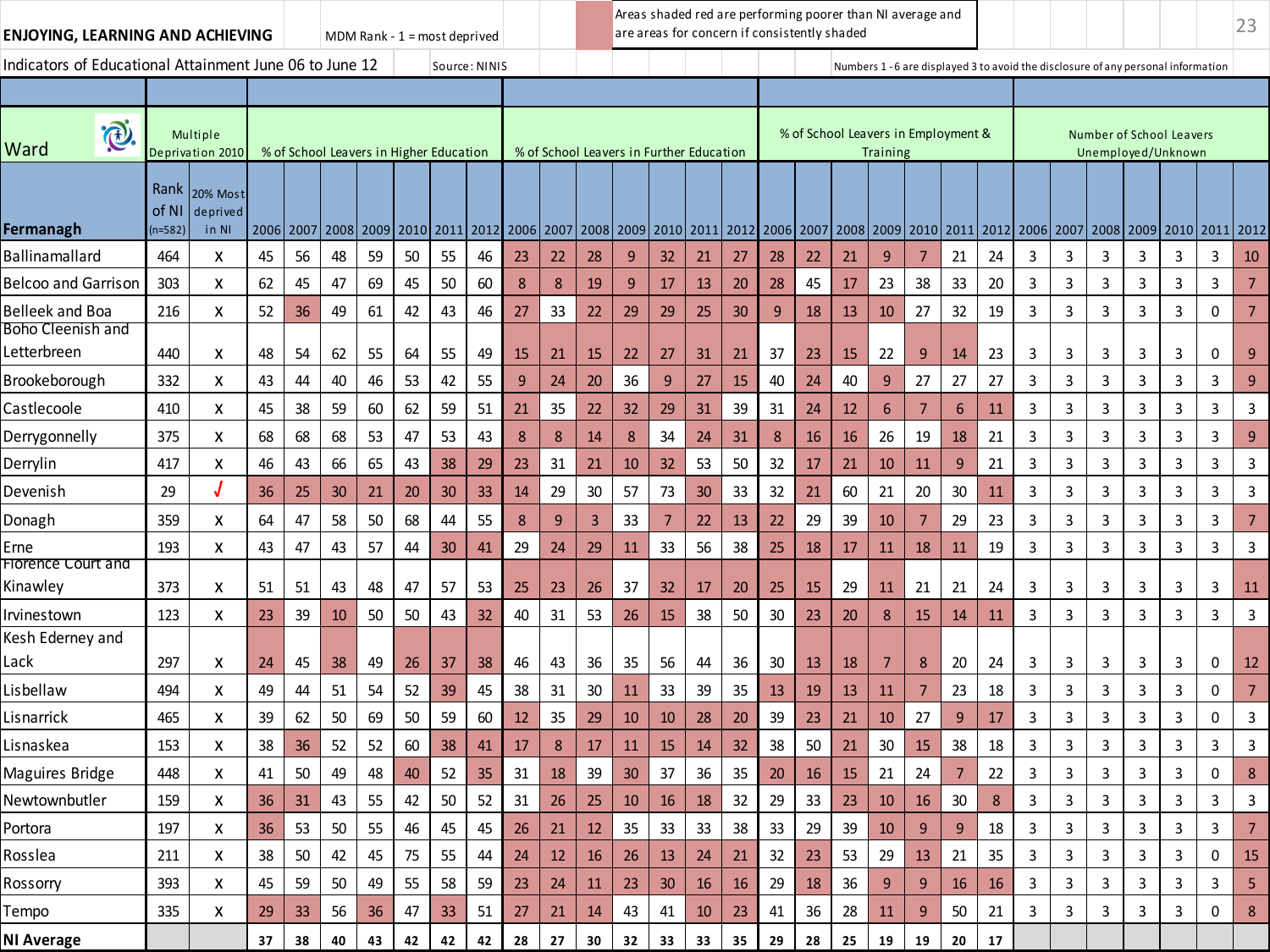## **ENJOYING, LEARNING AND ACHIEVING**

## Indicators of Early Years Provision November 2011 | Source: Regional Daycare Profile

|                                           |                                                  |                   |                      | <b>Number of Registered Places</b>   |                  |                     |
|-------------------------------------------|--------------------------------------------------|-------------------|----------------------|--------------------------------------|------------------|---------------------|
| $\widetilde{\mathbb{Q}}.$<br><b>Wards</b> | Census 2011<br><b>Population 0 to</b><br>4 years | <b>Playgroups</b> | <b>Day Nurseries</b> | <b>Out of School</b><br><b>Clubs</b> | <b>Creches</b>   | <b>Childminders</b> |
| Limavady                                  |                                                  |                   |                      |                                      |                  |                     |
| Aghanloo                                  | 336                                              | $\boldsymbol{0}$  | 50                   | 30                                   | $\boldsymbol{0}$ | 46                  |
| <b>Ballykelly</b>                         | 110                                              | 48                | $\boldsymbol{0}$     | $\boldsymbol{0}$                     | $\mathbf 0$      | 15                  |
| Coolessan                                 | 79                                               | $\mathbf 0$       | $\boldsymbol{0}$     | $\boldsymbol{0}$                     | $\mathbf 0$      | 14                  |
| Dungiven                                  | 134                                              | 72                | $\boldsymbol{0}$     | $\mathbf 0$                          | $\mathbf 0$      | 16                  |
| Enagh                                     | 182                                              | $\mathbf{0}$      | $\boldsymbol{0}$     | $\boldsymbol{0}$                     | $\mathbf 0$      | 29                  |
| Feeny                                     | 137                                              | 24                | $\boldsymbol{0}$     | $\mathbf 0$                          | $\overline{0}$   | $\mathbf 0$         |
| Forest                                    | 162                                              | $\overline{0}$    | $\overline{0}$       | $\mathbf 0$                          | $\mathbf{0}$     | 37                  |
| Glack                                     | 132                                              | $\boldsymbol{0}$  | $\boldsymbol{0}$     | $\overline{0}$                       | $\mathbf 0$      | 26                  |
| Greysteel                                 | 335                                              | 24                | $\boldsymbol{0}$     | 16                                   | $\boldsymbol{0}$ | 29                  |
| Greystone                                 | 108                                              | 48                | 20                   | 48                                   | $\mathbf{0}$     | 17                  |
| Magilligan                                | 113                                              | 48                | $\mathbf 0$          | $\mathbf 0$                          | $\mathbf 0$      | $\,8\,$             |
| Rathbrady                                 | 56                                               | 16                | $\boldsymbol{0}$     | $\boldsymbol{0}$                     | $\mathbf 0$      | 18                  |
| Roeside                                   | 57                                               | $\boldsymbol{0}$  | $\boldsymbol{0}$     | $\boldsymbol{0}$                     | 12               | 8                   |
| The Highlands                             | 147                                              | 32                | 40                   | 35                                   | 24               | 8                   |
| <b>Upper Glenshane</b>                    | 229                                              | 24                | $\boldsymbol{0}$     | $\overline{0}$                       | $\mathbf 0$      | 11                  |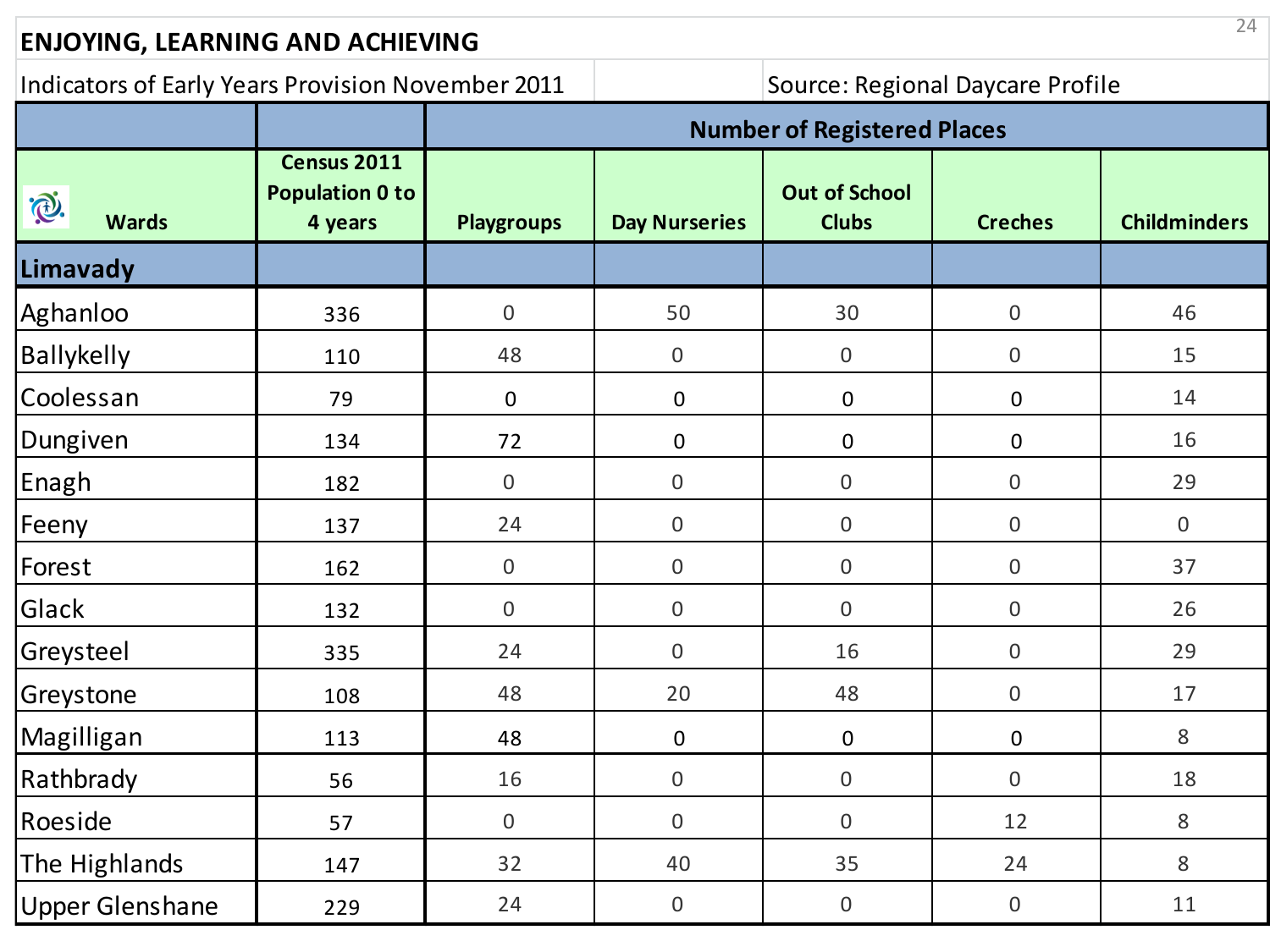| <b>ENJOYING, LEARNING AND ACHIEVING</b>                 |                |                                |                  |              |              |              |                  |                                                                                 | $\ast$      |              | Figures suppressed        |                |             |                 |             |              |             | Areas higher than NI average |                                          | 25           |
|---------------------------------------------------------|----------------|--------------------------------|------------------|--------------|--------------|--------------|------------------|---------------------------------------------------------------------------------|-------------|--------------|---------------------------|----------------|-------------|-----------------|-------------|--------------|-------------|------------------------------|------------------------------------------|--------------|
| Indicators of Educational Attainment June 06 to June 12 |                |                                |                  |              |              |              |                  |                                                                                 |             |              |                           |                |             |                 | Source: DE  |              |             |                              |                                          |              |
|                                                         |                |                                |                  |              |              |              |                  |                                                                                 |             |              |                           |                |             |                 |             |              |             |                              |                                          |              |
| $\widetilde{\mathbb{Q}}.$<br>Ward                       |                | Primary School - Less than 85% | attendance       |              |              |              | attendance       | Post Primary School - Less than 85%   % of Primary School Children with English |             |              | as an additional language |                |             |                 |             |              |             | an additional language       | % of Post Primary School with English as |              |
| Limavady                                                | 2008<br>2009   | 2009<br>2010                   | $2010 -$<br>2011 | 2011<br>2012 | 2008<br>2009 | 2009<br>2010 | $2010 -$<br>2011 | 2011<br>2012                                                                    | 2006-<br>07 | 2007-<br>08  | 2008-<br>09               | 2009-<br>10    | 2010-<br>11 | $ 2011 -$<br>12 | 2006-<br>07 | 2007-<br>08  | 2008-<br>09 | 2009-<br>10                  | 2010-2011-<br>11                         | 12           |
| Aghanloo                                                | 3.1            | 7.3                            | 2.7              | 1.9          | 5.1          | 5.5          | 5.2              | 5.3                                                                             | $\mathbf 0$ | $\ast$       | $\ast$                    | $\ast$         | $\ast$      | 1.0             | 1.2         | $\ast$       | $\ast$      | 0                            | $\mathbf{0}$                             | $\mathbf 0$  |
| <b>Ballykelly</b>                                       | 4.7            | 10                             | 4.4              | $\ast$       | $\ast$       | 14           | 10.8             | 10.4                                                                            | $\ast$      | $\ast$       | $\ast$                    | $\ast$         | 0           | 0               | $\ast$      | $\ast$       | $\ast$      | 0                            | $\mathbf 0$                              | $\pmb{0}$    |
| Coolessan                                               | 9.8            | 20.4                           | 13.5             | 9.8          | 12.5         | 26.2         | 29.7             | 27.3                                                                            | $\ast$      | $\ast$       | $\ast$                    | $\ast$         | $\ast$      | 0               | 0           | 0            | 0           | $\ast$                       | $\mathbf 0$                              | $\pmb{0}$    |
| Dungiven                                                | 7.1            | 10.1                           | 5.8              | 4.4          | 5.8          | 8.7          | 10.1             | 11.1                                                                            | $\ast$      | 3.7          | 5.2                       | $\overline{4}$ | 3.1         | 3.1             | $\ast$      | $\ast$       | $\ast$      | 2.4                          | 2.6                                      | 2.9          |
| Enagh                                                   | 4.6            | 15.9                           | 5.5              | 2.4          | 8.1          | 11.9         | 14.7             | 13.3                                                                            | $\ast$      | 2.5          | $\ast$                    | 2.9            | 2.5         | 2.4             | 0           | 0            | 0           | $\ast$                       | $\ast$                                   | 3.0          |
| Feeny                                                   | $\ast$         | 9.7                            | 2.3              | 3.7          | $\ast$       | 6.4          | 6.5              | 5.3                                                                             | 0           | 0            | 0                         | 0              | 0           | 0               | 0           | 0            | 0           | 0                            | 0                                        | 0            |
| Forest                                                  | 3.6            | 6.4                            | 3.2              | $\ast$       | 2.4          | 9.5          | 5.2              | 8.3                                                                             | $\ast$      | $\mathbf 0$  | 0                         | 0              | 0           | 0               | $\ast$      | $\mathbf{0}$ | $\ast$      | $\ast$                       | $\ast$                                   | $\mathbf 0$  |
| Glack                                                   | 2.8            | 3.3                            | $\ast$           | $\ast$       | $\ast$       | 6.2          | 4.7              | 2.7                                                                             | $\ast$      | $\ast$       | $\ast$                    | 0              | $\ast$      | 0               | 0           | 0            | 0           | $\mathbf{0}$                 | $\mathbf{0}$                             | $\mathbf 0$  |
| Greysteel                                               | 3.2            | 14.3                           | 3.3              | 1.7          | 4.8          | 12.7         | 9.5              | 7.8                                                                             | 2.1         | $\ast$       | $\ast$                    | $\ast$         | $\ast$      | 0               | 0           | 0            | 0           | $\ast$                       | $\ast$                                   | 1.8          |
| Greystone                                               | 9              | 21.7                           | 6.3              | 7.2          | 13           | 19.6         | 23.8             | 18.8                                                                            | $\ast$      | $\ast$       | $\ast$                    | $\ast$         | $\ast$      | 0               | $\ast$      | $\ast$       | $\ast$      | $\ast$                       | $\ast$                                   | $\mathbf 0$  |
| Magilligan                                              | 4.7            | $\overline{7}$                 | $\ast$           | $\ast$       | $\ast$       | $\ast$       | $\ast$           | 4.1                                                                             | 0           | 0            | $\ast$                    | 0              | 0           | 0               | $\ast$      | $\ast$       | $\ast$      | 0                            | $\mathbf{0}$                             | $\mathbf{0}$ |
| Rathbrady                                               | 7.2            | 10                             | $\ast$           | $\ast$       | 5.6          | 19.3         | 10.1             | 11.8                                                                            | $\ast$      | $\ast$       | $\ast$                    | $\ast$         | $\ast$      | 0               | $\ast$      | $\ast$       | $\ast$      | $\ast$                       | $\theta$                                 | 5.0          |
| Roeside                                                 | $\overline{7}$ | 13                             | 6.3              | 5.8          | $\ast$       | 13           | 15.6             | $4.0\,$                                                                         | 0           | $\ast$       | 6.9                       | 7.6            | 8           | 5.6             | $\ast$      | 9.2          | 8.6         | $\ast$                       | 8.1                                      | 0            |
| The Highlands                                           | 3.3            | 8.3                            | 2.4              | $\ast$       | 5            | 9.5          | 9.0              | 5.1                                                                             | 0           | $\pmb{0}$    | 0                         | 0              | 0           | 0               | 0           | 0            | 0           | 0                            | 0                                        | 0            |
| <b>Upper Glenshane</b>                                  | 3              | 6.7                            | $\ast$           | $\ast$       | 3.9          | 4.2          | 7.3              | 7.7                                                                             | 0           | $\pmb{\ast}$ | $\ast$                    | $\ast$         | $\ast$      | 2.0             | 0           | 0            | 0           | *                            | $\ast$                                   | 0            |
| <b>NI Average</b>                                       | 5.3            | 5.5                            | 5.0              | 4.6          | 12.6         | 12.7         | 11.6             | 10.5                                                                            | 1.6         | 2.3          | 2.8                       | 3.1            | 3.3         | 3.1             | 0.8         | 1.2          | 1.4         | 1.6                          | 1.7                                      | 1.7          |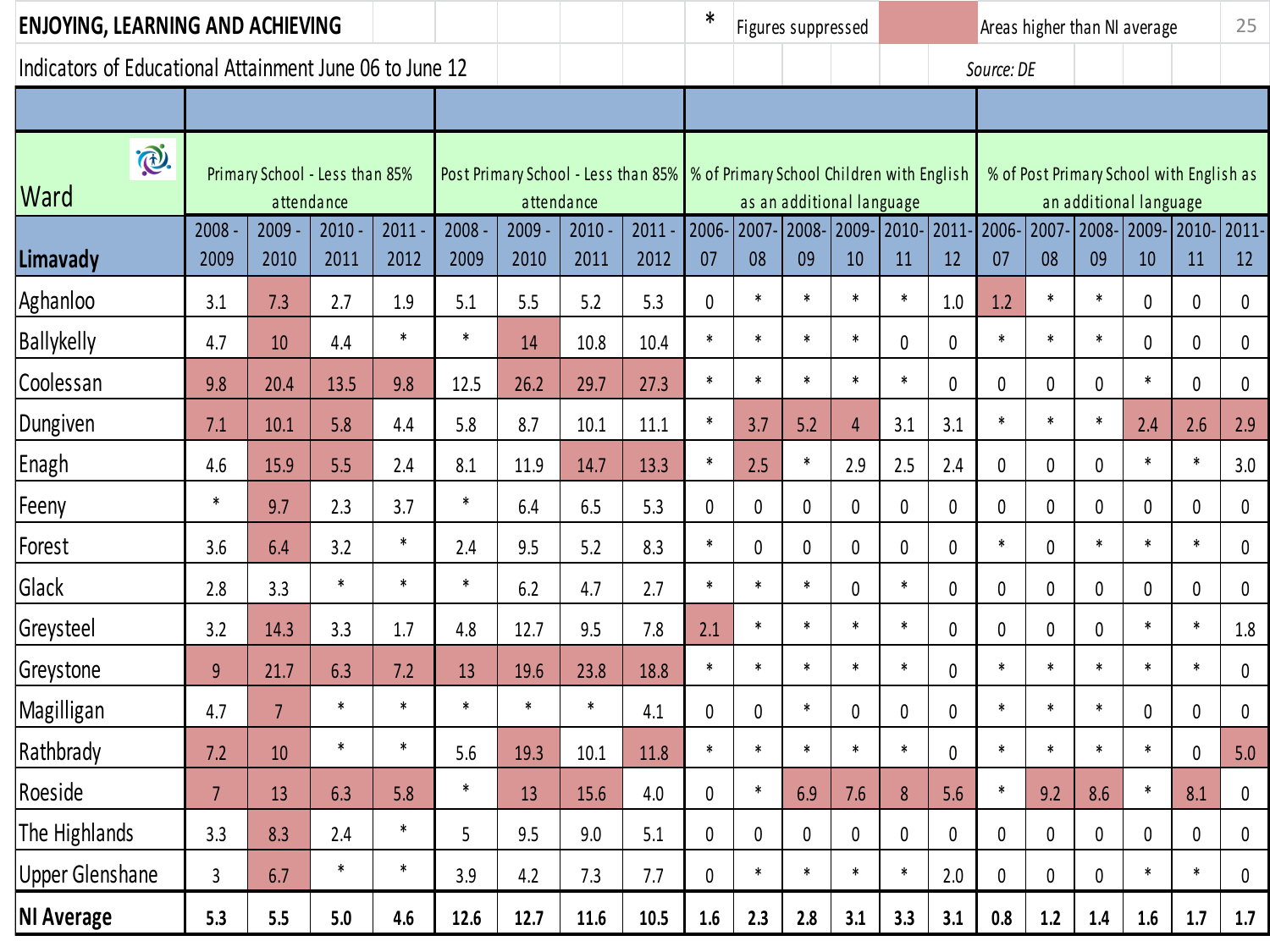| ENJOYING, LEARNING AND ACHIEVING                        |                        |                                                                             |    |    |                |            |    |               |    |    |    |    |              |    | are areas for concern if consistently shaded |     |   |                |              |                | Areas shaded red are performing poorer than NI average and |              |                |     |     |                                                                                                                                                                                     |                  | 26       |
|---------------------------------------------------------|------------------------|-----------------------------------------------------------------------------|----|----|----------------|------------|----|---------------|----|----|----|----|--------------|----|----------------------------------------------|-----|---|----------------|--------------|----------------|------------------------------------------------------------|--------------|----------------|-----|-----|-------------------------------------------------------------------------------------------------------------------------------------------------------------------------------------|------------------|----------|
| Indicators of Educational Attainment June 06 to June 12 |                        |                                                                             |    |    |                |            |    | Source: NINIS |    |    |    |    |              |    |                                              |     |   |                |              |                |                                                            |              |                |     |     | Numbers 1 - 6 are displayed as 3 to avoid the disclosure of any personal information                                                                                                |                  |          |
|                                                         |                        |                                                                             |    |    |                |            |    |               |    |    |    |    |              |    |                                              |     |   |                |              |                |                                                            |              |                |     |     |                                                                                                                                                                                     |                  |          |
| i®.<br>Ward                                             |                        | Multiple Deprivation   % of Leavers attaining 2 or more A levels or<br>2010 |    |    |                | Equivalent |    |               |    |    |    |    | $A^*$ to $C$ |    | % of Leavers attaining 5+ GCSEs at grades    |     |   |                |              |                | Number of Leavers attaining no GCSEs                       |              |                |     |     | % Pupils with full Statement<br>$(Year 1 - 7)$                                                                                                                                      |                  |          |
| Limavady                                                | Rank of<br>$NI(n=582)$ | 20% Most<br>deprived<br>in NI                                               |    |    | 2006 2007 2008 |            |    |               |    |    |    |    |              |    |                                              |     |   |                |              |                |                                                            |              |                |     |     | 2009   2010   2011   2012   2006   2007   2008   2009   2010   2011   2012   2006   2007   2008   2009   2010   2011   2012   2008   2009   2010   2011   2012   2010   2011   2012 |                  |          |
| Aghanloo                                                | 266                    | χ                                                                           | 48 | 45 | 41             | 53         | 70 | 69            | 53 | 64 | 65 | 71 | 73           | 92 | 89                                           | 84  | 3 | 3              | 3            | 3              | 3                                                          | 0            | 0              | 1.0 | 1.0 | 2.0                                                                                                                                                                                 | 2.1              | 1.1      |
| <b>Ballykelly</b>                                       | 166                    | χ                                                                           | 27 | 41 | 11             | 45         | 44 | 54            | 50 | 61 | 72 | 37 | 68           | 69 | 88                                           | 79  | 3 | 3              | 3            | 3              | 3                                                          | 0            | 0              | 3.8 | 4.0 | 3.8                                                                                                                                                                                 | $\boldsymbol{0}$ | 0        |
| Coolessan                                               | 32                     | J                                                                           | 9  | 12 | 13             | 17         | 16 | 14            | 22 | 37 | 12 | 33 | 44           | 58 | 57                                           | 56  | 7 | 3              | 3            | 3              | 3                                                          | 3            | 0              | 0   | 0   | 0                                                                                                                                                                                   | 0                | $\bf{0}$ |
| Dungiven                                                | 70                     | $\sqrt{ }$                                                                  | 35 | 36 | 63             | 58         | 47 | 43            | 61 | 47 | 64 | 74 | 77           | 57 | 57                                           | 72  | 3 | 3              | 3            | 3              | 3                                                          | 3            | $\mathbf 0$    | 2.7 | 2.8 | 3.1                                                                                                                                                                                 | 0.0              | 3.3      |
| Enagh                                                   | 182                    | χ                                                                           | 29 | 41 | 38             | 47         | 66 | 48            | 51 | 51 | 59 | 47 | 67           | 71 | 60                                           | 80  | 3 | 3              | 3            | 3              | 3                                                          | 3            | $\overline{3}$ | 2.6 | 2.3 | 2.6                                                                                                                                                                                 | 2.6              | 2.4      |
| Feeny                                                   | 156                    | χ                                                                           | 51 | 47 | 46             | 40         | 55 | 54            | 61 | 54 | 67 | 59 | 80           | 68 | 71                                           | 70  | 3 | 3              | 3            | 3              | 3                                                          | 3            | 0              | 2.0 | 2.1 | 2.2                                                                                                                                                                                 | 2.2              | 2.3      |
| Forest                                                  | 197                    | χ                                                                           | 43 | 33 | 45             | 42         | 42 | 54            | 43 | 57 | 57 | 67 | 71           | 55 | 80                                           | 83  | 3 | 3              | 3            | 3              | 3                                                          | $\mathbf{3}$ | $\overline{3}$ | 2.3 | 2.2 | 2.4                                                                                                                                                                                 | 2.4              | 2.4      |
| Glack                                                   | 198                    | χ                                                                           | 14 | 39 | 54             | 60         | 58 | 56            | 58 | 62 | 61 | 86 | 84           | 89 | 88                                           | 77  | 3 | 3              | 3            | 3              | 3                                                          | 0            | $\overline{3}$ | 4.8 | 2.4 | 4.9                                                                                                                                                                                 | 0                | 2.6      |
| Greysteel                                               | 264                    | χ                                                                           | 47 | 39 | 34             | 42         | 56 | 53            | 40 | 68 | 63 | 61 | 67           | 74 | 76                                           | 69  | 3 | 3              | 3            | 3              | 3                                                          | 0            | 0              | 2.9 | 3.2 | 1.7                                                                                                                                                                                 | 3.2              | 1.4      |
| Greystone                                               | 14                     | $\sqrt{ }$                                                                  | 14 | 14 | 18             | 25         | 11 | 19            | 10 | 14 | 14 | 18 | 25           | 50 | 63                                           | 60  | 3 | $\overline{3}$ | 3            | $\overline{3}$ | 3                                                          | 3            | $\overline{3}$ | 3.6 | 0   | 0                                                                                                                                                                                   | $\boldsymbol{0}$ | 4.0      |
| Magilligan                                              | 376                    | χ                                                                           | 38 | 14 | 44             | 60         | 47 | 55            | 41 | 65 | 46 | 63 | 80           | 60 | 80                                           | 100 | 3 | 3              | 3            | 3              | 3                                                          | 3            | 0              | 0   | 0   | 3.4                                                                                                                                                                                 | 0                | 0        |
| Rathbrady                                               | 129                    | χ                                                                           | 59 | 60 | 50             | 18         | 44 | 60            | 55 | 83 | 70 | 62 | 71           | 56 | 70                                           | 73  | 3 | 3              | 3            | 3              | 3                                                          | 3            | 3              | 0   | 0   | 0                                                                                                                                                                                   | 0                | 0        |
| Roeside                                                 | 75                     | Χ                                                                           | 69 | 20 | 25             | 100        | 54 | 100           | 60 | 77 | 47 | 67 | 100          | 69 | 100                                          | 90  | 3 | 3              | $\mathbf{3}$ | $\mathbf{3}$   | 3                                                          | $\pmb{0}$    | 0              | 0   | 0   | 7.1                                                                                                                                                                                 | 0                | 0        |
| The Highlands                                           | 119                    | Χ                                                                           | 40 | 10 | 38             | 38         | 64 | 65            | 38 | 63 | 26 | 73 | 69           | 68 | 77                                           | 73  | 3 | 3              | 3            | 3              | 3                                                          | 0            | 0              | 2.7 | 2.5 | 2.5                                                                                                                                                                                 | 2.6              | 0        |
| <b>Upper Glenshane</b>                                  | 232                    | Χ                                                                           | 40 | 34 | 47             | 53         | 52 | 69            | 63 | 65 | 63 | 66 | 85           | 75 | 94                                           | 71  | 3 | 3              | 3            | 3              | 3                                                          | 0            | 0              | 2.0 | 1.9 | 2.0                                                                                                                                                                                 | 2.0              | 2.2      |
| NI Average                                              |                        |                                                                             | 45 | 45 | 46             | 50         | 53 | 53            | 56 | 64 | 65 | 67 | 70           | 72 | 73                                           | 76  |   |                |              |                |                                                            |              |                | 2.9 | 2.9 | 2.9                                                                                                                                                                                 | 2.9              | 2.8      |
|                                                         |                        |                                                                             |    |    |                |            |    |               |    |    |    |    |              |    |                                              |     |   |                |              |                |                                                            |              |                |     |     |                                                                                                                                                                                     |                  |          |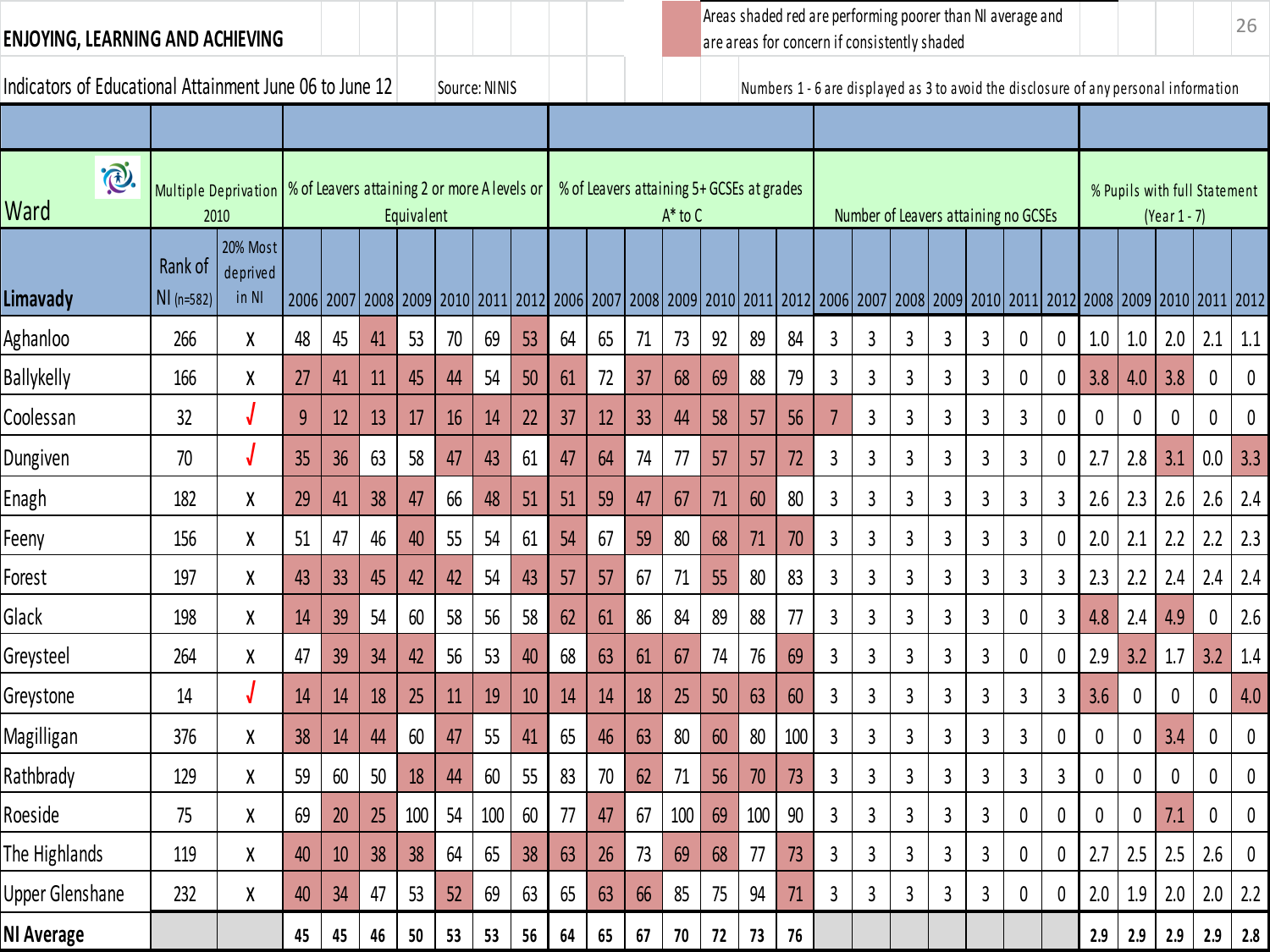| ENJOYING, LEARNING AND ACHIEVING                        |           |                                          |    |                                                                                                                                                                 |    |    |    | MDM Rank - $1 =$ most deprived |    |    |    |    |    |    | Areas shaded red are performing poorer than NI average and<br>are areas for concern if consistently shaded |    |    |    |    |                                                        |                |                |    |   |   |                                                                                   |                |                |   | 27 |
|---------------------------------------------------------|-----------|------------------------------------------|----|-----------------------------------------------------------------------------------------------------------------------------------------------------------------|----|----|----|--------------------------------|----|----|----|----|----|----|------------------------------------------------------------------------------------------------------------|----|----|----|----|--------------------------------------------------------|----------------|----------------|----|---|---|-----------------------------------------------------------------------------------|----------------|----------------|---|----|
| Indicators of Educational Attainment June 06 to June 12 |           |                                          |    |                                                                                                                                                                 |    |    |    | Source: NINIS                  |    |    |    |    |    |    |                                                                                                            |    |    |    |    |                                                        |                |                |    |   |   | Numbers 1 - 6 are displayed 3 to avoid the disclosure of any personal information |                |                |   |    |
|                                                         |           |                                          |    |                                                                                                                                                                 |    |    |    |                                |    |    |    |    |    |    |                                                                                                            |    |    |    |    |                                                        |                |                |    |   |   |                                                                                   |                |                |   |    |
| $\widehat{\mathbb{C}}.$<br>Ward                         |           | Multiple<br>Deprivation 2010             |    | % of School Leavers in Higher Education                                                                                                                         |    |    |    |                                |    |    |    |    |    |    | % of School Leavers in Further Education                                                                   |    |    |    |    | % of School Leavers in Employment &<br><b>Training</b> |                |                |    |   |   | Number of School Leavers<br>Unemployed/Unknown                                    |                |                |   |    |
| Limavady                                                | $(n=582)$ | Rank 20% Most<br>of NI deprived<br>in NI |    | 2006 2007 2008 2009 2010 2011 2012 2006 2007 2008 2009 2010 2011 2012 2006 2007 2008 2009 2010 2011 2012 2009 2010 2011 2012 2006 2007 2008 2009 2010 2011 2012 |    |    |    |                                |    |    |    |    |    |    |                                                                                                            |    |    |    |    |                                                        |                |                |    |   |   |                                                                                   |                |                |   |    |
| Aghanloo                                                | 266       | χ                                        | 36 | 41                                                                                                                                                              | 38 | 52 | 50 | 46                             | 33 | 38 | 32 | 45 | 28 | 33 | 43                                                                                                         | 53 | 23 | 27 | 20 | 16                                                     | 5              | $6\phantom{1}$ | 11 | 3 | 3 | 3                                                                                 | $\overline{3}$ | 3              | 3 | 9  |
| <b>Ballykelly</b>                                       | 166       | χ                                        | 24 | 34                                                                                                                                                              | 22 | 41 | 38 | 29                             | 21 | 39 | 38 | 59 | 36 | 34 | 54                                                                                                         | 64 | 27 | 19 | 22 | 14                                                     | 28             | 13             | 11 | 3 | 3 | 3                                                                                 | $\overline{3}$ | 3              | 3 | 3  |
| Coolessan                                               | 32        |                                          | 9  | 12                                                                                                                                                              | 13 | 17 | 16 | 14                             | 22 | 34 | 56 | 67 | 17 | 68 | 48                                                                                                         | 61 | 43 | 24 | 25 | 17                                                     | 16             | 38             | 11 | 3 | 3 | 3                                                                                 | $\overline{3}$ | $\overline{3}$ | 3 | 3  |
| Dungiven                                                | 70        |                                          | 35 | 44                                                                                                                                                              | 56 | 61 | 47 | 34                             | 56 | 44 | 22 | 26 | 10 | 37 | 23                                                                                                         | 28 | 21 | 17 | 22 | 10                                                     | 10             | 40             | 11 | 3 | 3 | $\overline{3}$                                                                    | $\overline{3}$ | 3              | 3 | 3  |
| Enagh                                                   | 182       | χ                                        | 40 | 35                                                                                                                                                              | 29 | 42 | 51 | 33                             | 31 | 34 | 32 | 35 | 39 | 29 | 38                                                                                                         | 46 | 40 | 18 | 18 | 8                                                      | $\overline{9}$ | 28             | 6  | 3 | 3 | 3                                                                                 | $\overline{3}$ | 3              | 3 | 3  |
| Feeny                                                   | 156       | χ                                        | 39 | 42                                                                                                                                                              | 44 | 60 | 48 | 40                             | 50 | 18 | 8  | 17 | 12 | 29 | $\overline{9}$                                                                                             | 23 | 44 | 44 | 29 | 12                                                     | 10             | 37             | 20 | 3 | 3 | 3                                                                                 | 3              | $\overline{3}$ | 3 | 9  |
| Forest                                                  | 197       | X                                        | 37 | 33                                                                                                                                                              | 38 | 37 | 32 | 37                             | 23 | 34 | 28 | 41 | 40 | 29 | 49                                                                                                         | 51 | 29 | 33 | 14 | 24                                                     | 29             |                | 23 | 3 | 3 | 3                                                                                 | 3              | 3              |   | 8  |

| NI Average             |     |   | 37 | 38 | 40 | 43               | 42 | 42  | 42 | 28 | 27 | 30 | 32  | 33 | 33  | 35 | 29 | 28 | 25 | 19  | 19 | 20  | 17             |   |   |   |   |   |                  |   |
|------------------------|-----|---|----|----|----|------------------|----|-----|----|----|----|----|-----|----|-----|----|----|----|----|-----|----|-----|----------------|---|---|---|---|---|------------------|---|
| <b>Upper Glenshane</b> | 232 | χ | 40 | 34 | 47 | 45               | 45 | 53  | 49 | 33 | 47 | 28 | 35  | 41 | 22  | 37 | 25 | 16 | 19 | 8   |    | 22  | 6              | 3 | 3 | 3 | 3 | 3 | 3                | 3 |
| The Highlands          | 119 | χ | 37 | 10 | 31 | 28               | 46 | 45  | 19 | 26 | 48 | 27 | 28  | 36 | 35  | 42 | 35 | 19 | 23 | 35  | 11 | 10  | 15             | 3 | 3 | 3 | 3 | 3 | $\boldsymbol{0}$ | 3 |
| Roeside                | 75  | χ | 62 | 20 | 25 | 100              | 23 | 100 | 40 | 23 | 53 | 58 | 100 | 23 | 100 | 40 | 23 | 40 | 50 | 100 | 23 | 100 | $\theta$       | 3 | 3 | 3 | 3 | 3 | $\overline{3}$   | 3 |
| Rathbrady              | 129 | χ | 59 | 50 | 46 | 18               | 19 | 55  | 41 | 38 | 15 | 42 | 18  | 50 | 15  | 45 | 10 | 30 | 23 | 18  | 19 | 15  | 9              | 3 | 3 | 3 | 3 | 3 | 3                | 3 |
| Magilligan             | 376 | χ | 35 | 14 | 33 | 57               | 20 | 40  | 36 | 35 | 46 | 48 | 30  | 53 | 15  | 50 | 27 | 27 | 22 | 10  | 20 | 15  | 14             | 3 | 3 | 3 | 3 | 3 | 3                | 3 |
| Greystone              | 14  |   | 14 | 14 | 12 | $25\overline{)}$ | 11 | 19  | 5  | 36 | 55 | 53 | 25  | 43 | 44  | 55 | 55 | 27 | 35 | 25  | 43 | 19  | 15             | 3 | 3 | 3 | 3 | 3 | 3                | 3 |
| Greysteel              | 264 | χ | 38 | 35 | 26 | 33               | 42 | 42  | 21 | 40 | 39 | 63 | 46  | 35 | 44  | 65 | 17 | 12 | 16 | 9   | 19 | 7   | 8              | 3 | 3 | 3 | 3 | 3 | $\boldsymbol{0}$ | 3 |
| Glack                  | 198 | χ | 14 | 30 | 39 | 60               | 42 | 44  | 39 | 48 | 39 | 36 | 12  | 54 | 52  | 39 | 14 | 26 | 21 | 12  | 12 | 12  | 16             | 3 | 3 | 3 | 3 | 3 | $\mathbf 0$      | 3 |
| Forest                 | 197 | χ | 37 | 33 | 38 | 37               | 32 | 37  | 23 | 34 | 28 | 41 | 40  | 29 | 49  | 51 | 29 | 33 | 14 | 24  | 29 |     | 23             | 3 | 3 | 3 | 3 | 3 | 0                | 8 |
| Feeny                  | 156 | χ | 39 | 42 | 44 | 60               | 48 | 40  | 50 | 18 | 8  | 17 | 12  | 29 | 9   | 23 | 44 | 44 | 29 | 12  | 10 | 37  | 20             | 3 | 3 | 3 | 3 | 3 | 3                | 9 |
| Enagh                  | 182 | χ | 40 | 35 | 29 | 42               | 51 | 33  | 31 | 34 | 32 | 35 | 39  | 29 | 38  | 46 | 40 | 18 | 18 | 8   | 9  | 28  | $6\phantom{1}$ | 3 | 3 | 3 | 3 | 3 | $\mathbf{3}$     | 3 |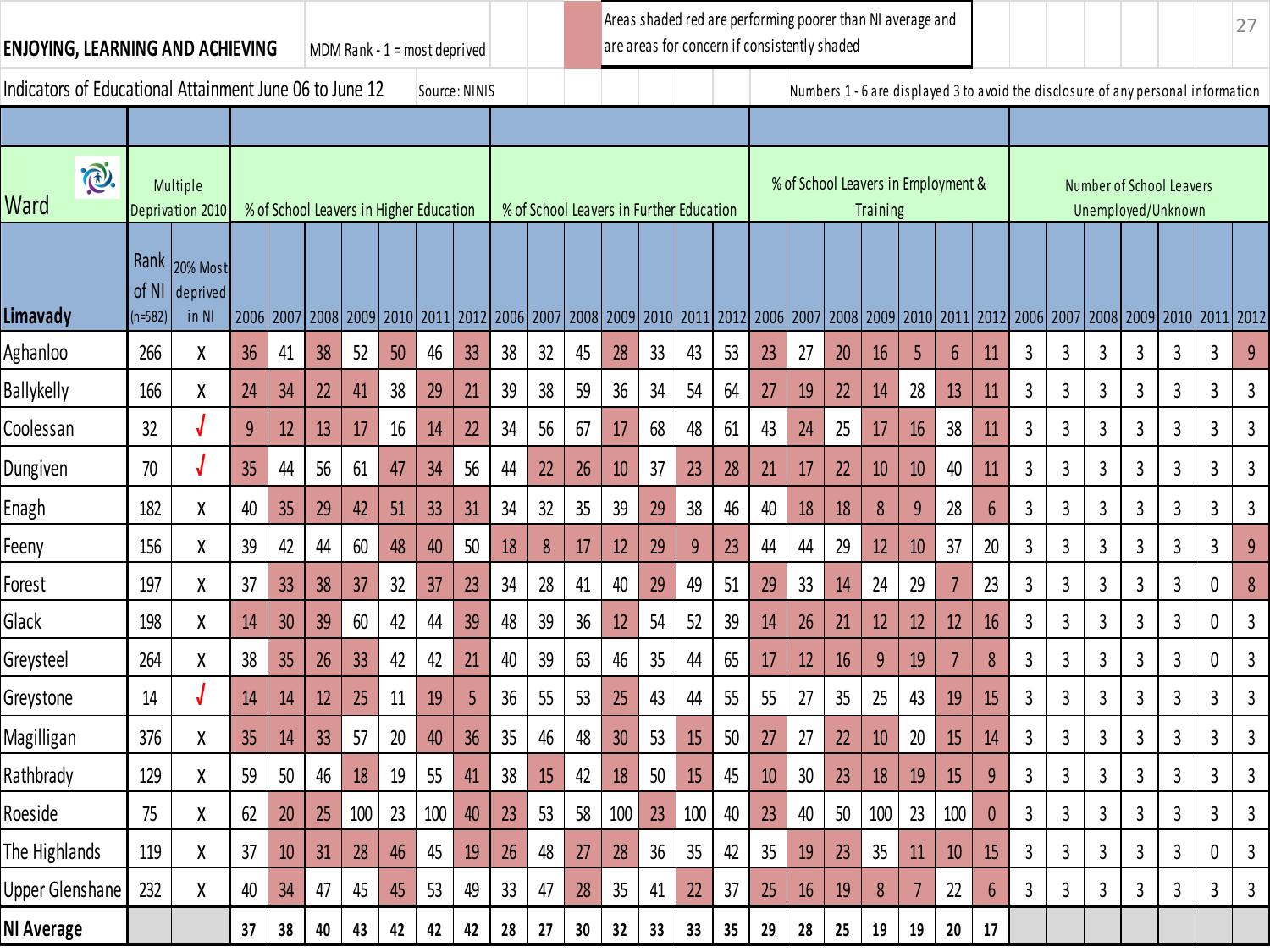| <b>ENJOYING, LEARNING AND ACHIEVING</b>           |                                                  |                   |                      |                                      |                | 28                  |
|---------------------------------------------------|--------------------------------------------------|-------------------|----------------------|--------------------------------------|----------------|---------------------|
| Indicators of Early Years Provision November 2011 |                                                  |                   |                      | Source: Regional Daycare Profile     |                |                     |
|                                                   |                                                  |                   |                      | <b>Number of Registered Places</b>   |                |                     |
| È.<br><b>Wards</b>                                | Census 2011<br><b>Population 0 to</b><br>4 years | <b>Playgroups</b> | <b>Day Nurseries</b> | <b>Out of School</b><br><b>Clubs</b> | <b>Creches</b> | <b>Childminders</b> |
| Omagh                                             |                                                  |                   |                      |                                      |                |                     |
| Beragh                                            | 178                                              | 26                | 50                   | 24                                   | $\mathbf 0$    | 6                   |
| Camowen                                           | 122                                              | 24                | $\mathbf 0$          | $\mathbf 0$                          | $\mathbf 0$    | 33                  |
| Clanabogan                                        | 301                                              | 22                | $\mathbf 0$          | $\mathbf 0$                          | $\mathbf 0$    | 35                  |
| Coolnagard                                        | 288                                              | $\mathbf 0$       | $\mathbf 0$          | $\mathbf 0$                          | $\mathbf 0$    | 32                  |
| Dergmoney                                         | 69                                               | 24                | 0                    | $\mathbf 0$                          | $\mathbf 0$    | 3                   |
| <b>Dromore</b>                                    | 185                                              | 48                | $\overline{0}$       | $\mathbf 0$                          | $\mathbf 0$    | 38                  |
| Drumnakilly                                       | 238                                              | 48                | 34                   | 38                                   | $\mathbf 0$    | 25                  |
| Drumquin                                          | 149                                              | 26                | $\mathbf 0$          | $\mathbf 0$                          | $\mathbf 0$    | 14                  |
| Drumragh                                          | 108                                              | $\mathbf 0$       | 0                    | 0                                    | $\mathbf 0$    | 35                  |
| Fairy Water                                       | 100                                              | 16                | 38                   | 16                                   | $\mathbf 0$    | 9                   |
| Fintona                                           | 132                                              | 48                | $\mathbf 0$          | $\mathbf 0$                          | 16             | 29                  |
| Gortin                                            | 196                                              | 24                | $\mathbf 0$          | $\mathbf 0$                          | $\mathbf 0$    | 10                  |
| Gortrush                                          | 210                                              | $\mathbf 0$       | 0                    | $\mathbf 0$                          | $\mathbf 0$    | 49                  |
| Killyclogher                                      | 218                                              | 12                | $\mathbf 0$          | $\mathbf 0$                          | $\mathbf 0$    | 35                  |
| Lisanelly                                         | 210                                              | 26                | 98                   | 41                                   | 36             | 23                  |
| Newtownsaville                                    | 152                                              | 50                | 115                  | 32                                   | $\mathbf 0$    | 10                  |
| Owenkillew                                        | 179                                              | 26                | $\mathbf 0$          | $\mathbf 0$                          | $\mathbf 0$    | $\boldsymbol{0}$    |
| Sixmilecross                                      | 193                                              | 24                | $\mathbf 0$          | 24                                   | $\mathbf 0$    | $\overline{7}$      |
| <b>Strule</b>                                     | 98                                               | 49                | 50                   | 28                                   | $\mathbf 0$    | 17                  |
| Termon                                            | 152                                              | 24                | $\mathbf 0$          | 20                                   | 16             | 3                   |
| Trillick                                          | 201                                              | $24$              | $\mathbf 0$          | $\mathbf 0$                          | $\mathbf 0$    | $\boldsymbol{0}$    |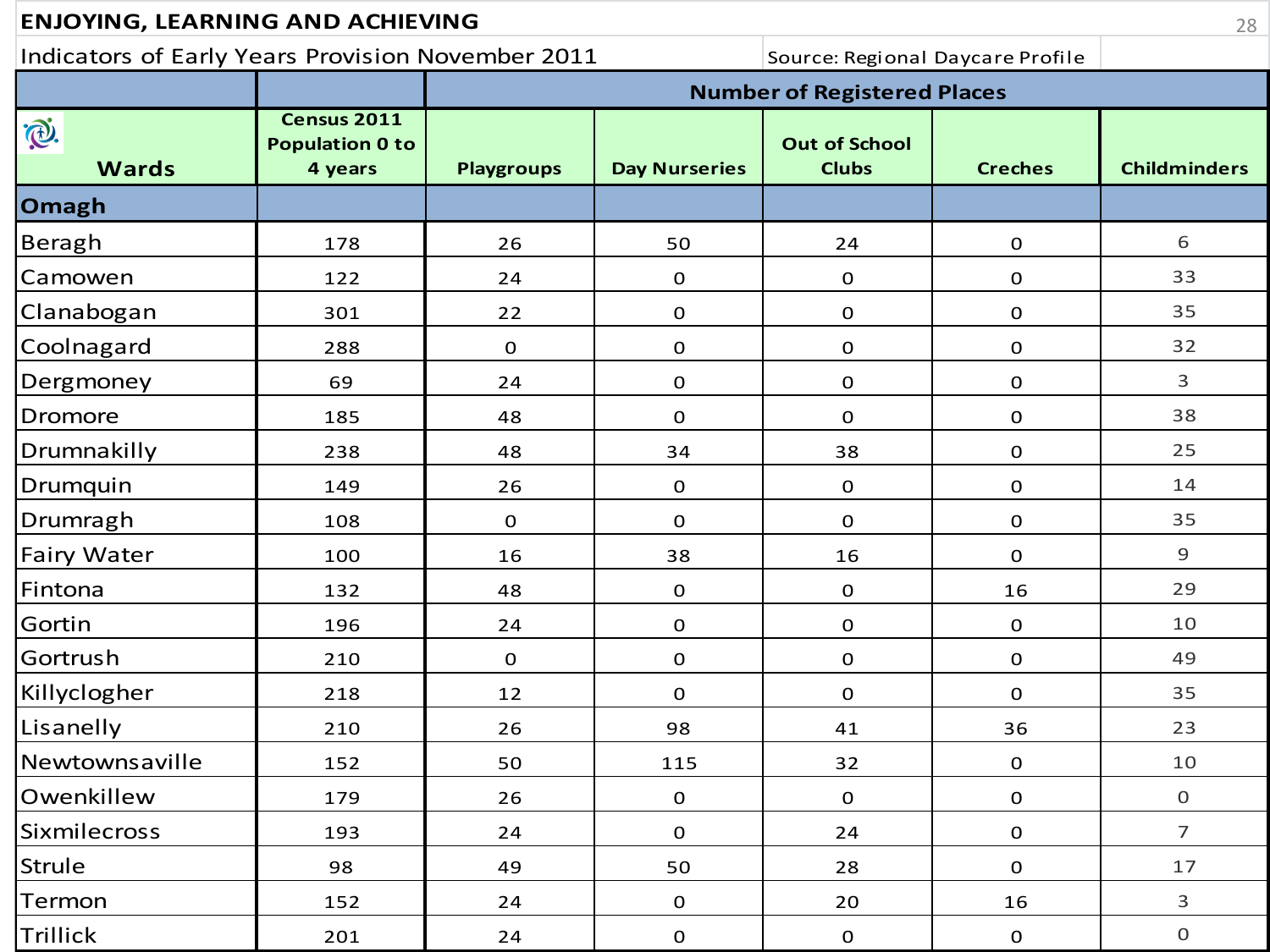| ENJOYING, LEARNING AND ACHIEVING                        |              |              |                                              |              |                  |                |                                 |                  | ∗           |             | Figures suppressed |                                                                        |                |             | Areas higher than NI average |             |             |                                                                    |                  | 29           |
|---------------------------------------------------------|--------------|--------------|----------------------------------------------|--------------|------------------|----------------|---------------------------------|------------------|-------------|-------------|--------------------|------------------------------------------------------------------------|----------------|-------------|------------------------------|-------------|-------------|--------------------------------------------------------------------|------------------|--------------|
| Indicators of Educational Attainment June 06 to June 12 |              |              |                                              |              |                  |                |                                 |                  |             |             |                    |                                                                        |                |             | Source: DE                   |             |             |                                                                    |                  |              |
|                                                         |              |              |                                              |              |                  |                |                                 |                  |             |             |                    |                                                                        |                |             |                              |             |             |                                                                    |                  |              |
| $\mathbf{\widehat{C}}$<br>Ward                          |              |              | Primary School - Less than 85%<br>attendance |              |                  | 85% attendance | Post Primary School - Less than |                  |             |             |                    | % of Primary School Children with English<br>as an additional language |                |             |                              |             |             | % of Post Primary School with English as<br>an additional language |                  |              |
| Omagh                                                   | 2008<br>2009 | 2009<br>2010 | 2010<br>2011                                 | 2011<br>2012 | $2008 -$<br>2009 | 2009<br>2010   | 2010<br>2011                    | $2011 -$<br>2012 | 2006-<br>07 | 2007-<br>08 | 2008-<br>09        | 2009-<br>10                                                            | $2010 -$<br>11 | 2011-<br>12 | 2006-<br>07                  | 2007-<br>08 | 2008-<br>09 | 2009-<br>10                                                        | 2010-2011-<br>11 | 12           |
| Beragh                                                  | $\ast$       | 3.5          | 3.7                                          | 3.7          | 8                | 10             | 10.8                            | 7.3              | 0           | $\ast$      | 2.3                | 1.8                                                                    | 1.9            | 2.0         | 0                            | $\ast$      | $\ast$      | $\ast$                                                             | $\ast$           | 1.9          |
| Camowen                                                 | 3.5          | 6.7          | 6.3                                          | 4.2          | 10.4             | 12.6           | 11.8                            | 14.0             | $\ast$      | 4.9         | 3.2                | 5.1                                                                    | 8.5            | 7.7         | $\ast$                       | 2.3         | 3.4         | 3.4                                                                | 3.4              | 0            |
| Clanabogan                                              | 1.9          | 1.6          | $\ast$                                       | 1.4          | 9.3              | 6.7            | 8.6                             | 4.1              | $\ast$      | $\ast$      | $\ast$             | $\ast$                                                                 | $\ast$         | 0           | $\ast$                       | $\ast$      | $\ast$      | $\ast$                                                             | $\ast$           | 0            |
| Coolnagard                                              | 7.9          | 7.3          | 4.9                                          | 4.2          | 14               | 14.6           | 13.0                            | 9.8              | 3.8         | 6.1         | 5.0                | 9.2                                                                    | 11.7           | 8.9         | $\ast$                       | $\ast$      | 5.3         | 4.2                                                                | 4.8              | 4.8          |
| Dergmoney                                               | 8            | 6.2          | 5.2                                          | $\ast$       | 12.1             | 13.9           | 8.7                             | 8.5              | $\ast$      | 8.9         | 11.8               | 11.4                                                                   | 12.4           | 7.7         | $\ast$                       | $\ast$      | 5.6         | 6.9                                                                | 5.2              | 5.6          |
| Dromore                                                 | 3.1          | $\ast$       | $\ast$                                       | 3.2          | 11.7             | 6.9            | 8.9                             | 6.1              | 0           | $\ast$      | 3.3                | $\ast$                                                                 | 2.3            | 2.3         | 0                            | *           | $\ast$      | $\ast$                                                             | $\ast$           | 2.4          |
| Drumnakilly                                             | $\ast$       | $\ast$       | 1.6                                          | 1.9          | $\overline{7}$   | 7.4            | 5.1                             | 4.5              | $\ast$      | 0           | $\ast$             | 1.5                                                                    | $\ast$         | 1.5         | $\ast$                       | $\ast$      | $\ast$      | $\ast$                                                             | $\ast$           | 0            |
| Drumquin                                                | 2.7          | $\ast$       | 3.2                                          | $\ast$       | 14.2             | 6.9            | 7.5                             | 4.4              | 0           | $\ast$      | 0                  | 0                                                                      | $\ast$         | 2.2         | 0                            | $\ast$      | 0           | 0                                                                  | 0                | 0            |
| Drumragh                                                | 9.3          | 6.9          | 5.5                                          | 4.2          | 10.5             | 13.4           | 12.0                            | 10.4             | 6.0         | 6.6         | 11                 | 10.9                                                                   | 14.3           | 13.8        | $\ast$                       | $\ast$      | 4.2         | 3.9                                                                | 5.1              | 3.4          |
| Fairy Water                                             | 3.8          | $\ast$       | $\ast$                                       | 0.0          | 6.8              | 4.5            | 3.6                             | 5.0              | $\ast$      | 0           | $\ast$             | 2.3                                                                    | $\mathbf 0$    | 0           | $\ast$                       | 0           | $\ast$      | 0                                                                  | $\mathbf 0$      | 0            |
| Fintona                                                 | 6.1          | 3.7          | 4.5                                          | 3.4          | 12.8             | 18.8           | 12.8                            | 10.0             | $\ast$      | 3.3         | 6.4                | 6.9                                                                    | 4.1            | 2.5         | 0                            | 0           | $\ast$      | $\ast$                                                             | $\ast$           | 2.9          |
| Gortin                                                  | $\ast$       | $\ast$       | 2.5                                          | $\ast$       | 7.8              | 7.2            | 7.2                             | 4.1              | $\ast$      | $\ast$      | $\ast$             | 3.1                                                                    | 3.6            | 3.4         | 0                            | $\ast$      | $\mathbf 0$ | $\ast$                                                             | $\ast$           | 0            |
| Gortrush                                                | 7.5          | 5.5          | 8.6                                          | 5.6          | 14.8             | 14.4           | 15.7                            | 11.2             | $\ast$      | 2.6         | 3.1                | 3.5                                                                    | 4.4            | 1.9         | 0                            | 0           | 0           | $\ast$                                                             | $\ast$           | 2.2          |
| Killyclogher                                            | 4.3          | 5.6          | 5.1                                          | 5.3          | 15.8             | 16             | 15.5                            | 8.9              | 1.4         | 1.7         | 2.0                | 1.4                                                                    | 3.3            | 1.5         | $\ast$                       | $\ast$      | 1.5         | $\ast$                                                             | $\ast$           | 1.5          |
| Lisanelly                                               | 16.1         | 18.4         | 12.2                                         | 10.7         | 19.4             | 29.1           | 24.3                            | 16.7             | 9.7         | 13.9        | 14.3               | 14.7                                                                   | 11.9           | 9.3         | $\ast$                       | $\ast$      | 4.5         | 8.0                                                                | 8.4              | 8.6          |
| Newtownsaville                                          | $\ast$       | $\ast$       | $\ast$                                       | $\ast$       | 7.4              | 5.8            | 6.8                             | 5.3              | 0           | 0           | $\ast$             | $\ast$                                                                 | $\ast$         | 2.3         | 0                            | 0           | $\ast$      | 0                                                                  | $\ast$           | 0            |
| Owenkillew                                              | 3.1          | 3.2          | 4.3                                          | 5.1          | 4.4              | 6.8            | 5.1                             | 6.8              | 0           | 0           | 0                  | $\ast$                                                                 | $\ast$         | 0           | 0                            | 0           | 0           | 0                                                                  | 0                | 0            |
| <b>Sixmilecross</b>                                     | 2.4          | 2.1          | 2.5                                          | $\ast$       | 11.5             | 13.8           | 10.9                            | 11.7             | $\ast$      | $\ast$      | $\ast$             | *                                                                      | $\ast$         | U           | U                            | U           | $\ast$      | O                                                                  | U                | <sup>0</sup> |
| <b>Strule</b>                                           | 12.6         | 8.9          | 6.5                                          | $\ast$       | 12.9             | 16.1           | 10.3                            | 13.1             | $\ast$      | 7.7         | 8.6                | 11.2                                                                   | 9.6            | 10.5        | $\ast$                       | $\ast$      | $\ast$      | $\ast$                                                             | $\ast$           | 0            |
| Termon                                                  | $\ast$       | $\ast$       | 0                                            | $\ast$       | 6.3              | 2.9            | 3.5                             | 3.1              | $\ast$      | $\ast$      | $\ast$             | $\ast$                                                                 | $\ast$         | 2.1         | 0                            | 0           | 0           | 0                                                                  | 0                | 0            |
| Trillick                                                | 2.7          | 5.2          | $\ast$                                       | $\ast$       | 9.1              | 10.9           | 8.5                             | 5.1              | 0           | 0           | 0                  | 2.1                                                                    | $\ast$         | $\mathbf 0$ | 0                            | 0           | 0           | $\ast$                                                             | 0                | 0            |
| <b>NI Average</b>                                       | 5.3          | 5.5          | 5.0                                          | 4.6          | 12.6             | 12.7           | 11.6                            | 10.5             | 1.6         | 2.3         | 2.8                | 3.1                                                                    | 3.3            | 3.1         | 0.8                          | 1.2         | 1.4         | 1.6                                                                | 1.7              | 1.7          |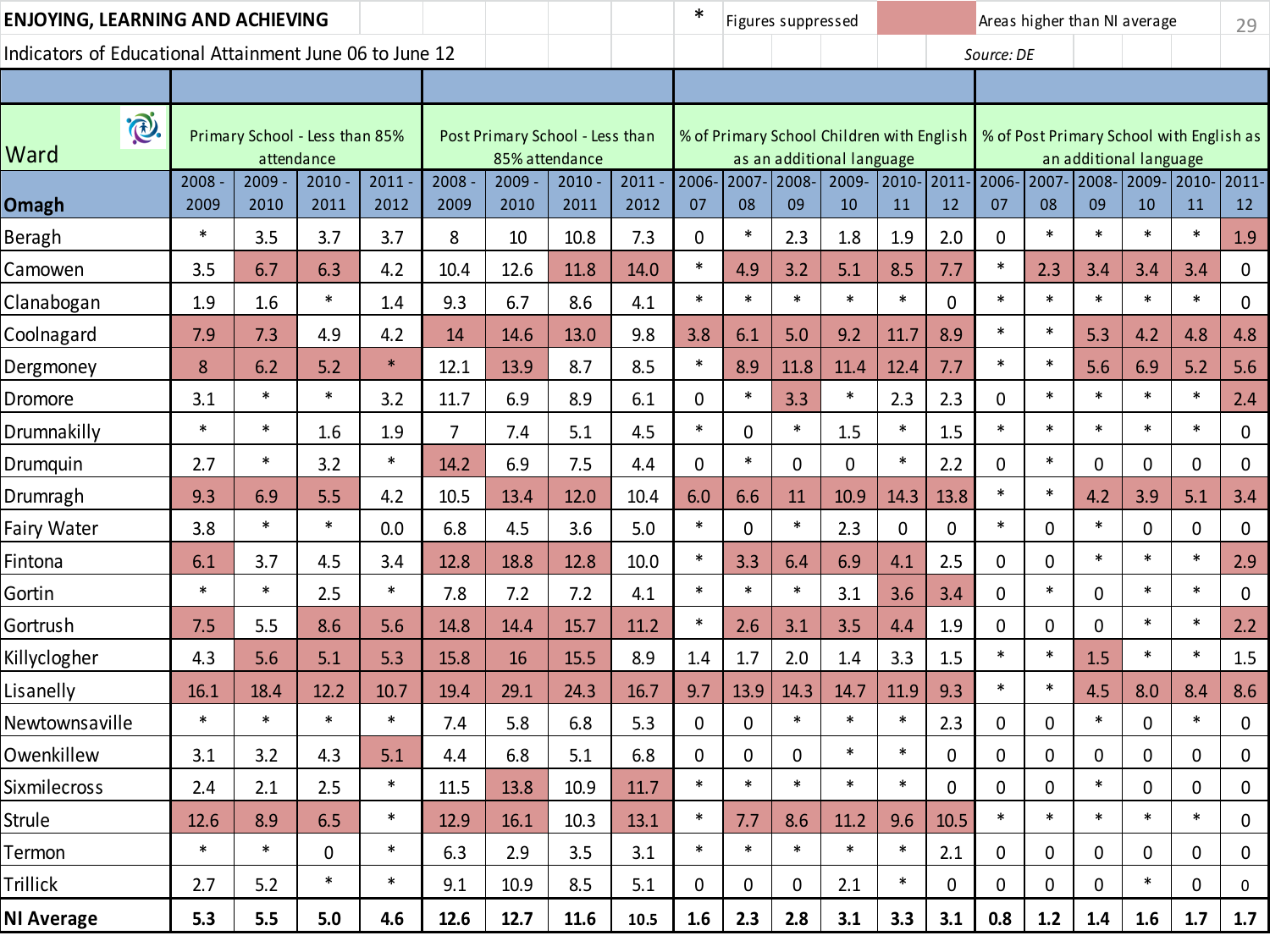Indicators of Educational Attainment June 06 to June 12 Source: NINIS Numbers 1 - 6 are displayed as 3 to avoid the disclosure of any personal information

ENJOYING, LEARNING AND ACHIEVING<br>are areas for concern if consistently shaded Areas shaded red are performing poorer than NI average and are areas for concern if consistently shaded

| $\bigcirc$<br>Ward  | Multiple<br>Deprivation 2010  |                               |    |           |      | Equivalent |                |    |      | % of Leavers attaining 2 or more A levels or  % of Leavers attaining 5+ GCSEs at grades A* |    |     | to C |     |    |     |                                                       |   |      | Number of Leavers attaining no GCSEs |   |   |           |                |              | % Pupils with full Statement<br>(Year 1 - 7) |                  |           |
|---------------------|-------------------------------|-------------------------------|----|-----------|------|------------|----------------|----|------|--------------------------------------------------------------------------------------------|----|-----|------|-----|----|-----|-------------------------------------------------------|---|------|--------------------------------------|---|---|-----------|----------------|--------------|----------------------------------------------|------------------|-----------|
| <b>Omagh</b>        | Rank of<br>$\vert$ NI (n=582) | 20% Most<br>deprived<br>in NI |    | 2006 2007 | 2008 |            | 2009 2010 2011 |    | 2012 | 2006                                                                                       |    |     |      |     |    |     | 2007   2008   2009   2010   2011   2012   2006   2007 |   | 2008 | 2009 2010 2011                       |   |   |           | 2012 2008 2009 |              | 2010 2011 2012                               |                  |           |
| Beragh              | 263                           | X                             | 46 | 52        | 44   | 64         | 70             | 61 | 48   | 71                                                                                         | 79 | 68  | 81   | 86  | 74 | 70  | 3                                                     | 3 | 3    | 3                                    | 3 | 0 | 3         | 2.1            | 1.9          | 4.0                                          | 6.1              | 4.3       |
| Camowen             | 188                           | X                             | 64 | 55        | 71   | 61         | 68             | 59 | 79   | 73                                                                                         | 73 | 84  | 74   | 89  | 81 | 93  | 3                                                     | 3 | 3    | 3                                    | 3 | 3 | 0         | 0              | 2.4          | 2.5                                          | 2.6              | 5.4       |
| Clanabogan          | 368                           | x                             | 57 | 59        | 53   | 66         | 76             | 59 | 71   | 75                                                                                         | 76 | 63  | 82   | 100 | 80 | 87  | 3                                                     | 3 | 3    | 3                                    | 3 | 0 | 0         | 3.6            | 3.4          | 3.3                                          | 1.6              | 1.4       |
| Coolnagard          | 178                           | X                             | 52 | 45        | 65   | 60         | 62             | 67 | 63   | 64                                                                                         | 68 | 74  | 74   | 62  | 80 | 74  | 3                                                     | 3 | 3    | 3                                    | 3 | 3 | 3         | 1.9            | 1.8          | 1.5                                          | 3.0              | 1.4       |
| Dergmoney           | 262                           | X                             | 68 | 62        | 94   | 75         | 71             | 75 | 69   | 77                                                                                         | 71 | 100 | 95   | 76  | 75 | 88  | 3                                                     | 3 | 3    | 3                                    | 3 | 0 | 0         | 0              | 3.0          | 3.6                                          | 3.7              | 4.2       |
| Dromore             | 186                           | X                             | 52 | 38        | 40   | 38         | 52             | 58 | 63   | 67                                                                                         | 73 | 80  | 79   | 83  | 79 | 87  | 3                                                     | 3 | 3    | 3                                    | 3 | 0 | 3         | 4.3            | 4.3          | 4.9                                          | 4.8              | 4.7       |
| Drumnakilly         | 189                           | X                             | 49 | 52        | 61   | 61         | 55             | 55 | 59   | 70                                                                                         | 80 | 78  | 81   | 75  | 74 | 84  | 3                                                     | 3 | 3    | 3                                    | 3 | 3 | 0         | 1.9            | 1.8          | 1.6                                          | 1.6              | 1.6       |
| Drumquin            | 141                           | X                             | 37 | 40        | 36   | 43         | 51             | 70 | 52   | 57                                                                                         | 48 | 57  | 57   | 76  | 74 | 72  | 3                                                     | 3 | 3    | 3                                    | 3 | 0 | 3         | 2.8            | 2.7          | 2.4                                          | 2.3              | 2.3       |
| Drumragh            | 402                           | x                             | 54 | 54        | 49   | 58         | 63             | 75 | 61   | 68                                                                                         | 70 | 78  | 73   | 76  | 93 | 76  | $\overline{3}$                                        | 3 | 3    | 3                                    | 3 | 0 | 3         | 0              | 0            | $\mathbf 0$                                  | $\mathbf{0}$     | $\pmb{0}$ |
| <b>Fairy Water</b>  | 406                           | X                             | 66 | 56        | 65   | 65         | 67             | 67 | 84   | 80                                                                                         | 80 | 84  | 88   | 77  | 88 | 100 | 3                                                     | 3 | 3    | 3                                    | 3 | 3 | 0         | 2.4            | 2.4          | 2.5                                          | $\mathbf 0$      | 2.8       |
| Fintona             | 132                           | X                             | 46 | 44        | 45   | 59         | 47             | 36 | 50   | 63                                                                                         | 60 | 69  | 77   | 61  | 82 | 94  | 3                                                     | 3 | 3    | 3                                    | 3 | 0 | 0         | 2.6            | 0.0          | 2.7                                          | 2.8              | 2.8       |
| Gortin              | 341                           | X                             | 74 | 73        | 68   | 74         | 69             | 52 | 67   | 82                                                                                         | 81 | 85  | 89   | 78  | 76 | 86  | 3                                                     | 3 | 3    | 3                                    | 3 | 3 | 3         | 2.0            | 1.9          | 1.8                                          | $\mathbf 0$      | 1.8       |
| Gortrush            | 139                           | X                             | 59 | 63        | 49   | 59         | 55             | 64 | 66   | 73                                                                                         | 81 | 59  | 78   | 66  | 70 | 76  | 3                                                     | 3 | 3    | 3                                    | 3 | 3 | 0         | 2.1            | 4.3          | 2.2                                          | 4.1              | 2.0       |
| Killyclogher        | 282                           | Χ                             | 55 | 59        | 49   | 69         | 66             | 69 | 67   | 79                                                                                         | 75 | 73  | 80   | 78  | 73 | 80  | 3                                                     | 3 | 3    | 3                                    | 3 | 3 | 0         | 1.5            | 3.0          | 2.9                                          | 3.2              | 3.3       |
| Lisanelly           | 107                           | J                             | 39 | 11        | 40   | 37         | 30             | 58 | 41   | 49                                                                                         | 43 | 60  | 52   | 43  | 65 | 69  | 3                                                     | 3 | 3    | 3                                    | 3 | 3 | 3         | 2.6            | 2.6          | 2.6                                          | 2.5              | 2.7       |
| Newtownsaville      | 316                           | X                             | 74 | 54        | 76   | 59         | 63             | 68 | 61   | 87                                                                                         | 71 | 86  | 76   | 83  | 78 | 87  | 3                                                     | 3 | 3    | 3                                    | 3 | 3 | 0         | $\mathbf{0}$   | $\mathbf{0}$ | $\mathbf{0}$                                 | 2.4              | 2.4       |
| Owenkillew          | 210                           | X                             | 33 | 52        | 42   | 62         | 63             | 71 | 68   | 67                                                                                         | 73 | 72  | 76   | 81  | 88 | 89  | 3                                                     | 3 | 3    | 3                                    | 3 | 3 | 0         | 2.2            | 2.2          | 2.3                                          | 2.2              | 2.2       |
| <b>Sixmilecross</b> | 194                           | X                             | 65 | 50        | 69   | 41         | 60             | 62 | 50   | 76                                                                                         | 69 | 84  | 59   | 71  | 76 | 72  | 3                                                     | 3 | 3    | 3                                    | 3 | 0 | 3         | 2.0            | 2.0          | 2.0                                          | $\mathbf 0$      | $\pmb{0}$ |
| Strule              | 170                           | X                             | 25 | 18        | 25   | 38         | 33             | 56 | 44   | 58                                                                                         | 53 | 58  | 38   | 33  | 75 | 75  | 3                                                     | 3 | 3    | 3                                    | 3 | 3 | 0         | $\Omega$       | 5.9          | 5.6                                          | 5.3              | $\pmb{0}$ |
| Termon              | 181                           | X                             | 57 | 57        | 50   | 62         | 60             | 71 | 74   | 77                                                                                         | 82 | 74  | 90   | 83  | 80 | 91  | 3                                                     | 3 | 3    | 3                                    | 3 | 0 | 0         | 2.1            | 2.2          | 2.2                                          | 2.3              | 2.2       |
| Trillick            | 376                           | X                             | 39 | 39        | 30   | 57         | 61             | 58 | 54   | 58                                                                                         | 61 | 45  | 73   | 83  | 88 | 88  | 3                                                     | 3 | 3    | 3                                    | 3 | 0 | $\pmb{0}$ | 2.5            | 2.3          | 2.2                                          | $\boldsymbol{0}$ | $\pmb{0}$ |
| <b>NI Average</b>   |                               |                               | 45 | 45        | 46   | 50         | 53             | 53 | 56   | 64                                                                                         | 65 | 67  | 70   | 72  | 73 | 76  |                                                       |   |      |                                      |   |   |           | 2.9            | 2.9          | 2.9                                          | 2.9              | 2.8       |
|                     |                               |                               |    |           |      |            |                |    |      |                                                                                            |    |     |      |     |    |     |                                                       |   |      |                                      |   |   |           |                |              |                                              |                  |           |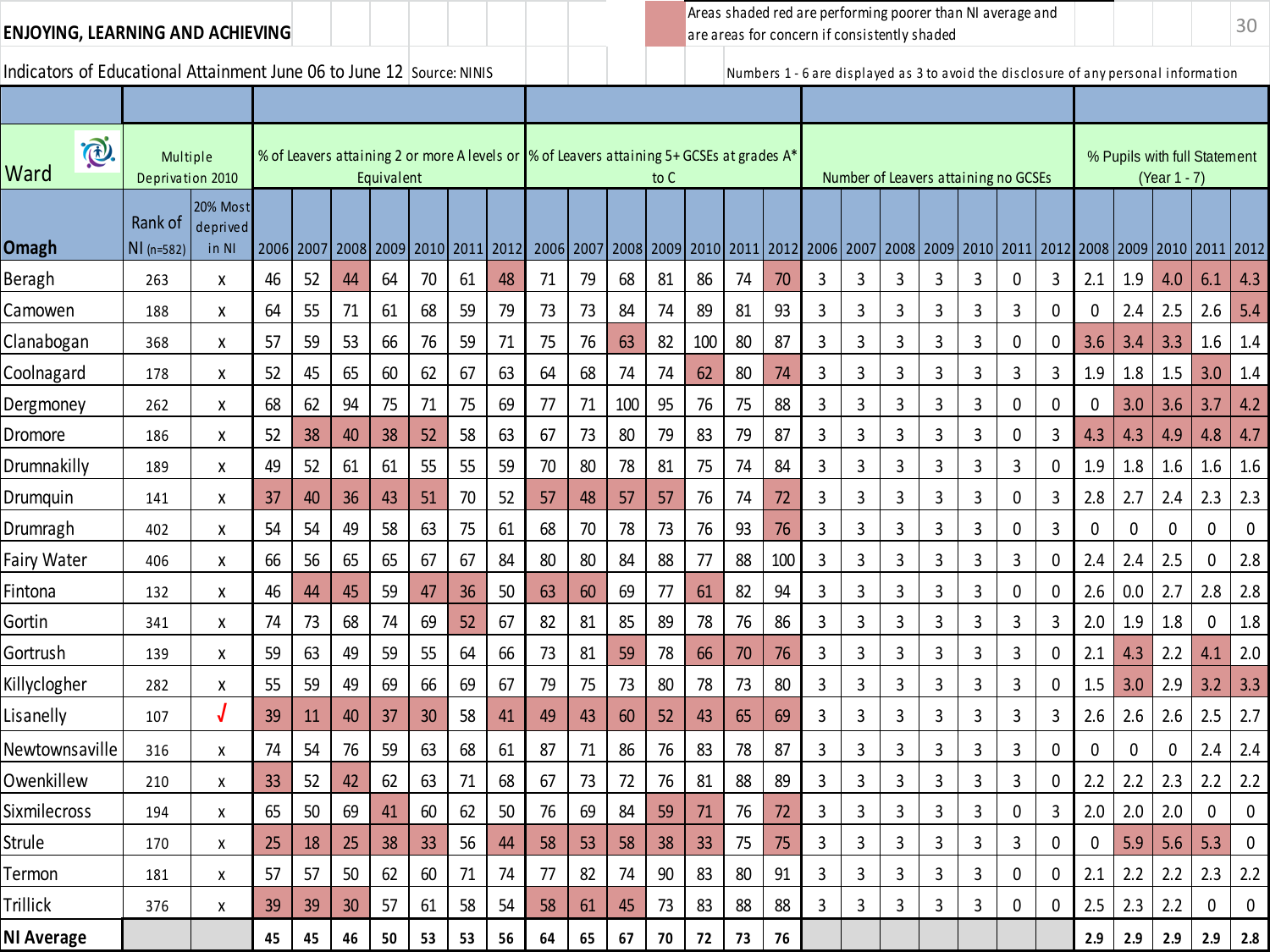| <b>ENJOYING, LEARNING AND ACHIEVING</b>                 |                          |                               |           |                                         |    | MDM Rank - $1 =$ most deprived |      |               |    | Areas shaded red are performing poorer than NI average and<br>are areas for concern if consistently shaded |                                          |      |    |    |    |                          |    |      |                                     |                 |    |                |                |   |                     |   |                                                                                   | 31 |                |                |
|---------------------------------------------------------|--------------------------|-------------------------------|-----------|-----------------------------------------|----|--------------------------------|------|---------------|----|------------------------------------------------------------------------------------------------------------|------------------------------------------|------|----|----|----|--------------------------|----|------|-------------------------------------|-----------------|----|----------------|----------------|---|---------------------|---|-----------------------------------------------------------------------------------|----|----------------|----------------|
| Indicators of Educational Attainment June 06 to June 12 |                          |                               |           |                                         |    |                                |      | Source: NINIS |    |                                                                                                            |                                          |      |    |    |    |                          |    |      |                                     |                 |    |                |                |   |                     |   | Numbers 1 - 6 are displayed 3 to avoid the disclosure of any personal information |    |                |                |
|                                                         |                          |                               |           |                                         |    |                                |      |               |    |                                                                                                            |                                          |      |    |    |    |                          |    |      |                                     |                 |    |                |                |   |                     |   |                                                                                   |    |                |                |
| $\widetilde{C}$<br>Ward                                 |                          | Multiple<br>Deprivation 2010  |           | % of School Leavers in Higher Education |    |                                |      |               |    |                                                                                                            | % of School Leavers in Further Education |      |    |    |    |                          |    |      | % of School Leavers in Employment & | <b>Training</b> |    |                |                |   |                     |   | <b>Number of School Leavers</b><br>Unemployed/Unknown                             |    |                |                |
| Omagh                                                   | Rank<br>of NI<br>(n=582) | 20% Most<br>deprived<br>in NI | 2006 2007 |                                         |    | 2008 2009                      | 2010 | 2011          |    |                                                                                                            | 2012 2006 2007                           | 2008 |    |    |    | 2009 2010 2011 2012 2006 |    | 2007 | 2008 2009 2010                      |                 |    | 2011           |                |   | 2012 2006 2007 2008 |   | 2009                                                                              |    | 2010 2011 2012 |                |
| Beragh                                                  | 263                      | Χ                             | 39        | 52                                      | 44 | 56                             | 44   | 50            | 38 | 11                                                                                                         | 34                                       | 41   | 36 | 37 | 50 | 45                       | 46 | 21   | 18                                  | 8               | 19 | $\mathbf{0}$   | 10             | 3 | 3                   | 3 | 3                                                                                 | 3  | 0              | $\mathbf{3}$   |
| Camowen                                                 | 188                      | Χ                             | 58        | 52                                      | 66 | 52                             | 61   | 50            | 66 | 21                                                                                                         | 45                                       | 32   | 32 | 11 | 31 | 24                       | 9  | 18   | <b>16</b>                           | 10              | 11 | 9              | $\overline{3}$ | 3 | 3                   | 3 | 3                                                                                 | 3  | 3              | 3              |
| Clanabogan                                              | 368                      | Χ                             | 50        | 54                                      | 45 | 64                             | $70$ | 55            | 61 | 27                                                                                                         | 37                                       | 32   | 7  | 27 | 30 | 26                       | 23 | 15   | 16                                  | 20              | 8  | 7              | 5              | 3 | 3                   | 3 | 3                                                                                 | 3  | 3              | 3              |
| Coolnagard                                              | 178                      | Χ                             | 45        | 41                                      | 61 | 60                             | 55   | 59            | 56 | 21                                                                                                         | 39                                       | 23   | 7  |    | 29 | 28                       | 24 | 14   | 19                                  | 7               | 29 | 6              | 11             | 3 | 3                   | 3 | 3                                                                                 | 3  | 3              | 3              |
| Dergmoney                                               | 262                      | Χ                             | 65        | 62                                      | 94 | 70                             | 71   | 75            | 50 | 10                                                                                                         | 14                                       | 6    | 15 | 18 | 25 | 38                       | 23 | 29   | 35                                  | 15              | 18 | $\mathbf{0}$   | 13             | 3 | 3                   | 3 | 3                                                                                 | 3  | 0              | $\mathbf{3}$   |
| Dromore                                                 | 186                      | Χ                             | 50        | 27                                      | 38 | 31                             | 41   | 42            | 47 | 21                                                                                                         | 54                                       | 60   | 52 | 41 | 46 | 43                       | 24 | 16   | 15                                  | 7               | 10 | 13             | 10             | 3 | 3                   | 3 | 3                                                                                 | 3  | 3              | 3              |
| Drumnakilly                                             | 189                      | Χ                             | 43        | 39                                      | 59 | 56                             | 49   | 57            | 43 | 19                                                                                                         | 33                                       | 30   | 25 | 27 | 31 | 30                       | 34 | 22   | 13                                  | 15              | 22 | $\overline{7}$ | 23             | 3 | 3                   | 3 | 3                                                                                 | 3  | 3              | 10             |
| Drumquin                                                | 141                      | Χ                             | 37        | 36                                      | 29 | 47                             | 46   | 52            | 44 | 37                                                                                                         | 12                                       | 18   | 33 | 27 | 35 | 40                       | 27 | 24   | 39                                  | 10              | 24 | 13             | 16             | 3 | 3                   | 3 | 3                                                                                 | 3  | 0              | 3              |
| Drumragh                                                | 402                      | Χ                             | 51        | 51                                      | 49 | 50                             | 49   | 57            | 33 | 20                                                                                                         | 32                                       | 24   | 31 | 27 | 32 | 55                       | 24 | 16   | 16                                  | 12              | 24 | 11             | $\mathbf{0}$   | 3 | 3                   | 3 | $\overline{3}$                                                                    | 3  | 3              | $\mathbf 0$    |
| Fairy Water                                             | 406                      | χ                             | 66        | 56                                      | 62 | 65                             | 53   | 60            | 84 | 7                                                                                                          | 27                                       | 16   | 19 | 10 | 35 | 16                       | 16 | 15   | 16                                  | 7               | 27 | 7              | $\mathbf{0}$   | 3 | 3                   | 3 | 3                                                                                 | 3  | 3              | 0              |
| Fintona                                                 | 132                      | Χ                             | 34        | 40                                      | 45 | 55                             | 45   | 14            | 50 | 46                                                                                                         | 36                                       | 38   | 14 | 26 | 59 | 44                       | 20 | 24   | 21                                  | 14              | 24 | 14             | 6              | 3 | 3                   | 3 | 3                                                                                 | 3  | 3              | 3              |
| Gortin                                                  | 341                      | Χ                             | 63        | 58                                      | 68 | 66                             | 64   | 50            | 67 | 8                                                                                                          | 27                                       | 24   | 9  | 8  | 31 | 22                       | 8  | 23   | 18                                  | 9               | 22 | 7              | 11             | 3 | 3                   | 3 | 3                                                                                 | 3  | 3              | 3              |
| Gortrush                                                | 139                      | Χ                             | 38        | 54                                      | 43 | 56                             | 45   | 50            | 52 | 24                                                                                                         | 38                                       | 11   | 25 | 10 | 30 | 28                       | 24 | 13   | 43                                  | 9               | 31 | $\overline{7}$ | 10             | 3 | 3                   | 3 | 3                                                                                 | 3  | 3              | $\mathbf{3}$   |
| Killyclogher                                            | 282                      | χ                             | 53        | 57                                      | 47 | 63                             | 54   | 60            | 58 | 32                                                                                                         | 36                                       | 31   | 20 | 24 | 24 | 27                       | 6  | 14   | 12                                  | 15              | 16 | 7              | 12             | 3 | 3                   | 3 | 3                                                                                 | 3  | 3              | $\overline{7}$ |
| Lisanelly                                               | 107                      |                               | 7         | 11                                      | 32 | 30                             | 13   | 35            | 41 | 51                                                                                                         | 46                                       | 28   | 33 | 13 | 39 | 41                       | 32 | 21   | 24                                  | 11              | 35 | 10             | $\overline{9}$ | 3 | 3                   | 3 | 3                                                                                 | 3  | 3              | 3              |
| Newtownsaville                                          | 316                      | х                             | 68        | 51                                      | 72 | 48                             | 43   | 54            | 52 | 10                                                                                                         | 29                                       | 7    | 41 | 27 | 32 | 29                       | 10 | 17   | 21                                  | 10              | 27 | 8              | 13             | 3 | 3                   | 3 | 3                                                                                 | 3  | 3              | 3              |
| Owenkillew                                              | 210                      | X                             | 25        | 39                                      | 40 | 62                             | 53   | 58            | 62 | 35                                                                                                         | 9                                        | 30   | 10 | 9  | 13 | 14                       | 40 | 33   | 14                                  | 10              | 9  | 13             | 24             | 3 | 3                   | 3 | 3                                                                                 | 3  | 3              | 9              |
| Sixmilecross                                            | 194                      | χ                             | 59        | 39                                      | 56 | 38                             | 33   | 47            | 42 | 8                                                                                                          | 22                                       | 24   | 45 | 48 | 38 | 31                       | 24 | 28   | 13                                  | $10$            | 19 | 9              | 28             | 3 | $\mathbf{3}$        | 3 | 3                                                                                 | 3  | 0              | 10             |
| Strule                                                  | 170                      | х                             | 25        | 18                                      | 25 | 38                             | 33   | 56            | 38 | 25                                                                                                         | 47                                       | 25   | 38 | 33 | 19 | 38                       | 25 | 35   | 50                                  | 38              | 33 | 19             | 19             | 3 | $\mathbf{3}$        | 3 | 3                                                                                 | 3  | 3              | 3              |
| Termon                                                  | 181                      | χ                             | 57        | 45                                      | 41 | 55                             | 58   | 62            | 59 | 5                                                                                                          | 18                                       | 29   | 10 | 23 | 7  | 21                       | 33 | 39   | 32                                  | 10              | 20 | 29             | 21             | 3 | 3                   | 3 | 3                                                                                 | 3  | 0              | $\overline{7}$ |
| Trillick                                                | 376                      | Χ                             | 39        | 39                                      | 24 | 53                             | 56   | 45            | 50 | 24                                                                                                         | 43                                       | 45   | 33 | 17 | 33 | 19                       | 34 | 21   | 30                                  | 10              | 17 | 9              | 27             | 3 | 3                   | 3 | 3                                                                                 | 3  | 3              | $\overline{7}$ |
| <b>NI Average</b>                                       |                          |                               | 37        | 38                                      | 40 | 43                             | 42   | 42            | 42 | 28                                                                                                         | 27                                       | 30   | 32 | 33 | 33 | 35                       | 29 | 28   | 25                                  | 19              | 19 | 20             | 17             |   |                     |   |                                                                                   |    |                |                |
|                                                         |                          |                               |           |                                         |    |                                |      |               |    |                                                                                                            |                                          |      |    |    |    |                          |    |      |                                     |                 |    |                |                |   |                     |   |                                                                                   |    |                |                |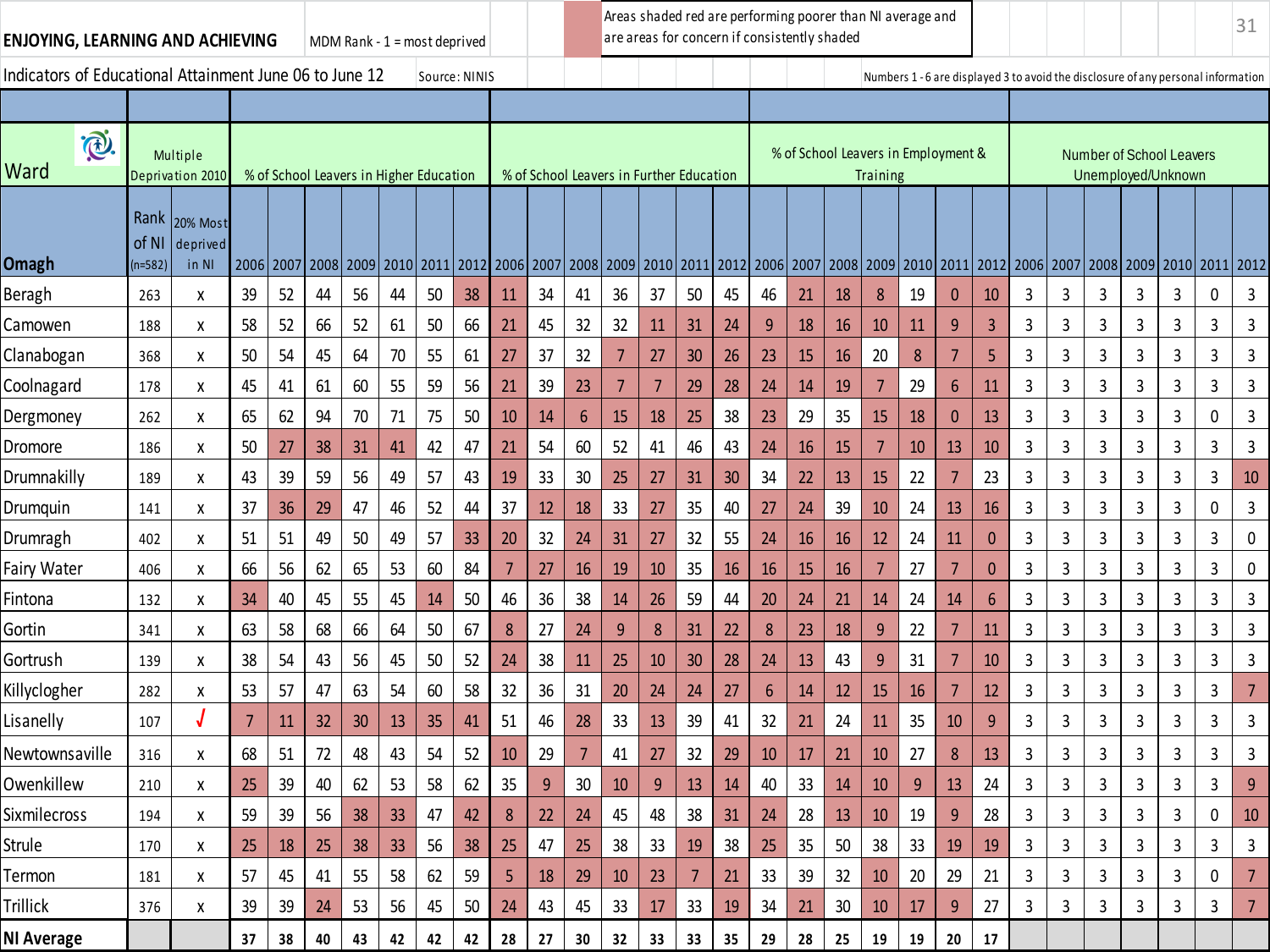| <b>ENJOYING, LEARNING AND ACHIEVING</b>           |                                                  |                   |                      |                                      |                  |                     |  |  |  |  |  |  |  |
|---------------------------------------------------|--------------------------------------------------|-------------------|----------------------|--------------------------------------|------------------|---------------------|--|--|--|--|--|--|--|
| Indicators of Early Years Provision November 2011 |                                                  |                   |                      | Source: Regional Daycare Profile     |                  |                     |  |  |  |  |  |  |  |
|                                                   |                                                  |                   |                      | <b>Number of Registered Places</b>   |                  |                     |  |  |  |  |  |  |  |
| iQ.<br><b>Wards</b>                               | Census 2011<br><b>Population 0 to</b><br>4 years | <b>Playgroups</b> | <b>Day Nurseries</b> | <b>Out of School</b><br><b>Clubs</b> | <b>Creches</b>   | <b>Childminders</b> |  |  |  |  |  |  |  |
| <b>Strabane</b>                                   |                                                  |                   |                      |                                      |                  |                     |  |  |  |  |  |  |  |
| Artigarvan                                        | 167                                              | 24                | $\overline{0}$       | $\boldsymbol{0}$                     | $\boldsymbol{0}$ | 16                  |  |  |  |  |  |  |  |
| Ballycolman                                       | 114                                              | 24                | $\overline{0}$       | $\boldsymbol{0}$                     | $\overline{0}$   | 18                  |  |  |  |  |  |  |  |
| Castlederg                                        | 128                                              | 16                | 42                   | 24                                   | 0                | $\overline{0}$      |  |  |  |  |  |  |  |
| Clare                                             | 182                                              | 26                | 87                   | 26                                   | 0                | 3                   |  |  |  |  |  |  |  |
| Dunnamanagh                                       | 141                                              | 20                | $\overline{0}$       | 0                                    | $\mathbf 0$      | 6                   |  |  |  |  |  |  |  |
| East                                              | 106                                              | $\overline{0}$    | $\overline{0}$       | $\overline{0}$                       | $\overline{0}$   | 6                   |  |  |  |  |  |  |  |
| Finn                                              | 233                                              | 48                | $\mathbf 0$          | $\overline{0}$                       | $\boldsymbol{0}$ | 28                  |  |  |  |  |  |  |  |
| Glenderg                                          | 179                                              | 24                | $\overline{0}$       | $\boldsymbol{0}$                     | $\boldsymbol{0}$ | $\overline{0}$      |  |  |  |  |  |  |  |
| Newtownstewart                                    | 139                                              | 26                | $\overline{0}$       | $\overline{0}$                       | $\boldsymbol{0}$ | 31                  |  |  |  |  |  |  |  |
| North                                             | 228                                              | 24                | $\overline{0}$       | 16                                   | $\overline{0}$   | 40                  |  |  |  |  |  |  |  |
| Plumbridge                                        | 130                                              | 24                | $\mathbf 0$          | 0                                    | 0                | 5                   |  |  |  |  |  |  |  |
| <b>Sion Mills</b>                                 | 134                                              | $\overline{0}$    | $\overline{0}$       | $\boldsymbol{0}$                     | $\mathbf 0$      | 22                  |  |  |  |  |  |  |  |
| Slievekirk                                        | 203                                              | 24                | $\overline{0}$       | $\overline{0}$                       | $\overline{0}$   | 14                  |  |  |  |  |  |  |  |
| South                                             | 211                                              | $\boldsymbol{0}$  | $\boldsymbol{0}$     | $\boldsymbol{0}$                     | $\boldsymbol{0}$ | 23                  |  |  |  |  |  |  |  |
| Victoria Bridge                                   | 157                                              | 24                | $\boldsymbol{0}$     | $\boldsymbol{0}$                     | $\boldsymbol{0}$ | 17                  |  |  |  |  |  |  |  |
| West                                              | 233                                              | 32                | 12                   | $6\,$                                | 42               | 34                  |  |  |  |  |  |  |  |
|                                                   |                                                  |                   |                      |                                      |                  |                     |  |  |  |  |  |  |  |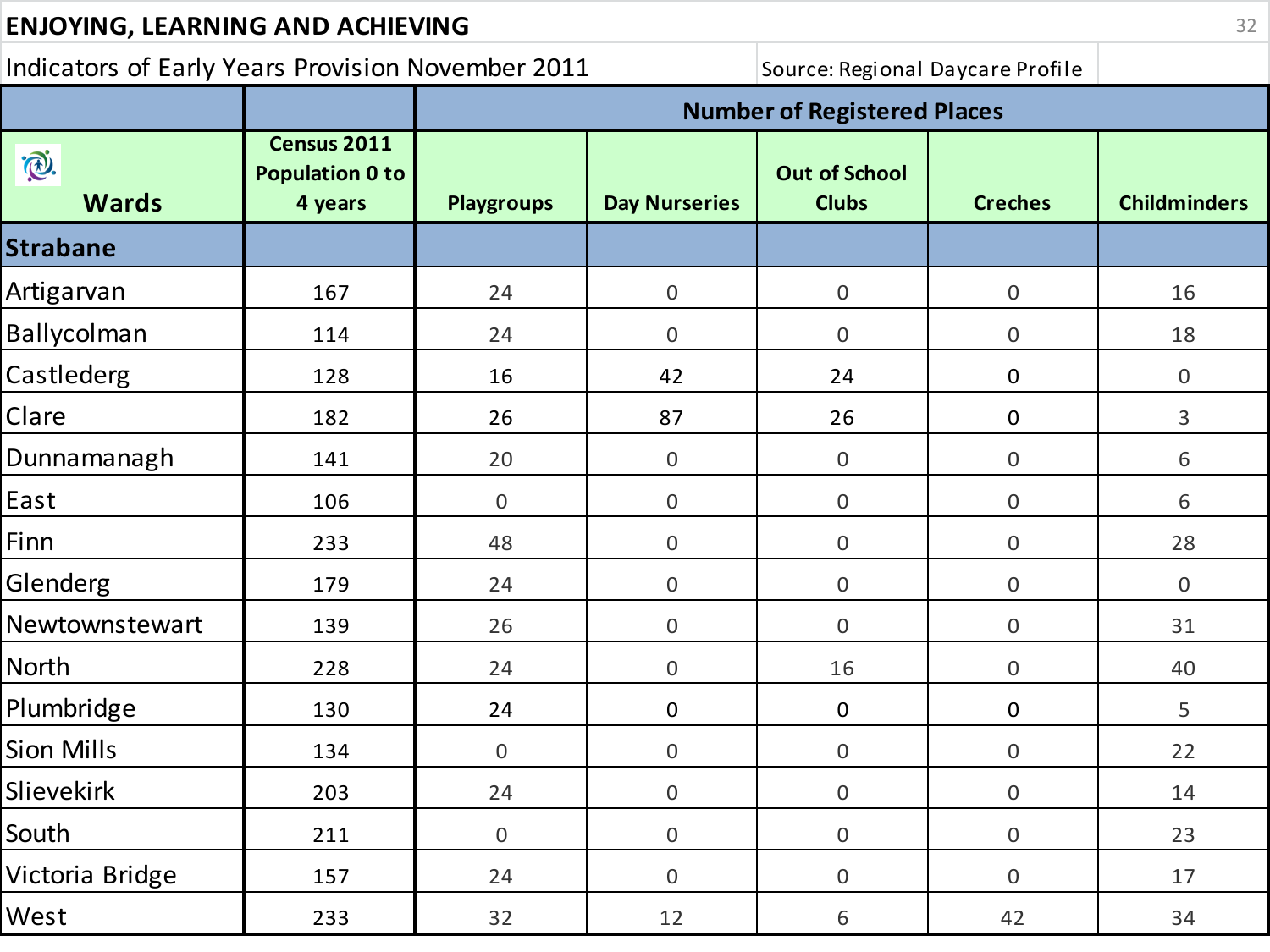| ENJOYING, LEARNING AND ACHIEVING                        |              |                                              |              |              |              |                |                                 |                  | ∗                |             | Figures suppressed                                                     |              |              |              |             |              |              | Areas higher than NI average |                                          | 33              |
|---------------------------------------------------------|--------------|----------------------------------------------|--------------|--------------|--------------|----------------|---------------------------------|------------------|------------------|-------------|------------------------------------------------------------------------|--------------|--------------|--------------|-------------|--------------|--------------|------------------------------|------------------------------------------|-----------------|
| Indicators of Educational Attainment June 06 to June 12 |              |                                              |              |              |              |                |                                 |                  |                  |             |                                                                        |              |              |              | Source: DE  |              |              |                              |                                          |                 |
|                                                         |              |                                              |              |              |              |                |                                 |                  |                  |             |                                                                        |              |              |              |             |              |              |                              |                                          |                 |
| Ò.                                                      |              |                                              |              |              |              |                |                                 |                  |                  |             |                                                                        |              |              |              |             |              |              |                              |                                          |                 |
| Ward                                                    |              | Primary School - Less than 85%<br>attendance |              |              |              | 85% attendance | Post Primary School - Less than |                  |                  |             | % of Primary School Children with English<br>as an additional language |              |              |              |             |              |              | an additional language       | % of Post Primary School with English as |                 |
| Strabane                                                | 2008<br>2009 | 2009<br>2010                                 | 2010<br>2011 | 2011<br>2012 | 2008<br>2009 | 2009<br>2010   | 2010<br>2011                    | $2011 -$<br>2012 | 2006<br>07       | 2007<br>08  | 2008-<br>09                                                            | 2009<br>10   | 2010-<br>11  | 2011<br>12   | 2006<br>07  | 2007<br>08   | 2008-<br>09  | $ 2009 -$<br>10              | 2010-<br>11                              | $ 2011 -$<br>12 |
| Artigarvan                                              | 2.5          | 2.9                                          | 3.4          | 1.9          | 9.9          | 10.0           | 6.4                             | 7.7              | 0                | 0           | 0                                                                      | 0            | 0            | $\mathbf 0$  | $\mathbf 0$ | $\mathbf{0}$ | $\mathbf{0}$ | $\mathbf 0$                  | $\mathbf{0}$                             | 0               |
| <b>Ballycolman</b>                                      | 8.0          | 12.9                                         | 12.2         | 8.8          | 27.8         | 33.1           | 23.9                            | 26.8             | $\ast$           | $\ast$      | $\ast$                                                                 | $\ast$       | $\ast$       | $\mathbf{0}$ | $\mathbf 0$ | $\mathbf{0}$ | 0            | $\ast$                       | 0                                        | $\mathbf 0$     |
| Castlederg                                              | 5.2          | 8.9                                          | 9.8          | 6.8          | 16.4         | 18.5           | 13.7                            | 23.2             | 2.8              | 3.1         | 6.5                                                                    | 10           | 5.6          | 6.3          | $\ast$      | 3.9          | 4.0          | 5.5                          | 3.7                                      | 3.3             |
| Clare                                                   | 2.1          | $\ast$                                       | $\ast$       | $\ast$       | 9.9          | 5.6            | 6.8                             | 6.1              | 0                | $\ast$      | 0                                                                      | 0            | $\mathbf{0}$ | $\mathbf{0}$ | 0           | $\ast$       | $\ast$       | $\ast$                       | $\ast$                                   | 0               |
| Dunnamanagh                                             | $\ast$       | $\ast$                                       | $\ast$       | 3.0          | 5.6          | 6.4            | 6.6                             | 7.1              | 0                | 0           | 0                                                                      | 0            | 0            | $\mathbf 0$  | 0           | 0            | 0            | 0                            | $\mathbf 0$                              | 0               |
| East                                                    | 8.0          | 12.5                                         | 10.0         | 8.6          | 25.2         | 23.7           | 19.9                            | 21.0             | $\ast$           | $\ast$      | $\ast$                                                                 | $\mathbf{0}$ | $\ast$       | $\mathbf 0$  | $\mathbf 0$ | $\mathbf{0}$ | $\ast$       | $\ast$                       | $\ast$                                   | 0               |
| Finn                                                    | 3.6          | 4.5                                          | 2.9          | 4.3          | 19.3         | 16.3           | 15.0                            | 10.0             | $\ast$           | $\ast$      | 0                                                                      | $\mathbf 0$  | 0            | 0            | $\ast$      | $\mathbf 0$  | 0            | $\mathbf 0$                  | $\mathbf 0$                              | 0               |
| Glenderg                                                | 2.7          | 3.9                                          | 2.8          | 3.8          | 10.2         | 14             | 15.1                            | 12.6             | $\boldsymbol{0}$ | $\ast$      | $\ast$                                                                 | $\ast$       | $\ast$       | $\mathbf{0}$ | $\mathbf 0$ | $\ast$       | $\ast$       | $\ast$                       | $\ast$                                   | 0               |
| Newtownstewart                                          | 3.2          | 3.7                                          | 2.9          | 3.5          | 20.9         | 15             | 12.3                            | 16.3             | 0                | 0           | 0                                                                      | 3.2          | $\ast$       | $\mathbf 0$  | 0           | 0            | 0            | $\ast$                       | $\ast$                                   | 0               |
| North                                                   | 7.5          | 11.6                                         | 10.0         | 6.6          | 18           | 18.5           | 10.3                            | 12.9             | $\ast$           | $\ast$      | 1.7                                                                    | 1.7          | $\ast$       | 1.5          | $\ast$      | $\ast$       | $\ast$       | $\ast$                       | $\ast$                                   | 1.6             |
| Plumbridge                                              | $\ast$       | $\ast$                                       | $\ast$       | $\ast$       | 6.2          | 5.2            | 4.7                             | 5.6              | 0                | 0           | $\ast$                                                                 | $\mathbf 0$  | 0            | $\mathbf 0$  | $\mathbf 0$ | $\mathbf{0}$ | $\mathbf 0$  | $\mathbf 0$                  | 0                                        | 0               |
| Sion Mills                                              | 5.9          | 3.8                                          | 7.9          | 8.4          | 12.1         | 12.9           | 16.8                            | 13.8             | $\ast$           | 0           | $\ast$                                                                 | $\mathbf 0$  | 0            | 0            | $\mathbf 0$ | $\mathbf{0}$ | 0            | $\mathbf 0$                  | 0                                        | 0               |
| Slievekirk                                              | 4.9          | 3.4                                          | 2.3          | $\ast$       | 13.5         | 12.3           | 13.4                            | 8.6              | 0                | 0           | 0                                                                      | 0            | $\ast$       | 0            | 0           | 0            | 0            | 0                            | 0                                        | 0               |
| South                                                   | 8.6          | 6.4                                          | 5.4          | 3.4          | 17.3         | 15.7           | 14.7                            | 12.6             | ∗                | 2.9         | 4.8                                                                    | 5.2          | 4.7          | 4.7          | ∗           |              | 1.4          | ∗                            |                                          | 0               |
| Victoria Bridge                                         | 2.7          | $\ast$                                       | 2.8          | 5.1          | 13.8         | 14             | 11.8                            | 8.0              | $\mathbf 0$      | $\mathbf 0$ | $\ast$                                                                 | $\ast$       | 0            | $\mathbf 0$  | $\mathbf 0$ | 0            | 0            | 0                            | $\ast$                                   | 0               |
| West                                                    | 5.6          | 6.5                                          | 4.8          | 2.5          | 18.1         | 19.5           | 15.4                            | 14.1             | $\ast$           | $\ast$      | $\ast$                                                                 | $\ast$       | $\ast$       | $\mathbf{0}$ | $\mathbf 0$ | 0            | $\mathbf{0}$ | $\ast$                       | $\ast$                                   | 0               |
| <b>NI Average</b>                                       | 5.3          | 5.5                                          | 5.0          | 4.6          | 12.6         | 12.7           | 11.6                            | 10.5             | 1.6              | 2.3         | 2.8                                                                    | 3.1          | 3.3          | 3.1          | 0.8         | 1.2          | 1.4          | 1.6                          | 1.7                                      | 1.7             |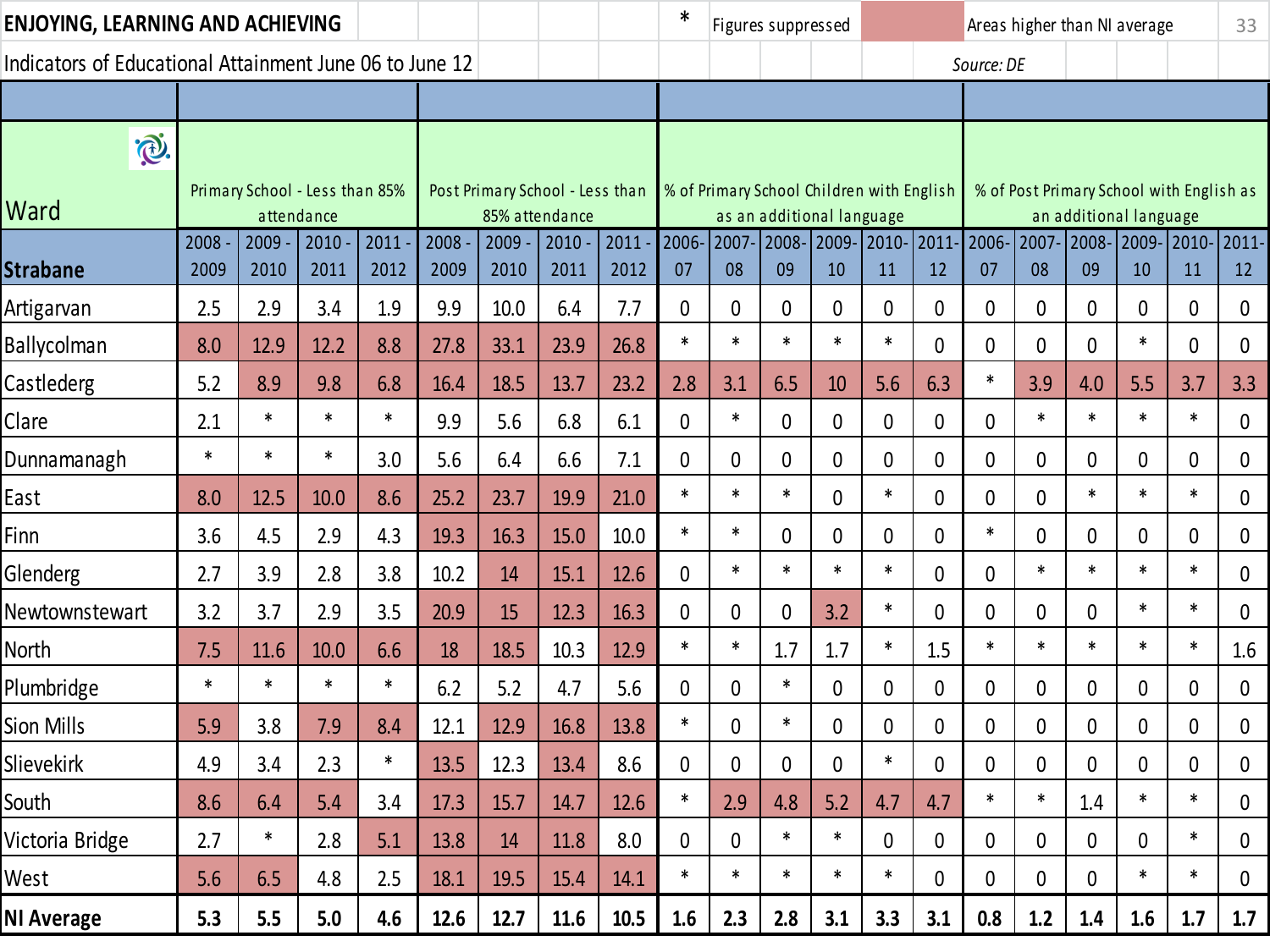## **ENJOYING, LEARNING AND ACHIEVING**

Indicators of Educational Attainment June 06 to June 12 Source: NINIS Numbers 1 - 6 are displayed as 3 to avoid the disclosure of any personal information

Areas shaded red are performing poorer than NI average and are areas for concern if consistently shaded

| marcators or Educational Attainment sanc objects same 12 |                                     |                               |                                              |           |      |            |    |    |    |    |    |    |              |    |                                                                                                                                                                                     |    |   |                |                | <b>NUMBER 2</b> OUTCRISPINGER US STO AVOID THE UISCRISBILE OF ANY PERSONAL IMPORTANCE |   |   |                |             |     |              |                              |     |
|----------------------------------------------------------|-------------------------------------|-------------------------------|----------------------------------------------|-----------|------|------------|----|----|----|----|----|----|--------------|----|-------------------------------------------------------------------------------------------------------------------------------------------------------------------------------------|----|---|----------------|----------------|---------------------------------------------------------------------------------------|---|---|----------------|-------------|-----|--------------|------------------------------|-----|
|                                                          |                                     |                               |                                              |           |      |            |    |    |    |    |    |    |              |    |                                                                                                                                                                                     |    |   |                |                |                                                                                       |   |   |                |             |     |              |                              |     |
| $\widetilde{\mathcal{O}}$<br>Ward                        | <b>Multiple Deprivation</b><br>2010 |                               | % of Leavers attaining 2 or more A levels or |           |      | Equivalent |    |    |    |    |    |    | $A^*$ to $C$ |    | % of Leavers attaining 5+ GCSEs at grades                                                                                                                                           |    |   |                |                | Number of Leavers attaining no GCSEs                                                  |   |   |                |             |     | (Year 1 - 7) | % Pupils with full Statement |     |
| <b>Strabane</b>                                          | Rank of<br>$NI(n=582)$              | 20% Most<br>deprived<br>in NI |                                              | 2006 2007 | 2008 |            |    |    |    |    |    |    |              |    | 2009   2010   2011   2012   2006   2007   2008   2009   2010   2011   2012   2006   2007   2008   2009   2010   2011   2012   2008   2009   2010   2011   2012   2010   2011   2012 |    |   |                |                |                                                                                       |   |   |                |             |     |              |                              |     |
| Artigarvan                                               | 190                                 | χ                             | 44                                           | 43        | 30   | 54         | 41 | 41 | 46 | 63 | 70 | 57 | 65           | 67 | 48                                                                                                                                                                                  | 74 | 3 | 3              | 3              | 3                                                                                     | 3 | 0 | $\mathbf 0$    | 3.7         | 3.7 | 3.8          | 3.9                          | 3.8 |
| Ballycolman                                              | 27                                  |                               | 30                                           | 10        | 34   | 41         | 50 | 12 | 38 | 40 | 29 | 38 | 59           | 59 | 46                                                                                                                                                                                  | 69 | 3 | 3              | 3              | 3                                                                                     | 3 | 3 | 0              | 2.6         | 2.6 | $\mathbf 0$  | 2.9                          | 2.9 |
| Castlederg                                               | 40                                  |                               | 38                                           | 34        | 41   | 47         | 57 | 53 | 48 | 55 | 53 | 67 | 68           | 74 | 67                                                                                                                                                                                  | 70 | 3 | 3              | 3              | 3                                                                                     | 3 | 0 | 3              | 3.7         | 0   | 3.8          | 3.8                          | 3.6 |
| Clare                                                    | 130                                 | χ                             | 45                                           | 47        | 41   | 60         | 53 | 65 | 67 | 55 | 68 | 59 | 80           | 70 | 84                                                                                                                                                                                  | 83 | 3 | 3              | $\overline{3}$ | 3                                                                                     | 3 | 3 | $\mathbf 0$    | 2.0         | 2.1 | 2.4          | 2.3                          | 2.3 |
| Dunnamanagh                                              | 95                                  |                               | 45                                           | 47        | 41   | 78         | 58 | 52 | 50 | 67 | 66 | 67 | 85           | 71 | 65                                                                                                                                                                                  | 77 | 3 | 3              | 3              | 3                                                                                     | 3 | 0 | $\mathbf{0}$   | 0           | 2.5 | 2.7          | 2.6                          | 2.6 |
| East                                                     | 5                                   |                               | 29                                           | 53        | 43   | 30         | 38 | 41 | 18 | 43 | 57 | 57 | 35           | 42 | 56                                                                                                                                                                                  | 47 | 3 | 3              | 3              | 3                                                                                     | 3 | 0 | 0              | 2.9         | 3.1 | 3.4          | 3.2                          | 3.4 |
| Finn                                                     | 93                                  |                               | 33                                           | 39        | 41   | 55         | 60 | 36 | 60 | 57 | 61 | 57 | 75           | 81 | 53                                                                                                                                                                                  | 83 | 3 | $\overline{3}$ | 3              | 3                                                                                     | 3 | 0 | $\mathbf 0$    | $\mathbf 0$ | 0   | $\mathbf 0$  | 1.9                          | 1.9 |
| Glenderg                                                 | 73                                  |                               | 47                                           | 57        | 45   | 55         | 51 | 56 | 58 | 69 | 75 | 68 | 79           | 68 | 79                                                                                                                                                                                  | 73 | 3 | 3              | 3              | 3                                                                                     | 3 | 0 | $\mathbf 0$    | 3.9         | 2.0 | 2.0          | 2.0                          | 2.1 |
| Newtownstewart                                           | 69                                  |                               | 52                                           | 33        | 41   | 14         | 42 | 57 | 47 | 72 | 58 | 59 | 43           | 58 | 71                                                                                                                                                                                  | 77 | 3 | 3              | 3              | 3                                                                                     | 3 | 3 | $\mathbf 0$    | 2.4         | 2.6 | 2.7          | 0                            | 0   |
| North                                                    | 98                                  |                               | 47                                           | 51        | 62   | 35         | 54 | 57 | 65 | 63 | 61 | 66 | 51           | 65 | 69                                                                                                                                                                                  | 82 | 3 | 3              | 3              | 3                                                                                     | 3 | 0 | 0              | 1.5         | 1.5 | 1.5          | 1.4                          | 0   |
| Plumbridge                                               | 173                                 | χ                             | 46                                           | 55        | 56   | 50         | 45 | 60 | 48 | 63 | 80 | 69 | 77           | 71 | 80                                                                                                                                                                                  | 90 | 3 | 3              | $\overline{3}$ | 3                                                                                     | 3 | 0 | 0              | 4.3         | 4.4 | 2.4          | 2.4                          | 2.6 |
| Sion Mills                                               | 76                                  |                               | 46                                           | 52        | 49   | 48         | 64 | 58 | 50 | 57 | 58 | 66 | 69           | 71 | 71                                                                                                                                                                                  | 71 | 3 | $\overline{3}$ | $\overline{3}$ | 3                                                                                     | 3 | 0 | $\mathbf 0$    | 2.7         | 2.7 | 2.8          | 0                            | 2.7 |
| Slievekirk                                               | 182                                 | χ                             | 30                                           | 37        | 47   | 38         | 55 | 46 | 42 | 58 | 57 | 59 | 54           | 68 | 62                                                                                                                                                                                  | 56 | 3 | 3              | $\overline{3}$ | 3                                                                                     | 3 | 3 | $\overline{3}$ | 0           | 0   | 0            | 2.4                          | 2.3 |
| South                                                    | 171                                 | χ                             | 56                                           | 48        | 55   | 54         | 55 | 58 | 59 | 68 | 58 | 61 | 70           | 70 | 78                                                                                                                                                                                  | 83 | 3 | 3              | 3              | 3                                                                                     | 3 | 0 | $\mathbf{0}$   | 2.9         | 2.9 | 3.1          | 3.2                          | 1.7 |
| Victoria Bridge                                          | 148                                 | χ                             | 53                                           | 59        | 48   | 44         | 56 | 52 | 52 | 68 | 78 | 76 | 78           | 69 | 71                                                                                                                                                                                  | 76 | 3 | 3              | 3              | 3                                                                                     | 3 | 3 | $\mathbf 0$    | 2.3         | 2.3 | 2.4          | 2.4                          | 2.4 |
| West                                                     | 113                                 |                               | 47                                           | 39        | 57   | 51         | 60 | 48 | 48 | 60 | 55 | 74 | 68           | 69 | 73                                                                                                                                                                                  | 73 | 3 | 3              | 3              | 3                                                                                     | 3 | 3 | $\mathbf 0$    | 2.6         | 1.3 | 1.3          | 1.4                          | 1.4 |
| NI Average                                               |                                     |                               | 45                                           | 45        | 46   | 50         | 53 | 53 | 56 | 64 | 65 | 67 | 70           | 72 | 73                                                                                                                                                                                  | 76 |   |                |                |                                                                                       |   |   |                | 2.9         | 2.9 | 2.9          | 2.9                          | 2.8 |
|                                                          |                                     |                               |                                              |           |      |            |    |    |    |    |    |    |              |    |                                                                                                                                                                                     |    |   |                |                |                                                                                       |   |   |                |             |     |              |                              |     |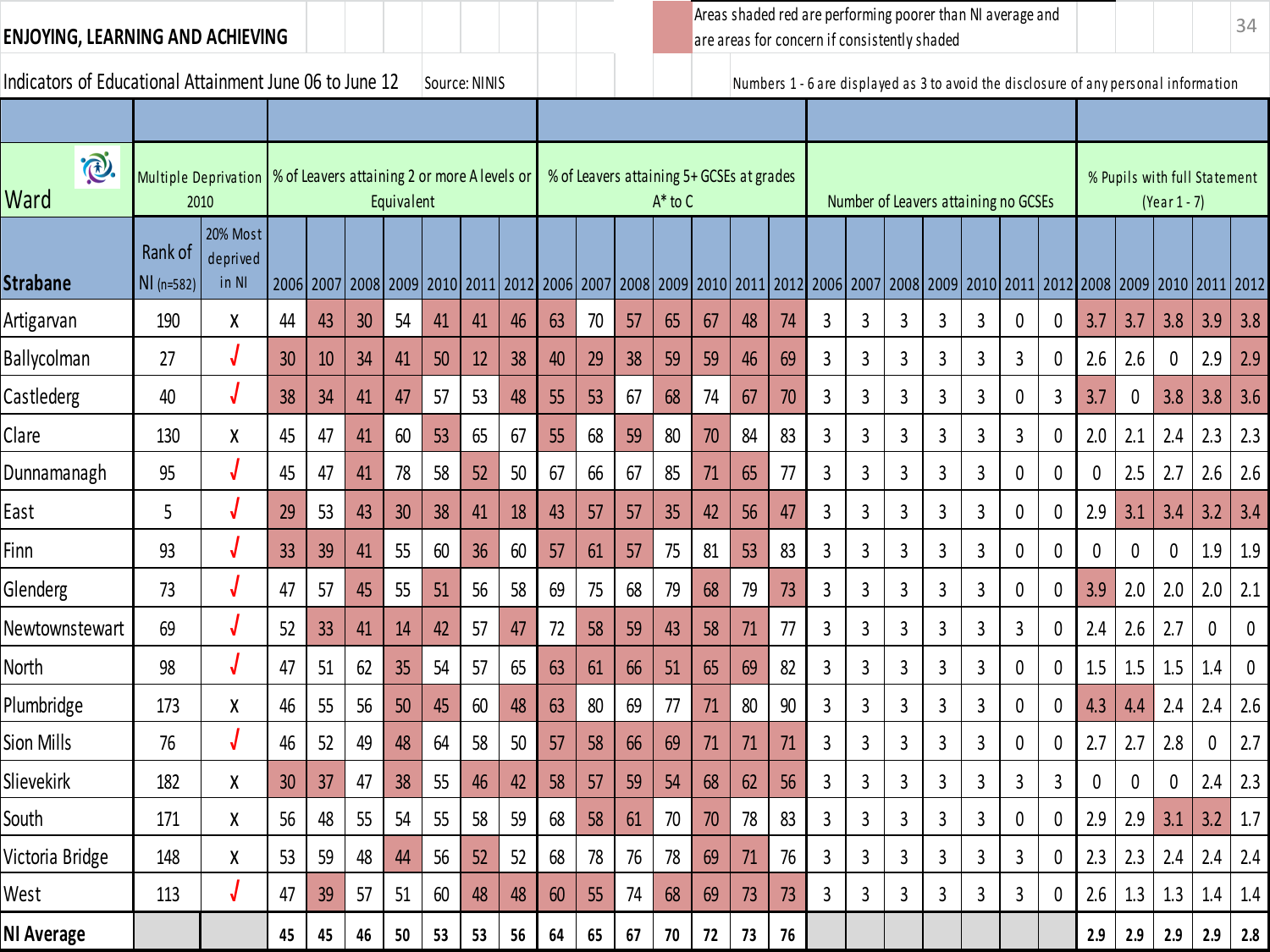| <b>ENJOYING, LEARNING AND ACHIEVING</b>                 |                    |                                    |    |    |                                         |    |    | MDM Rank - $1 = \text{most}$ deprived |    |    |    |                 | are areas for concern if consistently shaded                                                                  |    |                 |    | Areas shaded red are performing poorer than NI average and |    |                                     |                 |        |                 |                                                                                   |    |                |   |                                                |                         |    | 35             |
|---------------------------------------------------------|--------------------|------------------------------------|----|----|-----------------------------------------|----|----|---------------------------------------|----|----|----|-----------------|---------------------------------------------------------------------------------------------------------------|----|-----------------|----|------------------------------------------------------------|----|-------------------------------------|-----------------|--------|-----------------|-----------------------------------------------------------------------------------|----|----------------|---|------------------------------------------------|-------------------------|----|----------------|
| Indicators of Educational Attainment June 06 to June 12 |                    |                                    |    |    |                                         |    |    | Source: NINIS                         |    |    |    |                 |                                                                                                               |    |                 |    |                                                            |    |                                     |                 |        |                 | Numbers 1 - 6 are displayed 3 to avoid the disclosure of any personal information |    |                |   |                                                |                         |    |                |
|                                                         |                    |                                    |    |    |                                         |    |    |                                       |    |    |    |                 |                                                                                                               |    |                 |    |                                                            |    |                                     |                 |        |                 |                                                                                   |    |                |   |                                                |                         |    |                |
| $\widetilde{\mathbb{C}}.$<br>Ward                       |                    | Multiple<br>Deprivation 2010       |    |    | % of School Leavers in Higher Education |    |    |                                       |    |    |    |                 | % of School Leavers in Further Education                                                                      |    |                 |    |                                                            |    | % of School Leavers in Employment & | <b>Training</b> |        |                 |                                                                                   |    |                |   | Number of School Leavers<br>Unemployed/Unknown |                         |    |                |
| <b>Strabane</b>                                         | of NI<br>$(n=582)$ | Rank 20% Most<br>deprived<br>in NI |    |    | 2006 2007 2008 2009 2010                |    |    |                                       |    |    |    |                 | 2012 2006 2007 2008 2009 2010 2011 2012 2006 2007 2008 2009 2010 2011 2012 2006 2007 2008 2009 2010 2011 2012 |    |                 |    |                                                            |    |                                     |                 |        |                 |                                                                                   |    |                |   |                                                |                         |    |                |
| Artigarvan                                              | 190                | Χ                                  | 38 | 40 | 22                                      | 50 | 36 | 31                                    | 40 | 21 | 10 | 27              | 8                                                                                                             | 46 | 28              | 34 | 33                                                         | 40 | 46                                  | 32              | 8      | 41              | 17                                                                                | 3  | 3              | 3 | 3                                              | 3                       | 0  | $\mathbf{3}$   |
| Ballycolman                                             | 27                 |                                    | 19 | 10 | 34                                      | 35 | 44 | 12                                    | 24 | 17 | 10 | $\overline{3}$  | 10                                                                                                            | q  | 46              | 48 | 55                                                         | 65 | 63                                  | 41              | 34     | 42              | 24                                                                                | 3  | 3              | 3 | 3                                              | 3                       | 0  | $\overline{7}$ |
| Castlederg                                              | 40                 |                                    | 35 | 31 | 37                                      | 42 | 39 | 37                                    | 45 | 10 | 44 | 37              | 34                                                                                                            | 35 | 33              | 27 | 45                                                         | 19 | 22                                  | 8               | 13     | 30              | 18                                                                                | 3  | 3              | 3 | $\mathsf{3}$                                   | $\mathbf{3}$            | 0  | 3              |
| Clare                                                   | 130                | χ                                  | 42 | 38 | 33                                      | 58 | 50 | 46                                    | 47 | 18 | 27 | 23              | 8                                                                                                             | 25 | 38              | 33 | 34                                                         | 35 | 56                                  | 20              | 25     | 8               | 17                                                                                | 3  | 3              | 3 | 3                                              | 3                       | 3  | 3              |
| Dunnamanagh                                             | 95                 |                                    | 36 | 47 | 33                                      | 70 | 52 | 39                                    | 38 | 9  | 28 | 7               | 11                                                                                                            | 26 | 41              | 38 | 46                                                         | 19 | 48                                  | 11              | 10     | 17              | 23                                                                                | 3  | 3              | 3 | $\mathsf{3}$                                   | 3                       | 3  | $\mathsf{3}$   |
| East                                                    | 5                  |                                    | 26 | 50 | 39                                      | 13 | 38 | 30                                    | 12 | 20 | 10 | 9               | 13                                                                                                            | 33 | 11              | 65 | 46                                                         | 33 | 52                                  | 61              | 13     | 48              | 24                                                                                | 3  | 3              | 3 | 3                                              | 3                       | 0  | 3              |
| Finn                                                    | 93                 |                                    | 26 | 39 | 35                                      | 53 | 45 | 36                                    | 35 | 33 | 31 | 22              | 20                                                                                                            | 21 | 19              | 30 | 29                                                         | 20 | 46                                  | 28              | 28     | 42              | 23                                                                                | 3  | 3              | 3 | 3                                              | 3                       | 3  | $\overline{9}$ |
| Glenderg                                                | 73                 |                                    | 33 | 54 | 43                                      | 52 | 46 | 50                                    | 45 | 29 | 11 | 18              | 10                                                                                                            | 38 | 32              | 25 | 31                                                         | 21 | 28                                  | 10              | 8      | 9               | 25                                                                                | 3  | 3              | 3 | 3                                              | 3                       | 3  | 10             |
| Newtownstewart                                          | 69                 |                                    | 40 | 38 | 36                                      | 14 | 35 | 39                                    | 30 | 12 | 13 | 27              | 14                                                                                                            | 39 | 39              | 30 | 32                                                         | 25 | 27                                  | 48              | 12     | 11              | 40                                                                                | 3  | 3              | 3 | 3                                              | 3                       | 3  | 12             |
| North                                                   | 98                 |                                    | 43 | 44 | 60                                      | 31 | 52 | 48                                    | 51 | 14 | 21 | 9               | 22                                                                                                            | 30 | 21              | 41 | 33                                                         | 35 | 26                                  | 43              | 7      | 31              | 8                                                                                 | 3  | $\overline{3}$ | 3 | $\overline{3}$                                 | $\overline{3}$          | 0  | $\mathbf{3}$   |
| Plumbridge                                              | 173                | χ                                  | 41 | 55 | 53                                      | 40 | 42 | 53                                    | 41 | 17 | 15 | 19              | 30                                                                                                            | 10 | 35              | 41 | 39                                                         | 30 | 33                                  | 10              | 36     | 8               | 14                                                                                | 3  | 3              | 3 | 3                                              | 3                       | 0  | 3              |
| Sion Mills                                              | 76                 |                                    | 36 | 48 | 43                                      | 35 | 57 | 29                                    | 38 | 25 | 10 | 29              | 10                                                                                                            | 29 | 50              | 46 | 36                                                         | 19 | 34                                  | 38              | 11     | 13              | 17                                                                                | 3  | 3              | 3 | 3                                              | 3                       | 0  | 3              |
| Slievekirk                                              | 182                |                                    | 25 | 26 | 31                                      | 33 | 42 | 42                                    | 31 | 23 | 37 | 16              | 13                                                                                                            | 29 | 27              | 50 | 48                                                         | 34 | 41                                  | 38              | $10\,$ | $27$            | 17                                                                                | ્ર | 2              | ς | 3                                              | $\overline{\mathbf{a}}$ | ્ર | ξ              |
| South                                                   | 171                | χ                                  | 49 | 48 | 42                                      | 46 | 38 | 36                                    | 50 | 4  | 28 | 8               | 14                                                                                                            | 38 | 36              | 35 | 33                                                         | 28 | 47                                  | 39              | 23     | 27              | 9                                                                                 | 3  | 3              | 3 | 3                                              | 3                       | 3  | $\mathbf{3}$   |
| Victoria Bridge                                         | 148                | χ                                  | 53 | 60 | 39 <sup>°</sup>                         | 38 | 53 | 43                                    | 36 | 9  | 24 | 30              | 31                                                                                                            | 39 | 29              | 32 | 35                                                         | 16 | 18                                  | 28              | 8      | 21              | 24                                                                                | 3  | 3              | 3 | 3                                              | 3                       | 3  | 3              |
| West                                                    | 113                |                                    | 40 | 34 | 52                                      | 44 | 55 | 38                                    | 32 | 16 | 18 | 11              | 21                                                                                                            | 26 | 30 <sup>°</sup> | 43 | 40                                                         | 34 | 39                                  | 30 <sup>°</sup> | 19     | 30 <sup>°</sup> | 20                                                                                | 3  | 3              | 3 | 3                                              | 3                       | 3  | $\overline{9}$ |
| <b>NI Average</b>                                       |                    |                                    | 37 | 38 | 40                                      | 43 | 42 | 42                                    | 42 | 28 | 27 | 30 <sub>2</sub> | 32                                                                                                            | 33 | 33 <sup>2</sup> | 35 | 29                                                         | 28 | 25                                  | 19              | 19     | 20              | 17                                                                                |    |                |   |                                                |                         |    |                |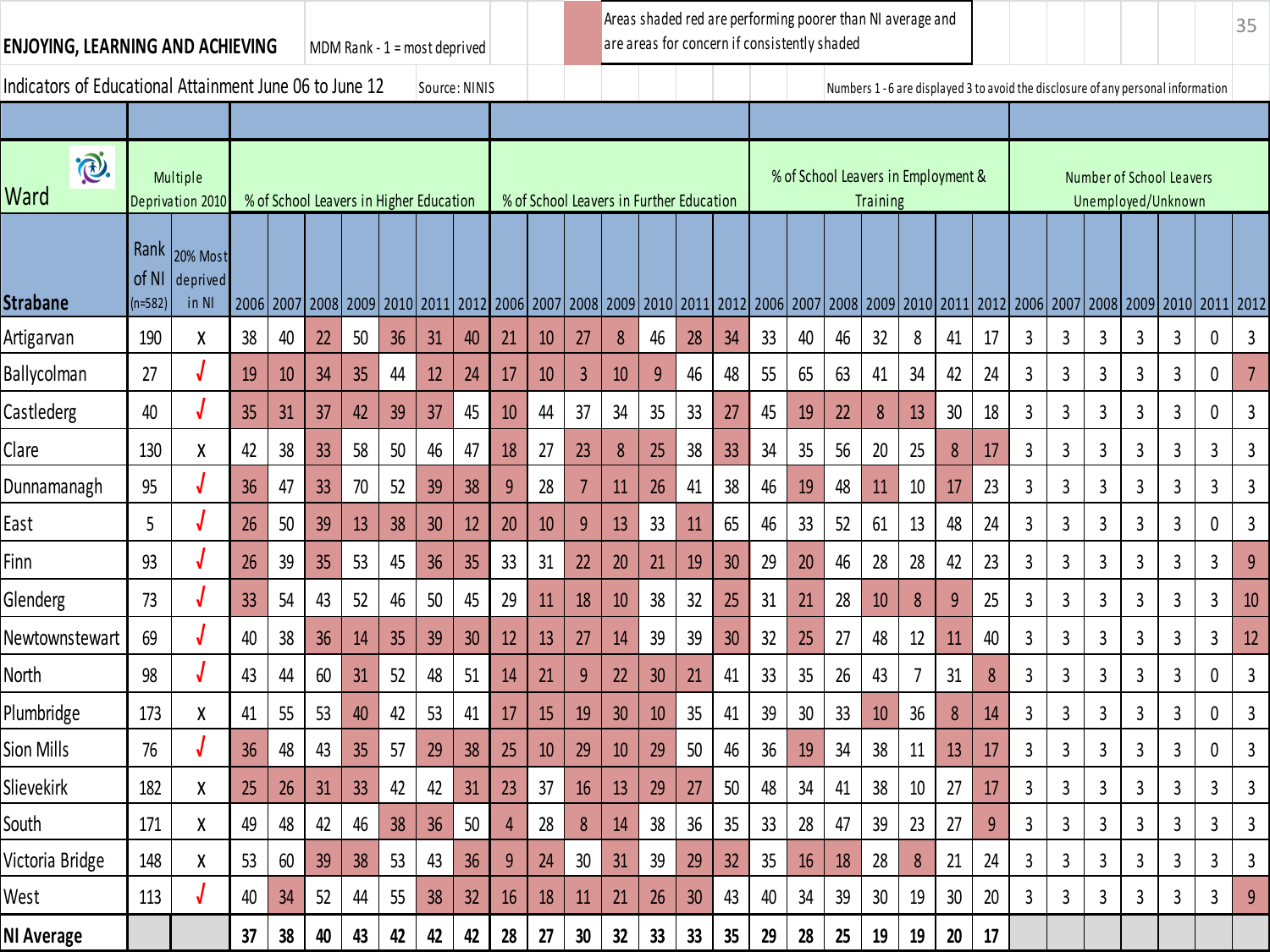# **Living in Safety and with Stability**



**What we want to achieve for all children and young people:-**

- Children and young people to feel and be safe and secure in their homes and in their communities;
- Improved outcomes for children at risk of abuse;
- Access to family support services appropriate to age and location;
- Support for families at risk of being homeless;
- To be free from bullying.

| <b>Contents</b>                                              | <b>Derry</b><br>Page<br><b>No</b> | Fermanagh<br>Page No | Limavady<br><b>Page No</b> | Omagh<br>Page No | <b>Strabane</b><br><b>Page No</b> |
|--------------------------------------------------------------|-----------------------------------|----------------------|----------------------------|------------------|-----------------------------------|
| Offences Recorded with a<br><b>Domestic Abuse Motivation</b> | 37                                | 38                   | 39                         | 40               | 41                                |
| Anti Social Behaviour<br>Incidents                           | 37                                | 38                   | 39                         | 40               | 41                                |
| <b>Road Traffic Casualties</b>                               | 37                                | 38                   | 39                         | 40               | 41                                |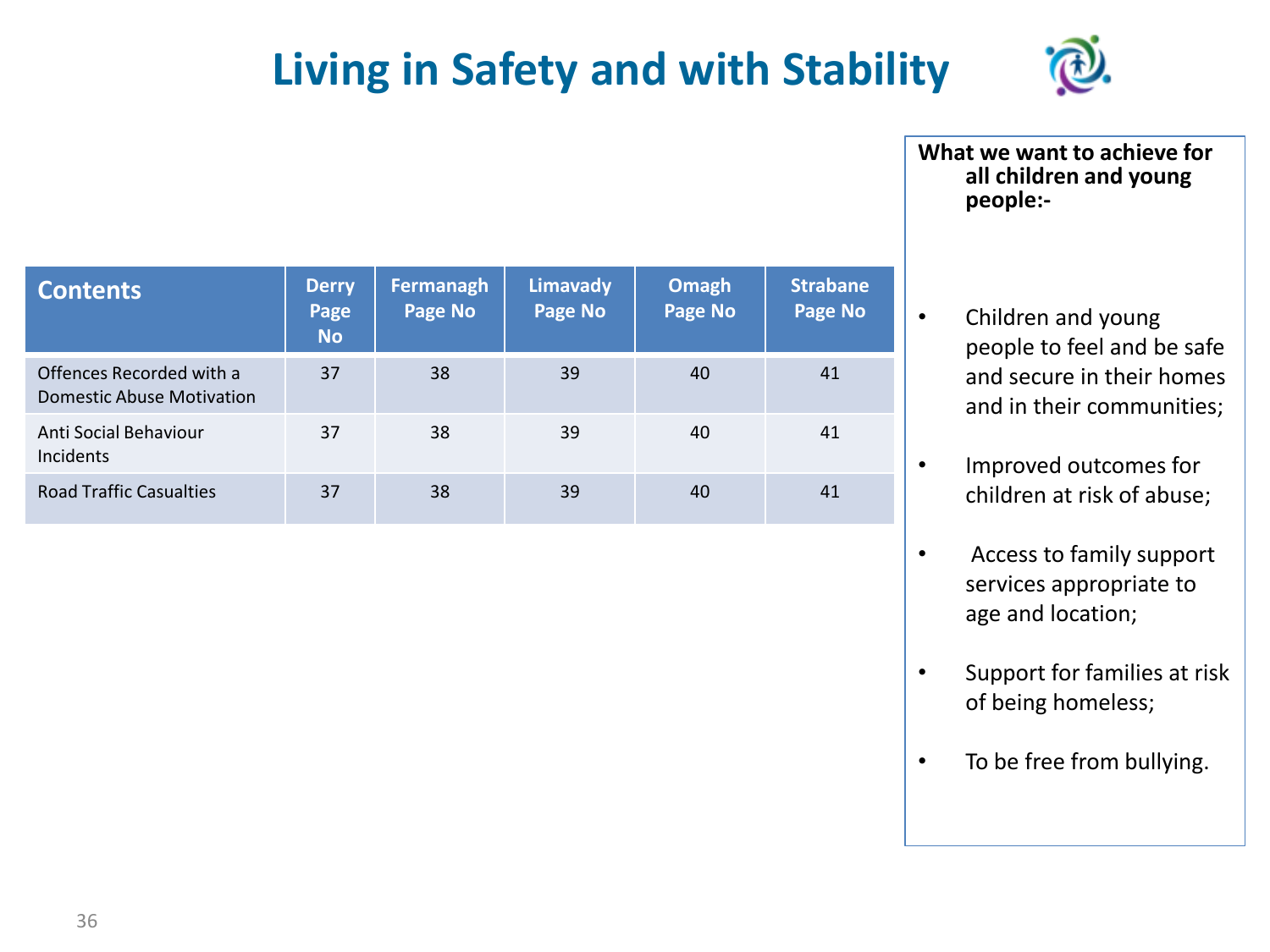### **LIVING IN SAFETY AND WITH STABILITY**

than NI average and are areas for concern  $\vec{v}$  f Areas shaded red are performing poorer consistently shaded

| <b>Source: NINIS</b>  |              |      |                                                                    |            |      |              |       |                     |                                                           |       |       |              |             |              |                                                        |      |      |
|-----------------------|--------------|------|--------------------------------------------------------------------|------------|------|--------------|-------|---------------------|-----------------------------------------------------------|-------|-------|--------------|-------------|--------------|--------------------------------------------------------|------|------|
| P.<br>Wards           |              |      | Offences Recorded with a Domestic<br>Abuse Motivation Rate/1000 of | Population |      |              |       |                     | Anti - Social Behaviour Incidents<br>Rate/1000 Population |       |       |              |             |              | <b>Road Traffic Casualties</b><br>Rate/1000 Population |      |      |
| <b>Derry</b>          | 2007         | 2008 | 2009                                                               | 2010       | 2011 | 2012         | 2008  | 2009                | 2010                                                      | 2011  | 2012  | 2007         | 2008        | 2009         | 2010                                                   | 2011 | 2012 |
| Altnagelvin           | 7.1          | 6.7  | 6.8                                                                | 8.4        | 6.6  | 7.0          | 75.2  | 78.8                | 61.8                                                      | 49.1  | 46.8  | 4.3          | 3.9         | 5.1          | 3.6                                                    | 0.8  | 1.5  |
| <b>Ballynashallog</b> | 1.1          | 2.0  | 1.7                                                                | 2.9        | 3.8  | $\mathbf{o}$ | 19.8  | 18.5                | 18.3                                                      | 23.3  | 22.1  | 2.0          | 3.4         | 4.3          | 4.3                                                    | 3.2  | 7.0  |
| Banagher              | $\mathbf O$  | 3.1  | 1.9                                                                | 1.5        | 3.3  | $\mathbf{o}$ | 18.8  | 11.5                | 13.3                                                      | 18.2  | 7.3   | 4.2          | 4.4         | 3.7          | 3.7                                                    | 3.6  | 4.6  |
| Beechwood             | $\mathbf{o}$ | 2.1  | 7.6                                                                | 4.7        | 9.4  | 3.8          | 40.7  | 32.7                | 25.1                                                      | 27.7  | 17.1  | 1.7          | 0.8         | 5.1          | 6.8                                                    | 2.1  | 0.9  |
| Brandywell            | 7.2          | 8.7  | 8.5                                                                | 12.1       | 12.1 | 10.5         | 25.4  | 19.8                | 35.2                                                      | 44.1  | 35.1  | 0.8          | 6.7         | 7.3          | 6.5                                                    | 1.2  | 5.9  |
| Carn Hill             | 5.4          | 7.1  | 9.8                                                                | 8.1        | 6.8  | 13.0         | 61.2  | 37.7                | 53.1                                                      | 62.4  | 46.0  | 5.8          | 3.1         | 6.1          | 5.4                                                    | 2.7  | 6.5  |
| Caw                   | 8.1          | 3.9  | 8.2                                                                | 11.3       | 10.9 | 8.2          | 42.8  | 43.9                | 45.8                                                      | 41.2  | 35.7  | 0.8          | 1.9         | 6.6          | 4.3                                                    | 2.3  | 4.3  |
| Clondermot            | 7.0          | 8.1  | 5.3                                                                | 7.7        | 11.6 | 9.1          | 61.5  | 56.1                | 40.6                                                      | 57.8  | 34.4  | 4.2          | 4.9         | 2.5          | 3.2                                                    | 4.9  | 7.4  |
| Claudy                | 4.0          | 2.0  | 3.1                                                                | 6.2        | 4.5  | 3.1          | 32.1  | 31.3                | 31.7                                                      | 23.9  | 15.5  | 2.0          | 6.8         | 6.2          | 4.8                                                    | 5.4  | 5.1  |
| Creggan Central       | 5.2          | 5.5  | 10.4                                                               | 10.0       | 9.7  | 6.2          | 21.7  | 23.3                | 18.6                                                      | 23.9  | 24.3  | 1.0          | 0.7         | 1.7          | 2.1                                                    | 0.3  | 2.8  |
| Creggan South         | 7.8          | 6.5  | 3.1                                                                | 8.6        | 4.7  | 10.7         | 24.6  | 19.2                | 14.2                                                      | 10.7  | 9.4   | O.4          | O.4         | $\Omega$     | 1.3                                                    | 1.3  | O.4  |
| Crevagh               | 7.9          | 8.9  | 10.4                                                               | 10.9       | 6.8  | 8.6          | 49.9  | 39.1                | 38.4                                                      | 38.5  | 29.9  | 2.3          | 5.3         | 7.2          | 6.4                                                    | 4.5  | 4.8  |
| Culmore               | 3.8          | 5.3  | 7.4                                                                | 6.0        | 6.8  | 7.6          | 46.6  | 56.0                | 43.5                                                      | 39.7  | 29.8  | 2.5          | 2.3         | 4.0          | 3.9                                                    | 3.8  | 1.9  |
| Ebrington             | 8.0          | 11.4 | 14.1                                                               | 13.3       | 11.1 | 13.5         | 96.9  | 74.4                | 91.0                                                      | 77.2  | 81.9  | 2.4          | 3.1         | 6.1          | 5.0                                                    | 4.7  | 6.7  |
| Eglinton              | 2.8          | 3.3  | 3.0                                                                | 5.8        | 4.3  | 3.6          | 37.1  | 29.8                | 32.1                                                      | 34.7  | 25.1  | 2.4          | 3.3         | 9.1          | 4.7                                                    | 2.1  | 0.9  |
| Enagh                 | 7.9          | 4.0  | 7.0                                                                | 8.2        | 7.5  | 10.7         | 62.7  | 54.3                | 50.7                                                      | 49.4  | 42.7  | 9.6          | 4.9         | 9.3          | 12.6                                                   | 8.9  | 12.6 |
| <b>Foyle Springs</b>  | 1.5          | 4.8  | 3.8                                                                | 3.8        | 3.8  | 5.8          | 29.4  | 24.9                | 27.2                                                      | 36.0  | 22.8  | 0.5          | 1.3         | 1.5          | 2.3                                                    | 1.8  | 0.8  |
| <b>Holly Mount</b>    | 3.1          | 4.7  | 5.1                                                                | 7.6        | 7.5  | 6.7          | 30.2  | 30.6                | 35.1                                                      | 28.2  | 23.5  | 5.5          | 5.8         | 6.5          | 6.6                                                    | 4.3  | 3.8  |
| Kilfennan             | 6.5          | 3.7  | 3.4                                                                | 4.6        | 6.3  | 7.3          | 33.9  | 47.9                | 35.1                                                      | 32.6  | 46.8  | $\mathbf{o}$ | 0.6         | 3.1          | 0.3                                                    | 0.6  | 1.6  |
| Lisnagelvin           | 4.3          | 3.5  | 6.1                                                                | 8.2        | 6.5  | 7.3          | 47.0  | 50.7                | 57.0                                                      | 48.5  | 63.1  | 2.3          | 1.4         | 4.7          | 3.2                                                    | 0.3  | 0.6  |
| <b>New Buildings</b>  | 3.4          | 2.3  | 5.2                                                                | 4.3        | 4.1  | 4.1          | 27.3  | 20.9                | 21.6                                                      | 22.3  | 10.4  | 2.3          | 1.4         | 3.4          | 1.2                                                    | 2.0  | 1.7  |
| Pennyburn             | 1.8          | 5.4  | 5.1                                                                | 7.6        | 5.9  | 4.8          | 66.9  | 65.2                | 81.6                                                      | 86.3  | 45.2  | 6.5          | 7.6         | 10.5         | 13.4                                                   | 11.0 | 12.5 |
| Rosemount             | 2.3          | 7.7  | 8.5                                                                | 14.1       | 12.9 | 7.0          | 82.8  | 80.1                | 82.7                                                      | 111.4 | 92.7  | 0.8          | $\mathbf O$ | 1.2          | 3.1                                                    | 4.7  | 0.4  |
| Shantallow East       | 5.9          | 8.3  | 6.4                                                                | 9.6        | 5.6  | 9.1          | 37.7  | 37.0                | 26.4                                                      | 36.1  | 34.5  | 0.8          | 2.4         | 2.0          | 2.4                                                    | 1.6  | 1.6  |
| Shantallow West       | 5.7          | 7.8  | 5.3                                                                | 9.2        | 9.0  | 7.8          | 45.1  | 48.7                | 47.2                                                      | 43.6  | 53.7  | 2.5          | 1.5         | 3.3          | 2.8                                                    | 5.6  | 1.3  |
| Springtown            | 2.0          | 3.2  | 5.8                                                                | 7.6        | 8.5  | 6.2          | 52.8  | 51.5                | 48.1                                                      | 53.9  | 33.4  | 3.2          | 3.8         | 3.5          | 5.0                                                    | 10.0 | 5.9  |
| Strand                | 9.7          | 11.6 | 21.3                                                               | 11.5       | 13.0 | 21.5         | 157.5 | 146.0               | 157.3                                                     | 180.0 | 123.0 | 6.5          | 8.6         | 9.6          | 11.8                                                   | 18.8 | 13.0 |
| The Diamond           | 9.5          | 23.8 | 26.7                                                               | 28.2       | 19.3 | 25.7         | 313.8 | 281.1               | 307.7                                                     | 278.3 | 207.6 | 6.2          | 8.7         | 11.4         | 4.7                                                    | 13.7 | 14.6 |
| Victoria              | 10.9         | 15.2 | 10.7                                                               | 19.1       | 17.0 | 22.3         | 92.2  | 83.7                | 78.6                                                      | 68.4  | 71.4  | 1.1          | 4.6         | 6.9          | 10.0                                                   | 8.5  | 8.2  |
| Westland              | 2.8          | 7.5  | 14.6                                                               | 13.4       | 8.7  | 16.0         | 34.1  | 30.2                | 31.6                                                      | 44.5  | 34.8  | $\mathbf O$  | 4.6         | 3.8          | 3.8                                                    | 1.5  | 2.4  |
| <b>NI Average</b>     | 5.8          | 5.3  | 5.2                                                                | 5.5        | 5.3  | 5.8          | 56.4  | 49.1                | 45.9                                                      | 43.7  | 35.7  | 5.3          | 5.4         | 5.4          | 5.5                                                    | 5.0  | 4.9  |
|                       |              |      |                                                                    |            |      |              |       | <b>Total Killed</b> |                                                           |       |       | 3            | 8           | $\mathbf{z}$ | 5                                                      | 3    | 5    |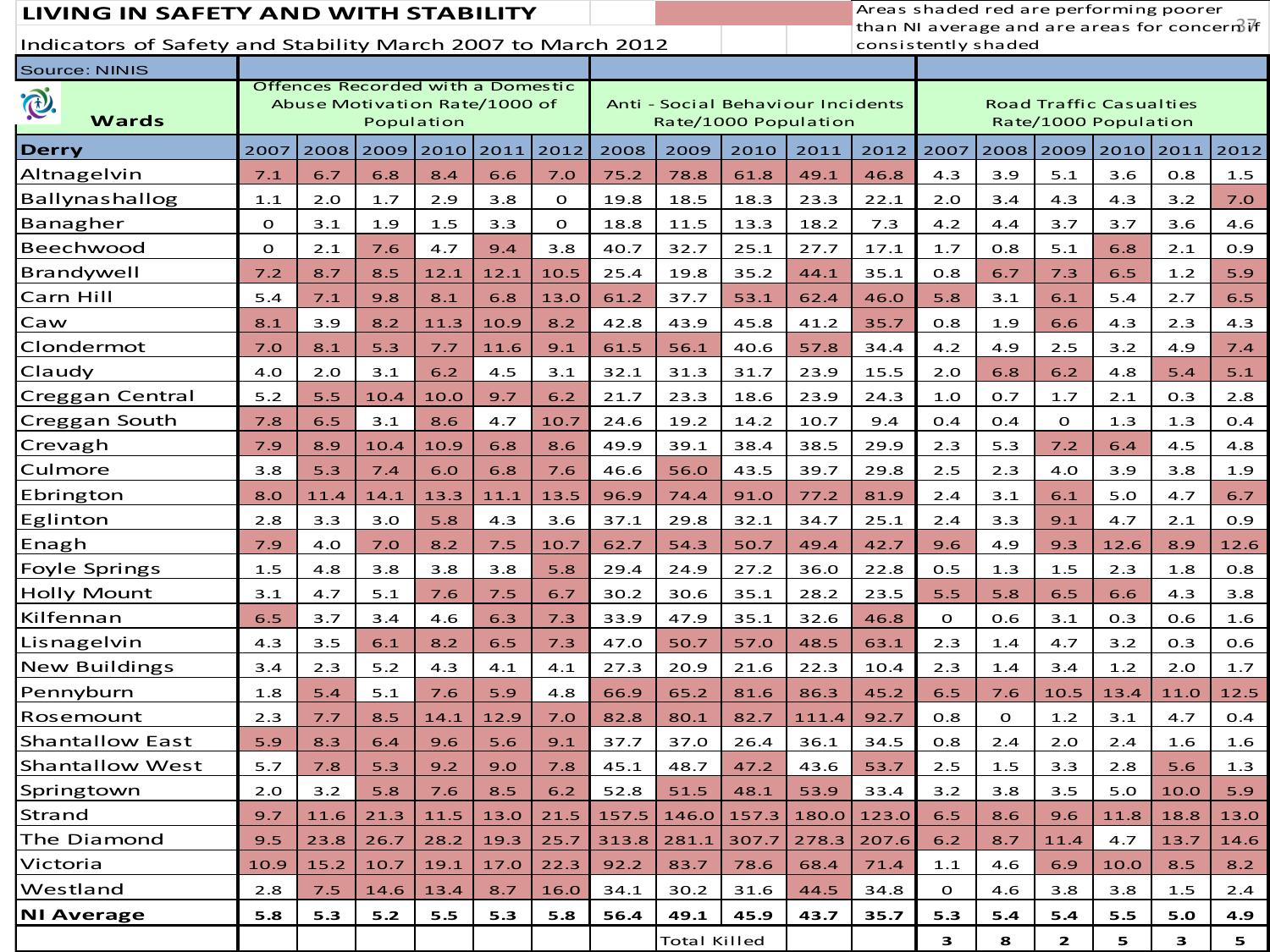### **LIVING IN SAFETY AND WITH STABILITY**

38 Areas shaded red are performing poorer than NI average and are areas for concern if consistently shaded

| Source: NINIS                           |          |              |          |                                                                                  |          |          |       |              |       |                                                           |       |      |      |                                                        |      |      |              |
|-----------------------------------------|----------|--------------|----------|----------------------------------------------------------------------------------|----------|----------|-------|--------------|-------|-----------------------------------------------------------|-------|------|------|--------------------------------------------------------|------|------|--------------|
| Õ.<br><b>Wards</b>                      |          |              |          | Offences Recorded with a Domestic<br>Abuse Motivation Rate/1000 of<br>Population |          |          |       |              |       | Anti - Social Behaviour Incidents<br>Rate/1000 Population |       |      |      | <b>Road Traffic Casualties</b><br>Rate/1000 Population |      |      |              |
| Fermanagh                               | 2007     | 2008         | 2009     | 2010                                                                             | 2011     | 2012     | 2008  | 2009         | 2010  | 2011                                                      | 2012  | 2007 | 2008 | 2009                                                   | 2010 | 2011 | 2012         |
| Ballinamallard                          | 4.1      | 2.6          | 3.7      | 5.9                                                                              | $\Omega$ | 3.7      | 12.6  | 18.3         | 12.9  | 9.6                                                       | 15.1  | 1.5  | 4.8  | 2.2                                                    | 1.5  | 2.6  | 2.6          |
| <b>Belcoo and Garrison</b>              | $\Omega$ | 3.1          | 2.0      | 1.3                                                                              | 2.0      | 2.4      | 5.8   | 9.8          | 4.7   | 5.4                                                       | 7.1   | 2.1  | 2.7  | 2.4                                                    | 3.4  | 3.7  | 3.0          |
| Belleek and Boa                         | 2.9      | 9.3          | 3.6      | $\mathbf{O}$                                                                     | 2.8      | 3.2      | 15.4  | 11.3         | 14.6  | 17.2                                                      | 11.2  | 9.1  | 5.3  | 3.6                                                    | 6.1  | 2.8  | 6.8          |
| <b>Boho Cleenish and</b><br>Letterbreen | 2.4      | $\mathbf{O}$ | 5.3      | 3.3                                                                              | $\Omega$ | 3.9      | 6.8   | 9.0          | 8.2   | 10.0                                                      | 7.1   | 5.9  | 7.2  | 5.0                                                    | 10.2 | 2.6  | 7.4          |
| Brookeborough                           | 1.6      | $\Omega$     | 1.5      | $\mathbf{O}$                                                                     | 1.9      | 1.5      | 17.7  | 12.4         | 8.0   | 8.9                                                       | 6.2   | 4.9  | 5.5  | 2.3                                                    | 4.2  | 5.0  | 7.4          |
| Castlecoole                             | 4.5      | 7.6          | 5.4      | 6.9                                                                              | 5.7      | 8.9      | 42.8  | 41.2         | 34.2  | 38.0                                                      | 31.3  | 2.4  | 4.7  | 4.1                                                    | 4.8  | 3.2  | 4.0          |
| Derrygonnelly                           | 0        | 2.2          | 2.5      | 1.8                                                                              | 2.1      | 4.2      | 5.6   | 10.1         | 9.0   | 7.0                                                       | 11.6  | 4.9  | 2.2  | 3.6                                                    | 5.0  | 2.8  | 3.9          |
| Derrylin                                | $\Omega$ | 2.0          | $\Omega$ | $\Omega$                                                                         | $\Omega$ | 3.3      | 3.9   | 5.8          | 6.0   | 4.8                                                       | 4.5   | 3.6  | 13.4 | 12.3                                                   | 7.2  | 2.6  | $5.2$        |
| Devenish                                | 3.9      | 15.3         | 5.7      | 8.1                                                                              | 4.6      | 15.5     | 158.8 | 125.8        | 93.7  | 91.2                                                      | 106.1 | 0.6  | 3.4  | 3.4                                                    | 2.3  | 2.3  | 2.3          |
| Donagh                                  | 2.1      | $\mathbf 0$  | $\Omega$ | $\mathbf{O}$                                                                     | $\Omega$ | 2.4      | 15.8  | 14.7         | 10.9  | 12.0                                                      | 6.8   | 12.6 | 4.2  | 7.4                                                    | 7.7  | 4.0  | $5.2$        |
| Erne                                    | 6.3      | 4.4          | 6.2      | 7.6                                                                              | 4.6      | 6.4      | 72.3  | 66.1         | 47.5  | 53.5                                                      | 77.4  | 4.5  | 10.0 | 9.5                                                    | 6.9  | 4.6  | 1.1          |
| Florence Court and<br>Kinawley          | 1.9      | 2.3          | 1.5      | $\Omega$                                                                         | $\Omega$ | 4.1      | 4.2   | 3.0          | 5.3   | 3.0                                                       | 4.5   | 6.6  | 6.9  | 6.4                                                    | 6.0  | 0.7  | 4.1          |
| Irvinestown                             | 6.0      | 10.9         | 6.7      | 3.9                                                                              | 4.8      | 6.1      | 45.4  | 44.8         | 55.6  | 48.5                                                      | 71.6  | 4.6  | 5.9  | 2.2                                                    | 4.4  | 6.1  | 1.7          |
| Kesh Ederney and Lack                   | $5.2$    | 3.8          | 3.7      | 4.0                                                                              | 3.9      | 3.7      | 14.7  | 13.4         | 11.2  | 13.4                                                      | 19.2  | 6.0  | 9.5  | 8.8                                                    | 5.1  | 3.2  | 6.0          |
| Lisbellaw                               | 0        | 2.7          | 1.3      | 4.3                                                                              | 4.6      | 2.0      | 11.6  | 11.1         | 16.5  | 12.4                                                      | 11.1  | 5.1  | 2.0  | 5.2                                                    | 5.3  | 5.5  | 2.3          |
| Lisnarrick                              | 2.8      | 3.3          | 4.6      | 2.3                                                                              | 0.0      | 0.0      | 13.5  | 19.1         | 11.8  | 11.2                                                      | 12.9  | 11.8 | 20.9 | 17.3                                                   | 18.1 | 8.0  | 5.8          |
| Lisnaskea                               | 4.0      | 6.3          | 8.0      | 10.0                                                                             | 8.3      | 12.6     | 53.6  | 54.5         | 48.7  | 63.5                                                      | 65.5  | 1.6  | 3.2  | 6.8                                                    | 6.4  | 3.6  | 3.6          |
| Maguires Bridge                         | 6.3      | 4.8          | 3.2      | 4.4                                                                              | 5.0      | 1.9      | 17.4  | 20.3         | 12.6  | 20.7                                                      | 21.0  | 3.0  | 6.1  | 6.7                                                    | 3.2  | 6.6  | 3.4          |
| Newtownbutler                           | 4.1      | 4.9          | 6.5      | 5.6                                                                              | 4.7      | 5.5      | 9.4   | 11.7         | 11.7  | 11.4                                                      | 9.1   | 11.5 | 13.1 | 6.5                                                    | 5.6  | 3.5  | 5.5          |
| Portora                                 | 11.6     | 13.6         | 8.8      | 8.3                                                                              | 14.2     | 8.9      | 186.5 | 194.4        | 202.7 | 156.7                                                     | 113.4 | 4.5  | 5.9  | 10.3                                                   | 7.6  | 10.7 | 5.7          |
| Rosslea                                 | 1.7      | $\mathbf 0$  | 3.5      | $\mathbf{O}$                                                                     | $\Omega$ | $\Omega$ | 6.0   | 4.3          | 7.7   | 2.6                                                       | 3.0   | 3.9  | 3.9  | 2.6                                                    | 2.1  | 3.0  | 0.9          |
| Rossorry                                | 7.6      | 5.6          | 3.2      | 6.0                                                                              | 8.9      | 4.8      | 82.4  | 61.0         | 36.6  | 53.2                                                      | 30.6  | 4.4  | 4.8  | 4.8                                                    | 8.7  | 2.4  | 5.6          |
| Tempo                                   | 4.8      | 5.6          | 2.8      | 3.5                                                                              | 3.9      | 3.1      | 20.7  | 16.2         | 21.0  | 23.5                                                      | 16.2  | 7.2  | 8.4  | 3.2                                                    | 7.4  | 3.5  | 2.3          |
| <b>NI Average</b>                       | 5.8      | 5.3          | 5.2      | 5.5                                                                              | 5.3      | 5.8      | 56.4  | 49.1         | 45.9  | 43.7                                                      | 35.7  | 5.3  | 5.4  | 5.4                                                    | 5.5  | 5.0  | 4.9          |
|                                         |          |              |          |                                                                                  |          |          |       | Total Killed |       |                                                           |       | 15   | 9    | 6                                                      | 9    | 4    | $\mathbf{1}$ |
|                                         |          |              |          |                                                                                  |          |          |       |              |       |                                                           |       |      |      |                                                        |      |      |              |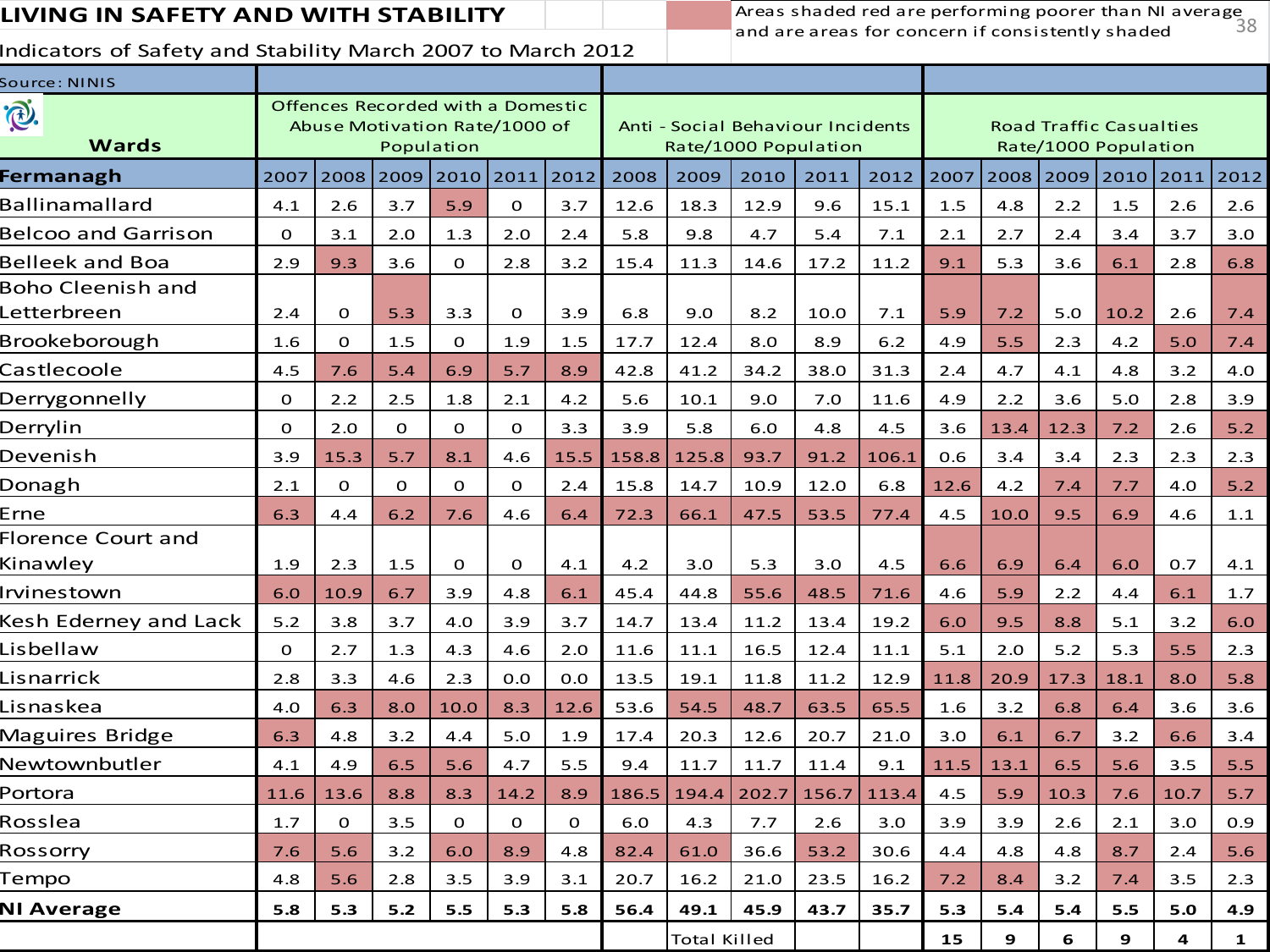## **LIVING IN SAFETY AND WITH STABILITY**

Areas shaded red are performing poorer than NI average  $_{99}$ and are areas for concern if consistently shaded

| Source: NINIS               |             |             |                |                                                                                      |      |      |       |                     |                                                           |       |       |              |      |                         |                                                 |              |      |
|-----------------------------|-------------|-------------|----------------|--------------------------------------------------------------------------------------|------|------|-------|---------------------|-----------------------------------------------------------|-------|-------|--------------|------|-------------------------|-------------------------------------------------|--------------|------|
| $\bigoplus$<br><b>Wards</b> |             |             |                | Offences Recorded with a Domestic<br><b>Abuse Motivation Rate/1000</b><br>Population |      |      |       |                     | Anti - Social Behaviour Incidents<br>Rate/1000 Population |       |       |              |      |                         | Road Traffic Casualties Rate/1000<br>Population |              |      |
| Limavady                    | 2007        | 2008        |                | 2009 2010                                                                            | 2011 | 2012 | 2008  | 2009                | 2010                                                      | 2011  | 2012  | 2007         | 2008 | 2009                    | 2010                                            | 2011         | 2012 |
| Aghanloo                    | 6.0         | 7.1         | 6.2            | 5.0                                                                                  | 6.8  | 5.0  | 51.4  | 33.4                | 27.7                                                      | 28.1  | 24.4  | 5.6          | 5.0  | 5.9                     | 8.3                                             | 6.8          | 10.0 |
| <b>Ballykelly</b>           | 7.8         | 5.7         | 7.8            | 14.2                                                                                 | 10.3 | 5.4  | 75.5  | 107.8               | 67.7                                                      | 55.1  | 43.8  | 8.9          | 8.9  | 16.7                    | 7.3                                             | 9.7          | 1.6  |
| Coolessan                   | 17.3        | 18.1        | 22.3           | 17.0                                                                                 | 20.1 | 16.8 | 115.8 | 146.1               | 185.9                                                     | 148.1 | 105.2 | 2.6          | 2.6  | 1.3                     | 2.6                                             | 3.4          | 0.7  |
| Dungiven                    | 4.4         | 10.4        | 6.4            | 4.0                                                                                  | 9.7  | 14.3 | 35.5  | 63.4                | 48.3                                                      | 34.7  | 25.0  | 2.9          | 6.9  | 5.0                     | 3.0                                             | 3.6          | 6.1  |
| Enagh                       | 10.9        | 7.1         | 14.5           | 7.8                                                                                  | 8.1  | 9.2  | 76.0  | 58.4                | 64.6                                                      | 67.6  | 47.4  | 0.4          | 0.7  | 3.9                     | 4.3                                             | 1.1          | 3.7  |
| Feeny                       | $\Omega$    | $\mathbf 0$ | $\overline{0}$ | 3.2                                                                                  | 2.7  | 3.6  | 12.3  | 19.0                | 14.0                                                      | 13.6  | 8.6   | 13.9         | 5.0  | 5.0                     | 13.6                                            | 6.8          | 8.1  |
| Forest                      | 2.4         | 4.8         | 2.8            | 2.4                                                                                  | 3.6  | 2.4  | 18.7  | 29.3                | 19.1                                                      | 15.8  | 11.7  | 4.7          | 3.6  | 5.9                     | 5.6                                             | 2.0          | 1.6  |
| Glack                       | 3.0         | $\mathbf 0$ | 3.8            | 5.6                                                                                  | 2.9  | 2.4  | 12.4  | 12.2                | 11.7                                                      | 12.4  | 9.1   | 4.4          | 2.4  | 5.7                     | 3.3                                             | 1.4          | 1.0  |
| Gresteel                    | 3.4         | 3.2         | 5.3            | 11.8                                                                                 | 7.1  | 6.8  | 23.5  | 33.0                | 31.1                                                      | 28.5  | 30.4  | 10.1         | 7.1  | 3.5                     | 6.4                                             | 4.1          | 4.1  |
| Greystone                   | 23.3        | 29.4        | 27.2           | 18.7                                                                                 | 22.4 | 18.2 | 150.5 | 152.6               | 107.9                                                     | 97.3  | 84.7  | 3.3          | 0.7  | 3.4                     | 2.1                                             | $\mathbf{0}$ | 2.8  |
| Magilligan                  | 2.6         | 2.2         | $\overline{0}$ | 4.0                                                                                  | 2.7  | 2.2  | 36.2  | 22.6                | 24.4                                                      | 27.7  | 23.2  | 4.8          | 7.0  | 6.6                     | 4.0                                             | 6.7          | 3.1  |
| Rathbrady                   | 12.1        | 8.8         | 8.9            | 15.2                                                                                 | 10.5 | 7.0  | 91.0  | 72.1                | 73.1                                                      | 61.6  | 58.8  | 1.3          | 3.4  | 2.7                     | 2.8                                             | 4.2          | 0    |
| Roeside                     | 12.1        | 11.8        | 18.0           | 16.0                                                                                 | 33.3 | 18.1 | 215.8 | 178.0               | 177.7                                                     | 196.7 | 140.3 | 7.8          | 15.2 | 5.5                     | 20.2                                            | 6.5          | 2.9  |
| The Highlands               | 3.0         | $\mathbf 0$ | 3.9            | 3.3                                                                                  | 6.7  | 2.2  | 15.6  | 19.7                | 29.2                                                      | 16.8  | 9.0   | 8.3          | 8.7  | 8.4                     | 11.0                                            | 5.6          | 7.3  |
| <b>Upper Glenshane</b>      | $\mathbf 0$ | 2.1         | 3.7            | 4.1                                                                                  | 2.9  | 2.9  | 12.5  | 15.2                | 26.1                                                      | 19.4  | 9.9   | 8.0          | 5.0  | 8.2                     | 8.2                                             | 9.9          | 5.4  |
| <b>NI Average</b>           | 5.8         | 5.3         | 5.2            | 5.5                                                                                  | 5.3  | 5.8  | 56.4  | 49.1                | 45.9                                                      | 43.7  | 35.7  | 5.3          | 5.4  | 5.4                     | 5.5                                             | 5.0          | 4.9  |
|                             |             |             |                |                                                                                      |      |      |       | <b>Total Killed</b> |                                                           |       |       | $\mathbf{1}$ | 5    | $\overline{\mathbf{3}}$ | $\overline{2}$                                  | $\mathbf 0$  | 1    |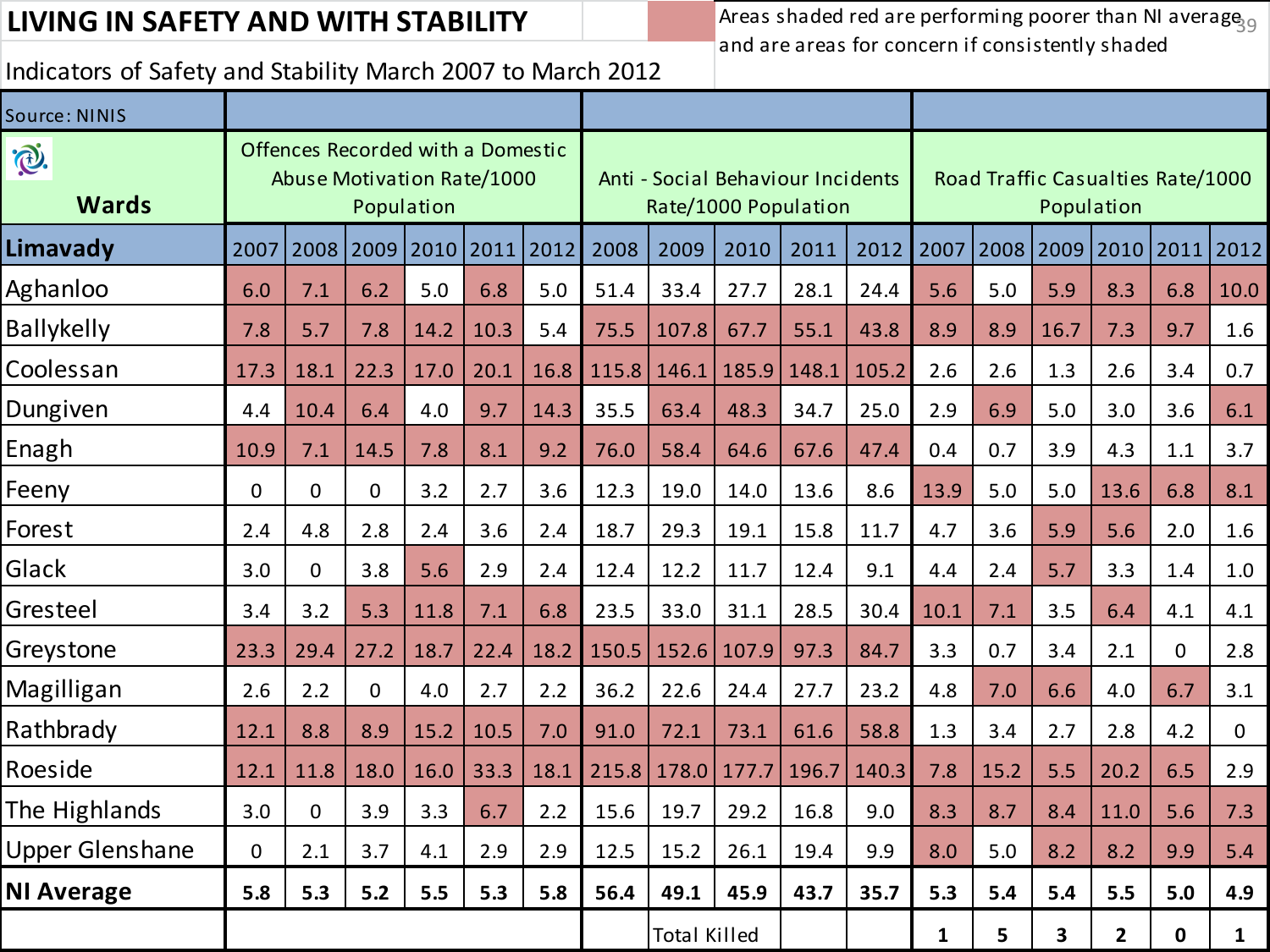**LIVING IN SAFETY AND WITH STABILITY** Areas shaded red are performing poorer than NI average<sub>10</sub> and are areas for concern if consistently shaded

| 2007 | 2008        | 2009     | 2010     | 2011       | 2012        | 2008                                                               | 2009  | 2010  | 2011                | 2012      | 2007                              | 2008           | 2009                    | 2010 | 2011                    | 2012                              |
|------|-------------|----------|----------|------------|-------------|--------------------------------------------------------------------|-------|-------|---------------------|-----------|-----------------------------------|----------------|-------------------------|------|-------------------------|-----------------------------------|
| 3.9  | 2.6         | 4.7      | 4.7      | 3.0        | 4.7         | 26.0                                                               | 15.9  | 14.5  | 20.3                | 15.3      | 9.2                               | 6.1            | 12.5                    | 10.3 | 14.0                    | 8.9                               |
| 7.3  | 6.1         | 3.7      | 3.3      | 4.9        | 3.3         | 70.6                                                               | 42.3  | 41.7  | 52.1                | 36.7      | 1.6                               | 4.1            | 4.5                     | 2.5  | 4.5                     | 3.3                               |
| 3.3  | $\mathbf 0$ | 2.0      | 3.4      | 3.0        | 2.6         | 8.0                                                                | 10.9  | 7.4   | 5.6                 | 6.3       | 3.6                               | 5.6            | 3.7                     | 5.7  | 5.3                     | 6.6                               |
| 10.1 | 6.2         | 7.0      | 7.5      | 4.9        | 4.0         | 63.3                                                               | 53.2  | 51.2  | 34.0                | 36.9      | 1.0                               | 2.8            | 0.9                     | 2.4  | 1.7                     | 1.2                               |
| 8.8  | 10.5        | 12.1     | 4.5      | 5.6        | 9.2         | 168.8                                                              | 128.6 | 144.9 | 127.3               | 120.1     | 6.7                               | 10.0           | 5.5                     | 12.0 | 10.7                    | 5.6                               |
| 3.1  | 6.0         | 2.1      | 2.6      | 3.8        | 5.1         | 20.6                                                               | 16.7  | 14.1  | 17.1                | 10.7      | 5.2                               | 5.6            | 1.7                     | 4.7  | 3.8                     | 7.7                               |
| 3.0  | 3.0         | $\Omega$ | $\Omega$ | 2.5        | 3.6         | 10.1                                                               | 12.5  | 9.8   | 12.1                | 3.9       | 6.8                               | 5.6            | 5.2                     | 10.1 | 6.8                     | 5.7                               |
| 3.9  | 3.4         | 11.5     | 5.2      | $\Omega$   | $\mathbf 0$ | 17.9                                                               | 14.9  | 15.6  | 10.0                | 10.5      | 4.4                               | 11.1           | 9.6                     | 4.3  | 10.0                    | 8.1                               |
| 6.4  | 5.9         | 5.5      | 4.7      | 9.1        | 7.9         | 74.1                                                               | 61.4  | 64.0  | 48.6                | 58.0      | 2.8                               | 5.2            | 7.0                     | 3.9  | 6.3                     | 5.5                               |
| 3.8  | 1.9         | 2.7      | $\Omega$ | 2.3        | 2.3         | 22.0                                                               | 9.6   | 9.0   | 8.6                 | 9.5       | 15.4                              | 13.6           | 6.8                     | 9.5  | 9.1                     | 7.2                               |
| 5.6  | 5.0         | 3.6      | 2.2      | 7.2        | 4.0         | 69.8                                                               | 44.1  | 49.0  | 31.4                | 20.6      | 4.6                               | 1.4            | 4.5                     | 2.2  | 0.4                     | 4.9                               |
| 2.5  | 3.3         | 4.0      | 3.9      | 3.4        | 2.6         | 19.8                                                               | 21.3  | 11.7  | 14.7                | 8.3       | 9.2                               | 8.3            | 6.4                     | 3.1  | 3.0                     | 5.3                               |
| 8.3  | 7.5         | 6.8      | 5.4      | 3.5        | 8.1         | 39.9                                                               | 31.5  | 45.3  | 37.9                | 32.3      | 1.1                               | 0.7            | 5.0                     | 2.1  | 2.5                     | 4.9                               |
| 4.6  | 5.8         | 6.3      | 7.8      | 3.0        | 5.4         | 34.6                                                               | 35.9  | 29.2  | 26.5                | 30.5      | 1.8                               | 0.3            | $\mathbf 0$             | 2.4  | 1.2                     | 3.6                               |
| 11.4 | 14.8        | 5.9      | 12.8     | 7.1        | 7.5         | 136.5                                                              | 104.6 | 103.0 | 87.7                | 67.6      | 4.7                               | 4.1            | 3.3                     | 4.1  | 5.6                     | 2.6                               |
| 2.6  | $\mathbf 0$ | 2.5      | 2.1      | 0          | $\mathbf 0$ | 13.1                                                               | 7.5   | 5.1   | 6.3                 | 4.2       | 11.2                              | 10.1           | 7.1                     | 6.8  | 5.9                     | 3.4                               |
| 3.0  | 2.1         | 2.5      | 3.3      | 2.5        | 2.9         | 7.2                                                                | 5.5   | 4.2   | 7.9                 | 2.9       | 5.2                               | 1.7            | 4.2                     | 2.5  | 2.1                     | 3.7                               |
| 1.8  | 3.0         | $\Omega$ | 3.0      | 3.8        | 2.5         | 13.0                                                               | 6.9   | 8.5   | 5.9                 | 4.6       | 4.9                               | 7.4            | 0.9                     | 0.9  | 0.8                     | 0.4                               |
| 5.5  | 6.3         | 4.5      | 9.1      | 2.9        | 8.0         | 54.0                                                               | 47.5  | 47.7  | 59.1                | 42.5      | 2.8                               | 6.8            | 8.4                     | 7.4  | 6.3                     | 2.9                               |
| 2.0  | $\Omega$    | 3.2      | $\Omega$ | 1.6        | $\mathbf 0$ | 7.7                                                                | 3.6   | 4.0   | 3.2                 | 3.2       | 4.9                               | 6.9            | 10.8                    | 4.0  | 1.2                     | 4.4                               |
| 2.6  | 3.0         | 4.6      | 4.1      | 2.1        | 2.5         | 11.6                                                               | 7.9   | 7.0   | 7.4                 | 5.3       | 4.8                               | 3.9            | 5.4                     | 4.1  | 5.8                     | 4.1                               |
| 5.8  | 5.3         | 5.2      | 5.5      | 5.3        | 5.8         | 56.4                                                               | 49.1  | 45.9  | 43.7                | 35.7      | 5.3                               | 5.4            | 5.4                     | 5.5  | 5.0                     | 4.9                               |
|      |             |          |          |            |             |                                                                    |       |       |                     |           | $\overline{2}$                    | $\overline{ }$ | $\overline{\mathbf{z}}$ | 5    | $\overline{\mathbf{3}}$ | 6                                 |
|      |             |          |          | Population |             | Offences Recorded with a Domestic<br>Abuse Motivation Rate/1000 of |       |       | <b>Total Killed</b> | Rate/1000 | Anti - Social Behaviour Incidents |                |                         |      | Population              | Road Traffic Casualties Rate/1000 |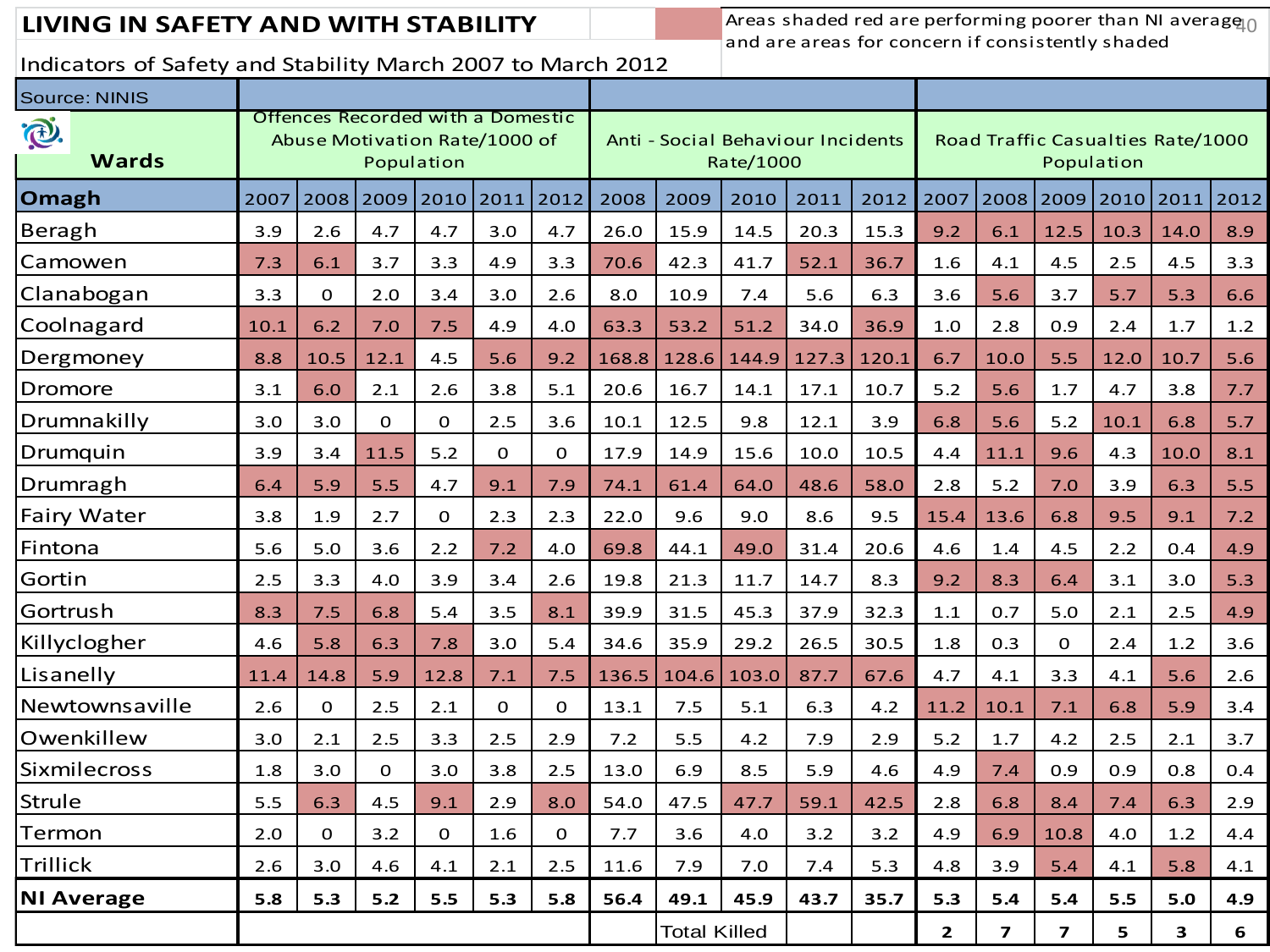Indicators of Safety and Stability March 2007 to March 2012

**LIVING IN SAFETY AND WITH STABILITY**  $\parallel$   $\parallel$   $\parallel$  areas shaded red are performing poorer than NI average<sub>11</sub> and are areas for concern if consistently shaded

| Source: NINIS      |                |                |                |                                                                               |                |      |      |                                                           |      |       |      |          |                |          |                                                        |                |                |
|--------------------|----------------|----------------|----------------|-------------------------------------------------------------------------------|----------------|------|------|-----------------------------------------------------------|------|-------|------|----------|----------------|----------|--------------------------------------------------------|----------------|----------------|
| I.<br><b>Wards</b> |                |                |                | Offences Recorded with a Domestic<br>Abuse Motivation Rate/1000<br>Population |                |      |      | Anti - Social Behaviour Incidents<br>Rate/1000 Population |      |       |      |          |                |          | <b>Road Traffic Casualties</b><br>Rate/1000 Population |                |                |
| <b>Strabane</b>    | 2007           | 2008           | 2009           | 2010                                                                          | 2011           | 2012 | 2008 | 2009                                                      | 2010 | 2011  | 2012 | 2007     | 2008           | 2009     | 2010                                                   | 2011           | 2012           |
| Artigarvan         | 2.8            | 2.4            | 3.9            | 4.6                                                                           | 5.7            | 5.0  | 21.3 | 14.5                                                      | 21.2 | 24.1  | 19.9 | 4.4      | 6.3            | 1.6      | 8.1                                                    | 3.1            | 2.7            |
| Ballycolman        | 5.7            | 6.9            | 7.5            | 9.0                                                                           | 10.2           | 10.7 | 33.8 | 44.9                                                      | 33.5 | 36.8  | 33.7 | $\Omega$ | $\Omega$       | 1.0      | 0.5                                                    | $\Omega$       | $\overline{0}$ |
| Castlederg         | 2.4            | $\mathbf 0$    | 6.2            | 5.2                                                                           | 3.8            | 5.7  | 47.2 | 56.7                                                      | 58.2 | 56.1  | 32.5 | 1.0      | 3.9            | $\Omega$ | 1.4                                                    | 0.5            | 1.4            |
| Clare              | 2.4            | 3.5            | 4.7            | 2.7                                                                           | 2.7            | 3.1  | 13.4 | 11.8                                                      | 13.6 | 12.4  | 5.4  | 2.4      | 6.3            | 1.6      | 7.4                                                    | 4.3            | 2.3            |
| Dunnamanagh        | $\overline{0}$ | $\overline{0}$ | $\overline{0}$ | $\overline{0}$                                                                | 1.9            | 2.3  | 16.3 | 17.0                                                      | 9.9  | 22.0  | 16.9 | 1.4      | 1.9            | 1.4      | 0.5                                                    | 2.3            | 6.1            |
| East               | 9.4            | 3.9            | 9.4            | 7.7                                                                           | 8.8            | 14.3 | 53.8 | 51.4                                                      | 54.6 | 57.3  | 45.8 | 5.0      | 2.8            | 3.3      | 1.7                                                    | 1.1            | 1.1            |
| Finn               | 5.2            | 5.4            | 4.6            | 5.3                                                                           | 2.2            | 7.0  | 25.5 | 18.3                                                      | 21.1 | 24.0  | 11.8 | 3.6      | 6.6            | 6.1      | 4.5                                                    | 4.1            | $\overline{0}$ |
| Glenderg           | $\overline{0}$ | 3.8            | 3.4            | 1.9                                                                           | 1.5            | 4.5  | 16.9 | 13.3                                                      | 18.0 | 16.1  | 17.9 | 5.8      | 1.2            | 0.8      | 0.8                                                    | 1.1            | 1.5            |
| Newtownstewart     | 4.7            | 1.9            | 7.4            | 6.4                                                                           | 5.1            | 6.5  | 59.2 | 53.0                                                      | 49.7 | 53.2  | 39.8 | 7.5      | 3.3            | 0.9      | 2.3                                                    | 3.2            | 3.7            |
| <b>North</b>       | 13.9           | 9.8            | 14.9           | 6.5                                                                           | 13.0           | 10.7 | 86.5 | 104.0                                                     | 88.5 | 105.5 | 73.3 | 9.9      | 7.2            | 12.0     | 6.5                                                    | 3.8            | 7.0            |
| Plumbridge         | 5.4            | $\mathbf 0$    | 0              | 6.3                                                                           | $\overline{0}$ | 4.9  | 11.1 | 9.8                                                       | 4.9  | 3.6   | 4.0  | 5.4      | 3.6            | 8.5      | 3.6                                                    | 8.5            | 4.0            |
| <b>Sion Mills</b>  | 8.4            | 5.0            | 5.5            | 6.8                                                                           | 13.0           | 7.6  | 63.8 | 59.0                                                      | 62.6 | 55.5  | 35.8 | 4.9      | 5.0            | 3.7      | 4.5                                                    | 8.5            | 5.4            |
| Slievekirk         | 5.1            | 3.2            | 5.4            | $\Omega$                                                                      | $\overline{0}$ | 3.5  | 19.0 | 19.3                                                      | 15.7 | 24.2  | 14.3 | 3.7      | 4.5            | 4.5      | 4.4                                                    | 8.6            | 8.2            |
| South              | 3.7            | 4.9            | 5.5            | 4.6                                                                           | 4.3            | 4.3  | 26.8 | 26.7                                                      | 22.5 | 23.7  | 18.6 | 1.7      | 2.9            | 1.2      | 0.3                                                    | 3.7            | 0.6            |
| Victoria Bridge    | 4.9            | 3.1            | 4.0            | 4.0                                                                           | 4.4            | 1.7  | 28.0 | 20.8                                                      | 17.3 | 13.0  | 9.6  | 4.9      | 3.9            | 12.8     | 6.2                                                    | 10.0           | 5.2            |
| West               | 8.1            | 4.2            | 5.3            | 2.5                                                                           | 7.5            | 10.0 | 56.0 | 62.7                                                      | 54.6 | 49.7  | 36.4 | 4.4      | 3.1            | 3.4      | 4.2                                                    | 2.8            | 2.5            |
| <b>NI Average</b>  | 5.8            | 5.3            | 5.2            | 5.5                                                                           | 5.3            | 5.8  | 56.4 | 49.1                                                      | 45.9 | 43.7  | 35.7 | 5.3      | 5.4            | 5.4      | 5.5                                                    | 5.0            | 4.9            |
|                    |                |                |                |                                                                               |                |      |      | <b>Total Killed</b>                                       |      |       |      | 3        | $\overline{2}$ | 4        | $\mathbf{1}$                                           | $\overline{2}$ | 0              |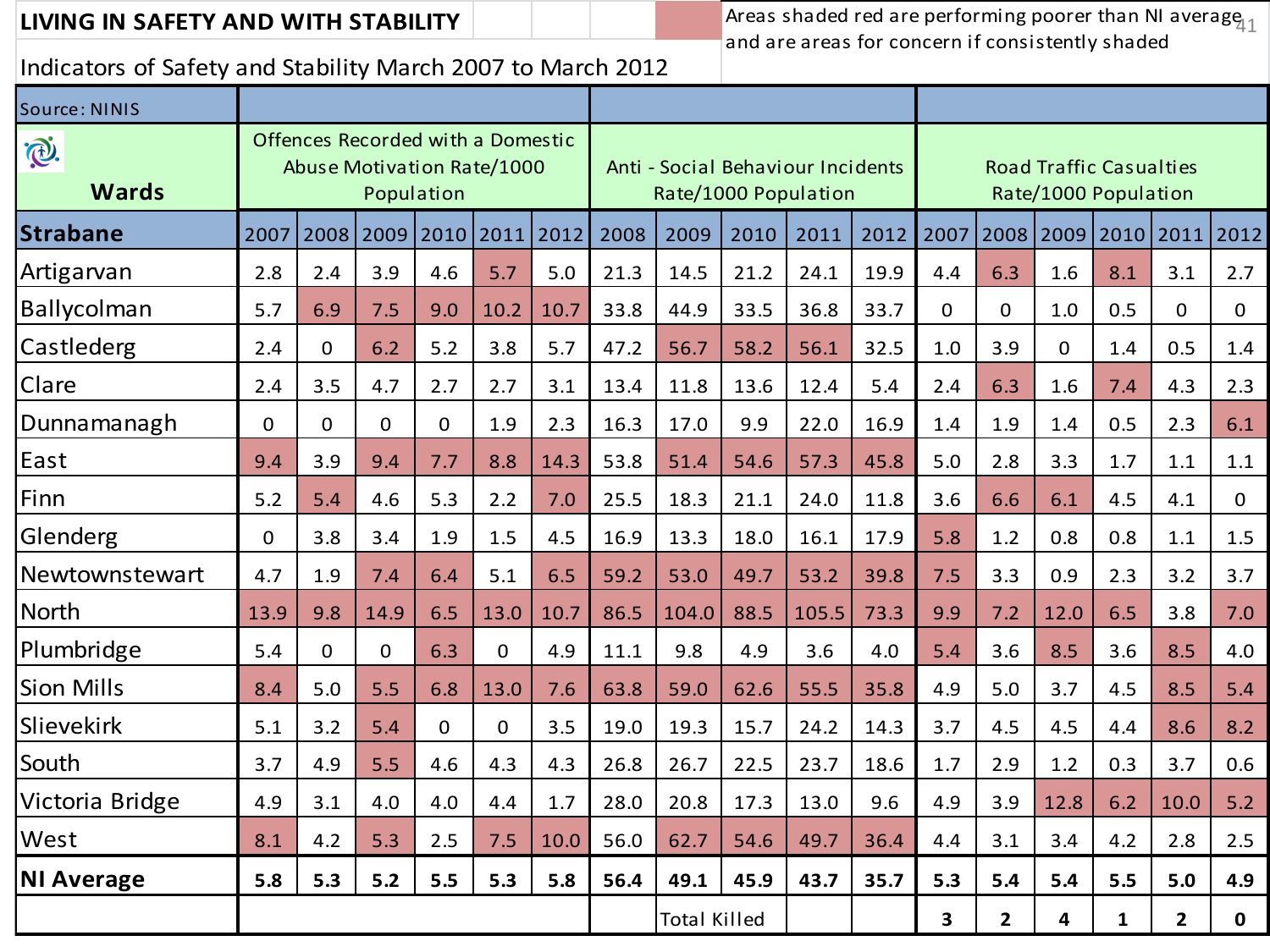# **Economic and Environmental Well-being**



**Contents Derry Page No Fermanagh Page No Limavady Page No Omagh Page No Strabane Page No** Percentage of Income Support Claimants 43 46 48 50 52 Percentage of Children in Income Support Households 43 46 48 50 52 Children in Receipt of a Disability Living Allowance 43 46 48 50 52 Percentage of Lone Parents Claiming Income Support 43 46 48 50 52 20% most deprived SOAs 144-45 47 49 51 53 Multiple Deprivation Score 2005 and 2010 44-45 47 49 51 53 Income Deprivation Affecting Children 2005 and 2010 Score and Rank 44-45 47 49 51 53 Parks and Play Areas - - - - -

**What we want to achieve for all children and young people:-**

- Improved outcomes for children who live in poverty;
- Access to safe, quality play areas;
- To live in homes that do not fail decent standards;
- To achieve economic stability and independence.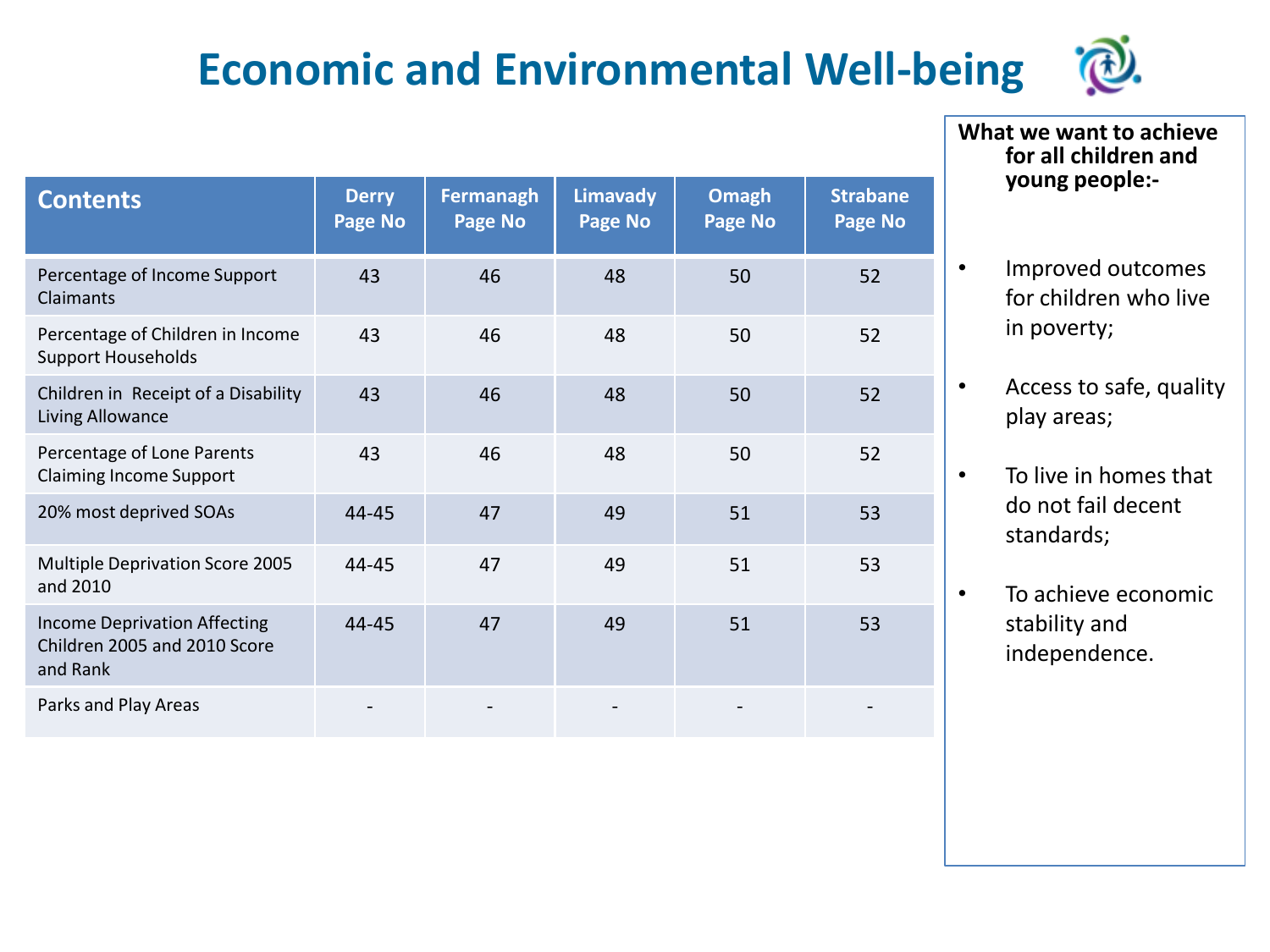| <b>Economic and Environmental Well-Being</b>          |                            |                                  |      |                      |      |      |                            |      |      |               |                                            |      |      |      | Areas shaded red are performing poorer than NI average<br>and are areas for concern if consistently shaded |                                  |                     |      |      |             |                  |           |      |                       |                         | 43   |
|-------------------------------------------------------|----------------------------|----------------------------------|------|----------------------|------|------|----------------------------|------|------|---------------|--------------------------------------------|------|------|------|------------------------------------------------------------------------------------------------------------|----------------------------------|---------------------|------|------|-------------|------------------|-----------|------|-----------------------|-------------------------|------|
| Indicators of Income Support March 2007 to March 2012 |                            |                                  |      |                      |      |      |                            |      |      | Source: NINIS |                                            |      |      |      |                                                                                                            |                                  |                     |      |      |             |                  |           |      |                       |                         |      |
|                                                       |                            |                                  |      |                      |      |      |                            |      |      |               |                                            |      |      |      |                                                                                                            |                                  |                     |      |      |             |                  |           |      |                       |                         |      |
| Wards                                                 |                            | Multiple<br>Deprivation 2010     |      |                      |      |      | % Income Support Claimants |      |      |               | % Children in Income Support<br>Households |      |      |      |                                                                                                            | Rate/1000 Children in Receipt of | <b>DLA 0-15 yrs</b> |      |      |             |                  |           |      | <b>Income Support</b> | % Lone Parents Claiming |      |
| <b>Q</b><br>Derry                                     | Rank<br>of NI<br>$(n=582)$ | 20%<br>Most<br>deprived<br>in NI | 2007 | 2008                 | 2009 | 2010 | 2011                       | 2012 | 2007 | 2008          | 2009                                       | 2010 | 2011 | 2012 | 2007                                                                                                       | 2008                             | 2009                | 2010 | 2011 | 2012        | 2007             | 2008      | 2009 | 2010                  | 2011                    | 2012 |
| Altnagelvin                                           | 180                        | x                                | 11.8 | 10.9                 | 11.0 | 9.8  | 9.5                        | 8.6  | 27.6 | 29.4          | 28.9                                       | 24.7 | 23.6 | 21.2 | 28.8                                                                                                       | 35.0                             | 34.7                | 22.3 | 33.2 | 27.6        | 32.6             | 34.8      | 35.4 | 35.2                  | 33.3                    | 34.6 |
| Ballynashallog                                        | 457                        | x                                | 5.6  | 5.0                  | 5.3  | 4.6  | 4.3                        | 3.8  | 11.3 | 9.2           | 9.6                                        | 8.8  | 10.3 | 9.8  | 20.7                                                                                                       | 20.5                             | 19.2                | 18.2 | 22.8 | 32.6        | 22.6             | 19.8      | 19.8 | 17.0                  | 22.0                    | 25.0 |
| Banagher                                              | 246                        | X                                | 5.4  | 5.8                  | 6.0  | 5.5  | 5.7                        | 4.5  | 10.7 | 9.5           | 11.5                                       | 11.5 | 11.2 | 7.2  | 25.5                                                                                                       | 25.3                             | 31.3                | 34.2 | 41.0 | 36.1        | 20.6             | 17.1      | 21.6 | 20.6                  | 22.3                    | 22.2 |
| Beechwood                                             | 62                         | J                                | 17.5 | 16.4                 | 16.2 | 14.1 | 14.0                       | 13.8 | 37.9 | 35.7          | 33.9                                       | 27.7 | 24.1 | 23.6 | 13.9                                                                                                       | 14.5                             | 14.3                | 14.2 | 25.9 | 23.6        | 14.1             | 15.0      | 17.8 | 18.3                  | 15.3                    | 20.0 |
| Brandywell                                            | 20                         |                                  | 30.5 | 28.7                 | 28.0 | 26.2 | 24.5                       | 23.1 | 71.6 | 68.2          | 62.8                                       | 62.0 | 49.8 | 48.7 | 32.1                                                                                                       | 29.8                             | 32.4                | 21.9 | 23.5 | 54.2        | 22.7             | 23.8      | 22.7 | 22.8                  | 19.4                    | 21.6 |
| Carn Hill                                             | 48                         |                                  | 21.3 | 20.3                 | 18.2 | 17.3 | 15.7                       | 15.9 | 53.8 | 48.0          | 42.8                                       | 39.6 | 34.1 | 32.3 | 29.9                                                                                                       | 36.1                             | 35.9                | 35.7 | 42.1 | 42.1        | 32.1             | 31.1      | 31.4 | 33.7                  | 26.7                    | 28.6 |
| Caw                                                   | 102                        |                                  | 14.7 | 14.9                 | 13.8 | 13.0 | 12.5                       | 11.3 | 35.4 | 37.8          | 33.1                                       | 31.6 | 28.4 | 26.4 | 26.8                                                                                                       | 31.4                             | 31.3                | 32.5 | 34.5 | 60.9        | 30.4             | 31.9      | 29.3 | 28.7                  | 29.3                    | 29.4 |
| Clondermot                                            | 114                        |                                  | 16.2 | 16.1                 | 16.4 | 13.3 | 13.2                       | 12.9 | 34.6 | 31.7          | 30.8                                       | 27.0 | 28.1 | 25.4 | 39.0                                                                                                       | 45.3                             | 49.4                | 48.0 | 43.5 | 54.3        | 29.3             | 24.4      | 23.4 | 23.1                  | 23.1                    | 22.7 |
| Claudv                                                | 276                        | X                                | 7.9  | 7.9                  | 7.3  | 6.7  | 6.5                        | 6.0  | 16.0 | 14.3          | 13.1                                       | 13.2 | 12.0 | 12.7 | 18.3                                                                                                       | 15.6                             | 15.7                | 18.3 | 19.7 | 34.7        | 22.4             | 21.4      | 19.7 | 23.4                  | 22.7                    | 23.1 |
| Creggan Central                                       | 8                          |                                  | 33.6 | 32.4                 | 30.8 | 28.1 | 25.0                       | 22.6 | 73.9 | 73.3          | 69.5                                       | 66.4 | 56.5 | 52.1 | 45.7                                                                                                       | 50.1                             | 53.1                | 51.4 | 48.6 | 47.4        | 34.9             | 35.6      | 34.6 | 35.1                  | 30.5                    | 32.5 |
| Creggan South                                         | 17                         | J                                | 28.7 | 27.8                 | 27.4 | 26.5 | 23.9                       | 21.4 | 67.3 | 60.4          | 60.8                                       | 56.5 | 49.3 | 45.1 | 27.2                                                                                                       | 41.1                             | 50.3                | 46.9 | 36.5 | 52.1        | 32.2             | 31.3      | 30.9 | 30.7                  | 28.3                    | 29.0 |
| Crevagh                                               | 67                         |                                  | 21.5 | 20.2                 | 20.3 | 18.6 | 17.3                       | 16.2 | 48.7 | 46.4          | 48.7                                       | 44.7 | 39.9 | 37.9 | 40.6                                                                                                       | 41.6                             | 42.4                | 45.4 | 45.4 | 51.7        | 31.1             | 31.6      | 32.5 | 33.4                  | 30.7                    | 30.2 |
| Culmore                                               | 167                        | X                                | 14.5 | 13.5                 | 13.3 | 12.3 | 11.0                       | 10.3 | 33.6 | 31.7          | 31.4                                       | 28.7 | 24.2 | 23.2 | 35.3                                                                                                       | 38.5                             | 35.5                | 36.4 | 35.6 | 36.3        | 37.1             | 33.4      | 33.8 | 30.5                  | 29.0                    | 30.6 |
| Ebrington                                             | 97                         | J                                | 16.2 | 15.5                 | 15.0 | 14.1 | 12.8                       | 12.0 | 33.0 | 28.6          | 26.4                                       | 26.8 | 21.9 | 19.8 | 17.0                                                                                                       | 10.4                             | 20.0                | 9.8  | 16.5 | 16.5        | 30.0             | 26.5      | 24.6 | 24.2                  | 19.7                    | 23.8 |
| Eglinton                                              | 454                        | x                                | 5.2  | 5.0                  | 4.8  | 4.7  | 4.6                        | 4.5  | 14.3 | 12.8          | 12.1                                       | 12.0 | 11.2 | 12.0 | 23.7                                                                                                       | 21.1                             | 19.7                | 15.3 | 18.9 | 17.2        | 32.7             | 36.8      | 35.3 | 33.6                  | 27.3                    | 30.8 |
| Enagh                                                 | 185                        | X                                | 11.1 | 10.2                 | 11.2 | 10.9 | 10.5                       | 9.2  | 27.5 | 24.1          | 27.0                                       | 26.7 | 24.5 | 21.2 | 38.6                                                                                                       | 37.1                             | 41.1                | 38.2 | 46.3 | 47.1        | 30.7             | 29.9      | 31.7 | 34.8                  | 34.1                    | 32.1 |
| Foyle Springs                                         | 235                        | X                                | 11.8 | 12.9                 | 11.9 | 9.9  | 9.1                        | 7.8  | 29.4 | 33.2          | 29.6                                       | 23.1 | 19.9 | 15.9 | 35.7                                                                                                       | 44.4                             | 30.5                | 30.0 | 33.0 | 36.7        | 28.9             | 29.2      | 27.1 | 26.9                  | 24.2                    | 23.8 |
| Holly Mount                                           | 264                        | X                                | 9.2  | 8.4                  | 8.2  | 8.1  | 7.6                        | 6.7  | 20.2 | 18.3          | 17.4                                       | 15.5 | 13.8 | 11.3 | 30.1                                                                                                       | 30.9                             | 28.1                | 31.7 | 31.4 | 40.2        | 26.4             | 26.7      | 29.4 | 26.6                  | 23.0                    | 23.8 |
| Kilfennan                                             | 342                        | x                                | 6.6  | 7.6                  | 6.1  | 6.0  | 5.7                        | 5.2  | 21.9 | 26.4          | 18.9                                       | 21.5 | 16.8 | 18.5 | 38.3                                                                                                       | 43.7                             | 36.9                | 39.2 | 40.3 | 33.6        | 35.6             | 33.1      | 31.6 | 32.8                  | 26.4                    | 27.3 |
| Lisnagelvin                                           | 174                        | X                                | 10.3 | 10.2                 | 10.3 | 10.0 | 9.4                        | 8.5  | 27.9 | 27.1          | 29.4                                       | 24.0 | 23.9 | 21.3 | 33.0                                                                                                       | 39.8                             | 42.1                | 52.4 | 48.7 | 60.9        | 25.5             | 25.1      | 27.8 | 26.4                  | 28.0                    | 23.5 |
| New Buildings                                         | 298                        | X                                | 6.8  | 6.4                  | 6.8  | 5.6  | 5.2                        | 5.5  | 17.8 | 15.8          | 18.5                                       | 12.5 | 12.3 | 12.9 | 41.6                                                                                                       | 40.1                             | 39.5                | 38.8 | 33.0 | 43.0        | 30.8             | 30.1      | 30.1 | 26.6                  | 27.2                    | 33.3 |
| Pennyburn                                             | 382                        | X                                | 7.6  | 6.6                  | 6.8  | 5.6  | 5.0                        | 4.4  | 21.0 | 18.4          | 19.8                                       | 15.3 | 12.7 | 12.5 | 12.5                                                                                                       | 12.4                             | 20.6                | 20.6 | 12.5 | 20.9        | 27.1             | 24.1      | 26.5 | 24.2                  | 21.3                    | 28.6 |
| Rosemount                                             | 44                         | J                                | 19.2 | 18.9                 | 19.0 | 17.3 | 16.8                       | 15.3 | 49.6 | 45.0          | 44.8                                       | 38.1 | 32.9 | 34.2 | 26.1                                                                                                       | 13.9                             | 14.3                | 26.5 | 29.7 | 22.8        | 21.5             | 24.1      | 25.7 | 23.4                  | 19.9                    | 23.1 |
| Shantallow East                                       | 21                         |                                  | 26.9 | 26.0                 | 24.9 | 23.1 | 21.2                       | 18.9 | 67.4 | 68.8          | 68.0                                       | 65.2 | 50.9 | 43.1 | 81.8                                                                                                       | 72.2                             | 70.0                | 65.0 | 61.4 | 49.8        | 28.9             | 32.0      | 32.9 | 31.2                  | 25.2                    | 25.0 |
| <b>Shantallow West</b>                                | 57                         |                                  | 24.3 | 23<br>$\overline{2}$ | 22.3 | 19.6 | 17.5                       | 16.2 | 56.1 | 53.1          | 50.7                                       | 49.2 | 40.4 | 37.8 | 42.7                                                                                                       | 42.6                             | 41.7                | 41.7 | 41.2 |             | $47.9$ 37.7      | 38.3      | 37.5 | 38.2                  | 34.5                    | 36.2 |
| Springtown                                            | 136                        | x                                | 13.0 | 11.9                 | 11.5 | 10.4 | 9.5                        | 9.0  | 41.7 | 35.2          | 32.6                                       | 30.4 | 28.3 | 27.5 | 43.1                                                                                                       | 46.2                             | 48.0                | 39.5 | 36.6 | 52.4        | 34.9             | 32.1      | 29.8 | 28.9                  | 26.6                    | 33.3 |
| Strand                                                | 47                         |                                  | 20.0 | 19.8                 | 18.9 | 17.5 | 16.1                       | 15.4 | 42.2 | 37.0          | 33.9                                       | 29.7 | 26.4 | 22.6 | 32.3                                                                                                       | 26.9                             | 27.0                | 25.6 | 26.4 |             | 18.8 13.6        | 11.4      | 11.1 | 10.8                  | 10.7                    | 12.2 |
| The Diamond                                           | 12                         |                                  | 31.9 | 29.2                 | 27.5 | 26.1 | 25.0                       | 23.3 | 53.9 | 45.8          | 45.0                                       | 39.4 | 37.2 | 35.8 | 32.8                                                                                                       | 36.9                             | 13.6                | 13.8 | 14.3 | 23.9        | 18.5             | 17.4      | 18.5 | 19.2                  | 16.8                    | 20.0 |
| Victoria                                              | 41                         |                                  | 19.5 | 19.1                 | 19.0 | 16.6 | 14.7                       | 12.8 | 45.4 | 44.8          | 39.0                                       | 34.4 | 30.6 | 28.2 | 16.2                                                                                                       | 9.5                              | 9.2                 | 19.3 | 16.9 | 14.1        | 29.7             | 31.9      | 29.8 | 27.4                  | 27.4                    | 24.0 |
| Westland                                              | 23                         | J                                | 27.6 | 25.3                 | 24.7 | 22.5 | 20.2                       | 19.0 | 62.5 | 62.8          | 56.8                                       | 50.1 | 39.5 | 38.8 | 47.4                                                                                                       | 44.7                             | 30.1                | 34.7 | 22.8 | $45.7$ 27.3 |                  | 27.2      | 27.4 | 27.8                  | 25.5                    | 25.0 |
| <b>NI Average</b>                                     |                            |                                  | 9.1  | 8.7                  | 8.6  | 7.9  | 7.5                        | 6.9  | 21.2 | 20.1          | 20.1                                       | 18.8 | 17.1 | 16.2 | 32.4                                                                                                       | 31.9                             | 33.8                | 35.2 |      |             | $36.6$ 39.2 26.4 | 25.9 26.5 |      | 26.7                  | 25.4                    | 26.7 |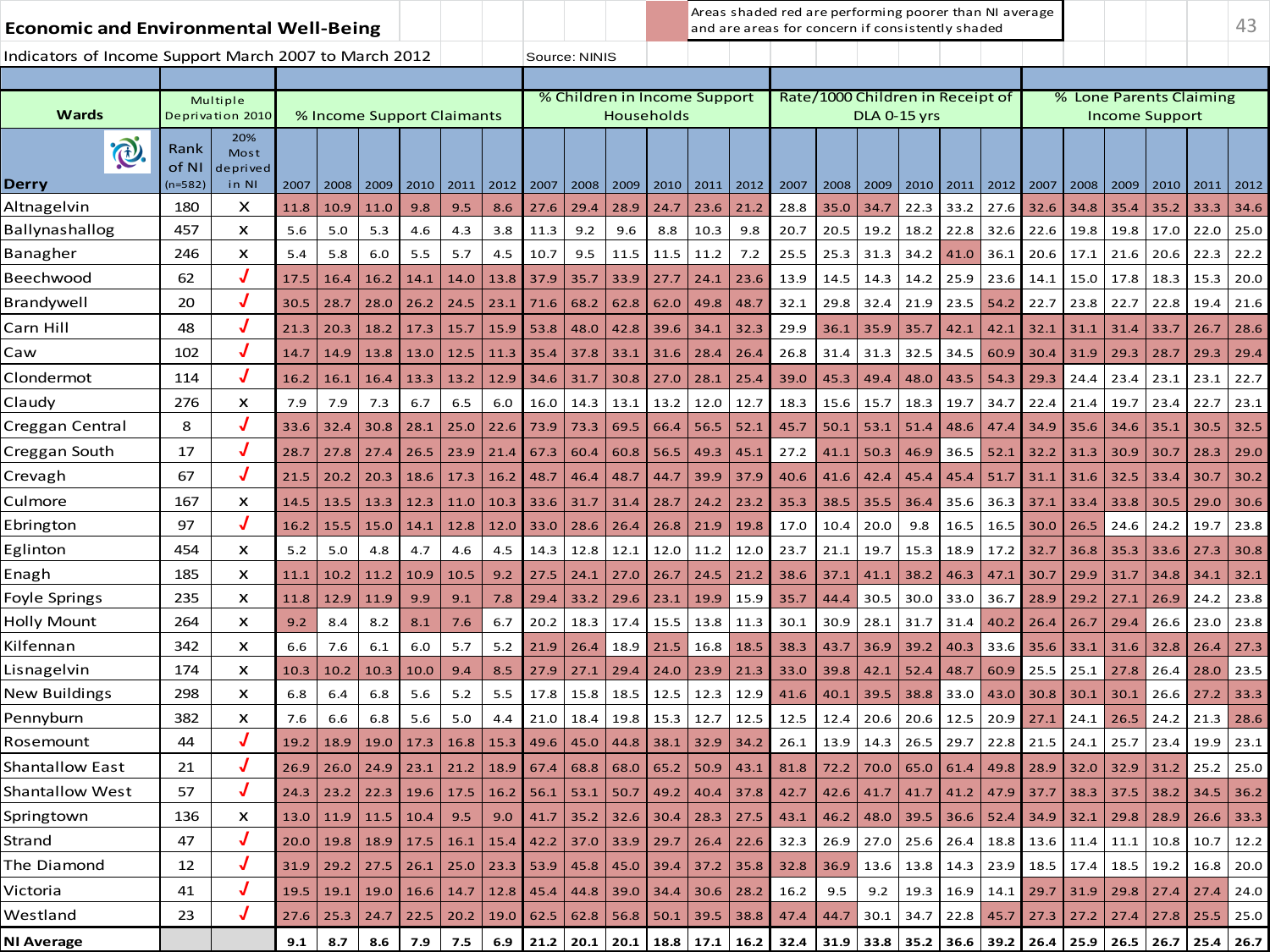| ECONOMIC AND ENVIRONMENTAL WELLBEING    |                                      |       |                                                                                    |                                                 |                                                         |                                                                                     |                                                  |                                                            | 44-                                                        |
|-----------------------------------------|--------------------------------------|-------|------------------------------------------------------------------------------------|-------------------------------------------------|---------------------------------------------------------|-------------------------------------------------------------------------------------|--------------------------------------------------|------------------------------------------------------------|------------------------------------------------------------|
| Indicators of Deprivation 2005 and 2010 |                                      |       |                                                                                    |                                                 |                                                         |                                                                                     |                                                  |                                                            |                                                            |
| In order of Most deprived               | <b>MDM</b>                           |       | <b>Multiple Deprivation</b><br><b>Measure Score 2005</b><br>and 2010 (Higher score | In order of Most deprived<br>affecting children | <b>Income</b><br><b>Deprivation</b><br><b>Affecting</b> | <b>Income</b><br><b>Deprivation</b><br><b>Affecting Children</b><br>(Higher score = | In order of Rank of IDAC<br><b>Most deprived</b> | <b>RANK OF</b><br><b>IDAC SCORE</b><br>(where 1 is<br>most | <b>RANK OF</b><br><b>IDAC SCORE</b><br>(where 1 is<br>most |
| <b>SOA</b>                              | 2010                                 |       | = most deprived)                                                                   | <b>SOA</b>                                      | Children                                                | most deprived)                                                                      | <b>SOA</b>                                       | deprived)                                                  | deprived)                                                  |
| <b>D</b><br>Derry                       | 20%<br>Most<br>deprived<br>SOA in NI | 2005  | 2010                                                                               | <b>Derry</b>                                    | 2005                                                    | 2010                                                                                | <b>Derry</b>                                     | 2005                                                       | 2010                                                       |
| Creggan Central_1                       | J                                    | 71.72 | 71.46                                                                              | Creggan Central_1                               | 0.82                                                    | 0.88                                                                                | Creggan Central_1                                | $\overline{7}$                                             | $\overline{2}$                                             |
| Shantallow West_2                       | J                                    | 64.70 | 60.90                                                                              | Shantallow West_2                               | 0.89                                                    | 0.80                                                                                | Shantallow West_2                                | $\mathbf{2}$                                               | $\overline{7}$                                             |
| The Diamond                             | $\bm{J}$                             | 57.16 | 60.61                                                                              | Crevagh_2                                       | 0.73                                                    | 0.79                                                                                | Crevagh_2                                        | 21                                                         | 9                                                          |
| Strand_1_Derry                          | J                                    | 59.64 | 60.32                                                                              | Shantallow West_1                               | 0.71                                                    | 0.77                                                                                | Shantallow West_1                                | 25                                                         | 14                                                         |
| Shantallow West_1                       | $\bm{J}$                             | 58.75 | 59.46                                                                              | <b>Shantallow East</b>                          | 0.78                                                    | 0.75                                                                                | <b>Shantallow East</b>                           | 10                                                         | 18                                                         |
| Crevagh_2                               | J                                    | 64.14 | 57.43                                                                              | Creggan Central_2                               | 0.50                                                    | 0.72                                                                                | Culmore_2                                        | 24                                                         | 27                                                         |
| Creggan South                           | $\bm{J}$                             | 57.22 | 56.96                                                                              | Culmore 2                                       | 0.72                                                    | 0.72                                                                                | Creggan Central_2                                | 103                                                        | 28                                                         |
| Culmore_2                               | J                                    | 53.11 | 56.64                                                                              | Brandywell                                      | 0.80                                                    | 0.70                                                                                | Creggan South                                    | 19                                                         | 34                                                         |
| Brandywell                              | $\bm{J}$                             | 67.10 | 56.02                                                                              | Creggan South                                   | 0.73                                                    | 0.70                                                                                | Brandywell                                       | 8                                                          | 35                                                         |
| <b>Shantallow East</b>                  | J                                    | 52.53 | 55.83                                                                              | Altnagelvin_1                                   | 0.55                                                    | 0.65                                                                                | Altnagelvin 1                                    | 82                                                         | 52                                                         |
| Westland                                | $\overline{\mathcal{L}}$             | 55.26 | 55.62                                                                              | Westland                                        | 0.69                                                    | 0.63                                                                                | Westland                                         | 27                                                         | 55                                                         |
| Creggan Central_2                       | J                                    | 52.07 | 54.67                                                                              | Carn Hill 2                                     | 0.59                                                    | 0.62                                                                                | Carn Hill 2                                      | 61                                                         | 59                                                         |
| Clondermot_1                            | $\overline{\mathcal{L}}$             | 48.36 | 52.22                                                                              | Springtown_1                                    | 0.52                                                    | 0.61                                                                                | Springtown_1                                     | 93                                                         | 66                                                         |
| Carn Hill 2                             | $\sqrt{2}$                           | 47.89 | 46.32                                                                              | Clondermot 1                                    | 0.58                                                    | 0.58                                                                                | Clondermot 1                                     | 68                                                         | 77                                                         |
| Ebrington_2                             | $\overline{\mathcal{L}}$             | 45.31 | 45.02                                                                              | Crevagh_3                                       | 0.40                                                    | 0.56                                                                                | Ebrington_2                                      | 120                                                        | 86                                                         |
| Altnagelvin_1                           | J                                    | 47.77 | 44.74                                                                              | Ebrington_2                                     | 0.47                                                    | 0.56                                                                                | Shantallow West_3                                | 112                                                        | 87                                                         |
| Victoria_Derry                          | $\overline{\mathcal{L}}$             | 44.35 | 42.17                                                                              | Shantallow West_3                               | 0.49                                                    | 0.56                                                                                | Crevagh_3                                        | 168                                                        | 89                                                         |
| Rosemount                               | J                                    | 40.79 | 41.74                                                                              | Culmore_3                                       | 0.44                                                    | 0.55                                                                                | Culmore_3                                        | 141                                                        | 92                                                         |
| Enagh_1_Derry                           | $\boldsymbol{J}$                     | 43.02 | 40.45                                                                              | Enagh_1_Derry                                   | 0.50                                                    | 0.53                                                                                | The Diamond                                      | 83                                                         | 97                                                         |
| Springtown_1                            | J                                    | 36.45 | 38.61                                                                              | Rosemount                                       | 0.49                                                    | 0.53                                                                                | Rosemount                                        | 108                                                        | 99                                                         |
| Beechwood                               |                                      | 44.80 | 38.44                                                                              | The Diamond                                     | 0.55                                                    | 0.53                                                                                | Enagh_1_Derry                                    | 101                                                        | 100                                                        |
| Crevagh_3                               | J                                    | 32.47 | 37.62                                                                              | Culmore_4                                       | 0.31                                                    | 0.52                                                                                | Victoria_Derry                                   | 69                                                         | 103                                                        |
| Foyle Springs_2                         | J                                    | 38.93 | 37.40                                                                              | Victoria_Derry                                  | 0.58                                                    | 0.52                                                                                | Culmore_4                                        | 253                                                        | 109                                                        |
| Culmore_3                               | J                                    | 35.25 | 36.55                                                                              | Strand_1_Derry                                  | 0.66                                                    | 0.50                                                                                | Strand_1_Derry                                   | 38                                                         | 117                                                        |
| Culmore_4                               | $\bm{J}$                             | 19.24 | 36.27                                                                              | Foyle Springs 2                                 | 0.45                                                    | 0.48                                                                                | Foyle Springs 2                                  | 137                                                        | 134                                                        |
| Shantallow West_3                       | J                                    | 32.84 | 36.08                                                                              | Caw                                             | 0.39                                                    | 0.46                                                                                | Caw                                              | 184                                                        | 142                                                        |
| Carn Hill 1                             | J                                    | 37.10 | 34.74                                                                              | Shantallow West_4                               | 0.22                                                    | 0.43                                                                                | Shantallow West_4                                | 397                                                        | 156                                                        |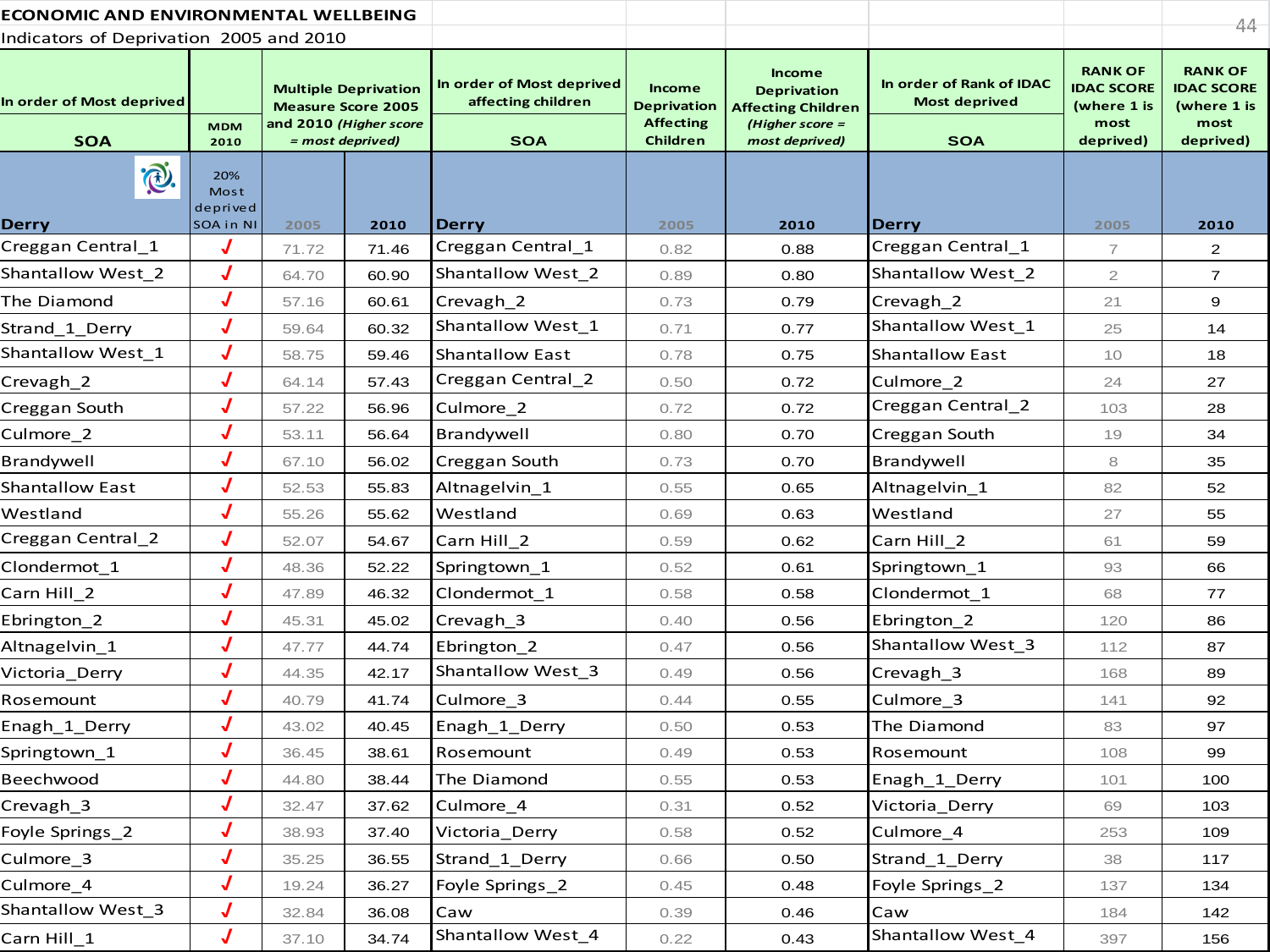| Cont'd  In order of Most<br>deprived | <b>MDM</b>                |       | <b>Multiple Deprivation</b><br><b>Measure Score 2005</b><br>and 2010 (Higher score | In order of Most deprived<br>affecting children | <b>Income</b><br><b>Deprivation</b><br><b>Affecting</b> | <b>Income</b><br><b>Deprivation</b><br><b>Affecting Children</b><br>(Higher score = | In order of Rank of IDAC<br><b>Most deprived</b> | <b>RANK OF</b><br><b>IDAC SCORE</b><br>(where 1 is<br>most | <b>RANK OF</b><br><b>IDAC SCORE</b><br>(where 1 is<br>most |
|--------------------------------------|---------------------------|-------|------------------------------------------------------------------------------------|-------------------------------------------------|---------------------------------------------------------|-------------------------------------------------------------------------------------|--------------------------------------------------|------------------------------------------------------------|------------------------------------------------------------|
| <b>SOA</b>                           | 2010                      |       | = most deprived)                                                                   | <b>SOA</b>                                      | Children                                                | most deprived)                                                                      | <b>SOA</b>                                       | deprived)                                                  | deprived)                                                  |
| I.                                   | 20%<br>Most<br>deprived   |       |                                                                                    |                                                 |                                                         |                                                                                     |                                                  |                                                            |                                                            |
| <b>Derry</b>                         | SOA in NI                 | 2005  | 2010                                                                               | <b>Derry</b>                                    | 2005                                                    | 2010                                                                                | Derry                                            | 2005                                                       | 2010                                                       |
| Caw                                  | $\boldsymbol{\mathsf{x}}$ | 28.64 | 31.28                                                                              | Beechwood                                       | 0.66                                                    | 0.41                                                                                | Beechwood                                        | 39                                                         | 178                                                        |
| New Buildings_1                      | $\boldsymbol{\mathsf{x}}$ | 30.30 | 27.75                                                                              | Carn Hill 1                                     | 0.48                                                    | 0.41                                                                                | Carn Hill_1                                      | 117                                                        | 181                                                        |
| Lisnagelvin_1                        | $\boldsymbol{\mathsf{x}}$ | 24.09 | 27.46                                                                              | Crevagh_1                                       | 0.32                                                    | 0.41                                                                                | Crevagh_1                                        | 248                                                        | 182                                                        |
| Holly Mount 1                        | $\boldsymbol{\mathsf{x}}$ | 29.84 | 25.40                                                                              | Lisnagelvin_1                                   | 0.34                                                    | 0.37                                                                                | Lisnagelvin_2                                    | 317                                                        | 211                                                        |
| Crevagh_1                            | X                         | 28.98 | 24.20                                                                              | Lisnagelvin_2                                   | 0.27                                                    | 0.37                                                                                | Lisnagelvin_1                                    | 230                                                        | 222                                                        |
| Lisnagelvin_2                        | X                         | 17.19 | 22.47                                                                              | Holly Mount_1                                   | 0.26                                                    | 0.34                                                                                | Holly Mount_1                                    | 327                                                        | 255                                                        |
| Banagher                             | X                         | 23.50 | 22.00                                                                              | Altnagelvin_2                                   | 0.19                                                    | 0.33                                                                                | Altnagelvin 2                                    | 470                                                        | 280                                                        |
| Claudy 1                             | $\boldsymbol{\mathsf{x}}$ | 20.61 | 21.00                                                                              | Kilfennan 2                                     | 0.19                                                    | 0.32                                                                                | Kilfennan 2                                      | 471                                                        | 297                                                        |
| Shantallow West 4                    | $\boldsymbol{\mathsf{x}}$ | 16.92 | 20.98                                                                              | Claudy_1                                        | 0.26                                                    | 0.29                                                                                | New Buildings_1                                  | 354                                                        | 338                                                        |
| Claudy 2                             | $\boldsymbol{\mathsf{x}}$ | 22.39 | 18.99                                                                              | New Buildings_1                                 | 0.25                                                    | 0.29                                                                                | Pennyburn_1                                      | 245                                                        | 339                                                        |
| Pennyburn_1                          | x                         | 22.00 | 18.42                                                                              | Pennyburn 1                                     | 0.32                                                    | 0.29                                                                                | Claudy_1                                         | 324                                                        | 340                                                        |
| Altnagelvin_3                        | X                         | 17.08 | 17.78                                                                              | Altnagelvin 3                                   | 0.19                                                    | 0.28                                                                                | Strand_2_Derry                                   | 56                                                         | 356                                                        |
| Ballynashallog 1                     | $\boldsymbol{\mathsf{x}}$ | 34.31 | 17.46                                                                              | Strand_2_Derry                                  | 0.60                                                    | 0.28                                                                                | Altnagelvin_3                                    | 461                                                        | 363                                                        |
| Strand 2 Derry                       | $\boldsymbol{\mathsf{x}}$ | 29.15 | 17.42                                                                              | Holly Mount_2                                   | 0.24                                                    | 0.25                                                                                | Kilfennan_1                                      | 491                                                        | 400                                                        |
| Holly Mount_2                        | $\boldsymbol{\mathsf{x}}$ | 19.31 | 17.20                                                                              | Kilfennan 1                                     | 0.18                                                    | 0.25                                                                                | Holly Mount_2                                    | 365                                                        | 417                                                        |
| Springtown_2                         | x                         | 23.32 | 16.81                                                                              | Enagh_2_Derry                                   | 0.15                                                    | 0.24                                                                                | Enagh_2_Derry                                    | 538                                                        | 430                                                        |
| Kilfennan 2                          | $\boldsymbol{\mathsf{x}}$ | 12.36 | 16.00                                                                              | Springtown_2                                    | 0.39                                                    | 0.23                                                                                | Springtown_2                                     | 185                                                        | 434                                                        |
| Ebrington 1                          | $\boldsymbol{\mathsf{x}}$ | 18.01 | 15.40                                                                              | Banagher                                        | 0.19                                                    | 0.21                                                                                | Banagher                                         | 475                                                        | 481                                                        |
| Enagh_2_Derry                        | $\boldsymbol{\mathsf{x}}$ | 16.54 | 14.41                                                                              | Eglinton <sub>2</sub>                           | 0.20                                                    | 0.20                                                                                | Eglinton_2                                       | 456                                                        | 484                                                        |
| Altnagelvin_2                        | $\boldsymbol{\mathsf{x}}$ | 10.74 | 13.81                                                                              | Foyle Springs 1                                 | 0.20                                                    | 0.20                                                                                | Foyle Springs_1                                  | 442                                                        | 489                                                        |
| Kilfennan 1                          | x                         | 10.40 | 13.14                                                                              | Ballynashallog 1                                | 0.94                                                    | 0.19                                                                                | Ballynashallog_1                                 | 1                                                          | 519                                                        |
| Eglinton_1                           | $\boldsymbol{\mathsf{x}}$ | 15.36 | 12.42                                                                              | Claudy_2                                        | 0.15                                                    | 0.17                                                                                | Claudy_2                                         | 534                                                        | 549                                                        |
| Culmore 1                            | $\pmb{\times}$            | 14.62 | 11.91                                                                              | Culmore 5                                       | 0.12                                                    | 0.17                                                                                | Culmore 5                                        | 623                                                        | 550                                                        |
| Clondermot_2                         | x                         | 13.97 | 11.66                                                                              | Eglinton_1                                      | 0.14                                                    | 0.17                                                                                | Eglinton_1                                       | 564                                                        | 559                                                        |
| New Buildings_2                      | x                         | 10.77 | 10.04                                                                              | Ebrington_1                                     | 0.13                                                    | 0.15                                                                                | Pennyburn 2                                      | 493                                                        | 597                                                        |
| Pennyburn 2                          | $\boldsymbol{\mathsf{x}}$ | 13.86 | 9.67                                                                               | Pennyburn_2                                     | 0.18                                                    | 0.15                                                                                | Ebrington_1                                      | 608                                                        | 598                                                        |
| Foyle Springs_1                      | $\boldsymbol{\mathsf{x}}$ | 14.01 | 9.28                                                                               | Clondermot 2                                    | 0.10                                                    | 0.14                                                                                | New Buildings_2                                  | 620                                                        | 637                                                        |
| Eglinton_2                           | X                         | 11.91 | 8.90                                                                               | New Buildings_2                                 | 0.12                                                    | 0.14                                                                                | Clondermot 2                                     | 670                                                        | 640                                                        |
| Culmore_5                            | x                         | 8.33  | 6.02                                                                               | Culmore_1                                       | 0.17                                                    | 0.12                                                                                | Culmore_1                                        | 508                                                        | 678                                                        |
| Ballynashallog_2                     | $\pmb{\times}$            | 10.96 | 5.41                                                                               | Ballynashallog_2                                | 0.07                                                    | 0.10                                                                                | Ballynashallog_2                                 | 733                                                        | 756                                                        |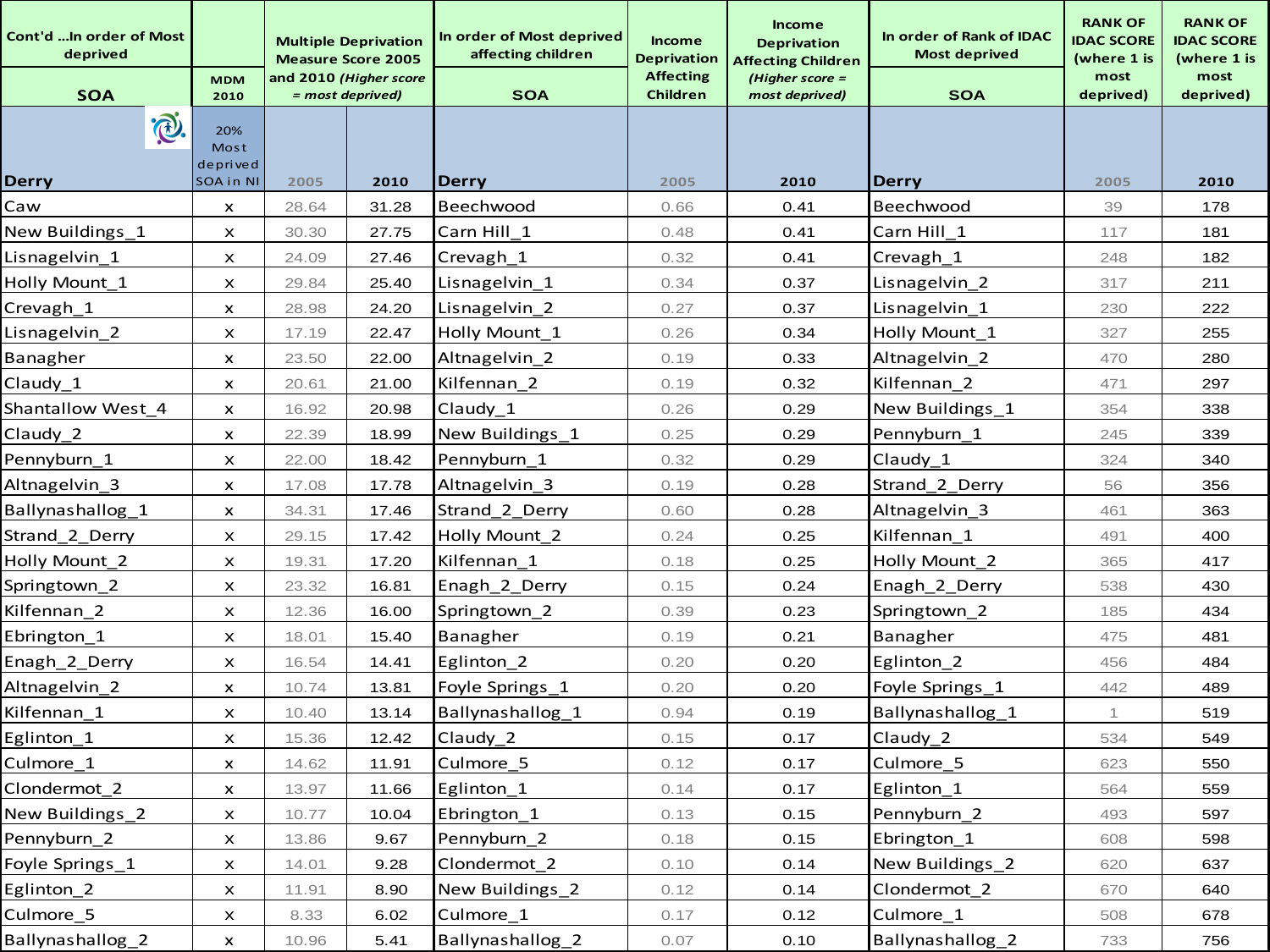| <b>Economic and Environmental Well-Being</b>          |               |                              |                  |                               |      |      |         |         |      |                                 |      |                   |      |      | Areas shaded red are performing poorer than NI average<br>and are areas for concern if consistently shaded |      |                       |                  |                                                                            |       |      |                                      |                       |      |      | 46          |
|-------------------------------------------------------|---------------|------------------------------|------------------|-------------------------------|------|------|---------|---------|------|---------------------------------|------|-------------------|------|------|------------------------------------------------------------------------------------------------------------|------|-----------------------|------------------|----------------------------------------------------------------------------|-------|------|--------------------------------------|-----------------------|------|------|-------------|
| Indicators of Income Support March 2007 to March 2012 |               |                              |                  |                               |      |      |         |         |      | Source: NINIS                   |      |                   |      |      |                                                                                                            |      |                       |                  |                                                                            |       |      |                                      |                       |      |      |             |
|                                                       |               |                              |                  |                               |      |      |         |         |      |                                 |      |                   |      |      |                                                                                                            |      |                       |                  |                                                                            |       |      |                                      |                       |      |      |             |
| Wards                                                 |               | Multiple<br>Deprivation 2010 |                  | % of Income Support Claimants |      |      |         |         |      | % of Children in Income Support |      | <b>Households</b> |      |      |                                                                                                            |      | <b>DLA 0-15 yrs</b>   |                  | Rate/1000 of Children in receipt of                                        |       |      | % of Lone Parents Claiming           | <b>Income Support</b> |      |      |             |
| i®.                                                   | Rank<br>of NI | 20%<br>Most<br>deprived      |                  |                               |      |      |         |         |      |                                 |      |                   |      |      |                                                                                                            |      |                       |                  |                                                                            |       |      |                                      |                       |      |      |             |
| Fermanagh                                             | $(n=582)$     | in NI                        | 2007             | 2008                          | 2009 | 2010 | 2011    | 2012    | 2007 | 2008                            | 2009 | 2010              | 2011 | 2012 | 2007                                                                                                       | 2008 | 2009                  | 2010             | 2011                                                                       | 2012  | 2007 | 2008                                 | 2009                  | 2010 | 2011 | 2012        |
| <b>Ballinamallard</b>                                 | 464           | x                            | 3.7              | 3.6                           | 3.2  | 2.5  | 1.9     | 2.3     | 4.7  | 2.3                             | 5.0  | 4.9               | 4.5  | 5.0  | 22.7                                                                                                       | 32.3 | 37.5                  | 38.9             | 39.7                                                                       | 49.6  | 15.9 | 4.9                                  | 14.8                  | 7.1  | 9.4  | 25.0        |
| <b>Belcoo and Garrison</b>                            | 303           | X                            | 3.8              | 2.8                           | 3.6  | 3.0  | 2.7     | 2.7     | 10.3 | 9.3                             | 8.6  | 8.7               | 6.5  | 5.4  | 30.9                                                                                                       | 24.1 | 22.3                  | 23.9             | 41.2                                                                       | 35.8  | 22.7 | 20.0                                 | 13.8                  | 29.6 | 22.0 | 20.0        |
| <b>Belleek and Boa</b>                                | 216           | x                            | 8.0              | 6.8                           | 7.6  | 6.0  | 6.4     | 6.0     | 16.2 | 13.9                            | 16.8 | 10.5              | 14.4 | 12.9 | 17.6                                                                                                       | 17.9 | 32.9                  | 37.5             | 37.0                                                                       | 55.5  | 27.8 | 27.3                                 | 27.7                  | 25.0 | 25.3 | 22.2        |
| Boho Cleenish and<br>Letterbreen                      | 440           | x                            | 3.9              | 3.3                           | 3.3  | 3.1  | 3.3     | 3.2     | 7.8  | 6.1                             | 6.8  | 6.4               | 5.9  | 5.9  | 15.0                                                                                                       | 15.2 | 19.3                  | 19.4             | 20.5                                                                       | 14.6  | 19.1 | 18.6                                 | 19.7                  | 20.7 | 22.6 | 16.7        |
| Brookeborough                                         | 332           | x                            | 4.7              | 3.8                           | 3.7  | 3.3  | 2.8     | 2.5     | 12.1 | 8.8                             | 6.4  | 5.1               | 4.2  | 5.7  | 21.8                                                                                                       | 21.4 | 11.3                  | 11.3             | 22.9                                                                       | 19.1  | 26.1 | 23.7                                 | 15.5                  | 20.8 | 18.2 | 25.0        |
| Castlecoole                                           | 410           | x                            | 8.0              | 7.4                           | 7.8  | 7.2  | 6.4     | 6.4     | 17.2 | 17.4                            | 17.8 | 16.6              | 13.4 | 15.1 | 31.5                                                                                                       | 37.6 | 30.2                  | 33.2             | 28.1                                                                       | 32.4  | 24.9 | 24.0                                 | 26.6                  | 23.6 | 21.7 | 31.3        |
| Derrygonnelly                                         | 375           | x                            | 6.3              | 5.4                           | 5.1  | 5.3  | 5.4     | 5.2     | 8.6  | 5.8                             | 7.5  | 8.2               | 9.9  | 8.7  | 34.8                                                                                                       | 38.2 | 44.5                  | 35.5             | 36.6                                                                       | 34.8  | 15.8 | 13.2                                 | 11.5                  | 12.2 | 18.1 | 11.1        |
| Derrylin                                              | 417           | x                            | 3.5              | 2.6                           | 2.8  | 2.4  | 2.2     | 2.3     | 6.8  | 6.0                             | 6.2  | 5.8               | 4.9  | 5.6  | 12.4                                                                                                       | 22.6 | 23.8                  | 25.1             | 28.0                                                                       | 37.3  | 22.8 | 18.2                                 | 20.8                  | 23.8 | 26.3 | 25.0        |
| Devenish                                              | 29            | J                            | 20.1             | 18.3                          | 17.9 | 16.7 | 15.1    | 13.8    | 51.1 | 45.0                            | 37.6 | 36.1              | 35.8 | 34.7 | 46.4                                                                                                       | 70.9 | 50.2                  | 52.6             | 55.6                                                                       | 104.2 | 22.8 | 18.8                                 | 18.5                  | 21.2 | 23.5 | 28.6        |
| Donagh                                                | 359           | X                            | 5.4              | 4.0                           | 4.4  | 3.9  | 4.2     | 4.0     | 8.3  | 7.4                             | 5.4  | 6.9               | 9.3  | 8.9  | 22.2                                                                                                       | 23.6 | 18.0                  | 18.1             | 17.9                                                                       | 35.8  | 16.5 | 20.3                                 | 15.2                  | 17.2 | 14.3 | 16.7        |
| Erne                                                  | 193           | x                            | 13.2             | 12.2                          | 11.3 | 10.5 | 10.0    | 9.2     | 32.2 | 25.9                            | 26.3 | 23.8              | 22.9 | 20.7 | 35.8                                                                                                       | 39.7 | 39.6                  | 44.0             | 56.8                                                                       | 51.6  | 24.9 | 21.0                                 | 23.4                  | 26.1 | 24.9 | 25.0        |
| Florence Court and<br>Kinawley                        | 373           | x                            | 4.6              | 3.6                           | 3.7  | 3.4  | 3.2     | 3.1     | 8.0  | 7.0                             | 7.3  | 7.2               | 6.2  | 5.1  | 31.9                                                                                                       | 34.1 | 42.4                  | 45.2             | 47.1                                                                       | 33.7  | 21.9 | 35.1                                 | 27.6                  | 25.9 | 21.6 | 20.0        |
| Irvinestown                                           | 123           | X                            | 12.5             | 13.2                          | 13.3 | 11.0 | 9.9     | 9.7     | 25.2 | 23.8                            | 24.8 | 20.0              | 15.9 | 17.2 | 29.9                                                                                                       | 33.4 | 34.6                  | 32.6             | 38.2                                                                       | 38.2  | 23.3 | 21.7                                 | 20.7                  | 17.4 | 15.8 | 15.4        |
| Kesh Ederney and Lack                                 | 297           | x                            | 6.6              | 6.2                           | 6.1  | 4.9  | 4.6     | 4.3     | 14.2 | 14.9                            | 14.0 | 11.5              | 9.0  | 9.7  | 27.7                                                                                                       | 30.1 | 29.5                  | 31.6             | 32.9                                                                       | 36.5  | 14.7 | 16.2                                 | 19.6                  | 22.8 | 15.9 | 20.0        |
| Lisbellaw                                             | 494           | x                            | 3.5              | 3.0                           | 3.2  | 2.8  | 2.3     | 2.6     | 7.1  | 4.9                             | 7.5  | 6.5               | 4.4  | 5.6  | 21.4                                                                                                       | 24.3 | 24.9                  | 30.2             | 32.5                                                                       | 42.4  | 20.0 | 19.6                                 | 31.1                  | 32.7 | 26.7 | 20.0        |
| Lisnarrick                                            | 465           | X                            | 2.6              | 1.6                           | 1.6  | 1.4  | 1.3     | 0.7     | 5.5  | 1.8                             | 2.9  | 1.9               | 0.8  | 2.7  | 15.0                                                                                                       | 15.5 | 15.9                  | 16.3             | 16.0                                                                       | 26.7  | 8.6  | 13.6                                 | 13.6                  | 15.8 | 16.7 | $\mathbf 0$ |
| Lisnaskea                                             | 153           | X                            | 12.9             | 12.1                          | 12.6 | 11.1 | 10.2    | 10.4    | 25.5 | 25.3                            | 23.0 | 25.2              | 24.4 | 23.6 | 19.3                                                                                                       | 11.7 | 12.0                  | 22.1             | 25.5                                                                       | 39.3  | 20.5 | 19.5                                 | 17.5                  | 23.5 | 25.9 | 25.0        |
| Maguires Bridge                                       | 448           | x                            | 5.5              | 4.2                           | 4.3  | 3.7  | 3.3     | 3.5     | 11.5 | 8.3                             | 10.5 | 10.8              | 9.3  | 10.5 | 33.5                                                                                                       | 31.9 | 41.4                  | 41.4             | 43.5                                                                       | 45.0  | 20.6 | 27.5                                 | 25.0                  | 27.4 | 27.3 | 28.6        |
| Newtownbutler                                         | 159           | X                            |                  | $11.4$   10.5   10.0          |      | 8.4  | $8.4\,$ | $7.7\,$ |      |                                 |      |                   |      |      | 26.2 20.2 17.8 15.1 16.6 15.1 28.1 19.0 27.9 27.1 30.2 33.6 21.1 18.4 14.4 15.6 16.2 16.7                  |      |                       |                  |                                                                            |       |      |                                      |                       |      |      |             |
| Portora                                               | 197           | x                            | 9.9 <sub>0</sub> | $11.0$ 11.2                   |      | 9.1  | 8.7     | 7.9     |      |                                 |      |                   |      |      | 18.0 20.3 21.1 17.3 16.8 15.9 55.2                                                                         |      | 44.8 45.4 56.4 61.7   |                  |                                                                            |       |      | 70.5 21.9 22.0 23.3 21.5 25.2 21.4   |                       |      |      |             |
| Rosslea                                               | 211           | X                            | 7.9              | 6.3                           | 7.2  | 5.0  | 5.3     | 4.9     |      |                                 |      |                   |      |      | 23.3   14.9   19.1   13.6   13.2   12.0   12.1                                                             | 12.1 |                       | $20.6$ 24.4 26.0 |                                                                            |       |      | 20.0 22.8 24.2 25.2 29.2 26.3 28.6   |                       |      |      |             |
| Rossorry                                              | 393           | X                            | 7.5              | 6.9                           | 6.7  | 6.3  | 5.5     | 5.8     |      |                                 |      |                   |      |      | 17.4   17.2   15.5   16.1   12.3   14.1   26.2                                                             |      | 28.1 26.1 24.6 30.3   |                  |                                                                            |       |      | $40.4$ 26.5 26.9 24.0 27.6 24.7 22.2 |                       |      |      |             |
| Tempo                                                 | 335           | X                            | 5.5              | 4.5                           | 4.5  | 4.6  | 4.9     | 4.4     | 8.4  | 7.1                             | 7.7  | 9.1               |      |      | $10.3$ 10.8 35.2                                                                                           |      | $31.4$ 37.7 36.5 36.2 |                  |                                                                            |       |      | 36.2 16.3 15.3 22.9 26.0 27.8 28.6   |                       |      |      |             |
| NI Average                                            |               |                              | 9.1              | 8.7                           | 8.6  | 7.9  | 7.5     |         |      |                                 |      |                   |      |      | 6.9 21.2 20.1 20.1 18.8 17.1 16.2 32.4                                                                     |      |                       |                  | 31.9   33.8   35.2   36.6   39.2   26.4   25.9   26.5   26.7   25.4   26.7 |       |      |                                      |                       |      |      |             |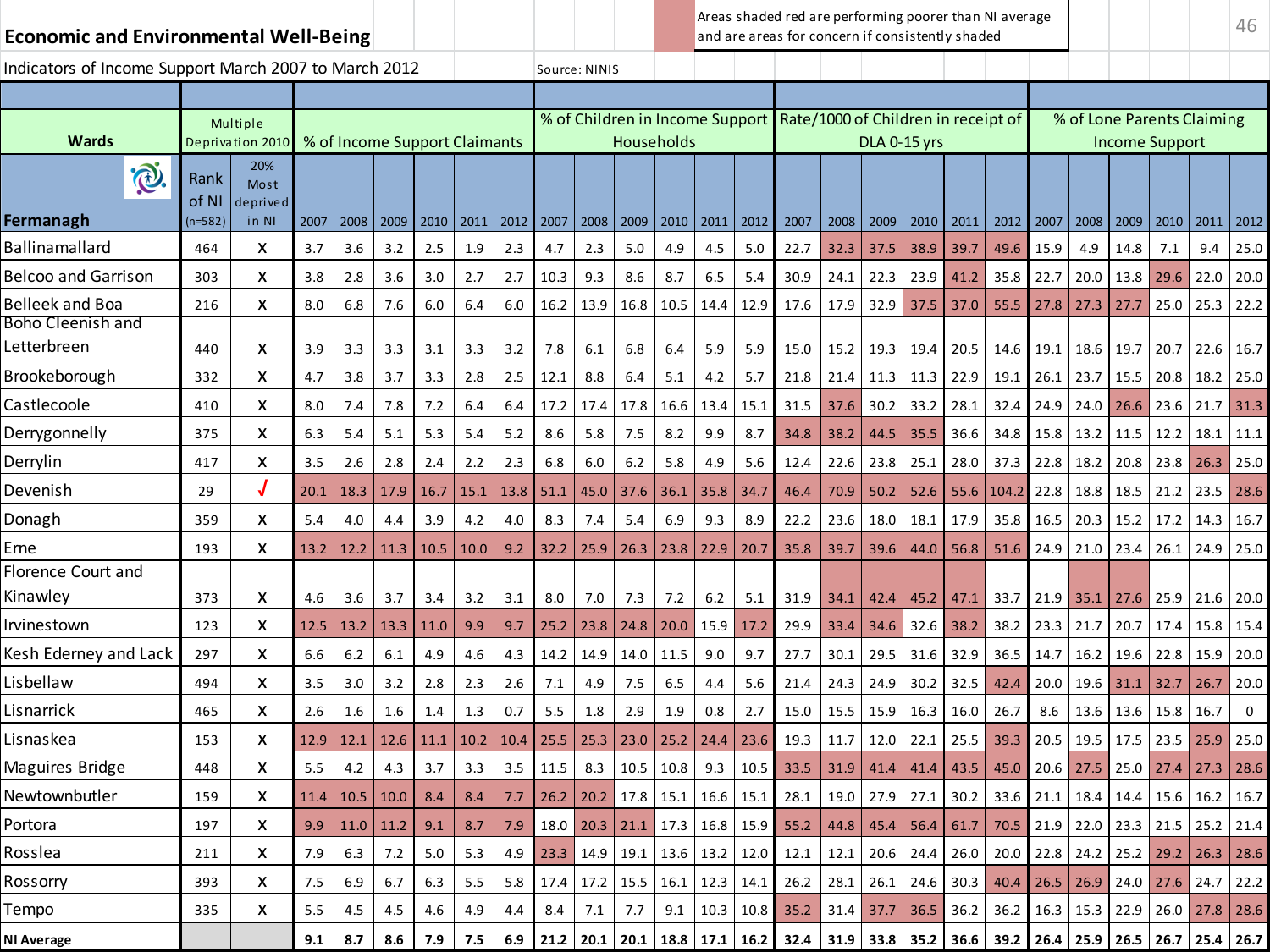| ECONOMIC AND ENVIRONMENTAL WELLBEING    |                                      |                        |                                                          |                                                 |                                     |                                                           |                                                  |                                                    | $47 -$                                             |
|-----------------------------------------|--------------------------------------|------------------------|----------------------------------------------------------|-------------------------------------------------|-------------------------------------|-----------------------------------------------------------|--------------------------------------------------|----------------------------------------------------|----------------------------------------------------|
| Indicators of Deprivation 2005 and 2010 |                                      |                        |                                                          |                                                 |                                     |                                                           |                                                  |                                                    |                                                    |
| In order of Most deprived               |                                      |                        | <b>Multiple Deprivation</b><br><b>Measure Score 2005</b> | In order of Most deprived<br>affecting children | Income<br><b>Deprivation</b>        | Income<br><b>Deprivation</b><br><b>Affecting Children</b> | In order of Rank of IDAC<br><b>Most deprived</b> | <b>RANK OF</b><br><b>IDAC SCORE</b><br>(where 1 is | <b>RANK OF</b><br><b>IDAC SCORE</b><br>(where 1 is |
| <b>SOA</b>                              | <b>MDM</b><br>2010                   |                        | and 2010 (Higher score<br>$= most$ deprived)             | <b>SOA</b>                                      | <b>Affecting</b><br><b>Children</b> | (Higher score =<br>most deprived)                         | <b>SOA</b>                                       | most<br>deprived)                                  | most<br>deprived)                                  |
| <b>Q</b><br>Fermanagh                   | 20%<br>Most<br>deprived<br>SOA in NI | 2005                   | 2010                                                     | Fermanagh                                       | 2005                                | 2010                                                      | Fermanagh                                        | 2005                                               | 2010                                               |
| Devenish                                |                                      | 43.93                  | 46.47                                                    | Devenish                                        | 0.58                                | 0.50                                                      | Devenish                                         | 64                                                 | 119                                                |
| Irvinestown                             | $\boldsymbol{\mathsf{x}}$            | 26.64                  | 30.79                                                    | Irvinestown                                     | 0.31                                | 0.40                                                      | Irvinestown                                      | 255                                                | 186                                                |
| Newtownbutler                           | $\boldsymbol{\mathsf{x}}$            | 30.83                  | 27.10                                                    | Lisnaskea                                       | 0.40                                | 0.40                                                      | Lisnaskea                                        | 178                                                | 190                                                |
| Lisnaskea                               | x                                    | 30.07                  | 26.67                                                    | Castlecoole 1                                   | 0.34                                | 0.37                                                      | Castlecoole 1                                    | 217                                                | 216                                                |
| Rosslea                                 | $\boldsymbol{\mathsf{x}}$            | 34.61                  | 23.82                                                    | Erne                                            | 0.35                                | 0.35                                                      | Erne                                             | 216                                                | 245                                                |
| Belleek and Boa                         | x                                    | 26.58                  | 23.71                                                    | Newtownbutler                                   | 0.38                                | 0.30                                                      | Newtownbutler                                    | 189                                                | 328                                                |
| Erne                                    | $\boldsymbol{\mathsf{x}}$            | 19.39                  | 23.40                                                    | Rosslea                                         | 0.42                                | 0.29                                                      | Rosslea                                          | 155                                                | 335                                                |
| Portora                                 | x                                    | 24.01                  | 23.33                                                    | Portora                                         | 0.24                                | 0.28                                                      | Portora                                          | 363                                                | 362                                                |
| Kesh Ederney and                        |                                      |                        |                                                          |                                                 |                                     |                                                           |                                                  |                                                    |                                                    |
| Lack_1                                  | x                                    | 23.30                  | 21.43                                                    | <b>Belleek and Boa</b>                          | 0.21                                | 0.25                                                      | <b>Belleek and Boa</b>                           | 423                                                | 409                                                |
| <b>Belcoo and Garrison</b>              | $\boldsymbol{\mathsf{x}}$            | 23.45                  | 17.94                                                    | Rossorry                                        | 0.25                                | 0.25                                                      | Rossorry                                         | 348                                                | 410                                                |
| Castlecoole_1                           | $\boldsymbol{\mathsf{x}}$            | 16.15                  | 17.79                                                    | Kesh Ederney and<br>Lack 1                      | 0.33                                | 0.24                                                      | Kesh Ederney and<br>Lack 1                       | 239                                                | 418                                                |
| Kesh Ederney and                        |                                      |                        |                                                          |                                                 |                                     |                                                           |                                                  |                                                    |                                                    |
| Lack_2                                  | x                                    | 20.64                  | 16.62                                                    | <b>Belcoo and Garrison</b>                      | 0.24                                | 0.18                                                      | Brookeborough                                    | 444                                                | 521                                                |
| Brookeborough                           | $\boldsymbol{\mathsf{x}}$            | 18.50                  | 16.48                                                    | Brookeborough                                   | 0.20                                | 0.18                                                      | <b>Belcoo and Garrison</b>                       | 367                                                | 538                                                |
|                                         |                                      |                        |                                                          |                                                 |                                     |                                                           | Kesh Ederney and                                 |                                                    |                                                    |
| Tempo                                   | x                                    | 18.12                  | 16.15                                                    | Donagh                                          | 0.21                                | 0.17                                                      | Lack 2                                           | 484                                                | 558                                                |
| Donagh                                  | $\boldsymbol{\mathsf{x}}$            | 20.59                  | 15.49                                                    | Kesh Ederney and<br>Lack 2                      | 0.18                                | 0.17                                                      | Donagh                                           | 436                                                | 563                                                |
| Derrygonnelly                           | $\boldsymbol{\mathsf{x}}$            | 17.30                  | 15.34                                                    | Derrygonnelly                                   | 0.17                                | 0.16                                                      | Derrygonnelly                                    | 505                                                | 576                                                |
| Florence Court and                      |                                      |                        |                                                          | Florence Court and                              |                                     |                                                           | Florence Court and                               |                                                    |                                                    |
| Kinawley                                | x                                    | 18.43                  | 15.14                                                    | Kinawley                                        | 0.18                                | 0.16                                                      | Kinawley                                         | 500                                                | 579                                                |
| Rossorry                                | $\boldsymbol{\mathsf{x}}$            | 11.79                  | 13.64                                                    | Maguires Bridge                                 | 0.17                                | 0.16                                                      | Tempo                                            | 434                                                | 591                                                |
| Derrylin                                | $\boldsymbol{\mathsf{x}}$            | 19.07                  | 13.13                                                    | Tempo                                           | 0.21                                | 0.16                                                      | Maguires Bridge                                  | 516                                                | 596                                                |
| <b>Boho Cleenish and</b>                |                                      |                        |                                                          |                                                 |                                     |                                                           |                                                  |                                                    |                                                    |
| Letterbreen                             | $\boldsymbol{\mathsf{x}}$            | 16.30                  | 11.95                                                    | Lisbellaw                                       | 0.11                                | 0.15                                                      | Lisbellaw<br><b>Boho Cleenish and</b>            | 639                                                | 623                                                |
| Maguires Bridge                         | x                                    | 13.43                  | 11.27                                                    | Boho Cleenish and<br>Letterbreen                | 0.16                                | 0.13                                                      | Letterbreen                                      | 531                                                | 670                                                |
| Lisnarrick                              | $\boldsymbol{\mathsf{x}}$            | 11.55                  | 10.26                                                    | Derrylin                                        | 0.14                                | 0.11                                                      | Derrylin                                         | 562                                                | 718                                                |
| Ballinamallard                          | x                                    | 9.35                   |                                                          | Ballinamallard                                  | 0.09                                | 0.10                                                      | Ballinamallard                                   | 691                                                | 755                                                |
| Lisbellaw                               | x                                    | 10.22<br>8.84<br>10.71 |                                                          | Castlecoole 2                                   | 0.12                                | 0.07                                                      | Lisnarrick                                       | 684                                                | 820                                                |
| Castlecoole_2                           | $\boldsymbol{\mathsf{x}}$            | 9.41                   | 7.93                                                     | Lisnarrick                                      | 0.10                                | 0.07                                                      | Castlecoole 2                                    | 638                                                | 827                                                |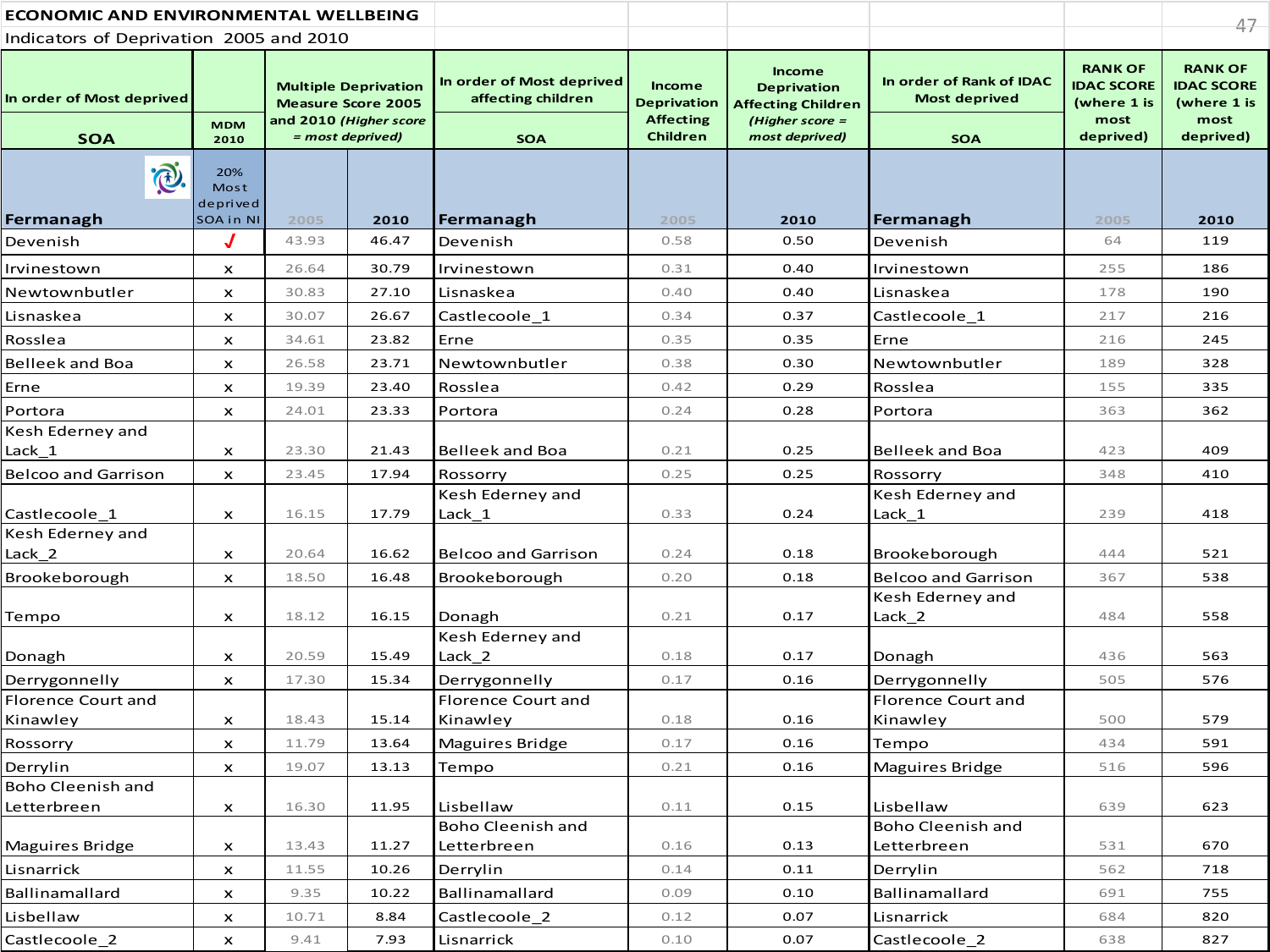| <b>Economic and Environmental Well-Being</b>          |               |                              |      |                                                                                   |      |      |      |      |                                         |                                         |               |      |               |                | Areas shaded red are performing poorer than NI average<br>and are areas for concern if consistently shaded |                                  |      |                 |             |                      |                      |                      |                |                       |                            | 48   |
|-------------------------------------------------------|---------------|------------------------------|------|-----------------------------------------------------------------------------------|------|------|------|------|-----------------------------------------|-----------------------------------------|---------------|------|---------------|----------------|------------------------------------------------------------------------------------------------------------|----------------------------------|------|-----------------|-------------|----------------------|----------------------|----------------------|----------------|-----------------------|----------------------------|------|
| Indicators of Income Support March 2007 to March 2012 |               |                              |      |                                                                                   |      |      |      |      | Source: NINIS                           |                                         |               |      |               |                |                                                                                                            |                                  |      |                 |             |                      |                      |                      |                |                       |                            |      |
|                                                       |               |                              |      |                                                                                   |      |      |      |      |                                         |                                         |               |      |               |                |                                                                                                            |                                  |      |                 |             |                      |                      |                      |                |                       |                            |      |
| <b>Wards</b>                                          |               | Multiple<br>Deprivation 2010 |      | % of Income Support Claimants                                                     |      |      |      |      |                                         | % of Children in Income Support         | Households    |      |               |                |                                                                                                            | Rate/1000 of Children in Receipt |      | of DLA 0-15 yrs |             |                      |                      |                      |                | <b>Income Support</b> | % of Lone Parents Claiming |      |
| Õ.                                                    | Rank<br>of NI | 20%<br>Most<br>deprived      |      |                                                                                   |      |      |      |      |                                         |                                         |               |      |               |                |                                                                                                            |                                  |      |                 |             |                      |                      |                      |                |                       |                            |      |
| Limavady                                              | $(n=582)$     | in NI                        | 2007 | 2008                                                                              | 2009 | 2010 | 2011 | 2012 | 2007                                    | 2008                                    | 2009 2010     |      | 2011          | 2012           | 2007                                                                                                       | 2008                             | 2009 | 2010            | 2011        | 2012 2007            |                      | 2008                 | $ 2009\rangle$ | 2010                  | 2011                       | 2012 |
| Aghanloo                                              | 365           | X                            | 5.3  | 5.1                                                                               | 5.8  | 6.0  | 5.1  | 5.6  |                                         | 13.1   11.2   14.4                      |               | 15.7 | 13.0          | 13.6           | 17.9                                                                                                       | 20.6                             | 18.2 | 26.1            | 39.9        | $36.3$ 35.1          |                      | 32.9                 | 35.4           | 38.6                  | 33.1                       | 37.5 |
| <b>Ballykelly</b>                                     | 249           | X                            | 7.9  | 8.0                                                                               | 8.2  | 7.9  | 7.2  | 6.9  | $14.3$   17.7                           |                                         | 20.3          | 20.2 | 18.0          | 17.7           | 25.1                                                                                                       | 39.0                             | 40.1 |                 |             |                      | 35.0 35.4 29.5 22.9  | 17.3                 | 18.8           | 21.1                  | 20.2                       | 25.0 |
| Coolessan                                             | 26            | J                            | 19.7 | 19.5                                                                              | 20.1 | 20.3 | 19.0 | 16.4 | 42.4                                    | 47.3                                    | 46.5          | 46.6 | 45.5          | $ 41.9\rangle$ | 17.9                                                                                                       | 18.3                             | 18.3 | 30.9            |             | $32.3$ 32.3 26.5     |                      | 26.0                 | 25.8           | 26.7                  | $24.3$ 25.0                |      |
| Dungiven                                              | 99            |                              | 12.0 | 11.7                                                                              | 12.7 | 11.8 | 11.6 | 10.7 | 26.0                                    | 24.3                                    | 23.5          | 20.5 | 20.1          | 23.4           | 12.2                                                                                                       | 12.9                             | 12.7 | 21.6            | $14.0$ 46.7 |                      | 26.1                 | 23.1                 | 25.9           | 21.2                  | 22.7                       | 30.8 |
| Enagh                                                 | 221           | χ                            | 9.1  | 9.2                                                                               | 9.7  | 9.4  | 8.9  | 8.2  | 22.5                                    | 23.2                                    | 24.3          | 25.2 | 24.0          | 24.0           | 30.9                                                                                                       | 35.7                             | 32.1 | 28.5            |             | 24.0 34.2 37.9       |                      | 36.8                 | 35.9           | 36.4                  | 34.9                       | 35.7 |
| Feeny                                                 | 202           | χ                            | 8.6  | 8.6                                                                               | 7.4  | 7.0  | 6.6  | 5.7  |                                         | 15.4   13.8   12.6                      |               | 13.4 |               | $12.4$ 11.3    | 29.1                                                                                                       | 25.8                             | 26.0 | 22.7            |             | $26.3$   18.8   25.2 |                      | 26.5                 | 29.1           | 30.2                  | 31.5                       | 37.5 |
| Forest                                                | 300           | χ                            | 4.7  | 4.9                                                                               | 4.4  | 4.5  | 4.7  | 4.3  | 10.0                                    | 10.0                                    | 8.1           | 11.1 | 13.6          | 11.7           | 22.3                                                                                                       | 21.6                             | 25.3 | 19.6            |             |                      | $19.4$   19.4   22.4 | $19.0$ 21.1          |                | $23.3$ 31.6           |                            | 28.6 |
| Glack                                                 | 284           | X                            | 5.5  | 5.6                                                                               | 5.1  | 4.7  | 4.6  | 3.7  | 10.2                                    | 10.3                                    | 9.4           | 11.0 | 10.8          | 7.0            | 40.6                                                                                                       | 40.8                             | 30.0 | 32.4            | 32.9        | $23.5$ 14.1          |                      | 12.2                 | 18.8           | 27.0                  | 25.8                       | 20.0 |
| Greysteel                                             | 287           | χ                            | 6.8  | 6.4                                                                               | 7.3  | 7.8  | 8.2  | 7.0  | 14.7                                    |                                         | $14.2$   14.8 |      | $14.6$   15.2 | 14.5           | 22.7                                                                                                       | 24.2                             | 22.9 | 21.3            |             | 24.2 29.1 24.2       |                      | 21.7                 | 25.0           | 27.7                  | 32.3                       | 31.3 |
| Greystone                                             | 15            |                              | 22.6 | 22.5                                                                              | 23.0 | 20.2 | 19.8 | 17.2 | 54.3                                    | 53.7                                    | 52.3          | 49.2 | 49.5          | 39.6           | 17.6                                                                                                       | 17.8                             | 18.2 | 19.0            | 19.8        | 0.0                  | 28.3                 | 33.5                 | 29.8           | 29.4                  | 28.3                       | 26.7 |
| Magilligan                                            | 321           | χ                            | 4.9  | 4.0                                                                               | 4.2  | 3.5  | 3.9  | 3.5  | 13.6                                    | 10.1                                    | 9.3           | 10.4 | 12.3          | 11.4           | 28.3                                                                                                       | 31.1                             | 29.1 | 37.3            | 39.9        | 57.0                 | $\vert$ 20.5         | 18.0                 | 12.9           | 17.6                  | 18.2                       | 20.0 |
| Rathbrady                                             | 215           | χ                            | 7.3  | 6.5                                                                               | 5.9  | 6.6  | 6.7  | 7.0  |                                         | 17.7   15.2   15.5   16.3   18.5   17.2 |               |      |               |                | 24.1   24.6   25.1   23.9   25.9   0.0   22.1   21.7   24.5                                                |                                  |      |                 |             |                      |                      |                      |                |                       | $26.3$   19.3   16.7       |      |
| Roeside                                               | 126           | χ                            |      | 14.8   13.5   14.0   14.4   14.3   13.7   23.4   19.8   24.9   27.6   30.7   27.9 |      |      |      |      |                                         |                                         |               |      |               |                | 32.6                                                                                                       | 31.3 31.7 30.2 33.5              |      |                 |             |                      |                      | $0.0$ 13.1 11.2 15.1 |                | 16.8                  | 15.7   18.2                |      |
| The Highlands                                         | 161           | χ                            | 8.0  | 7.9                                                                               | 7.2  | 6.6  | 7.2  | 7.2  | 16.5   18.9   16.0   15.0   16.0   16.7 |                                         |               |      |               |                | 31.9                                                                                                       | 47.8 44.1 61.2 69.2 47.7 22.1    |      |                 |             |                      |                      | 22.1                 | 22.5           | 25.3                  | 23.8 25.0                  |      |
| <b>Upper Glenshane</b>                                | 245           | $\pmb{\mathsf{X}}$           | 7.9  | 7.8                                                                               | 7.7  | 7.4  | 7.4  | 7.1  |                                         |                                         |               |      |               |                | 21.3   21.2   20.6   18.5   17.6   15.2   21.0   21.5   22.6   16.1   20.3   33.8   31.1   28.9   30.3     |                                  |      |                 |             |                      |                      |                      |                |                       | $28.1$ 30.4 36.4           |      |
| NI Average                                            |               |                              | 9.1  | 8.7                                                                               | 8.6  | 7.9  | 7.5  |      |                                         |                                         |               |      |               |                | 6.9 21.2 20.1 20.1 18.8 17.1 16.2 32.4 31.9 33.8 35.2 36.6 39.2 26.4 25.9 26.5                             |                                  |      |                 |             |                      |                      |                      |                |                       | $26.7$ 25.4 26.7           |      |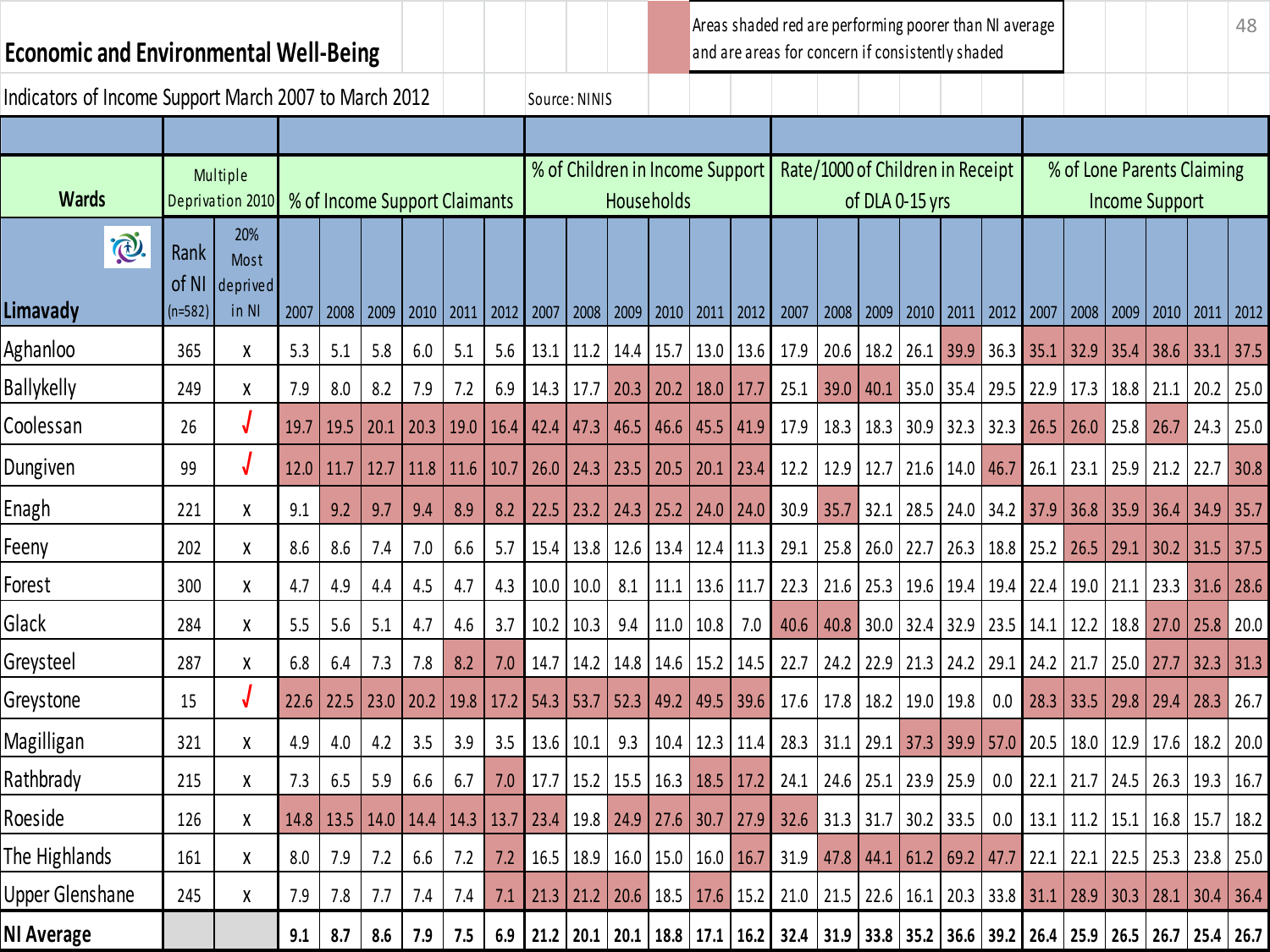| <b>ECONOMIC AND ENVIRONMENTAL WELLBEING</b> |                                      |                        |                                                          |                                                    |                                     |                                                                            |                                                  |                                                    | 49                                                 |
|---------------------------------------------|--------------------------------------|------------------------|----------------------------------------------------------|----------------------------------------------------|-------------------------------------|----------------------------------------------------------------------------|--------------------------------------------------|----------------------------------------------------|----------------------------------------------------|
| Indicators of Deprivation 2005 and 2010     |                                      |                        |                                                          |                                                    |                                     |                                                                            |                                                  |                                                    |                                                    |
| In order of Most<br>deprived                |                                      |                        | <b>Multiple Deprivation</b><br><b>Measure Score 2005</b> | In order of Most<br>deprived affecting<br>children | <b>Income</b><br><b>Deprivation</b> | <b>Income</b><br><b>Deprivation</b><br><b>Affecting</b><br><b>Children</b> | In order of Rank of<br><b>IDAC Most deprived</b> | <b>RANK OF</b><br><b>IDAC SCORE</b><br>(where 1 is | <b>RANK OF</b><br><b>IDAC SCORE</b><br>(where 1 is |
| <b>SOA</b>                                  | <b>MDM</b><br>2010                   | score = most deprived) | and 2010 (Higher                                         | <b>SOA</b>                                         | <b>Affecting</b><br><b>Children</b> | (Higher score =<br>most deprived)                                          | <b>SOA</b>                                       | most<br>deprived)                                  | most<br>deprived)                                  |
| Õ.<br>Limavady                              | 20%<br>Most<br>deprived<br>SOA in NI | 2005                   | 2010                                                     | Limavady                                           | 2005                                | 2010                                                                       | Limavady                                         | 2005                                               | 2010                                               |
| Greystone Limavady                          | $\bm{J}$                             | 45.61                  | 56.42                                                    | Greystone_Limavady                                 | 0.60                                | 0.72                                                                       | Greystone_Limavady                               | 55                                                 | 26                                                 |
| Coolessan                                   | J                                    | 42.00                  | 50.80                                                    | Coolessan                                          | 0.54                                | 0.68                                                                       | Coolessan                                        | 89                                                 | 44                                                 |
| Enagh_2_Limavady                            | $\bm{J}$                             | 40.87                  | 39.10                                                    | Enagh 2 Limavady                                   | 0.45                                | 0.48                                                                       | Enagh 2 Limavady                                 | 136                                                | 125                                                |
| Dungiven                                    | $\pmb{\times}$                       | 25.74                  | 31.96                                                    | Dungiven                                           | 0.34                                | 0.38                                                                       | Dungiven                                         | 228                                                | 208                                                |
| Roeside                                     | X                                    | 23.02                  | 30.55                                                    | Roeside                                            | 0.25                                | 0.36                                                                       | Roeside                                          | 343                                                | 234                                                |
| The Highlands                               | X                                    | 30.13                  | 27.65                                                    | Gresteel 1                                         | 0.32                                | 0.34                                                                       | Gresteel 1                                       | 249                                                | 267                                                |
| Gresteel 1                                  | $\boldsymbol{\mathsf{X}}$            | 29.10                  | 26.61                                                    | Ballykelly                                         | 0.23                                | 0.32                                                                       | <b>Upper Glenshane</b>                           | 285                                                | 289                                                |
| Feeny                                       | X                                    | 27.14                  | 23.88                                                    | The Highlands                                      | 0.28                                | 0.32                                                                       | Ballykelly                                       | 390                                                | 290                                                |
| Rathbrady                                   | X                                    | 11.26                  | 22.60                                                    | <b>Upper Glenshane</b>                             | 0.29                                | 0.32                                                                       | The Highlands                                    | 295                                                | 291                                                |
| <b>Upper Glenshane</b>                      | X                                    | 21.20                  | 21.49                                                    | Rathbrady                                          | 0.16                                | 0.31                                                                       | Rathbrady                                        | 518                                                | 318                                                |
| Ballykelly                                  | X                                    | 19.13                  | 21.10                                                    | Aghanloo_1                                         | 0.16                                | 0.25                                                                       | Aghanloo <sub>1</sub>                            | 527                                                | 411                                                |
| Glack                                       | X                                    | 21.45                  | 19.05                                                    | Feeny                                              | 0.23                                | 0.21                                                                       | Feeny                                            | 384                                                | 480                                                |
| Forest                                      | X                                    | 14.03                  | 18.06                                                    | Forest                                             | 0.14                                | 0.19                                                                       | Magilligan                                       | 541                                                | 498                                                |
| Magilligan                                  | X                                    | 22.00                  | 17.09                                                    | Magilligan                                         | 0.15                                | 0.19                                                                       | Forest                                           | 581                                                | 511                                                |
| Aghanloo_2                                  | X                                    | 14.88                  | 15.31                                                    | Aghanloo_2                                         | 0.19                                | 0.15                                                                       | Aghanloo_2                                       | 460                                                | 606                                                |
| Aghanloo_1                                  | X                                    | 9.11                   | 13.92                                                    | Enagh 1 Limavady                                   | 0.08                                | 0.15                                                                       | Glack                                            | 483                                                | 611                                                |
| Gresteel 2                                  | X                                    | 13.39                  | 9.95                                                     | Glack                                              | 0.18                                | 0.15                                                                       | Enagh 1 Limavady                                 | 723                                                | 619                                                |
| Enagh_1_Limavady                            | X                                    | 9.99                   | 8.34                                                     | Gresteel 2                                         | 0.15                                | 0.13                                                                       | Gresteel_2                                       | 535                                                | 676                                                |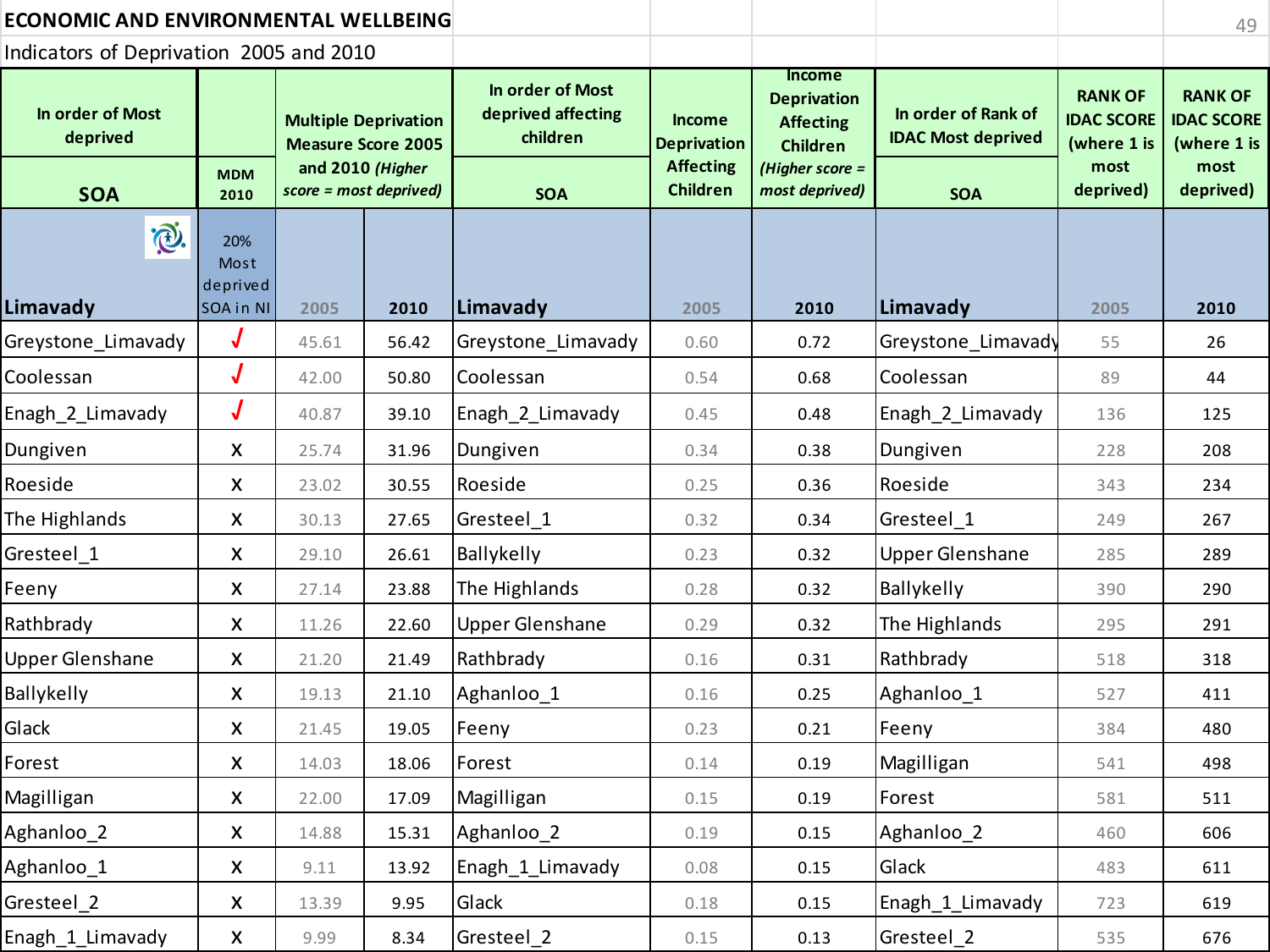## **Economic and Environmental Well-Being**

Areas shaded red are performing poorer than NI average and are areas for concern if consistently shaded

Indicators of Income Support March 2007 to March 2012 | Source: NINIS

| פוו |  |  |  |  |  |  |  |
|-----|--|--|--|--|--|--|--|

| <b>Wards</b>               |                            | Multiple<br>Deprivation 2010     |      |      | % of Income Support Claimants |      |      |      |      | % of Children in Income Support | Households |         |             |             |               |      | Rate/1000 of children in Receipt<br>of DLA 0-15 yrs |      |      |               | % of                      |      | <b>Income Support</b> |      | <b>Lone Parents Claiming</b> |             |
|----------------------------|----------------------------|----------------------------------|------|------|-------------------------------|------|------|------|------|---------------------------------|------------|---------|-------------|-------------|---------------|------|-----------------------------------------------------|------|------|---------------|---------------------------|------|-----------------------|------|------------------------------|-------------|
| $\bigcirc$<br><b>Omagh</b> | Rank<br>of NI<br>$(n=582)$ | 20%<br>Most<br>deprived<br>in NI | 2007 | 2008 | 2009                          | 2010 | 2011 | 2012 | 2007 | 2008 2009                       |            | 2010    | 2011        | 2012 2007   |               | 2008 | 2009 2010                                           |      |      | $2011$   2012 | 2007                      | 2008 | 2009                  | 2010 | 2011                         | 2012        |
| Beragh                     | 263                        | X                                | 7.1  | 6.7  | 7.0                           | 6.3  | 5.6  | 4.9  | 16.6 | 16.7                            | 18.0       | 16.9    | 14.1        | 14.1        | 34.3          | 34.4 | 38.1                                                | 43.1 | 43.9 | 35.1          | 17.5                      | 19.4 | 21.6                  | 19.1 | 16.5                         | 14.3        |
| Camowen                    | 188                        | x                                | 10.3 | 10.7 | 10.5                          | 11.5 | 10.9 | 10.5 | 24.4 | 21.5                            | 21.1       | 22.2    | 21.8        | 20.7        | 33.5          | 28.1 | 34.2                                                | 33.4 | 37.3 | 62.2          | 22.4                      | 16.3 | 21.0                  | 14.8 | 14.5                         | 18.8        |
| Clanabogan                 | 368                        | X                                | 4.9  | 4.4  | 5.1                           | 4.7  | 5.1  | 4.3  | 9.1  | 6.4                             | 9.5        | 8.6     | 10.1        | 8.0         | 30.8          | 26.6 | 22.3                                                | 23.6 | 25.4 | $26.7$ 14.0   |                           | 12.3 | 11.7                  | 9.2  | 12.5                         | 12.5        |
| Coolnagard                 | 178                        | x                                | 10.4 | 10.2 | 10.0                          | 9.8  | 9.4  | 8.1  | 19.8 | 20.3                            | 19.8       | 22.7    | 19.7        | 16.4        | 20.5          | 22.9 | 21.7                                                | 31.2 | 34.0 | 37.8          | 18.3                      | 16.4 | 15.5                  | 18.0 | 21.2                         | 22.2        |
| Dergmoney                  | 262                        | X                                | 10.8 | 10.9 | 10.7                          | 8.1  | 8.3  | 7.8  | 22.7 | 24.8                            | 26.7       | 16.3    | 13.6        | 14.1        | 16.6          | 29.6 | 40.4                                                | 32.0 | 28.2 | 28.2          | 18.9                      | 15.5 | 19.2                  | 12.8 | 7.4                          | 11.1        |
| Dromore                    | 186                        | X                                | 11.4 | 11.3 | 11.7                          | 10.7 | 10.0 | 9.4  | 20.5 | 17.2                            | 17.3       | 17.5    | 13.7        | 18.8        | 39.2          | 32.8 | 40.0                                                | 40.4 | 47.0 | 56.4          | 15.4                      | 14.5 | 12.9                  | 15.2 | 15.4                         | 21.4        |
| Drumnakilly                | 189                        | X                                | 8.1  | 7.7  | 7.0                           | 6.6  | 6.6  | 7.0  | 17.9 | 17.0                            | 13.2       | 12.3    | 11.4        | 11.4        | 33.2          | 31.0 | 36.4                                                | 21.6 | 22.8 | 28.5 13.8     |                           | 17.5 | 15.4                  | 18.8 | 13.2                         | 16.7        |
| Drumquin                   | 141                        | x                                | 9.9  | 9.2  | 8.7                           | 7.6  | 6.7  | 7.1  | 16.8 | 13.5                            | 14.4       | 12.6    | 11.8        | 12.4        | 41.1          | 30.6 | 39.6                                                | 42.5 | 45.4 | 61.9          | 21.7                      | 21.1 | 24.5                  | 20.8 | 17.6                         | 22.2        |
| Drumragh                   | 402                        | X                                | 8.2  | 8.8  | 9.9                           | 7.6  | 8.0  | 7.7  | 16.6 | 20.0                            | 23.0       | 16.0    | 19.7        | 16.0        | 35.5          | 32.3 | 33.5                                                | 24.6 | 29.3 | 53.2          | 12.8                      | 15.9 | 15.7                  | 14.2 | 15.6                         | 15.4        |
| <b>Fairy Water</b>         | 406                        | x                                | 4.0  | 2.9  | 3.4                           | 3.7  | 3.1  | 3.0  | 5.5  | 4.7                             | 4.5        | $7.1\,$ | 6.2         | 4.5         | 34.0          | 36.1 | 34.8                                                | 35.3 | 37.9 | 22.3          | 5.9                       | 7.9  | 6.7                   | 16.3 | 7.1                          | 25.0        |
| Fintona                    | 132                        | x                                | 14.3 | 13.5 | 13.4                          | 12.5 | 11.8 | 10.6 | 32.7 | 27.1                            | 26.5       | 23.2    | 23.4        | 19.7        | 22.7          | 24.4 | 29.4                                                | 28.4 | 37.2 | 43.8          | 22.7                      | 21.4 | 16.2                  | 13.5 | 14.4                         | 13.3        |
| Gortin                     | 341                        | Χ                                | 4.9  | 4.5  | 4.2                           | 4.7  | 3.9  | 3.7  | 9.7  | 8.0                             | 9.3        | 10.5    | 7.0         | 7.9         | 25.6          | 10.2 | 27.6                                                | 35.4 | 23.7 | 31.6          | 20.3                      | 20.3 | 17.7                  | 15.1 | 14.3                         | 16.7        |
| Gortrush                   | 139                        | X                                | 15.3 | 14.2 | 13.3                          | 12.2 | 11.4 | 11.1 | 32.7 | 31.2                            | 27.5       | 26.6    | 22.8        | 23.5        | 54.7          | 46.7 | 47.5                                                | 45.9 | 48.5 | 62.6          | 22.2                      | 23.2 | 23.5                  | 24.4 | 21.4                         | 20.0        |
| Killyclogher               | 282                        | X                                | 11.6 | 11.6 | 11.6                          | 9.6  | 9.2  | 9.5  | 23.7 | 26.6                            | 29.1       | 22.7    | 24.7        | 28.7        | 33.9          | 38.1 | 46.7                                                | 45.6 | 44.3 | 59.9          | 29.3                      | 25.7 | 25.9                  | 23.0 | 21.3                         | 23.8        |
| Lisanelly                  | 107                        | J                                | 16.0 | 16.0 | 17.5                          | 16.8 | 15.2 | 13.5 | 39.2 | 34.7                            | 36.2       | 41.9    | 36.2        | 32.7        | 48.2          | 51.2 | 43.2                                                | 49.3 | 41.7 | 44.6          | 23.7                      | 24.3 | 25.4                  | 27.6 | 21.9                         | 26.1        |
| Newtownsaville             | 316                        | x                                | 4.3  | 4.8  | 4.8                           | 4.4  | 3.7  | 4.1  | 7.0  | 7.9                             | 7.3        | 6.0     | 4.0         | 5.4         | 17.5          | 10.3 | 10.2                                                | 10.6 | 10.9 | 18.1          | 17.7                      | 17.1 | 17.1                  | 21.9 | 12.7                         | 16.7        |
| Owenkillew                 | 210                        | X                                | 8.0  | 7.0  | 6.2                           | 5.7  | 6.0  | 5.2  | 17.7 | 16.5                            | 15.4       | 13.4    | 13.3        | 12.9        | 37.2          | 32.3 | 32.7                                                | 33.1 | 31.4 | 37.0          | 20.0                      | 16.7 | 18.9                  | 19.5 | 17.4                         | 25.0        |
| <b>Sixmilecross</b>        | 194                        | X                                | 7.7  | 7.8  | 7.4                           | 6.1  | 6.3  | 5.4  | 16.9 | 15.9                            | 17.0       | 16.0    | 16.4        | $15.3$ 22.9 |               | 20.8 | 20.9                                                | 25.2 | 17.0 | 34.1          | 12.3                      | 13.5 | 17.0                  | 12.5 | 15.1                         | 25.0        |
| <b>Strule</b>              | 170                        | X                                | 11.6 | 12.0 | 12.2                          | 11.8 | 11.8 | 10.2 | 23.3 | 19.6                            | 22.3       | 21.3    | 18.9        | $16.0$ 46.5 |               | 39.2 | 35.0                                                | 47.6 | 38.5 | 64.1          | 12.1                      | 12.2 | 9.7                   | 14.8 | 11.0                         | 9.1         |
| Termon                     | 181                        | x                                | 6.6  | 6.0  | 6.2                           | 5.4  | 4.9  | 4.9  | 16.0 | 13.1                            | 13.9       | 12.9    | 14.1        | 12.4        | 32.4          | 36.1 | 35.6                                                | 36.6 | 31.8 | 53.0          | 13.6                      | 10.6 | 11.1                  | 11.5 | 11.3                         | 12.5        |
| Trillick                   | 376                        | x                                | 4.1  | 3.5  | 3.5                           | 3.5  | 3.0  | 2.7  | 7.7  | 6.3                             | 7.1        | 5.7     | 6.2         | 5.4         | $26.3$   22.1 |      | 22.3                                                | 23.8 | 19.9 | 18.1          | 5.3                       | 6.0  | 5.9                   | 5.9  | 15.6                         | $\mathbf 0$ |
| <b>NI Average</b>          |                            |                                  | 9.1  | 8.7  | 8.6                           | 7.9  | 7.5  | 6.9  | 21.2 | 20.1                            | 20.1       |         | $18.8$ 17.1 |             |               |      | 16.2 32.4 31.9 33.8 35.2                            |      |      |               | 36.6   39.2   26.4   25.9 |      | 26.5                  | 26.7 | 25.4                         | 26.7        |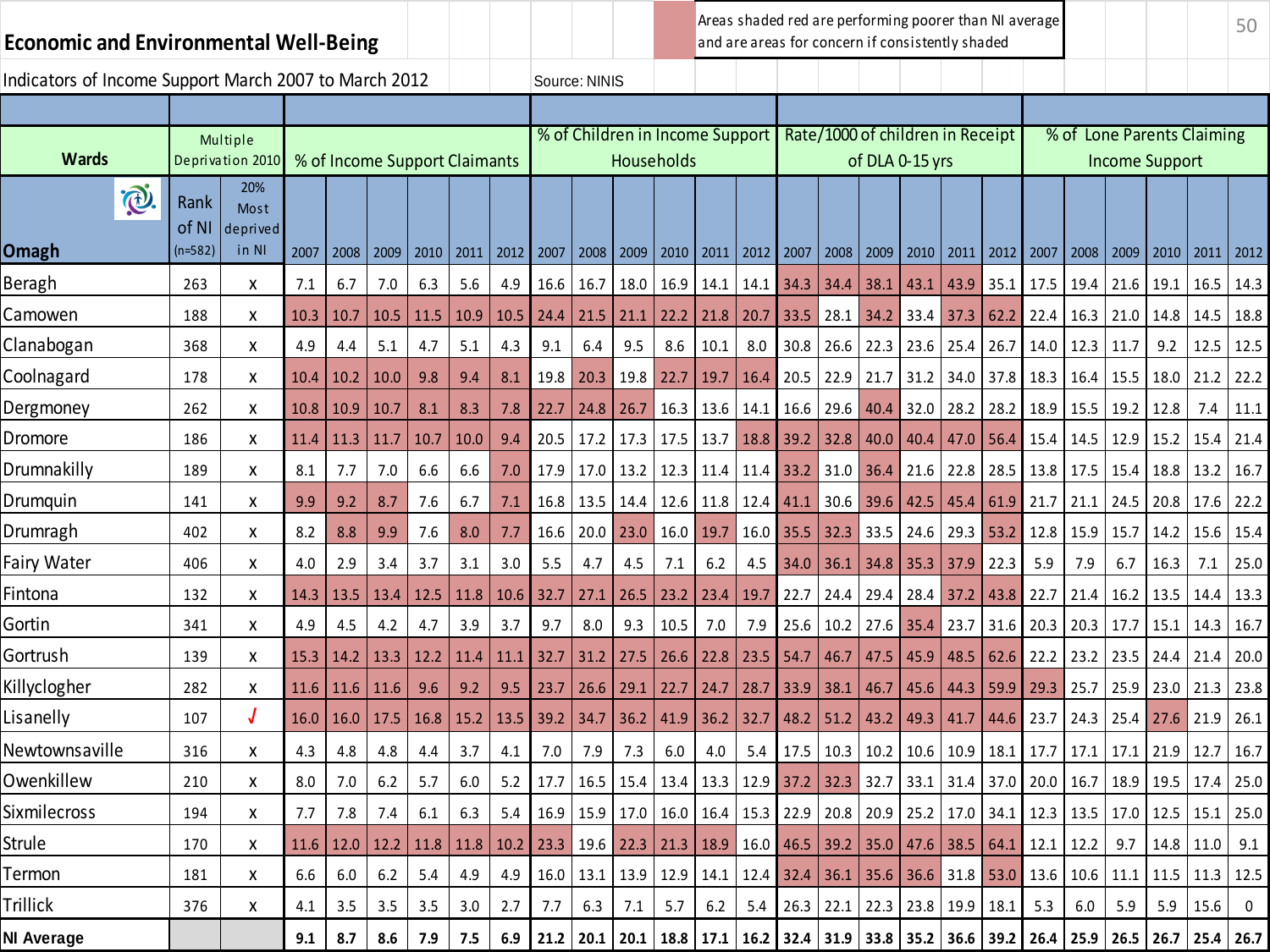| <b>ECONOMIC AND ENVIRONMENTAL WELLBEING</b> |                                      |                                                                                                        |       |                                                               |                                                                            |                                                                                                       |                                                                |                                                                         | $51 -$                                                                  |
|---------------------------------------------|--------------------------------------|--------------------------------------------------------------------------------------------------------|-------|---------------------------------------------------------------|----------------------------------------------------------------------------|-------------------------------------------------------------------------------------------------------|----------------------------------------------------------------|-------------------------------------------------------------------------|-------------------------------------------------------------------------|
| Indicators of Deprivation 2005 and 2010     |                                      |                                                                                                        |       |                                                               |                                                                            |                                                                                                       |                                                                |                                                                         |                                                                         |
| In order of Most deprived<br><b>SOA</b>     | <b>MDM</b><br>2010                   | <b>Multiple Deprivation</b><br><b>Measure Score 2005</b><br>and 2010 (Higher score<br>= most deprived) |       | In order of Most deprived<br>affecting children<br><b>SOA</b> | <b>Income</b><br><b>Deprivation</b><br><b>Affecting</b><br><b>Children</b> | <b>Income</b><br><b>Deprivation</b><br><b>Affecting Children</b><br>(Higher score =<br>most deprived) | In order of Rank of IDAC<br><b>Most deprived</b><br><b>SOA</b> | <b>RANK OF</b><br><b>IDAC SCORE</b><br>(where 1 is<br>most<br>deprived) | <b>RANK OF</b><br><b>IDAC SCORE</b><br>(where 1 is<br>most<br>deprived) |
| i®.<br><b>Omagh</b>                         | 20%<br>Most<br>deprived<br>SOA in NI | 2005                                                                                                   | 2010  | Omagh                                                         | 2005                                                                       | 2010                                                                                                  | Omagh                                                          | 2005                                                                    | 2010                                                                    |
| Lisanelly_2                                 | J                                    | 41.24                                                                                                  | 46.88 | Lisanelly_2                                                   | 0.52                                                                       | 0.57                                                                                                  | Lisanelly_2                                                    | 94                                                                      | 84                                                                      |
| Fintona                                     | x                                    | 31.55                                                                                                  | 30.82 | Gortrush_1                                                    | 0.20                                                                       | 0.49                                                                                                  | Gortrush_1                                                     | 458                                                                     | 122                                                                     |
| Gortrush_2                                  | x                                    | 29.35                                                                                                  | 30.59 | Fintona                                                       | 0.40                                                                       | 0.37                                                                                                  | Fintona                                                        | 170                                                                     | 226                                                                     |
| Drumquin                                    | x                                    | 31.80                                                                                                  | 29.65 | Coolnagard                                                    | 0.26                                                                       | 0.35                                                                                                  | Coolnagard                                                     | 339                                                                     | 249                                                                     |
| Gortrush_1                                  | x                                    | 14.38                                                                                                  | 27.81 | Camowen                                                       | 0.27                                                                       | 0.34                                                                                                  | Camowen                                                        | 318                                                                     | 265                                                                     |
| Termon                                      | x                                    | 31.24                                                                                                  | 26.57 | Killyclogher_1                                                | 0.30                                                                       | 0.32                                                                                                  | Killyclogher_1                                                 | 267                                                                     | 288                                                                     |
| <b>Strule</b>                               | x                                    | 31.15                                                                                                  | 25.61 | Dromore                                                       | 0.29                                                                       | 0.30                                                                                                  | Killyclogher_2                                                 | 369                                                                     | 329                                                                     |
| Drumnakilly                                 | X                                    | 25.97                                                                                                  | 25.51 | Killyclogher_2                                                | 0.24                                                                       | 0.30                                                                                                  | Dromore                                                        | 291                                                                     | 331                                                                     |
| Coolnagard                                  | x                                    | 17.78                                                                                                  | 25.47 | <b>Strule</b>                                                 | 0.31                                                                       | 0.29                                                                                                  | <b>Strule</b>                                                  | 260                                                                     | 342                                                                     |
| Sixmilecross                                | x                                    | 27.86                                                                                                  | 25.33 | Drumnakilly                                                   | 0.29                                                                       | 0.28                                                                                                  | Sixmilecross                                                   | 315                                                                     | 354                                                                     |
| Dromore                                     | x                                    | 27.29                                                                                                  | 25.13 | <b>Sixmilecross</b>                                           | 0.27                                                                       | 0.28                                                                                                  | Drumnakilly                                                    | 277                                                                     | 366                                                                     |
| Camowen                                     | x                                    | 19.36                                                                                                  | 24.38 | Beragh                                                        | 0.20                                                                       | 0.27                                                                                                  | Beragh                                                         | 452                                                                     | 379                                                                     |
| Owenkillew                                  | x                                    | 26.09                                                                                                  | 23.72 | Gortrush_2                                                    | 0.25                                                                       | 0.26                                                                                                  | Gortrush_2                                                     | 351                                                                     | 395                                                                     |
| Killyclogher_1                              | x                                    | 20.35                                                                                                  | 22.60 | Dergmoney                                                     | 0.21                                                                       | 0.25                                                                                                  | Dergmoney                                                      | 431                                                                     | 408                                                                     |
| Beragh                                      | x                                    | 17.80                                                                                                  | 21.08 | Drumquin                                                      | 0.22                                                                       | 0.22                                                                                                  | Drumquin                                                       | 408                                                                     | 448                                                                     |
| Dergmoney                                   | x                                    | 20.69                                                                                                  | 19.69 | Drumragh                                                      | 0.23                                                                       | 0.22                                                                                                  | Termon                                                         | 320                                                                     | 449                                                                     |
| Newtownsaville                              | X                                    | 17.29                                                                                                  | 17.95 | Owenkillew                                                    | 0.21                                                                       | 0.22                                                                                                  | Owenkillew                                                     | 419                                                                     | 451                                                                     |
| Gortin                                      | x                                    | 16.31                                                                                                  | 16.09 | Termon                                                        | 0.27                                                                       | 0.22                                                                                                  | Drumragh                                                       | 393                                                                     | 463                                                                     |
| Killyclogher_2                              | x                                    | 12.69                                                                                                  | 15.47 | Gortin                                                        | 0.14                                                                       | 0.18                                                                                                  | Gortin                                                         | 583                                                                     | 540                                                                     |
| Clanabogan                                  | x                                    | 18.12                                                                                                  | 15.26 | <b>Trillick</b>                                               | 0.18                                                                       | 0.16                                                                                                  | <b>Trillick</b>                                                | 485                                                                     | 590                                                                     |
| Trillick                                    | x                                    | 18.07                                                                                                  | 15.21 | Clanabogan                                                    | 0.24                                                                       | 0.15                                                                                                  | Clanabogan                                                     | 376                                                                     | 610                                                                     |
| Fairy Water                                 | x                                    | 14.99                                                                                                  | 13.66 | Newtownsaville                                                | 0.15                                                                       | 0.12                                                                                                  | Newtownsaville                                                 | 551                                                                     | 681                                                                     |
| Drumragh                                    | X                                    | 16.07                                                                                                  | 13.31 | <b>Fairy Water</b>                                            | 0.17                                                                       | 0.09                                                                                                  | Fairy Water                                                    | 514                                                                     | 772                                                                     |
| Lisanelly_1                                 | x                                    | 10.53                                                                                                  | 13.17 | Lisanelly_1                                                   | 0.10                                                                       | 0.08                                                                                                  | Lisanelly_1                                                    | 661                                                                     | 792                                                                     |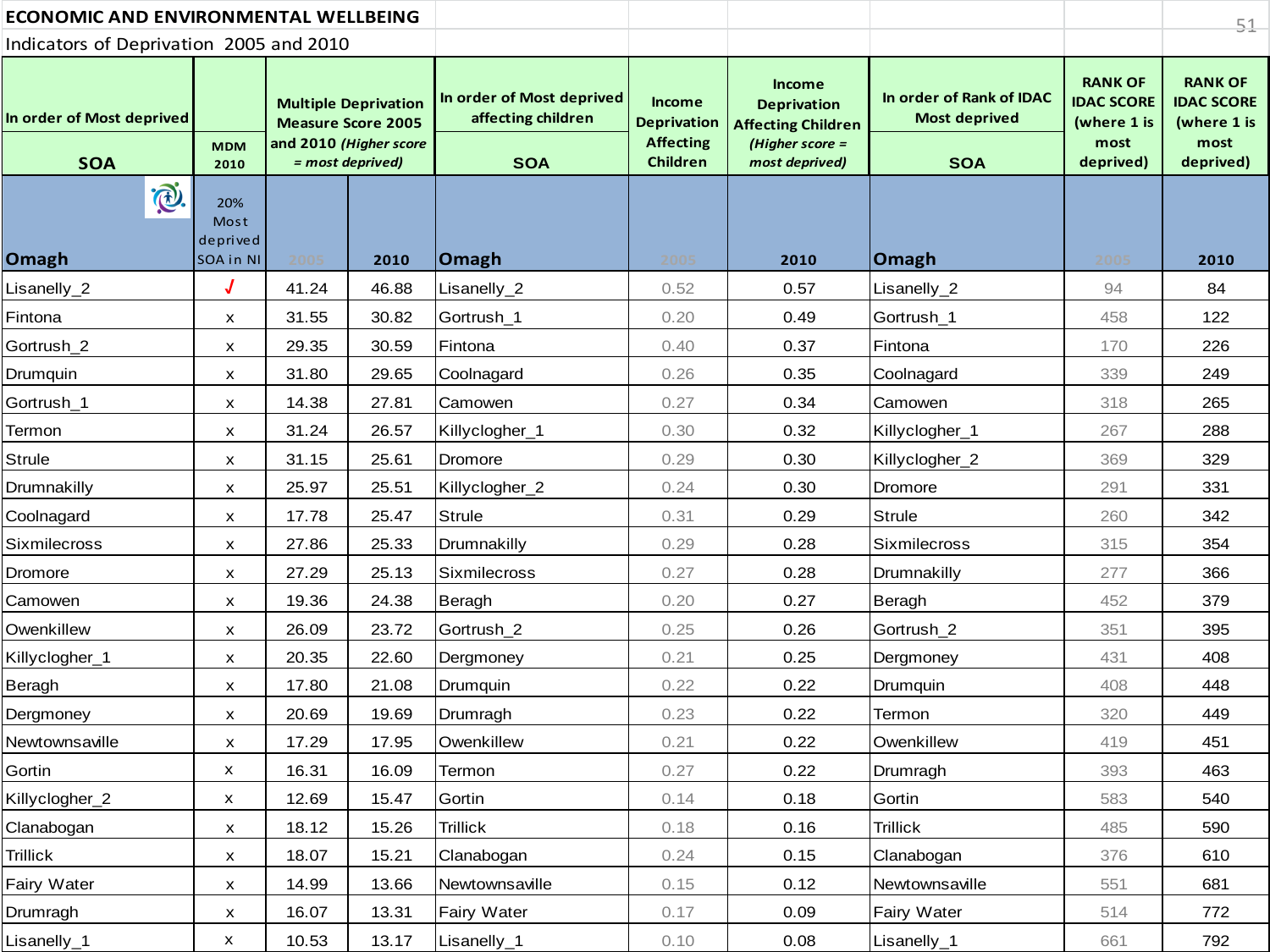## **Economic and Environmental Well-Being**

Areas shaded red are performing poorer than NI average and are areas for concern if consistently shaded

Indicators of Income Support March 2007 to March 2012 Source: NINIS % of Children in Income Support Rate/1000 of Children in Receipt % of Lone Parents Claiming Multiple **Wards** Deprivation 2010 % of Income Support Claimants Income Support **Households** of DLA 0-15 yrs20% i® Rank Most of NI deprived **Strabane** (n=582) in NI 2007 2008 2009 2010 2011 2012 2007 2008 2009 2010 2011 2012 2007 2008 2009 2010 2011 2012 2007 2008 2009 2010 2011 2012 Artigarvan | 190 | X | 7.4 | 7.3 | 7.3 | 6.5 | 6.6 | 6.3 | 18.1 | 17.9 | 18.6 | 15.9 | 16.1 | 16.8 | 39.6 | 38.9 | 49.1 | 49.1 | 53.6 | 50.3 | 28.7 | 31.3 | 34.8 | 28.6 | 27.6 | 30.0 Ballycolman | 27 | √ | 23.2 | 21.7 | 21.7 | 20.5 | 19.3 | 17.6 | 51.2 | 45.4 | 47.8 | 43.9 | 40.6 | 37.3 | 35.3 | 30.7 | 20.2 | 24.0 | 33.1 | 41.4 | 28.7 | 27.8 | 28.0 | 28.0 | 28.0 | 26.1 | 28.6 Castlederg 40 √ 20.0 20.2 18.4 17.6 17.2 15.3 39.6 39.4 42.6 41.5 37.1 29.9 73.5 71.3 63.3 55.3 54.7 49.8 20.3 19.9 24.0 22.3 18.3 15.8 Clare 130 | X | 8.1 | 7.6 | 7.5 | 6.8 | 6.4 | 17.8 | 15.3 | 15.5 | 16.0 | 12.3 | 10.8 | 33.6 | 20.9 | 25.0 | 22.9 | 28.9 | 36.2 | 18.7 | 18.6 | 15.1 | 20.3 | 19.6 | 20.0 Dunnamanagh │ 95 │ √ │ 9.3 │ 9.5 │ 8.3 │ 7.9 │ 7.1 │ 7.0 │22.0 │22.4 │20.7 │18.8 │15.8 │41.7 │38.3 │44.9 │39.9 │39.1 │55.9 │25.9 │20.7 │23.4 │22.8 │20.9 │22.2 East | 5 | √ 31.8 | 30.6 | 29.4 | 28.7 | 25.7 | 22.9 | 67.7 | 65.2 | 57.2 | 58.4 | 48.3 | 43.1 | 52.6 | 41.4 | 51.2 | 72.1 | 61.2 | 45.4 | 24.3 | 26.0 | 23.7 | 27.2 | 23.8 | 25.0 Finn 93 √ 13.1 13.4 12.0 10.6 10.2 9.7 34.8 36.9 32.4 26.4 24.2 21.4 32.7 27.5 32.2 37.7 29.1 30.6 25.5 26.4 23.9 24.7 26.8 25.0 Glenderg 73 √ 12.4 11.9 12.2 10.7 10.3 10.4 29.0 29.3 28.4 24.6 23.6 26.1 37.5 35.5 33.4 37.3 35.8 32.6 12.6 15.2 14.6 17.9 19.5 23.5 Newtownstewart │ 69 │ √ │13.8│13.4│12.0│10.9│11.2│11.5│34.2│31.1│29.3│30.8│27.5│20.3│40.5│40.8│36.9│41.8│45.0│45.0│27.1│27.9│27.1│21.9│20.0 North 98 √ 13.6 13.0 13.6 13.3 12.7 10.6 30.0 26.9 28.4 32.5 28.8 21.3 30.3 24.3 30.9 38.0 38.7 40.0 26.6 27.3 27.7 29.6 26.7 23.8 Plumbridge 173 x 7.2 6.3 6.6 5.6 5.1 5.4 13.7 9.8 9.8 9.6 7.6 7.4 22.8 24.6 26.3 30.4 31.4 18.5 15.1 15.9 11.8 11.0 4.5 14.3 Sion Mills | 76 | √ | 11.6 | 11.5 | 11.6 | 11.9 | 11.5 | 11.6 | 28.0 | 25.1 | 24.8 | 25.1 | 24.4 | 26.8 | 28.2 | 29.1 | 29.9 | 29.7 | 24.6 | 44.7 | 24.7 | 20.8 | 22.8 | 22.1 | 21.4 | 18.8 Slievekirk | 182 | X | 8.7 | 7.6 | 6.8 | 7.6 | 6.9 | 6.5 | 14.4 | 14.2 | 13.8 | 16.9 | 13.5 | 20.8 | 20.8 | 20.3 | 19.8 | 24.7 | 23.7 | 18.2 | 19.8 | 23.1 | 21.5 | 24.5 | 19.8 | 22.2 South | 171 | X | 11.9 | 11.1 | 11.2 | 10.1 | 9.1 | 8.2 | 30.0 | 28.0 | 28.0 | 23.6 | 22.1 | 21.4 | 28.0 | 31.1 | 37.8 | 38.2 | 41.5 | 50.3 | 36.0 | 35.1 | 32.0 | 31.1 | 26.1 | 27.8 Victoria Bridge | 148 | X | 8.9 | 8.4 | 8.1 | 7.6 | 7.3 | 6.6 |24.7 |23.3 |22.6 |21.8 |19.5 |17.5 |47.3 |43.4 |39.7 |38.4 |42.8 |38.9 |18.2 |17.4 |21.6 |24.0 |18.0 |22.2 West | 113 | √ | 12.1 | 11.4 | 11.3 | 11.1 | 10.4 | 8.6 | 25.5 | 23.7 | 26.0 | 28.9 | 24.2 | 19.7 | 37.4 | 33.8 | 31.6 | 33.9 | 38.3 | 32.9 | 25.5 | 23.8 | 27.0 | 29.8 | 28.8 | 21.1 NI Average 1 1 3.9 26.5 26.7 25.4 26.7 26.4 26.7 26.4 26.7 26.4 26.7 26.4 26.7 26.4 26.7 26.4 26.7 26.4 26.7 26.4 26.7 26.4 26.7 26.4 26.7 26.4 26.7 26.4 26.7 26.4 26.7 26.4 26.7 26.4 26.7 26.4 26.7 26.4 26.7 26.4 26.7 26.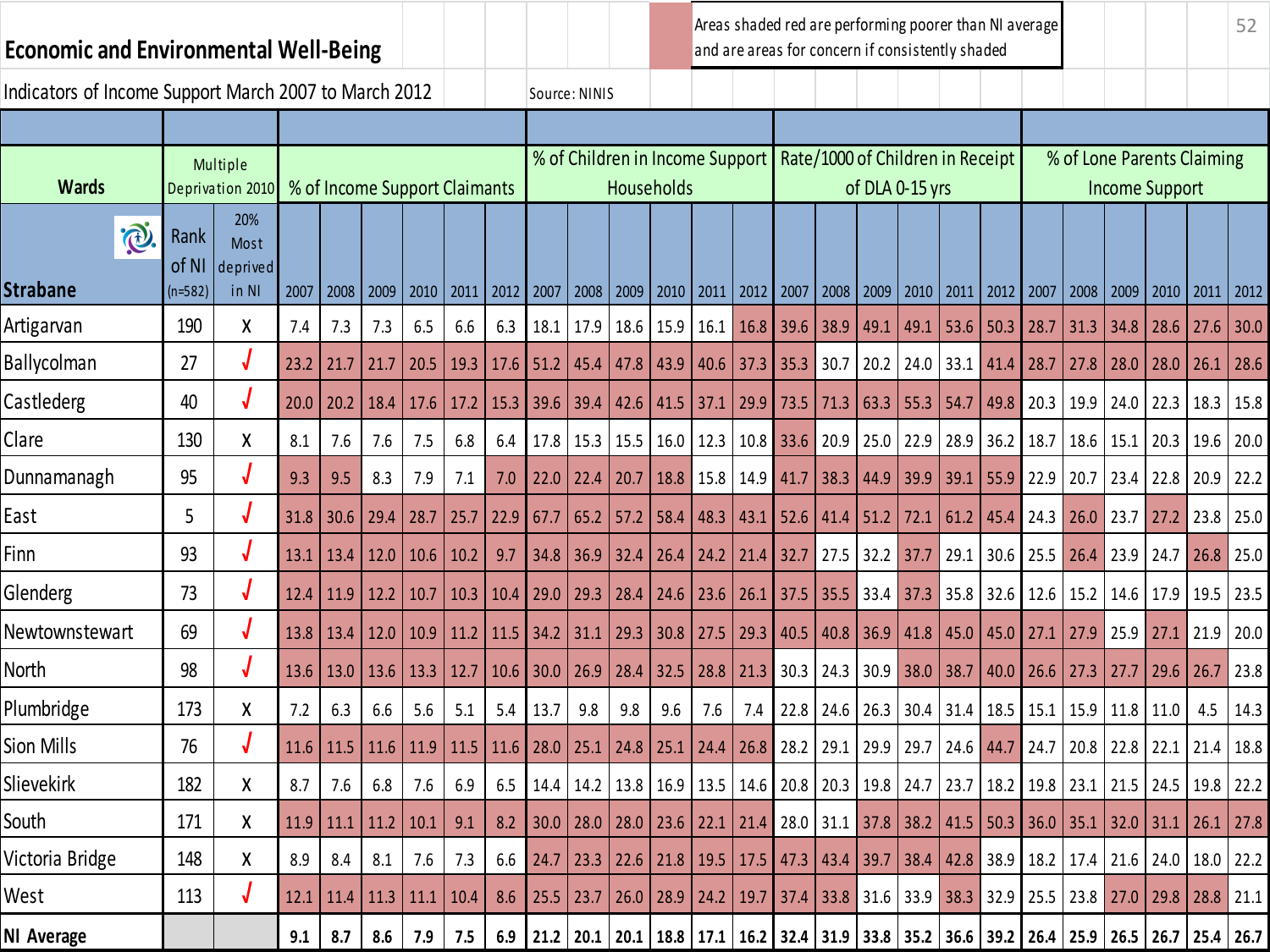| <b>ECONOMIC AND ENVIRONMENTAL WELLBEIN</b> |                           |                                            |                                                          |                                                    |                                     |                                                                  |                                                  |                                                    | 53                                                 |
|--------------------------------------------|---------------------------|--------------------------------------------|----------------------------------------------------------|----------------------------------------------------|-------------------------------------|------------------------------------------------------------------|--------------------------------------------------|----------------------------------------------------|----------------------------------------------------|
| Indicators of Deprivation 2005 and 2010    |                           |                                            |                                                          |                                                    |                                     |                                                                  |                                                  |                                                    |                                                    |
| In order of Most<br>deprived               |                           |                                            | <b>Multiple Deprivation</b><br><b>Measure Score 2005</b> | In order of Most<br>deprived affecting<br>children | <b>Income</b><br><b>Deprivation</b> | <b>Income</b><br><b>Deprivation</b><br><b>Affecting Children</b> | In order of Rank of<br><b>IDAC Most deprived</b> | <b>RANK OF</b><br><b>IDAC SCORE</b><br>(where 1 is | <b>RANK OF</b><br><b>IDAC SCORE</b><br>(where 1 is |
| <b>SOA</b>                                 | <b>MDM</b><br>2010        | and 2010 (Higher score<br>= most deprived) |                                                          | <b>SOA</b>                                         | <b>Affecting</b><br><b>Children</b> | (Higher score $=$<br>most deprived)                              | <b>SOA</b>                                       | most<br>deprived)                                  | most<br>deprived)                                  |
| $\bigcirc$                                 | 20%<br>Most<br>deprived   |                                            |                                                          |                                                    |                                     |                                                                  |                                                  |                                                    |                                                    |
| Strabane                                   | SOA in NI                 | 2005                                       | 2010                                                     | Strabane                                           | 2005                                | 2010                                                             | <b>Strabane</b>                                  | 2005                                               | 2010                                               |
| East                                       | $\bm{J}$                  | 63.36                                      | 69.74                                                    | East                                               | 0.68                                | 0.74                                                             | East                                             | 33                                                 | 21                                                 |
| Ballycolman                                | J                         | 46.99                                      | 51.57                                                    | Ballycolman                                        | 0.55                                | 0.61                                                             | Ballycolman                                      | 87                                                 | 67                                                 |
| Castlederg                                 | $\overline{\mathcal{J}}$  | 43.10                                      | 42.94                                                    | Castlederg                                         | 0.49                                | 0.51                                                             | Castlederg                                       | 109                                                | 110                                                |
| Glenderg                                   | $\bm{J}$                  | 45.57                                      | 38.41                                                    | Newtownstewart                                     | 0.36                                | 0.44                                                             | Newtownstewart                                   | 205                                                | 150                                                |
| Newtownstewart                             | J                         | 40.79                                      | 37.54                                                    | South 1                                            | 0.46                                | 0.43                                                             | South 1                                          | 131                                                | 159                                                |
| Sion Mills                                 | $\bm{J}$                  | 30.02                                      | 36.89                                                    | Finn                                               | 0.39                                | 0.41                                                             | Finn                                             | 181                                                | 180                                                |
| West 2                                     | $\bm{J}$                  | 38.28                                      | 35.98                                                    | Glenderg                                           | 0.39                                | 0.39                                                             | Glenderg                                         | 188                                                | 194                                                |
| Dunnamanagh                                | $\bm{J}$                  | 33.26                                      | 34.16                                                    | West 1                                             | 0.29                                | 0.39                                                             | West 1                                           | 276                                                | 200                                                |
| Finn                                       | X                         | 35.46                                      | 33.37                                                    | North                                              | 0.31                                | 0.37                                                             | <b>Sion Mills</b>                                | 290                                                | 213                                                |
| North                                      | X                         | 29.50                                      | 32.09                                                    | <b>Sion Mills</b>                                  | 0.29                                | 0.37                                                             | North                                            | 257                                                | 215                                                |
| Clare                                      | X                         | 36.93                                      | 31.13                                                    | Victoria Bridge                                    | 0.27                                | 0.35                                                             | Victoria Bridge                                  | 314                                                | 250                                                |
| South 1                                    | $\boldsymbol{\mathsf{X}}$ | 35.74                                      | 30.20                                                    | Dunnamanagh                                        | 0.27                                | 0.31                                                             | Dunnamanagh                                      | 306                                                | 310                                                |
| Victoria Bridge                            | X                         | 28.17                                      | 28.39                                                    | West 2                                             | 0.25                                | 0.29                                                             | West 2                                           | 357                                                | 343                                                |
| West_1                                     | Χ                         | 22.29                                      | 26.83                                                    | Artigarvan                                         | 0.24                                | 0.26                                                             | Artigarvan                                       | 371                                                | 388                                                |
| Plumbridge                                 | X                         | 31.31                                      | 26.61                                                    | Slievekirk                                         | 0.21                                | 0.24                                                             | Slievekirk                                       | 418                                                | 422                                                |
| Slievekirk                                 | X                         | 29.17                                      | 25.96                                                    | Clare                                              | 0.22                                | 0.22                                                             | Clare                                            | 401                                                | 450                                                |
| Artigarvan                                 | X                         | 26.40                                      | 24.73                                                    | Plumbridge                                         | 0.23                                | 0.20                                                             | South 2                                          | 512                                                | 496                                                |
| South 2                                    | X                         | 19.66                                      | 18.43                                                    | South 2                                            | 0.17                                | 0.20                                                             | Plumbridge                                       | 391                                                | 497                                                |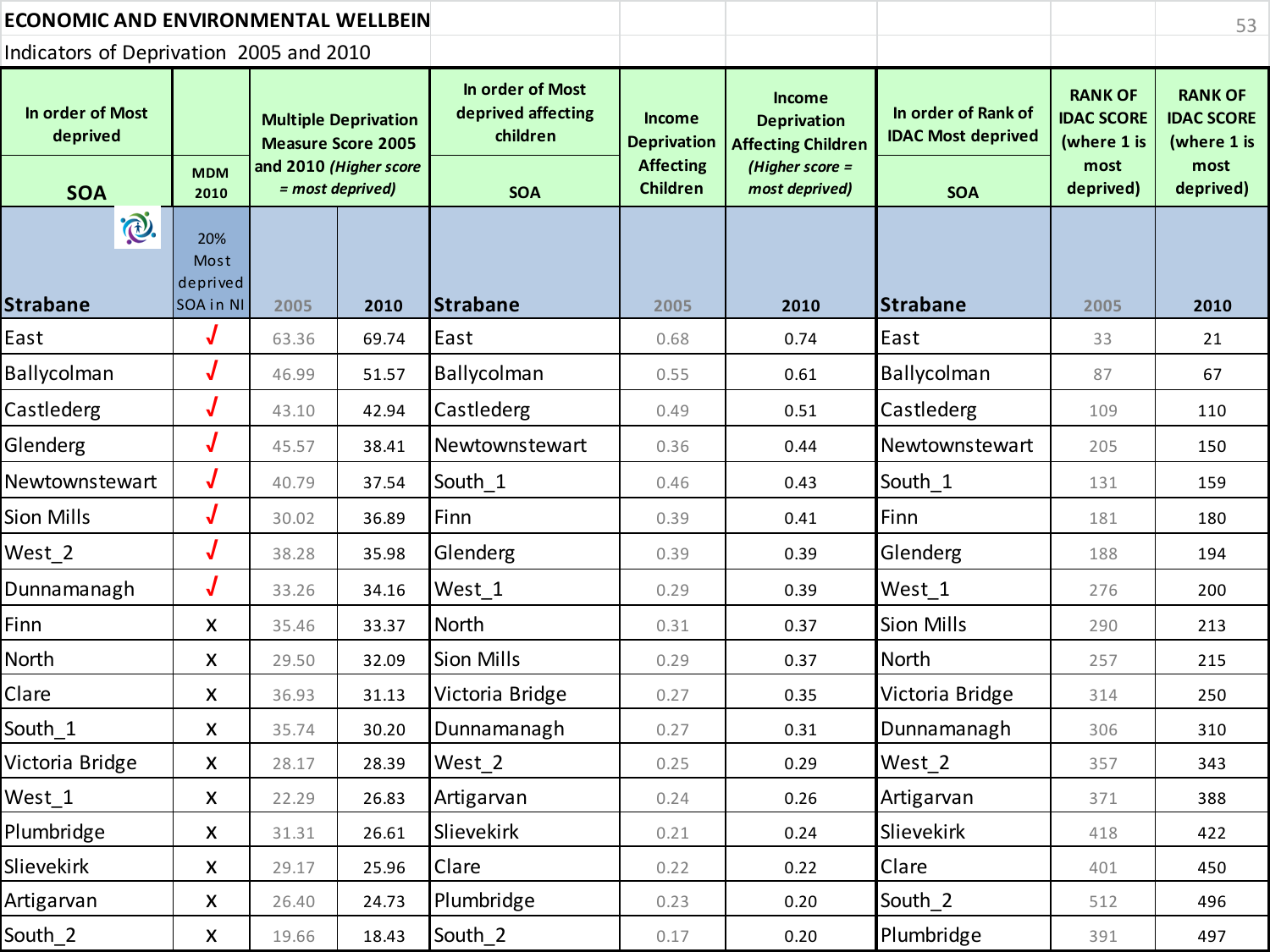

# **Making a Positive Contribution**

**What we want to achieve for all children and young people:-**

- That children and young people are valued by society and their communities;
- Increased opportunities for volunteering in community and voluntary work;
- Access to leisure activities involving young people in their design and delivery;
- A preventative and early intervention approach to youth offending.